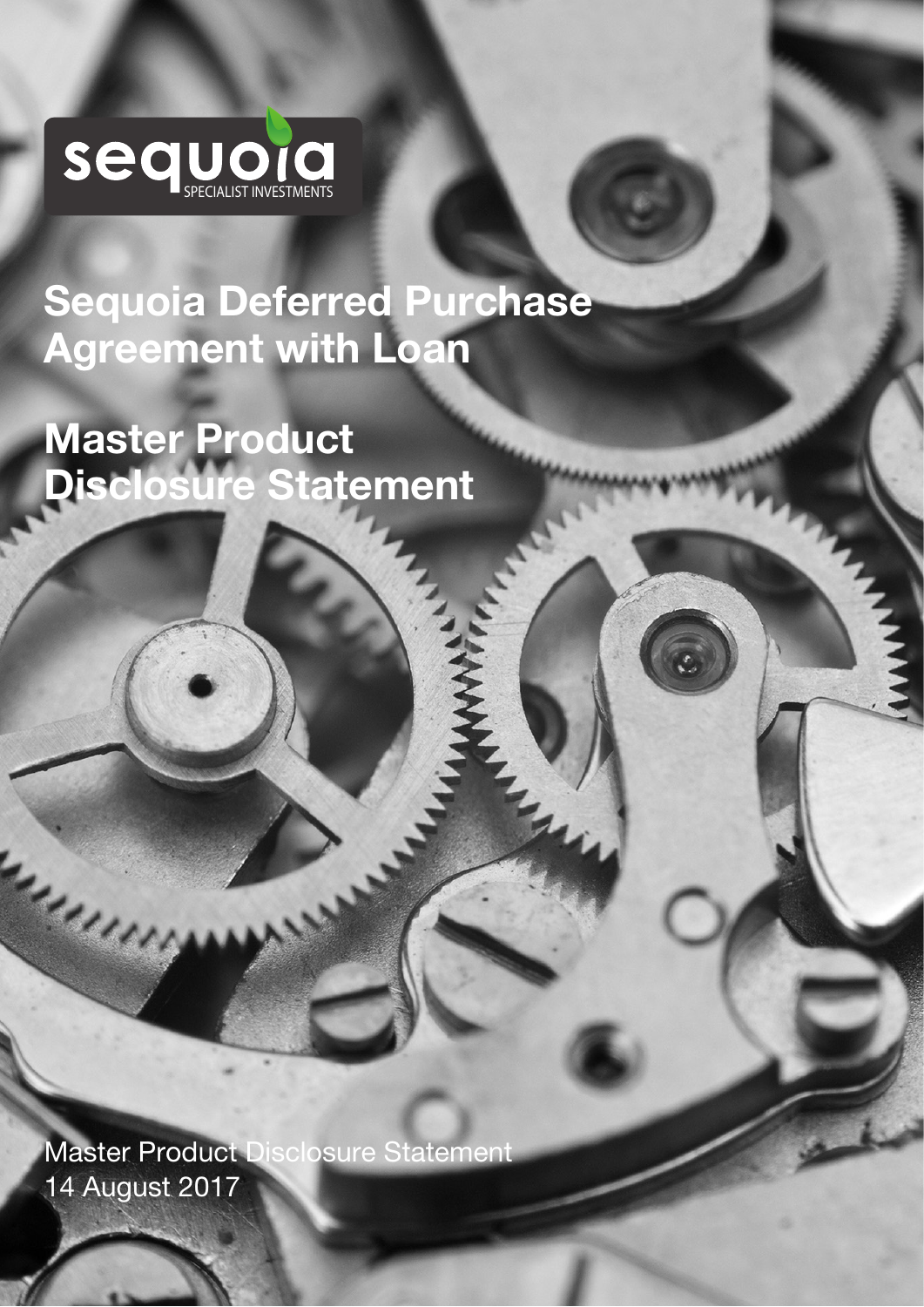

<span id="page-1-0"></span>This Master PDS is for the offer of an agreement to purchase the shares ("**Delivery Assets**") specified in the relevant Term Sheet PDS on certain terms including deferred delivery and entry into a Loan for the Investment Amount ("the Offer"). This Master PDS is dated 14 August 2017 and is issued by Sequoia Specialist Investments Pty Ltd (ACN 145 459 936) ("the Issuer") and arranged by Sequoia Asset Management Pty Ltd (ACN 135 907 550, AFSL 341506) ("the Arranger") pursuant to Section 911A(2)(b) of the Corporations Act. Pursuant to Section 911A(2)(b), the Issuer will issue the Units in accordance with the offer made by the Arranger.

This PDS has not been lodged, and is not required to be lodged with the Australian Securities and Investments Commission ("ASIC"). The Issuer will notify ASIC that this PDS is in use in accordance with the Corporations Act. ASIC and its officers take no responsibility for the contents of this PDS.

All fees in this PDS are stated inclusive of any GST (unless stated otherwise).

All monetary amounts referred to in this PDS are given in Australian dollars (unless stated otherwise). All references to legislation in this PDS are to Australian legislation. Explanations as to tax treatment and other features of the Offer have been provided for Australian investors.

#### Investments in the Units

This PDS (including the Term Sheet PDS for a Series of Units) is an important document which should be read before making a decision to acquire the Units. The information in this PDS and the Term Sheet PDS for a Series of Units is general information only and does not take into account an individual's investment objectives, financial situation or particular needs or circumstances.

Nothing in this PDS is a recommendation by the Issuer or its related bodies corporate or by any other person concerning investment in the Units or the Reference Asset or any specific taxation consequences arising from an investment in the Units. Potential investors should also obtain independent financial and taxation advice as to the suitability of this investment to them having regard to their investment objectives, financial situation and particular needs. No cooling off rights apply to investments in the Units.

Potential Investors should note that the Issuer retains discretion to amend the closing date of the offer for a Series and move the Commencement Date (and all other consequential dates) for a Series, or not to continue with the issue of a Series of Units on the Commencement Date and terminate any Units in that Series already issued, including where there is a significant change in the Issuer's cost of hedging between the date of the relevant Term Sheet PDS and the Commencement Date for that Series. In particular, the Issuer will not continue with the issue of a Series of Units if it considers that it and its affiliates have not completed sufficient arrangements for management of their respective obligations in respect of that Series of Units. If a decision is made not to issue a Series of Units or to terminate Units in a Series that have already been issued, the Issuer will return the Prepaid Interest, and any applicable Fees that have been paid upfront to applicants without interest within 10 Business Days of the scheduled Commencement Date.

## Eligible investors and electronic PDS

This PDS (including any Term Sheet PDS) and the Offer are available only to Australian resident investors receiving this PDS (including electronically) in Australia. Applications from outside Australia will not be accepted. If anyone prints an electronic copy of this PDS they must print all pages including the Application Form. If anyone makes this PDS available to others, they must give them the entire electronic file or printout, including the Application Form and any additional documents that the Issuer may require such as identification forms for the purpose of satisfying Australian anti-money laundering legislation.

The Units have not been and will not be registered under the United States Securities Act of 1933, as amended (the "Securities Act"), and may not be offered or sold in the United States or to, or for the benefit of U.S. persons unless the Units are registered under the Securities Act or an exemption from the registration requirements of the Securities Act is available.

## Updated information

Information set out in this PDS is subject to change from time to time. Information not materially adverse to Investors in the Units may be amended without issuing an updated or supplementary PDS. Investors can find this updated information at any time at www.sequoiasi.com.au.

A paper copy of this Master PDS and any Term Sheet PDS (and any supplementary documents) can be obtained free of charge on request by contacting Sequoia Specialist Investments. Sequoia Specialist Investments can be contacted on (02) 8114 2222 or at PO Box R1837 Royal Exchange NSW 1225.

If an Investor establishes that information is not accurate, complete, and up-to-date, the Issuer must take reasonable steps to correct it.

#### Making an investment

Units can only be issued if potential investors use an Application Form (including relevant attachments) attached to either a paper or electronic copy of the relevant Term Sheet PDS.

#### Returns not guaranteed

Returns on the Units are not guaranteed. Neither the Issuer, the Security Trustee, the Custodian, the Arranger, the Lead Distributor, the Acceptor nor any of their associates or subsidiaries guarantees the return on an investment in the Units or any gain. Investors may not recoup the total amount of any amounts outlaid as there is no guarantee that returns on the Units will be in excess of these amounts paid by Investors. Please refer to Section 2 "Risks" in this Master PDS and the relevant Term Sheet PDS for the risks specific to the particular Series.

#### Superannuation fund investors

Superannuation funds can invest in Units in either Series. Superannuation fund investors should take note of the representations and warranties they make when investing – see clause 13.2 of the Terms in this PDS.

#### **Definitions**

Capitalised terms used in this PDS have the meaning given in Section 10 "Definitions" and as defined in the relevant Term Sheet PDS.

#### Nature of the Units

The Units are "Securities" for the purposes of Chapter 7 of the Corporations Act.

Please note "Unit" or "Units", when used in this PDS means an agreement to buy the Delivery Assets between the Issuer, Custodian and the Investor pursuant to the Deferred Purchase Agreement. The Units are not units in a trust or managed investment scheme.

This investment carries risk. Before investing, potential investors should read this entire Master PDS and the relevant Term Sheet PDS for a Series of Units to make sure they fully understand the risks of investing in the Units and having exposure to the relevant Reference Asset, and speak to their financial, legal and tax advisers. This document does not take into account a potential investor's own financial needs, investment goals or financial circumstances.

Investors should seek professional advice which considers their individual objectives, financial situation and needs before making any investment decision.

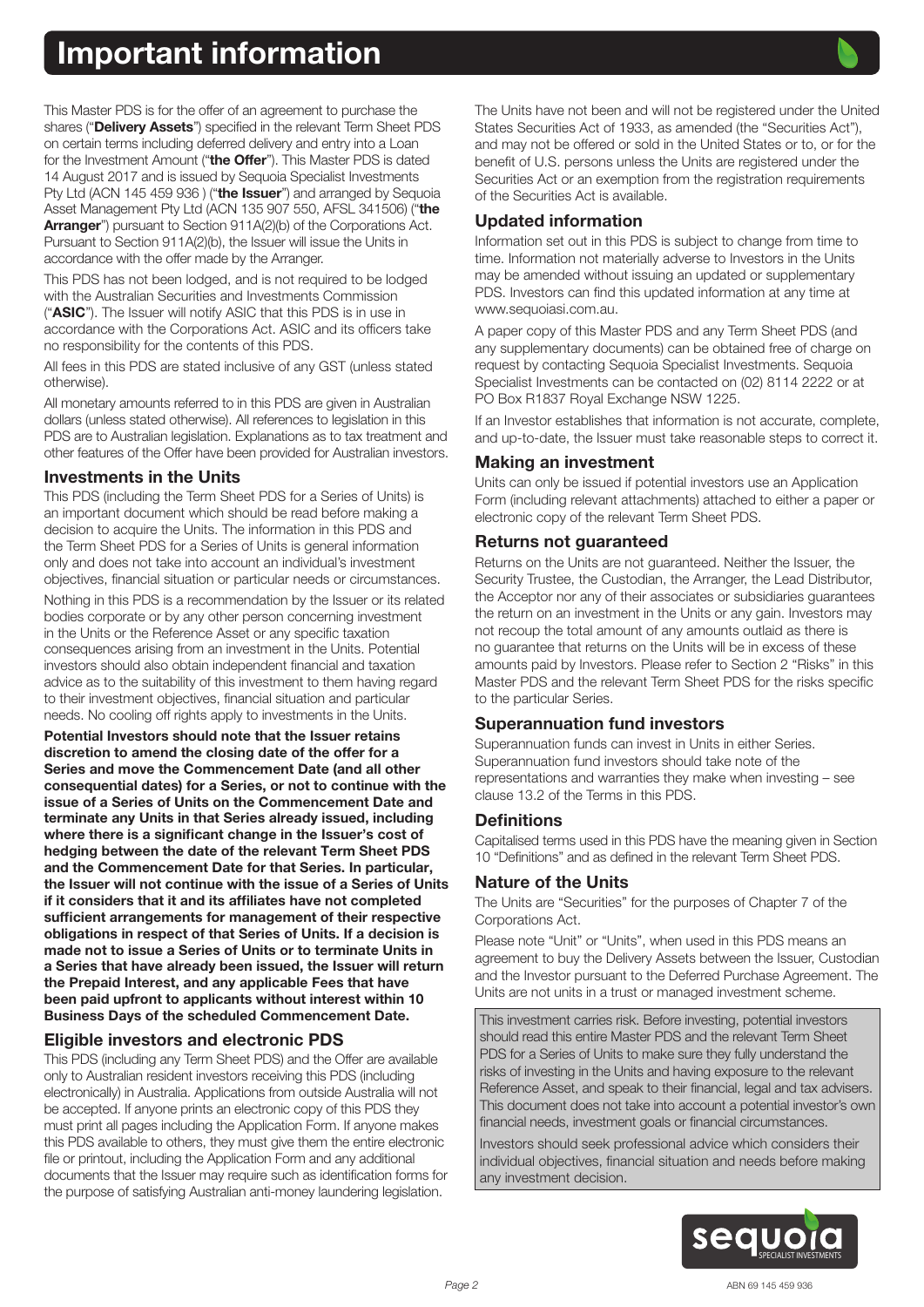# **Contents**

| <b>Important information</b>                | $\mathbf{2}$ |
|---------------------------------------------|--------------|
| 1. The Units                                | 4            |
| 2. Risks                                    |              |
| <b>3. Security Arrangements</b>             | 13           |
| 4. Taxation                                 | 19           |
| <b>5. Additional Information</b>            | 23           |
| 6. Terms of the Deferred Purchase Agreement | 26           |
| 7. The Loan                                 | 36           |
| 8. Loan Agreement                           | 37           |
| 9. Parties to the Offer                     | 42           |
| <b>10. Definitions</b>                      | 43           |
| 11. Reference Asset Disclaimers             | 52           |
| 12. Completing the Application Form         | 53           |
| <b>Directory</b>                            | 55           |

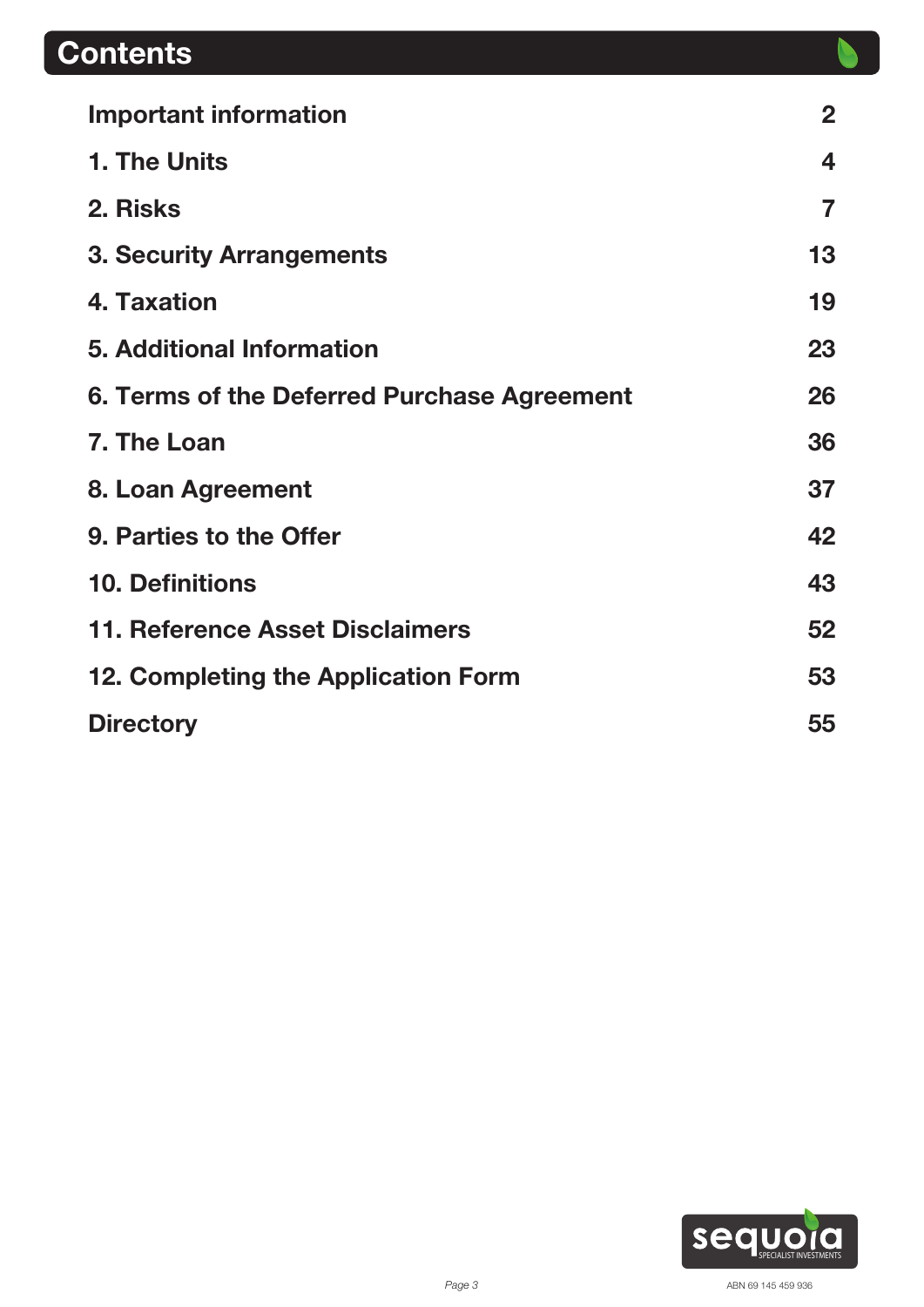# <span id="page-3-0"></span>1. The Units

The Units are interests in Deferred Purchase Agreements issued by the Issuer from time to time, on the terms contained in this Master PDS and the relevant Term Sheet PDS for an individual Offer or Series. The Units are designed to deliver at the Settlement Date a Delivery Parcel which has a value equivalent to the Final Value at the Maturity Date. During the Investment Term and at Maturity there may be the potential for Coupons to be paid, calculated by reference to a Reference Asset as described in the relevant Term Sheet PDS.

## 1.1 Loan

The Units are acquired through the use of a limited recourse Loan. The Loan details will be specified in the relevant Term Sheet PDS. The Issuer will apply the Loan amount to pay the Issue Price per Unit. Additionally the relevant Term Sheet PDS will specified whether you are required to prepay any interest on the Loan before the Commencement Date for the Units or annually. The fixed interest rate and Interest Payment Dates are described in relevant the Term Sheet PDS.

## 1.2 What do Investors receive at Maturity?

At Maturity, if an Investor has repaid their Loan, they (or the Custodian on behalf of the relevant Investors) will receive the Delivery Parcel. The number of Delivery Assets in the Delivery Parcel which an Investor receives is calculated by taking the Final Value of the Units divided by the purchase price of the Delivery Assets. The calculation for the Final Value will be detailed in the relevant Term Sheet PDS.

The Term Sheet PDS for a Series may also specify a Final Coupon to be paid in relation to Units in that Series. Unless the Term Sheet PDS for that Series specifies otherwise, the Final Coupon will be paid in cash to Investors on the Settlement Date.

At Maturity, once the Loan Amount (and any other Secured Obligations) has been repaid, the Delivery Parcel will be transferred to Investors, unless an Investor asks the Issuer to sell it under the Agency Sale Option. If an Investor elects the Agency Sale Option the Investor will be deemed to direct the Issuer to direct the Custodian (or its nominee) to hold the Delivery Parcel on its behalf and to authorise and direct the Issuer (or its nominees) to sell or procure the sale of them on the Investor's behalf. If an Investor has not repaid their Loan then they will be deemed to have elected to use the Agency Sale Option and the sale proceeds will be used repay the Loan amount. For more information please refer to Section 1.7 "Agency Sale Option" below.

#### 1.3 How is the Delivery Parcel calculated?

The size of the Delivery Parcel delivered to investors is calculated by reference to the Final Value per Unit at Maturity, multiplied by the number of Units held by an Investor. The value of the Delivery Parcel you receive at Settlement will be reduced by an amount equal to the Delivery Costs and subject to rounding of the number of Delivery Assets. As at the date of this PDS, the Issuer does not expect there to be any Delivery Costs.

Investors should be aware that market movements from the Maturity Date to the Settlement Date will affect the value of the Delivery Parcel, that is, after the Maturity Date, the value of the security will be determined by the price of the security as traded on the ASX. The Issuer will transfer the Delivery Assets to Investors as soon as practical but there is a risk they may fall in value by the time they are transferred to Investors.

Should Investors prefer to receive their investment return in cash at Maturity, Investors can elect (in the Notice of Maturity) to use the Agency Sale Option and for the Issuer (or its nominee) to sell or procure the sale of their Delivery Parcel and pay them the cash Sale Monies (which includes a deduction for any Delivery Costs) instead. Additionally, if Investors have not repaid the Loan by the Maturity Date, they will be deemed to have elected to use the Agency Sale Option.

The Units can mature early if an Early Maturity Event occurs or if an Investor requests (and the Issuer accepts) an Issuer Buy-Back. For further information, see section 1.10 "Early Maturity" of this Term Sheet PDS and Clause 5 "Early Maturity" of the Terms in the PDS.

Delivery of the Delivery Parcel relies on the Issuer meeting its obligations and the Hedge Counterparty's ability to meet its obligations under the Hedge. A relevant factor for the assessment of counterparty risk is the financial strength of the Issuer and Hedge Counterparty. You should refer to "Counterparty risk of Issuer, Hedge Counterparty and Security Trustee" in Section 2 "Risks" of the Master PDS.

An example of how the Delivery Parcel is calculated is set out below:

## Example

If the Final Value at Maturity was \$1.00 per Unit and assuming you held 50,000 Units, the Final Value for your entire holding will be \$50,000.

The value of the Delivery Parcel would be \$50,000 less any Delivery Costs and subject to rounding of the number of Delivery Assets.

Therefore the number of Delivery Assets that would be received by an Investor (i.e. the Delivery Parcel) would be calculated as follows: (Final Value per Unit x Number of Units held by Investor – Delivery Costs)/ Delivery Asset Price.

For example, assuming that the Delivery Asset is ordinary shares in Telstra Corporation and assuming that the Delivery Asset Price is \$5.20, the number of Delivery Assets in the Delivery Parcel for an Investor with 50,000 Units will be 9,615 (i.e. (\$1.00 x 50,000)/  $$5.20 = 9,615$  (assuming no Delivery Costs).

| <b>Delivery Asset</b> | <b>Delivery Asset</b><br><b>Price</b> | Number of <b>N</b><br><b>Delivery Assets</b> |
|-----------------------|---------------------------------------|----------------------------------------------|
| Telstra Corporation   | \$5.20                                | 9.615                                        |

The Delivery Asset Price used for the purpose of this example is indicative and is provided for illustrative purposes only. The above figures were calculated on the assumption that the Loan Amount has been repaid and that there were no Delivery Costs applicable (as at the date of this PDS, it is not anticipated that the Delivery Costs will apply).

In the above example, the number of Delivery Assets has been rounded down to the nearest whole number and is valued at \$49,998.00. Therefore there is a difference of \$2.00 (i.e. \$50,000 less \$49,998.00). As this amount is less than A\$20, you will not receive this amount. If the fractional amount were greater than A\$20, it would be paid to your Nominated Account within 10 Business Days of the Settlement Date.

## 1.4 Delivery Parcel and substitution

You should note that the Issuer has the right to delay or substitute the Delivery Asset if the nominated Delivery Asset is unable to be delivered due to any legal or regulatory restriction relating to the Delivery Asset (including cessation or Suspension from listing) or the Issuer, including but not limited to trade limitations resulting from internal conflict arrangements, or if it is not reasonably practicable or economically viable for the Issuer, in its discretion, to deliver the nominated Delivery Assets.

In these circumstances, the Issuer may delay delivery of the Delivery Parcel or substitute another security (other than the

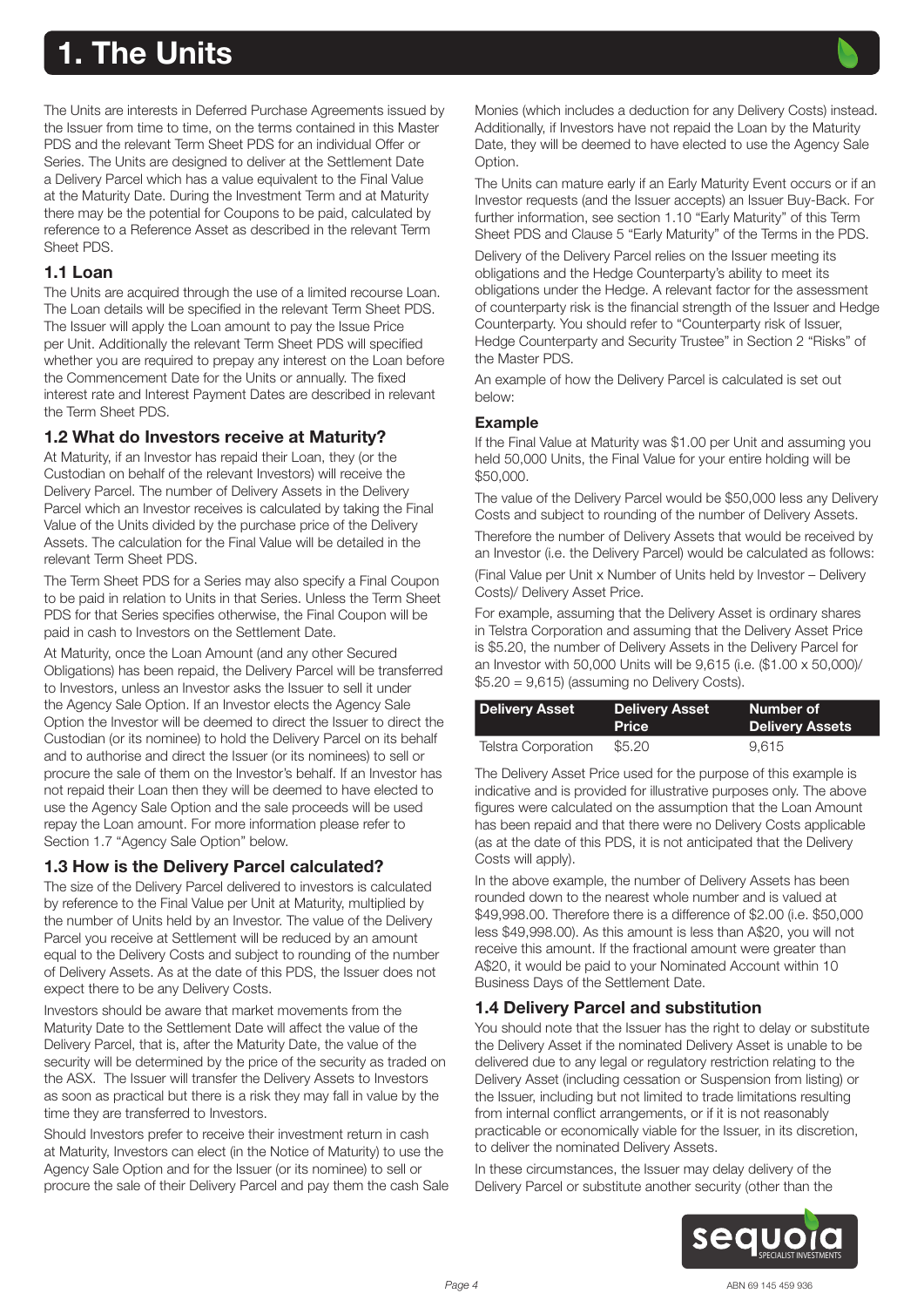nominated Delivery Asset) listed on the ASX and which is a constituent of the S&P/ASX 200 Index as the Delivery Asset. Please refer to clause 4.7 "Substitution of the Delivery Assets" in Section 6 "Terms of the Deferred Purchase Agreement" below.

### 1.5 Maturity

Prior to the Maturity Date you will be sent a Notice of Maturity informing you that Maturity of the Units is approaching. If you have repaid the Loan before the Maturity Date, upon Maturity you can either:

- accept physical delivery of the Delivery Parcel; or
- use the Agency Sale Option and receive the Sale Monies (which includes a deduction for any Delivery Costs).

If you wish to use the Agency Sale Option and receive Sale Monies (which includes a deduction for any Delivery Costs), you need to make this election in the Notice of Maturity.

You should note that you are also required to repay the Loan on or before the Maturity Date – see Section 7 "Repayment of Loan" and Section 8 "Loan Agreement" below. If you fail to do so, you will be deemed to have elected to use the Agency Sale Option and you will not be able to receive the Delivery Asset. Please refer to Section 1.6 "Physical Delivery" and Section 1.7 "Agency Sale Option" below.

## 1.6 Physical delivery

At Maturity, if the Loan has been repaid in full, and you have not elected to use the Agency Sale Option, you will not be delivered the Reference Assets. Instead, you will hold a parcel of ASX listed securities (the Delivery Asset). You will need to carefully consider whether an investment in those shares will be a suitable investment for you to hold beyond Maturity. More information about the relevant Delivery Assets will be provided in the relevant Term Sheet PDS.

The Issuer will purchase the Delivery Asset constituting your Delivery Parcel and register those securities on the issuersponsored sub register (i.e. as an issuer sponsored holding) in your name. You may at a later stage transfer the securities into your own CHESS account by providing your broker with your Sponsor Reference Number.

The Issuer or its nominee will deliver the Delivery Parcel comprising the Delivery Assets (less any Delivery Costs) on the Settlement Date. As at the date of this PDS, the Issuer does not expect any Delivery Costs to be associated with the delivery.

## 1.7 Agency Sale Option

If you form the view that you do not wish to hold the Delivery Assets after the Maturity Date, you can elect for the Issuer (or its nominees) to sell or procure the sale of the Delivery Assets on your behalf and receive Sale Monies (which includes a deduction for any Delivery Costs) via the Agency Sale Option. You will be deemed to have elected to use the Agency Sale Option if you have not repaid your Loan on or before the Maturity Date.

If you have not repaid the Loan then, under the Agency Sale Option, you will assign all of your rights under the Loan Agreement to the Acceptor and the Acceptor will assume all of your obligations under the Loan Agreement on your behalf. You will be deemed to direct the Issuer to direct the Custodian (or its nominee) to hold the Delivery Parcel on your behalf and to authorise and direct the Issuer (or its nominees) to sell or procure the sale of the Delivery Parcel and to apply the resulting Sale Monies (which includes a deduction for any Delivery Costs) to pay the Lender an amount equal to the outstanding Loan Amount as at the time the Acceptor assumed your obligations under the Loan. Any surplus will be paid to you. As at the date of this PDS, the Issuer does not expect any Delivery Costs to be associated with the Agency Sale Option.

If you have repaid the Loan and elected to use the Agency Sale Option, then the Custodian (or its nominee) will accept physical delivery of the Delivery Assets on your behalf and the Issuer (or its nominees) will sell or procure the sale of them on your behalf. The Issuer (or its nominees) will then pay you the Sale Monies (which includes a deduction for any relevant Delivery Costs associated with the sale). As at the date of this Master PDS, the Issuer does not expect any Delivery Costs to be associated with the Agency Sale Option.

To use the Agency Sale Option and receive the Sale Monies (which includes a deduction for any Delivery Costs), or balance of Sale Monies, (if any) you must return the Notice of Maturity to the Issuer at least 10 Business Days prior to the Maturity Date.

In circumstances where you have elected to use the Agency Sale Option, Sale Monies (if any) will be paid to your Nominated Account within 10 Business Days of the Settlement Date or as soon as reasonably practicable thereafter.

See clause 4.4 of the Terms "Delivery through the Agency Sale Option" in this PDS for further details about the Agency Sale Option.

## 1.8 Fractions

If the Delivery Parcel includes a fraction of a Delivery Asset which is valued at more than A\$20.00, the Issuer will transfer the AUD fractional amount into your Nominated Account within 10 Business Days after the Settlement Date or as soon as reasonably practicable thereafter. This amount is in effect a reimbursement of a portion of your Investment Amount.

#### 1.9 Can I sell my Units prior to Maturity? Issuer Buy-back and Annual Walk Away Option

Investors may request the Issuer buy-back their Units ("Issuer Buy-Back"). However, the Units will only ever be worth \$1.00 per Unit until Maturity as the structure of the investment is such that it is designed to be held to Maturity. It is not recommended that Investors invest in Units if they intend to have the Issuer buy-back their Units prior to Maturity.

If an Investor elects to participate in an Issuer Buy-Back, the Investor will not be entitled to any Final Coupon or the Final Value. You may request that the Issuer Buy-Back some of your Units by requesting from the Issuer, completing and then lodging an Issuer Buy-Back Form. The Issuer will pay the Investor the Buy-Back Price which will first be applied to any outstanding Loan Amount, and the remainder, if any, will be delivered to the Investor in cash. Delivery Assets shall not be provided in the event of an Issuer Buy-Back. Instead, settlement will be in cash.

The Issuer may also offer Investors the opportunity for an Annual Walk Away Option for a Series of Units. If the Term Sheet PDS for a Series specifies that an Annual Walk Away Option applies the Investor has the choice to continue or discontinue the Loan at the end of each year (or such other date specified in the Term Sheet PDS) and therefore, continue or discontinue their investment in the Units (the "Annual Walk Away Option"). An Investor may elect to exercise the Annual Walk Away Option and by notifying the Issuer of their intention in writing at least 14 days prior to the relevant Interest Payment Date. The Issuer will send a notice 21 days prior to the second and third Interest Payment Dates which indicates how Investors can exercise the Annual Walk Away Option.

If the Investor elects to use the Annual Walk Away Option the Investor's investment in the Units and the Loan will be terminated on the next Interest Payment Date with no Break Costs payable and the Investor will not need to pay the Prepaid Interest for the next year of the Investment Term or any other amount or penalties in relation to the Loan. The Investor will not be entitled to any Fixed or Final Coupons in the event that they exercise the Annual Walk Away Option.

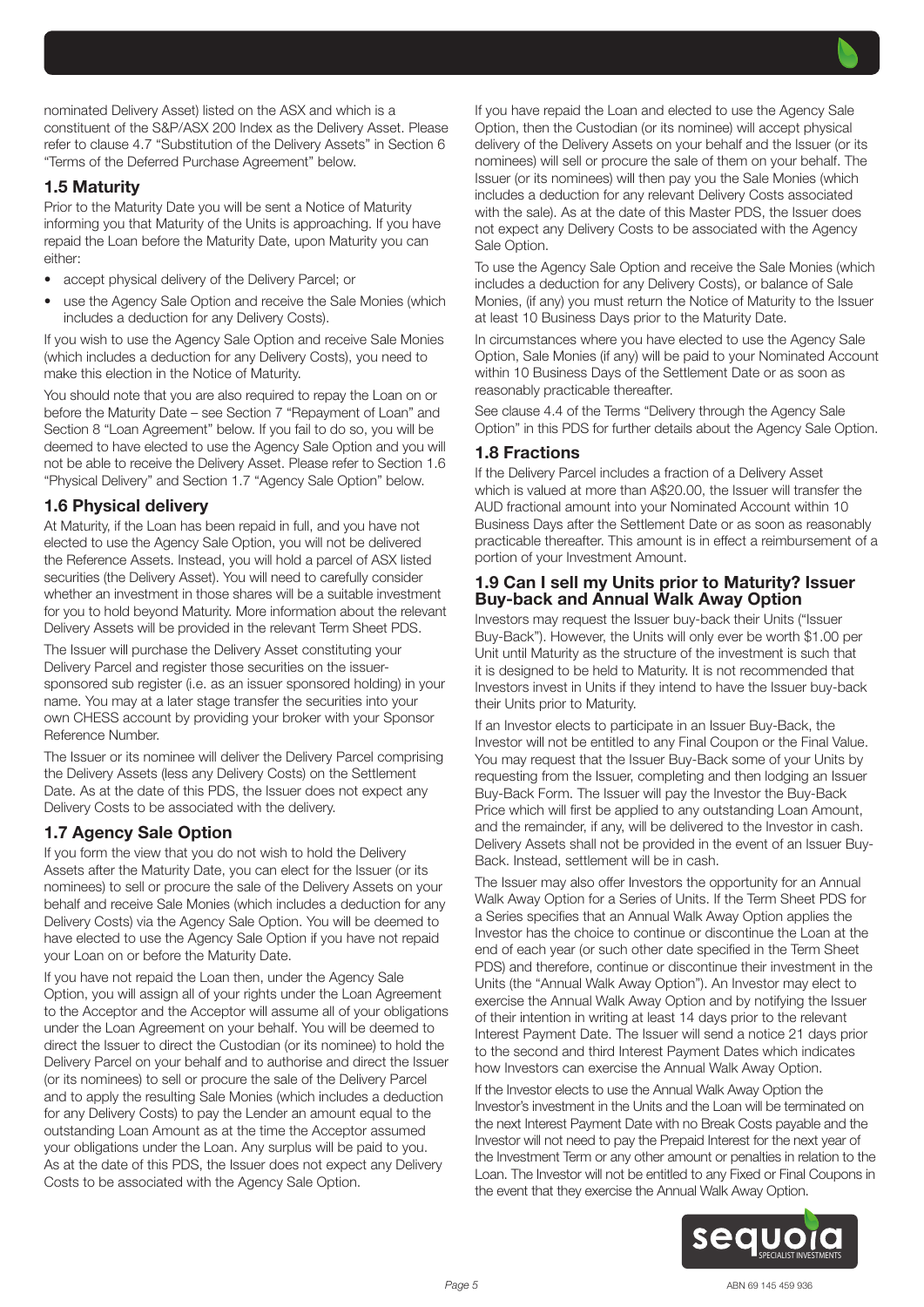

The Units can mature early if an Early Maturity Event occurs or if an Investor requests an Issuer Buy-Back which is accepted by the Issuer.

Early Maturity Events generally arise in circumstances which prevent the Issuer being able to hedge or deliver on its obligations under the Terms of the Units. Early Maturity Events could include (but are not limited to) for example, where the relevant Reference Asset ceases to be calculated or exist, circumstances where a Change of Law occurs that prevents the normal operation of the Units or results in the Issuer having to pay additional amounts in relation to the Units. Please refer to the master PDS Section 2 "Risks" of the Master PDS which sets out the Early Maturity Events and clause 5.1 "Early Maturity by the Issuer" of Section 6 "Terms of the Deferred Purchase Agreement " below.

If an Early Maturity Event occurs the Issuer may reasonably determine whether to call Early Maturity or allow the Units to continue. An Early Maturity Event may occur on the Maturity Date, in which case the Units will mature in accordance with the Early Maturity mechanism in clause 5.4 "Early Maturity Mechanism" of Section 6 "Terms of the Deferred Purchase Agreement" below.

An Early Maturity may lead to Investors suffering losses and bearing various costs associated with the Early Maturity. Where the Issuer calls an Early Maturity and the Loan has been fully repaid, Investors will either receive the Termination Payment or a Delivery Parcel with value equal to the Early Maturity Value. In calculating the Termination Payment and the Early Maturity Value, the Issuer may deduct any costs it reasonably incurs acting in a commercially reasonable manner in relation to the Early Maturity, including Break Costs and the costs of unwinding any hedge. The amount the Issuer achieves on the unwinding of its hedge position may be minimal or zero and Investors may receive nothing. However, a minimum Early Maturity Value or Termination Payment per Unit may apply. Please refer to the relevant Term Sheet PDS to see if a minimum Early Maturity Value or Termination Payment applies.

In an Early Maturity Event occurs, Investors will not be entitled to a refund on any Prepaid Interest or any Fees paid. Investors should also note that even if the Reference Asset is above the Reference Asset Starting Level, if there is an Early Maturity Event no Final Coupon will be payable.

Investors should also note that they will be required to repay the Loan on Early Maturity. If the Investor does not repay the Loan before the Early Maturity Date, the Early Maturity Value (or Termination Payment) will be applied towards repayment of the Loan, or if a Delivery Parcel is delivered, the Investor will be deemed to have elected to use the Agency Sale Option, and the Sale Monies (which includes a deduction for any Delivery Costs) will be applied against the Loan. However, as the Loan is a limited recourse Loan, the Lender cannot take action against the Investors to recover any amount beyond the Investor's interest in the Units and any assets of the relevant Investor Trust (including without limitation, any corresponding Delivery Assets or Sale Monies) through the enforcement of the relevant Investor Security Deed. Please see clause 5 "Early Maturity" of Section 6 "Terms of the

Deferred Purchase Agreement" for more details about Early Maturity.

## 1.11 Derivatives

The Issuer obtains exposure to the Reference Asset(s) through the use of derivatives rather than a direct investment in the Reference Asset or securities comprising the Reference Asset.

# 1.12 Fees & Costs

The Fees & Costs applicable to a Series will be set out in the Term Sheet PDS.

In addition to Fees & Costs charged by the Issuer, if you agree to pay an upfront and/or ongoing fee to your adviser for financial product advice given by them to you in relation to your investment in the Units ("Adviser Fee"), you should insert the agreed amount of the Upfront Adviser Fee and Ongoing Adviser Fee payable on the Application Form attached to the relevant Term Sheet PDS.

By signing the Application Form you irrevocably authorise the Issuer to collect the Upfront and Ongoing Adviser Fees (if any) specified on your Application Form at the same time as the other payments are direct debited and irrevocably direct the Issuer to pay the Upfront and Ongoing Adviser Fees (if any) to your adviser, or a service provider of the Adviser nominated by you, on your behalf.

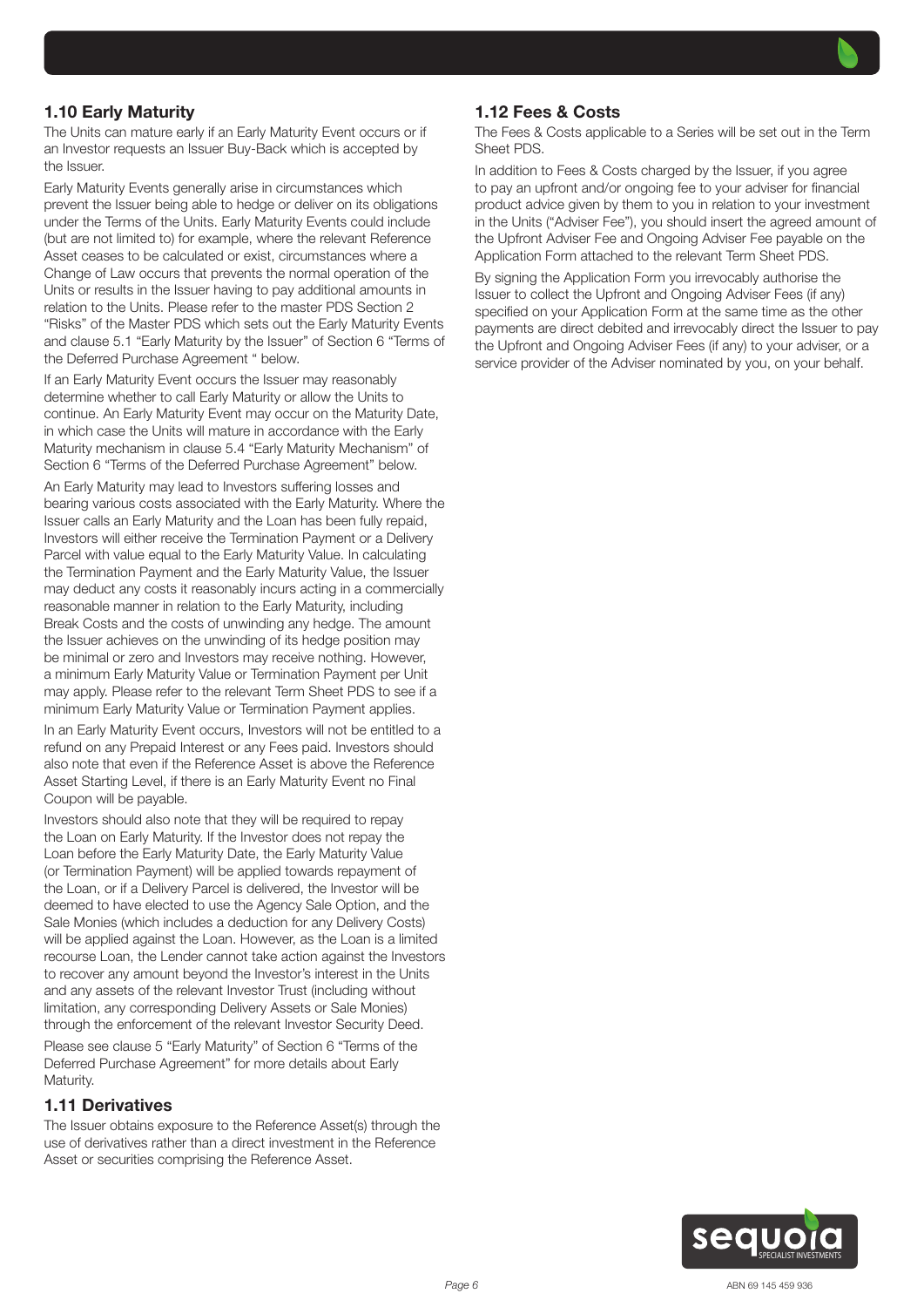# <span id="page-6-0"></span>2. Risks

An investment in the Units carries risk. This is a summary of the specific risks applicable to the Units. Before investing, potential investors should make sure they understand the risks. Investors should read all of the Term Sheet PDS and this Master PDS and should consult their financial, legal and tax adviser. This document does not take into account a potential investor's own financial needs, investment goals or financial circumstances.

## 2.1 The Units

Investors may not receive any returns (in particular, no Coupons may be payable) on the Units and therefore they may not recoup any of the amount they paid upfront for the Units. If there is a Loan associated with a particular Series, the returns may not be sufficient to recover the Prepaid Interest and any applicable Fees set out in the relevant Term Sheet PDS.

#### Performance of the Reference Asset

Historical prices of the Reference Asset should not be taken as an indication of the future performance of the Reference Asset during the Investment Term. It is impossible to determine with certainty whether the Reference Asset will rise or fall.

#### Coupons

Some Series may have the potential to pay Coupons, either during the Investment Term or at Maturity or both. Where a Coupon is determined based on the performance of the Reference Asset and/ or the Strategy Value, there will not be a Coupon if the performance of the Reference Asset and/or the Strategy Value is not higher than the level described in the relevant Term Sheet PDS.

For example, a particular Series may pay a Final Coupon of 20%, provided that the Performance of the Reference Asset is greater than a specified percentage (for example a Series may have a Hurdle set at 10%). Investors need to refer to the relevant Term Sheet PDS for detailed calculations of Coupons.

Investors should note that if the Coupons cannot be set to a level satisfactory to the Issuer for a particular Series, for example if there is a significant movement in its cost of hedging prior to the Commencement Date, then the Issuer may use its discretion to not proceed with the offer of Units in that particular Series.

For some Series, the Coupons may be determined in a foreign currency before being converted to Australian Dollars. Even if a Coupon is payable, it may not be sufficient to cover the costs such as Prepaid Interest and any other applicable Fees.

Further information and worked examples on the Coupons and how they are calculated can be found the relevant Term Sheet PDS.

#### Loan risks

In the event of an Investor requested Issuer Buy-Back which is accepted by the Issuer or an Early Maturity Event, Investors will not be entitled to a refund of any Prepaid Interest or any other Fees.

Loan Break Costs may also apply if your Loan is repaid prior to the Maturity Date.

Units will be held by the Custodian on your behalf under the terms of the Custody Deed and subject to the Investor Security Deed. The Lender may exercise its rights under the Investor Security Deed to effect repayment of your Loan in the event of nonpayment, or in certain circumstances you may be deemed to have elected to use the Agency Sale Option. If you are deemed to have elected the Agency Sale Option you will assign all of your rights under the Loan Agreement to the Acceptor, and the Acceptor will assume all of your obligations under the Loan Agreement on your behalf (including your obligation to repay the Loan Amount). You will be deemed to direct the Issuer to direct the Custodian

(or its nominee) to hold the Delivery Parcel on your behalf and to authorise and direct the Issuer (or its nominees) to sell or procure the sale of the Delivery Parcel and to apply the resulting Sale Monies (which includes a deduction for any Delivery Costs) to pay the Lender an amount equal to the outstanding Loan Amount as at the time the Acceptor assumed your obligations under the Loan, and any surplus will be paid to you.

As the Loan is a limited recourse Loan, the Lender cannot take action against Investors to recover any amount beyond the Investor's interest in the Units and any assets of the relevant Investor Trust (including without limitation, any corresponding Delivery Assets or Sale Monies) through the enforcement of the relevant Investor Security Deed.

#### Prepaid Interest and other applicable Fees

The Investment Amount or Prepaid Interest and any other applicable Fees for the Investment Term must be prepaid by Investors by the relevant Application Payment Date and/or such other date as set out in the relevant Term Sheet PDS. Investors must provide direct debit details with their Application. Cleared funds must be received by the Issuer by the Application Payment Date or such other date specified in the Term Sheet PDS.

There is no quarantee that the Units will generate returns in excess of the Prepaid Interest and any other Fees. Additionally, in the event of an Investor requested Issuer Buy-Back, an Early Maturity Event or if Investors elect to repay their Loan prior to the Maturity Date, they will not receive a refund of any of the Prepaid Interest or other Fees.

#### Averaging risk

Some Series may use an averaging technique to attempt to reduce the effect of volatility of the Reference Asset or Strategy Value when calculating the Initial Strategy Value and the Final Strategy Value at Maturity. This averaging at Maturity would be expected to decrease the impact of a fall in the value of the Strategy Value during that period. This averaging at the Commencement of the Investment Term would be expected to decrease the impact of an increase in the value of the Strategy Value during that period on the value of your Units.

#### Foreign exchange risk (if Applicable)

Units in some Series may have exposure to a foreign currency/ exchange rate. Additionally the Reference Asset may be listed on a foreign exchange and denominated in a currency other than Australian dollars. Investor's returns from the Coupons and Final Value in these Series may be subject to movements in the relevant exchange rate. If this is the case, this may significantly affect the performance of the investment. For example, if a Series has exposure to the AUD/USD and the AUD/USD exchange rate has increased between the Commencement Date and a Coupon Determination Date, the Coupon payable will decrease. Conversely, if the AUD/USD exchange rate decreases, the Coupon payable will increase. Any Coupons payable will be converted to Australian dollars using the relevant Currency spot exchange rate at the relevant Coupon Determination Date.

In the event of Early Maturity or Issuer Buy-Back, the Early Maturity Value or Buy-Back Price may also be affected by adverse movements in foreign currencies.

#### Exposure and Volatility risk

A Particular Series may have varying levels of exposure to the Reference Asset (the "Participation Rate") depending on the volatility. The relevant Term Sheet PDS will state whether a Participation Rate applies with respect to a Series. The

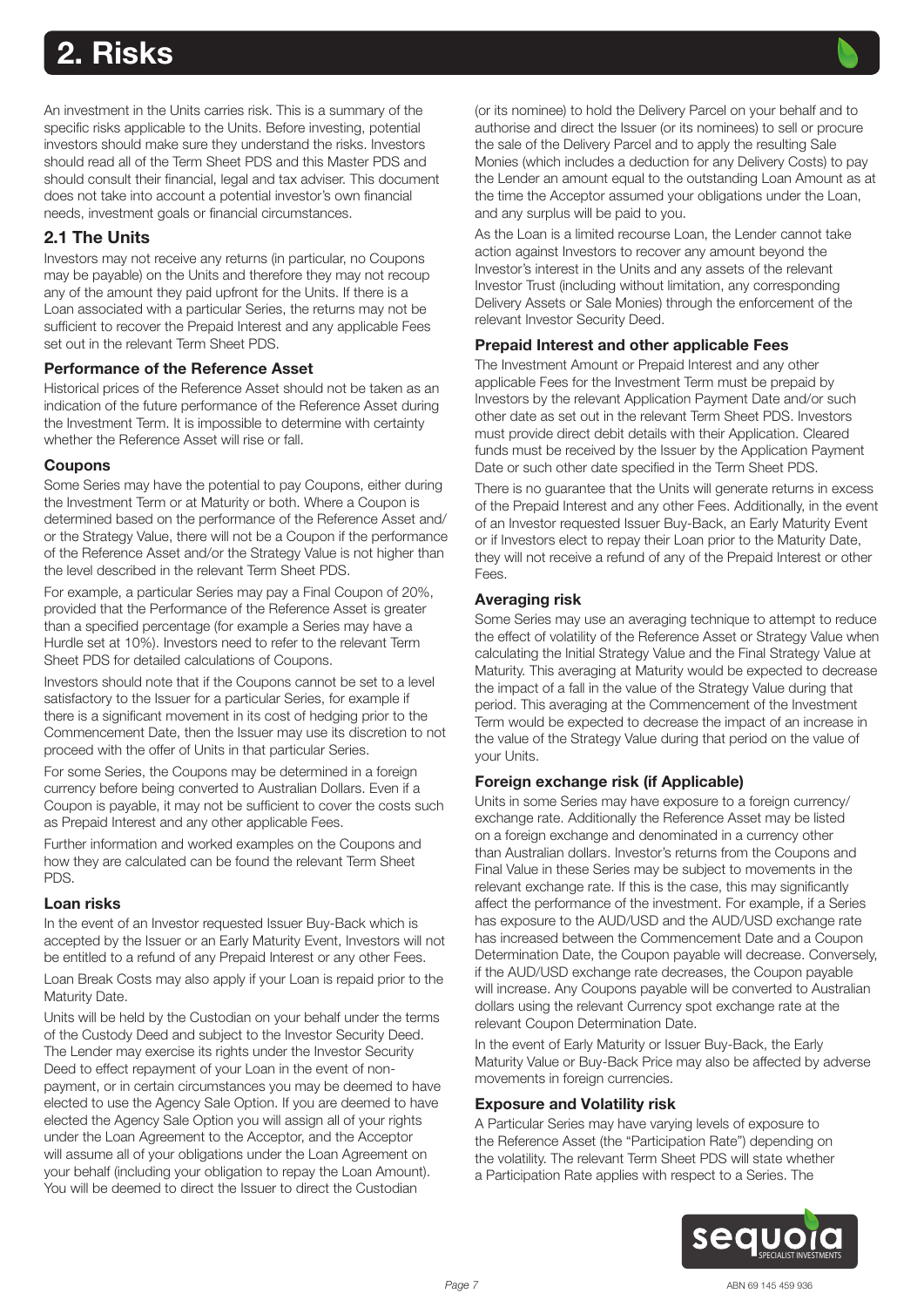Participation Rate is a mechanism designed to manage market risk associated with the performance of the Reference Asset. It operates by varying the exposure that the Units will have to the Reference Asset depending on the volatility of the Reference Asset and the Target Volatility. Target Volatility is the level of volatility that would provide a Participation Rate of 100%.

The higher the volatility, the lower the Participation Rate (and hence the lower the exposure to the Reference Asset) and vice versa.

The Participation Rate may present an investment risk as a Participation Rate above 100% represents an exposure of more than 100% to the Reference Asset. This has the potential to magnify both gains and losses. Investors should also be aware that where there is a high level of volatility, triggering a Participation Rate of less than 100%, Investors may not gain the full benefits of an increase of the value of the Reference Asset. Conversely, where volatility is low, the Participation Rate will be higher than 100% and investors will have a magnified exposure to the Reference Asset. Where the level of the Reference Asset drops in these circumstances, the Participation Rate of more than 100% will result in Investors' losses being magnified. The minimum Participation Rate for all Series is 0%, which means Investors have no exposure to the Reference Asset. Please note that historical performance is not a reliable indicator of future performance.

Investors should note that if the Target Volatility for a Series cannot be set to a level satisfactory to the Issuer, for example if there is a significant movement in its cost of hedging prior to the Commencement Date, then the Issuer may use its discretion not to proceed with the offer.

Finally, Investors should note that there is a lag in measuring the volatility of the Reference Asset. The Participation Rate is based on the realised volatility of the Reference Asset over number of Scheduled Business Days (e.g. a Series may use the 60 Scheduled Business Days prior to the day that the Participation Rate is calculated). This means that where there has been a period of high volatility, the Investor's exposure to the Reference Asset will be low, regardless of whether the Reference Asset is performing positively or negatively and regardless of the then prevailing level of volatility. Where historical volatility has been very low, the exposure to the Reference Asset will be high, again regardless of whether the Reference Asset is performing positively or negatively and regardless of the then prevailing level of volatility.

#### An early termination of the Hedge will constitute an Early Maturity Event or an Adjustment Event under the Units.

Any event as a result of which the Hedge Counterparty cannot make physical delivery of the relevant assets (or otherwise results in the early termination of the Hedge) will constitute either an Early Maturity Event or an Adjustment Event under the Units.

#### Reference Asset Risk

The value of the Reference Asset may change substantially over the life of your investment. The Reference Asset gives exposure to various underlying securities via the relevant index. The returns on the Reference Asset are subject to the performance of the individual equities or assets included in the relevant Reference Asset. Therefore, all factors likely to affect the performance of the securities which comprise the Reference Asset are important and Investors should consider all appropriate publicly available information in relation to the Reference Asset (and the securities which comprise it). These factors may include movements in international financial markets, interest rates, currency rates and global economic, political, technological and environmental factors. For a Reference Asset that is an index, the securities comprising the Reference Asset may change substantially over the life of the investment. In particular, it is possible that the initial constituent securities will increase substantially in value prior to the Maturity Date but that the Reference Asset will decline in value during such period. Investors should have regard to this when considering the importance of the identity of the initial securities comprising the Reference Asset.

In addition you should note that you will not have an actual investment in the Reference Asset, or any of the securities comprising the Reference Asset.

#### Foreign tax legislation risks

Foreign tax legislation may impose taxes on payments made by the Hedge Counterparty, to the Hedge Counterparty, or in relation to payments made under the Hedge Agreement. These taxes may impact the value of your Units.

#### Payment disruptions under the Hedge

There is a risk an event may occur that:

- prevents, restricts or delays the relevant Hedge Counterparty from converting or delivering relevant currencies under the Hedge Agreement;
- imposes capital controls in relation to a Hedge Agreement; or
- implements changes to laws relating to foreign investments that impact the Hedge Agreement.

Such an event may lead to a delayed and/or reduced payment under the Hedge. In such circumstances, the Hedge Counterparty's obligation to make a payment may be postponed to a date falling 20 Business Days (or longer) after the date at which the payment disruption event is no longer occurring. No accrued interest will be payable in respect of any such postponement. This may lead to an Early Maturity Event or an Adjustment Event under the Units.

#### Price Return Index

Where the Reference Assets are price return indices, the performance of the Reference Assets reflect the movements in the price of the shares in the indices and do not take into account dividends, interest or other income paid on those shares.

#### Unit value before the Maturity Date

The market value of the Units will be determined by many factors before the Maturity Date. These include:

- prevailing interest rates in Australia;
- the remaining time to Maturity; and
- general market risks and movements.

Investors should be aware the Units are designed to be held to Maturity and are not designed to be a trading instrument.

#### Time Value of Money Risk

The present value of \$1.00 is not the same as the minimum Final Value of \$1.00 in 3 years' time. The level of actual inflation will impact on the value of \$1.00, therefore, the minimum Final Value of \$1.00 per Unit would be worth less than \$1.00 at the date of issue of the Units or any other time prior to the Maturity Date.

#### Delivery Assets

The Delivery Assets are subject to market risks and other risks inherent in owning listed instruments. For example, the market value of the Delivery Assets could fall between the date the Issuer buys them for the Investors and the date they are transferred to Investors or sold on the Investor's behalf.

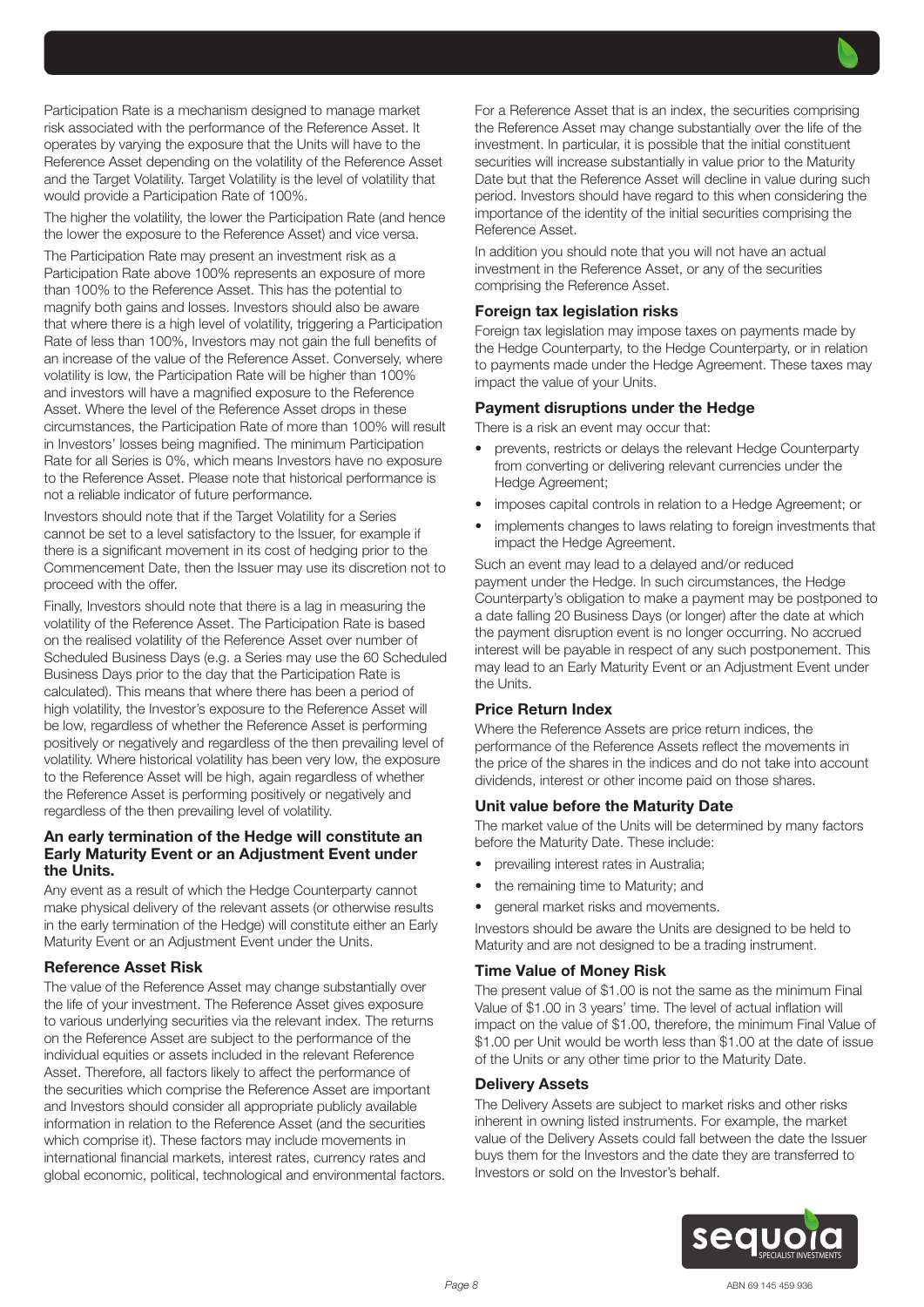The Delivery Assets might not be very liquid so Investors may not be able to sell when they would like to.

The Delivery Asset can be substituted by the Issuer or delivery of the Delivery Assets may be delayed. Although the Issuer does not intend to substitute the Delivery Assets, the Issuer might need to make a substitution because they are not able to, or it is not reasonably practicable or economically viable, to deliver the nominated Delivery Assets.

#### Adjustment Events and Market Disruption Events

Unexpected events can occur which can impact the Units in a way the Issuer had not anticipated, often adversely. The Issuer has certain powers under Section 6 "Terms of the Deferred Purchase Agreement" in relation to how it can deal with such events, referred to as Adjustment Events and Market Disruption Events. Examples of these are changes in the Reference Asset or in laws and regulations that would in turn affect the Units. For example, if the Reference Asset (or a component of the Reference Asset) was an index and was amended, replaced, terminated or otherwise stopped and stopped being calculated and published then Units would be affected because there is no longer a Reference Asset (or a component of the Reference Asset is missing). In this case, the Issuer might, amongst other options, consider replacing the Reference Asset or, where the Reference Asset has more than one component, replacing the affected component or determining to continue using the unaffected components only. Another example is if the Reference Asset was a security and was consolidated, restructured, sub-divided or replaced with some other form of security or property then the Units would be affected as the Reference Asset has been changed. In this case, the Issuer might, amongst other options, consider replacing the Reference Asset.

Other Adjustment Events include where the Issuer is unable to perform its obligations or it would be illegal to do so, or there is a disruption or material increase in costs in the Issuer's management arrangements. A full list of Adjustment Events is set out in Section 10 "Definitions" of this PDS.

If there is a Market Disruption Event affecting the Reference Asset, Delivery Parcel or a component of them on certain dates for working calculations during the Investment Term (such as the Maturity Date) then the Issuer may determine to take action to take account of the disruption, or can delay the calculation to the next Scheduled Business Day on which there is no Market Disruption Event. However, if the next 10 Scheduled Business Days are all affected by a Market Disruption Event, then the Issuer will make a good faith determination, acting in a commercially reasonable manner, of the calculation which would have applied for the original date. The Issuer will notify you of a Market Disruption Event as soon as practicable and in any event within 5 Business Days. Please refer to clause 6.2 "Market Disruption Events" of the Terms of this PDS.

In some circumstances these events could also be classified as Early Maturity Events and lead to Early Maturity of the Units. Please refer to clause 6 "Adjustment Events and Market Disruption Events" of the Terms.

#### Early Maturity

The Issuer can determine an Early Maturity Date for specific events for example disruptions to the Issuer's management arrangements such as where the management arrangements are suspended or terminated (whether due to the Hedge Counterparty's insolvency or any other reason). Other examples of Early Maturity Events include, where tax costs increase, a Change of Law occurs, it becomes illegal for the Issuer to perform its obligations, an Investor Insolvency occurs, or there is an Adjustment Event or Market

Disruption Event which the Issuer nominates as an Early Maturity Event under clause 6 "Adjustment Events and Market Disruption Events" of the Terms.

The Issuer will determine the Early Maturity Value, acting in good faith and a commercially reasonable manner. Investors could receive returns that are lower than the performance of the Reference Asset.

#### Withdrawals and liquidity

There is no established market for trading the Units.

The Issuer can reject an Investor's Issuer Buy-Back Request or restrict when they withdraw. Generally, the Issuer would only reject or defer an Issuer Buy-Back Request if it is unable to adequately unwind its own hedging arrangements. The Issuer determines the Buy-Back Price, acting in good faith and a commercially reasonable manner. Investors could receive returns that are lower than the performance of the Reference Asset.

Investors can contact the Issuer for estimates of the Buy-Back Price in the few weeks prior to each Buy-Back Date.

#### Counterparty risk of Issuer, Hedge Counterparty and Security Trustee

If the Issuer goes into liquidation or receivership or statutory management or is otherwise unable to meet its debts as they fall due, the Investor could receive none, or only some, of the amount invested. The Issuer is a special purpose vehicle established to issue Deferred Purchase Agreements and other structured products. Investors' should not seek to rely on the creditworthiness of the Issuer.

However, the Issuer has put in place a corporate structure which is designed to give Investors security over the Issuer's rights against the relevant Hedge Counterparty (through the Hedge Security Deed and Security Trust Deed) in the event of the Issuer becoming insolvent.

The Issuer will enter into the Hedge Agreements with the relevant Hedge Counterparties. Therefore, a relevant factor for the assessment of counterparty risk relevant to the Units is the financial strength of the Issuer and the relevant Hedge Counterparty (as Investors will have credit exposure to the creditworthiness of a Hedge Counterparty through the relevant Hedge).

Investors can assess the ability of the Issuer to meet its counterparty obligations by reviewing its financial information. The Issuer is a 100% owned subsidiary of the listed entity Sequoia Financial Group Limited (SEQ.ASX) and as a publicly listed company, the financials are available from the ASX.

The Issuer will ensure that all Hedge Counterparties have a credit rating of at least investment grade. The Issuer will select Hedge Counterparties that are willing to enter into the Hedge on terms which support the structure described in this PDS and provide competitive pricing.

A credit rating of investment grade is a medium to high credit rating, and is generally accepted to mean that there is relatively low to moderate credit risk associated with the entity or obligation being rated. Investors should note that a credit rating is merely an opinion by a credit rating agency as to the likelihood of the entity or obligations being rated experiencing an event of default. It is not a recommendation or opinion in relation to the particular Hedge Agreement or the Units, and investors should not rely on the credit rating in making a decision to buy, sell or hold the Units.

The Hedge Counterparty may be a U.S. entity which means that U.S. bankruptcy law may apply if the Hedge Counterparty goes bankrupt.

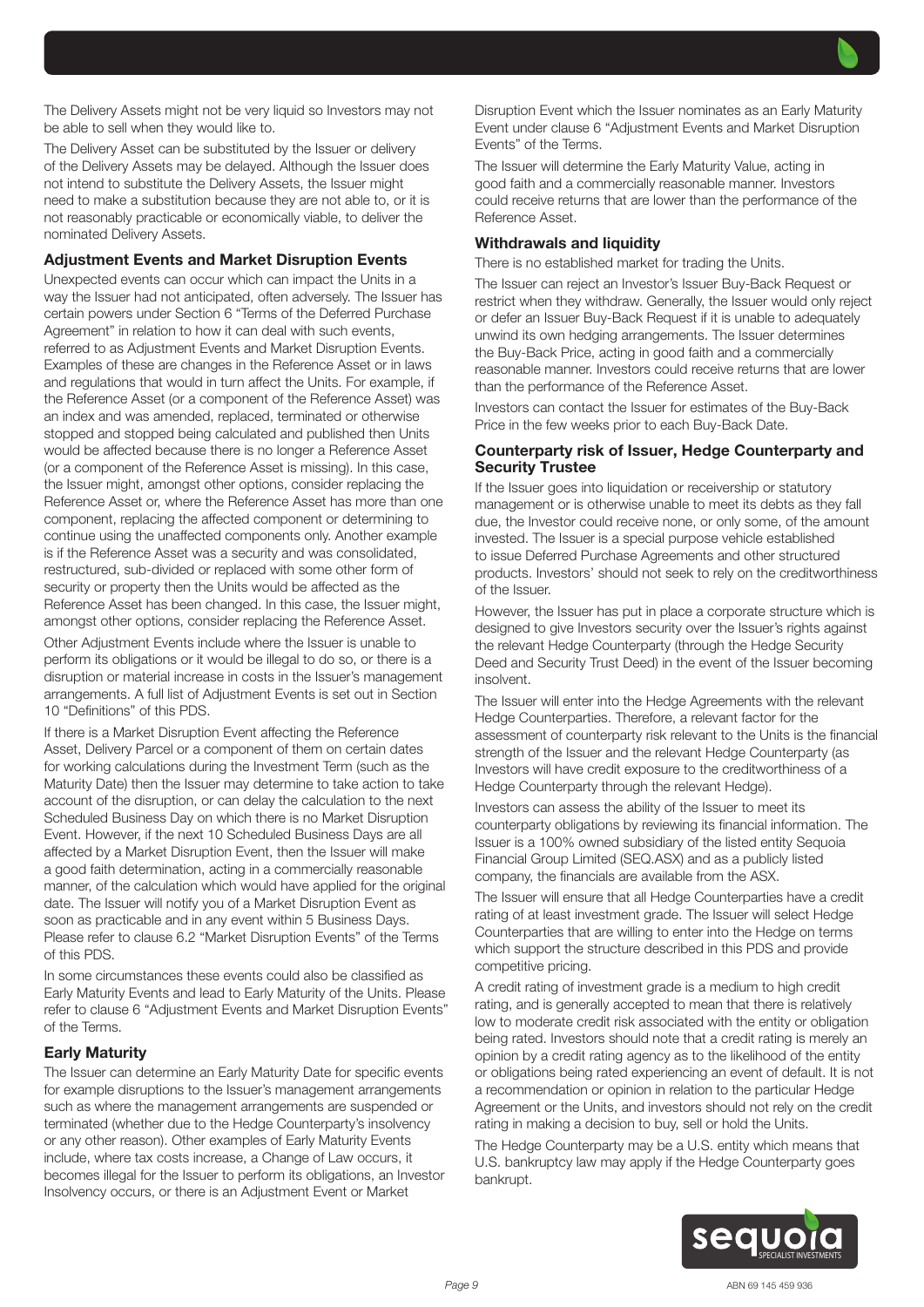The Issuer will also grant a security interest in respect of each Series to the Security Trustee by way of the Hedge Security Deed which is enforceable in the event of the Issuer becoming insolvent or failing to meets its obligations under the PDS. For more information please refer to Section 3 "Security Arrangements".

Investors should note that the Issuer maintains only one trust account and all money relating to all Units on issue is paid into that trust account, subject to the Security Interest under the Hedge Security Deed.

The Hedge Agreement for each Series will be a derivative (or a number of derivatives) entered into under an ISDA Master Agreement between the Issuer and the relevant Hedge Counterparty. Under the terms of the Hedge Agreement, the Issuer will pay an upfront payment to enter into the transaction and will ensure there is never a net amount owing from the Issuer to the Hedge Counterparty under the Hedge Agreement.

Prior to payment of a Coupon, the Issuer will receive, depending on the performance of the Reference Asset, a payment from the Hedge Counterparty of a Series equivalent to the Coupon (if any) due to be paid to Investors for that Series. This amount received from the Hedge Counterparty can be paid to Investors of that Series.

If the Issuer defaults under the DPA of a Series, this may also be a default under the Hedge (for example, if the Issuer is insolvent). If this is the case, the Hedge Counterparty will have the right (but not the obligation) to terminate the Hedge and calculate the termination value of the Hedge. This termination value may be significantly less than the Issue Price and may be zero. This means that Investors may receive zero and lose their total Prepaid Interest or Investment Amount and any fees and interest paid even if the Hedge Security Deed is enforced.

There is also the risk that the Security Trustee may be unable to perform its obligations under the Security Trust Deed and the Hedge Security Deed.

Under the terms of the Security Trust Deed, the Security Trustee only acts on the instructions of the Issuer and has no liability to Investors for acting, or not acting, in accordance with such instructions. Therefore, the structure does not address the risk of the Issuer improperly instructing the Security Trustee under the terms of the Security Trust Deed.

Please refer to Section 3 "Security Arrangements" for more details on the Security Trust Deed and Hedge Security Deed.

#### Custodian risk

The Custodian is a related party to the Issuer. The Custodian holds assets (including the Units, Sale Monies and Delivery Assets) on behalf of Investors. There is a risk that the Custodian may be unable to perform its obligations under the Custody Deed and that Investors may not receive the Sale Monies, Delivery Assets or other amounts or assets due to them when due under the Terms.

The Custodian may resign or be removed. No resignation or removal of the Custodian takes effect until a successor Custodian has been appointed.

#### Default under the Hedge for another Series

There is a separate Hedge for each Series and, except in the case of an insolvency event, the right to set off and net payments applies separately to the Hedge for each Series. However, if there is an insolvency event (in relation to either the Issuer or the Hedge Counterparty) under a Hedge, then the Hedges for all Series may terminate and the relevant Hedge Counterparty and the Issuer will have the right to set off and net the amounts payable on

termination across the Hedges for all Series (where the Hedge Counterparty is the counterparty). The Issuer will ensure that there will never be a net amount owing from the Issuer to the Hedge Counterparty under the Hedge. The Hedge Counterparty's right to set off and net will apply before the rights that an investor has under the Hedge Security Deed and therefore may adversely affect the amount that is recoverable by enforcing the Hedge Security Deed. This means that Investors may receive zero and lose their total Prepaid Interest or Investment Amount and any fees and interest paid even if the Hedge Security Deed is enforced. If the Security Trustee receives money that is not directly referable to a particular Series, the Security Trustee may allocate the money between the different Series based on valuations of the Hedge or Units for each Series. For further information please see "Remaining cross-liability risks" in Section 3 "Security Arrangements".

The Issuer may have a number of different Hedges (i.e. for a number of different Series) with one Hedge Counterparty. In this case, if the Issuer defaults under one of the Hedges only and the relevant default is a default under the other Hedges with that Hedge Counterparty, the Hedge Counterparty has the ability to elect whether to terminate all the outstanding Hedges, or whether to suspend any payment or delivery obligations the Hedge Counterparty owes. Although the Hedge Counterparty cannot net across all the Hedges (unless the Issuer is insolvent), the early termination or payment suspension of all Hedges outstanding with that Hedge Counterparty may adversely impact the return Investors in those affected Series may receive. The Issuer will ensure that there will never be a net amount owing from the Issuer to the Hedge Counterparty under the Hedge, which reduces the risk of such cross default. Similarly, if the Hedge Counterparty defaults under one Hedge only, the Issuer has the ability to elect to terminate all outstanding Hedges with that Hedge Counterparty or suspend its obligations to the Hedge Counterparty.

#### Risk relating to enforcement of the Hedge Security Deed and appointment of administrator

There is a single Hedge Security Deed which encompasses each Series. Certain amounts, fees and interest (including amounts of Prepaid Interest) are not subject to, or are released from, the Hedge Security Deed. As a result, the Security Trustee (through the Hedge Security Deed) may not have a Security Interest over the whole, or substantially the whole, of the Issuer's property and, following the appointment of an administrator to the Issuer, may be unable to enforce the Hedge Security Deed unless the administrator's consent is obtained or otherwise with the leave of the court. The Security Trustee has a single Security Interest (being the Hedge Security Deed) over what is intended to be substantially the whole of the assets of the Issuer.

#### Termination of the Trust or the Security Trust Deed and removal and replacement of Security Trustee

A single Trust is created under the Security Trust Deed that encompasses each Series. The Trust will only terminate in a number of circumstances including on the Business Day on which the Security Trustee notifies the Issuer that it is satisfied that the Issuer has irrevocably and unconditionally satisfied in full its Secured Obligations in respect of the Trust and the Trust Fund is distributed in full. Given that the intention of the Trust is for it to be used on a continual basis for each new Series, this is not expected to occur. The Security Trustee may also resign or be removed. No resignation or removal of the Security Trustee takes effect until a successor Security Trustee has been appointed.

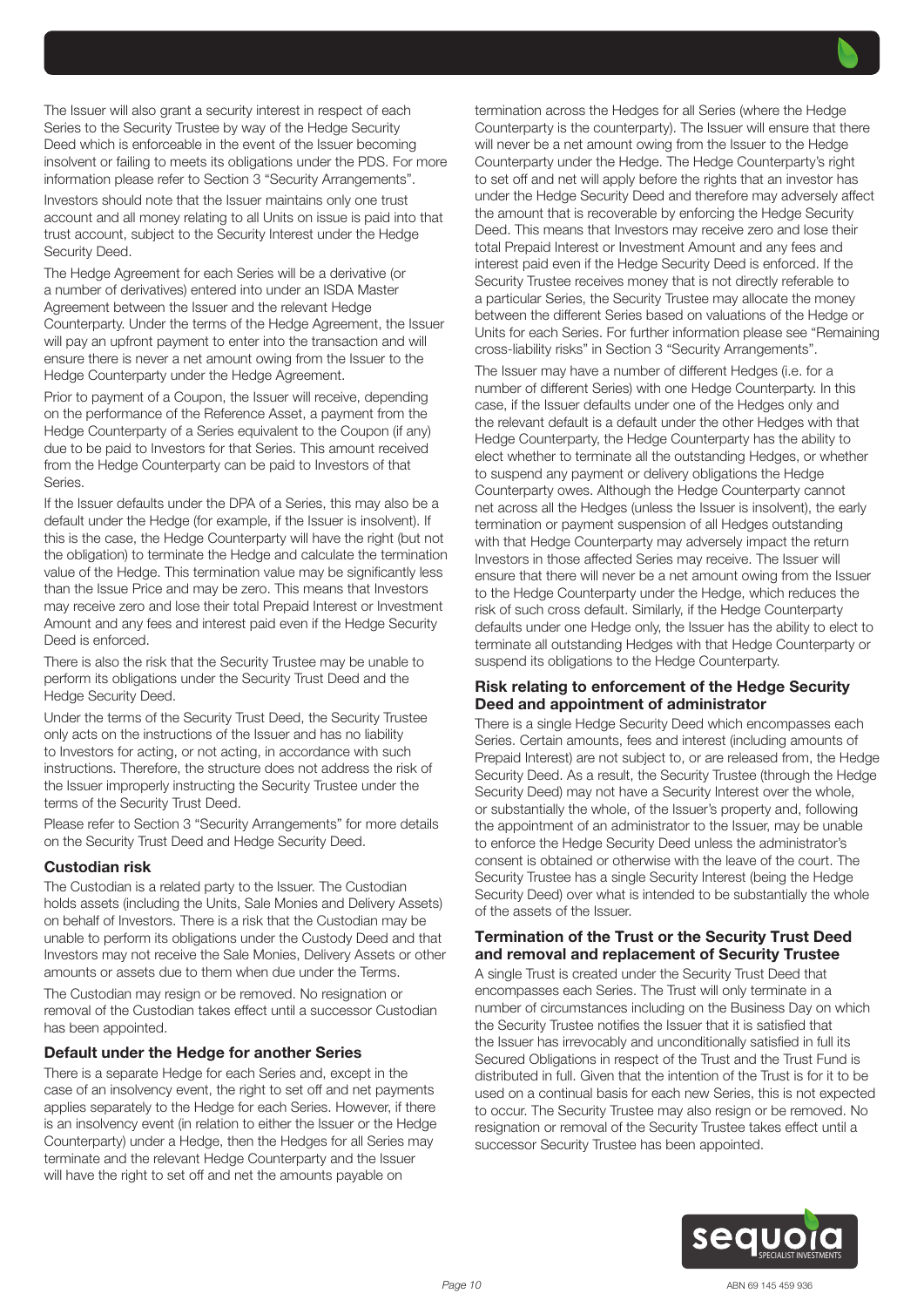## Event of Default under the Hedge Security Deed

There is an overlap between the Events of Default under the Hedge Security Deed and under the Hedge of that Series. If an Event of Default under the Hedge Security Deed occurs, it is very likely that it will also constitute an Event of Default under the Hedge of that Series. If the defaulting party is the Issuer then the Hedge Counterparty will have the right (but not the obligation) to terminate the Hedge of that Series. If the Hedge is terminated, it will be an early unwind and the value derived will be the early termination value of the Hedge. This may be significantly less than the value that the relevant Investors could expect on Maturity, and may be zero. Therefore, even though the Secured Property of that Series is secured for the benefit of Investors of that Series, if an Event of Default occurs and the Hedge Security Deed is enforced, Investors may receive nothing, depending upon the value of the Secured Property of that Series at the time of enforcement.

#### Tax Neutrality

Any tax liabilities incurred by the Issuer could impair the Issuer's ability to satisfy its obligations under the Units. As at the date of this PDS, the Issuer expects that it will be in a position to pay all tax debts as and when they fall due, without adversely affecting the Issuer's ability to satisfy its obligations under the Units.

The Issuer is a member of a tax consolidated group of which Sequoia Financial Group Limited (SEQ.ASX) is the head company. The head company is primarily responsible for the income tax liabilities of the group, however if the head company defaults on any such tax liability, all members of the group, including the Issuer, could become jointly and severally liable for that tax liability.

#### Recourse by Investors is limited to each Series

Investors in any one Series are limited in their recourse against the Issuer (for example, if the Issuer defaults under the Units or the PDS) to only the Secured Property in proportion to the performance of their Series relative to each other Series (including the Hedge) subject to the Hedge Security Deed. Otherwise, Investors have no right of recourse against the Issuer whatsoever. If the Issuer and the Hedge Counterparty for a Series are both in default then the performance of the relevant Series will be determined to be the greater of the amount actually received from the Hedge Counterparty (if any) and zero. This means there is a risk that if both the Hedge Counterparty for a Series and the Issuer are both in default then Investors may lose their entire investment.

#### No Investigation

No investigation or review of the Reference Asset or, where the Reference Asset is an index or has exposure to an index, the underlying securities comprised in the Reference Asset from time to time or the issuers of such securities, including without limitation, any public filings made by the issuers of the underlying securities have been made by any person for the purposes of forming a view as to the merits of an investment referenced to the Reference Asset. Where the Reference Asset is an index or has exposure to an index, there is no guarantee or express or implied warranty in respect of the selection of the underlying securities comprised within the Reference Asset or the methodology of calculating the Reference Asset made. Investors should not conclude that the sale by the Issuer of the Units is any form of investment recommendation by it or any of its affiliates.

You will not receive any dividends or distributions on the Delivery Assets or the securities making up the Reference Asset during the Investment Term. In addition you will not have voting rights or any other rights that you may otherwise have if you were the holder of the Delivery Assets, Reference Asset or the securities making up the Reference Asset during the Investment Term.

## 2.2 General Risks

#### General market risk

The performance of the Reference Asset will largely determine the market price of the Units. The volatility of the Reference Asset, and, where the Reference Asset is an index, the market price of the securities or commodities that comprise the Reference Asset and other interrelated and complex factors and general risks applicable to financial markets on which those securities or commodities will be traded (such as investor confidence and present and expected future global economic conditions) will be relevant as well.

#### Conflicts of interest

Sequoia Specialist Investments Pty Ltd, may face possible conflicts of interest in connection with its roles as Issuer and any other role as described in this PDS. Sequoia Asset Management Pty Ltd, a related company of Sequoia, has the role of Lead Distributor as described in this PDS. Sequoia and its affiliates may also face possible conflicts, given that some of the directors of Sequoia have shareholdings in third party dealer groups that distribute the Units. For example a conflict may arise where Sequoia and/or its affiliates engage in other financial service activities in relation to the Units, the Reference Assets, or the Underlying Assets. Sequoia Nominees No.1 Pty Ltd, a related company of Sequoia, has the role of Acceptor and Custodian as described in this PDS.

The Issuer has a conflicts of interest policy to ensure that it identifies and appropriately manages all conflicts of interest. The Issuer's conflicts of interest policy relates to its monitoring, prevention and other compliance measures related to the management of conflicts of interests. At all times the Issuer attempts to prevent or manage conflicts of interest in accordance with its policy.

#### Change of Issuer

Under the Terms of the Units, the Issuer has the right to transfer its rights and obligations under this PDS and the Terms provided it is not unfair to Investors (as defined in Section 12BG of the ASIC Act).

#### Change of Lender

The Lender may assign or transfer the Loan and any or all of its rights and obligations under the Loan Agreement at any time during the Investment Term provided it is not unfair to Investors (as defined in Section 12BG of the ASIC Act). If the Lender assigns or transfers the Loan during the Investment Term, the terms of the Loan will not change, and the Loan will continue to be a limited recourse Loan.

#### Tax Risk

The expected tax implications of entering into and exiting of the Units at Maturity may change as a result of changes in the taxation laws or changes in interpretation of them by the ATO. Please refer to Section 4 "Taxation" of this PDS for a more detailed description of the taxation of the Units and obtain independent advice that takes into account your specific circumstances.

#### Tax deductions

There is a risk that deductions will not be available in respect of the Investor's interest expense on the Loan. Further, interest that is not deductible would not be included in the reduced cost base of the Unit. As such, interest that is not deductible will not give rise to any capital loss. See further section 4 "Taxation".

#### No claim against underlying asset

You do not have any interest in or rights to the Reference Asset to which the Units relate. Any claim against the Delivery Assets only arises after Maturity and upon taking physical delivery of them.

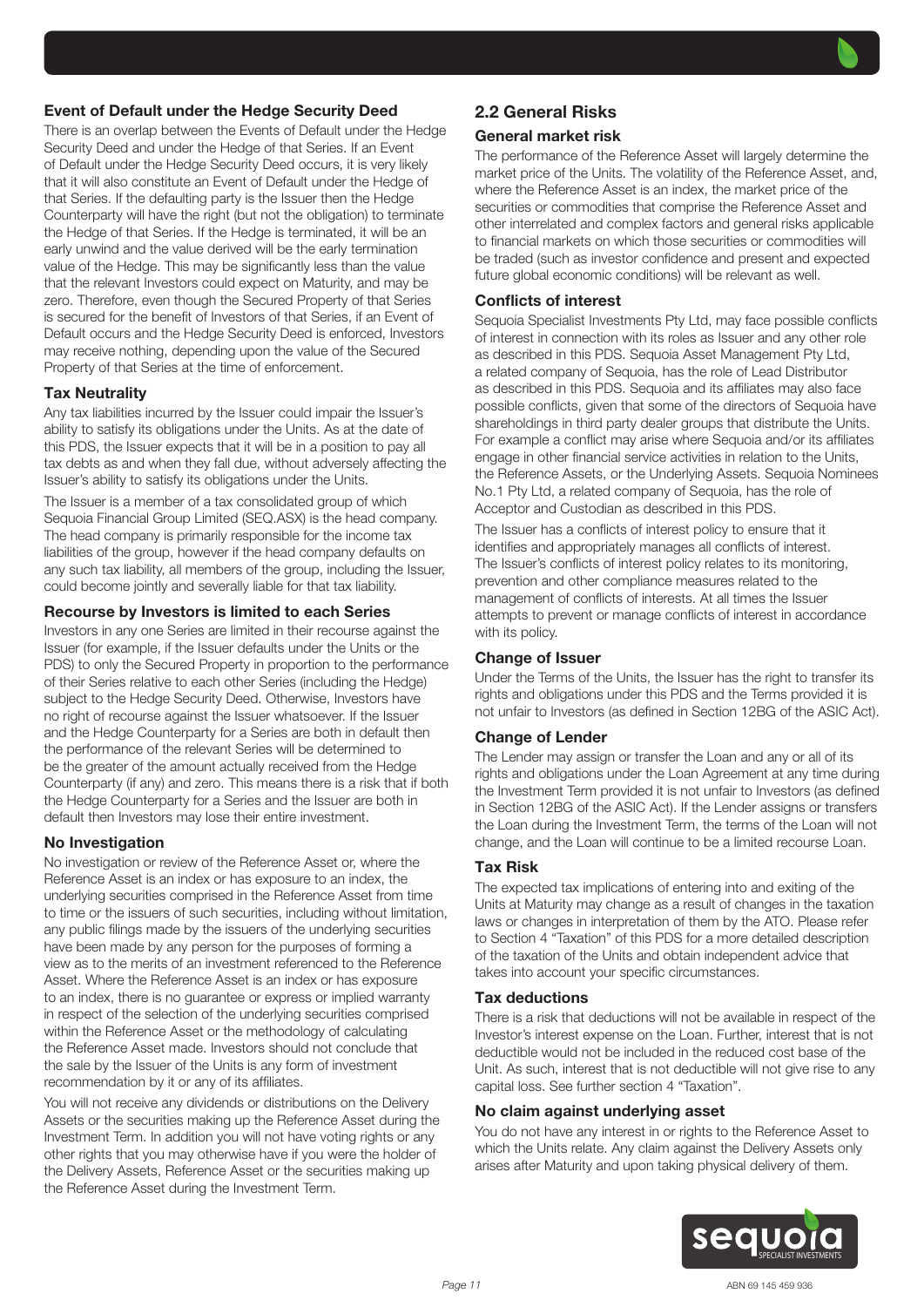#### Interest Rate Risk

You are exposed to the movement of interest rates whenever you redeem, transfer or sell your Units prior to the Maturity Date. Movements in interest rates will have an impact upon the value of Units. As interest rates move upwards, the value of the Units generally fall.

#### Settlement Risk

Upon purchasing the Units, you assume settlement risks relating to the Issuer failing to deliver the Delivery Assets. The Issuer believes this risk is remote however a delay in delivering the Delivery Parcel and/or Sale Monies could occur.

#### Compounding of risks

An investment in the Units involves risks and should only be made after assessing the direction, timing and magnitude of potential future changes in the value of the Reference Asset, and the terms and conditions of the Units as contained in the PDS.

More than one risk factor may have simultaneous effects with regard to the Units such that the effect of a particular risk factor may not be predictable. In addition, more than one risk factor may have a compounding effect which may not be predictable. No assurance can be given as to the effect that any combination of risk factors may have on the value of the Units.

#### Break Costs

The Issuer may deduct Break Costs in relation to Early Maturity (whether following an Early Maturity Event or Issuer Buy-Back). The Break Costs will form part of the calculation of the amount you will receive if your Issuer Buy- Back request is permitted or if an Early Maturity Event occurs. Break Costs include all costs, expenses and losses reasonably incurred by the Issuer as a result of the determination of an Early Maturity Date, Buy-Back Date or other early termination, unwinding of any hedge position entered into in connection with the Units, or any loss of bargain. Break Costs could be significant and may not be in your favour. Break Costs will depend on the economic value the Issuer achieves on the unwinding of its hedge position (i.e. the amount it achieves on the sale or unwind of the options that underlie the Units). The economic value the Issuer achieves will be reliant on several factors including but not limited to market liquidity, volatility, interest rates, market prices, foreign exchange rates, and the time to Maturity. The economic value that the Issuer achieves may be minimal or nothing.

The impact of these factors is largely unknown and is dependent on movements in financial markets. Investors and their advisers can contact the Issuer and request an estimate of the Buy-Back Price (including Break Costs) that would apply to Units in the few weeks leading up to each Buy-Back Date. The Issuer will provide estimates of Buy-Back Prices (which will include Break Costs) to Investors when it is able to accurately value the Units to enable them to determine the likely Buy-Back Price if the Investor requests an Issuer Buy-Back. However, the actual Buy-Back Price at which the Issuer will buy-back your Units will not be known at the time an Issuer Buy-Back request is made and may be significantly less than the estimate provided.

Investors should also note that they will be required to repay the Loan on an Issuer Buy-Back. The Issuer will provide the Investor with an estimate of the amount outstanding on the Loan, calculated by the Issuer, acting in good faith and a commercially reasonable manner, and subject to interest rates, liquidity, Loan Break Costs and other relevant factors, upon request from the Investor. If the Investor does not repay the Loan before the Buy-Back Date, the Buy-Back Price will be applied towards repayment of the Loan. However, as the Loan is a limited recourse Loan, the Lender cannot take action against the Investors to recover any amount beyond

the Investor's interest in the Units and any assets of the relevant Investor Trust (including without limitation, any corresponding Final Coupon, Delivery Assets or Sale Monies) through the enforcement of the relevant Investor Security Deed. In the case of Early Maturity or Issuer Buy-Back, Investors will not receive a refund of the Prepaid Interest.

A minimum Early Maturity Value and/or minimum Buy-Back Price may apply in respect of a Series. Please refer to the relevant Term Sheet PDS.

#### Derivatives risk

Derivatives (such as swap agreements, deferred purchase agreements, options, futures, forward rate agreements and forward foreign exchange contracts) may be utilised by the Issuer to manage risk or to gain exposure to individual securities, currencies and investment markets. Risks associated with using derivatives include the value of the derivative failing to move in line with the underlying asset, potential illiquidity, and counterparty risk (this is where the counterparty to the derivative contract cannot meet its obligations under the contract). Any such risk occurring is likely to adversely impact on the value of your Units prior to Maturity.

#### Regulatory risk

The following risks may apply when investing in the Units:

- characteristics of the Units may change;
- taxation, superannuation and other laws and their interpretation are subject to continual change and may affect the tax implications or other characteristics of your investment;
- Investors, particularly superannuation fund trustees must be satisfied that the Units are a permissible investment and suitable for their superannuation fund;
- there may be different tax consequences for different Investors compared to investing directly in underlying investments;
- there may be different tax consequences for Investors investing directly in the Reference Asset and those investing through an Investor Directed Portfolio Service operator;
- the Units could be, by regulation, deemed not to be securities but another class of financial product;
- the Reference Asset could be terminated or cease to exist; and
- the Issuer's hedging arrangements could be adjusted, amended or terminated.

#### Managing your risks

You can always help manage risks. Importantly, you can manage risk by:

- obtaining professional investment advice to determine whether the Units suit your investment objectives, financial situation and particular needs;
- reading all the information in this PDS and the relevant Term Sheet PDS before investing in the Units and making sure you understand what it is you are investing into;
- obtaining professional investment advice concerning a suggested minimum investment timeframe for the Units.

Please note, however, that investing for the suggested minimum investment timeframe does not entirely eliminate the risk of loss, although the Loan is limited recourse to your interest in the Units and any assets which replace the Units (including without limitation any associated Coupons, Delivery Parcel or Sale Monies). You should note that the amount of the Investment Amount, Prepaid Interest and any Fees are at risk as there is no guarantee that returns on the Units will be in excess of these amounts. You should consider your investments in light of your investment objectives, financial situation and particular needs.

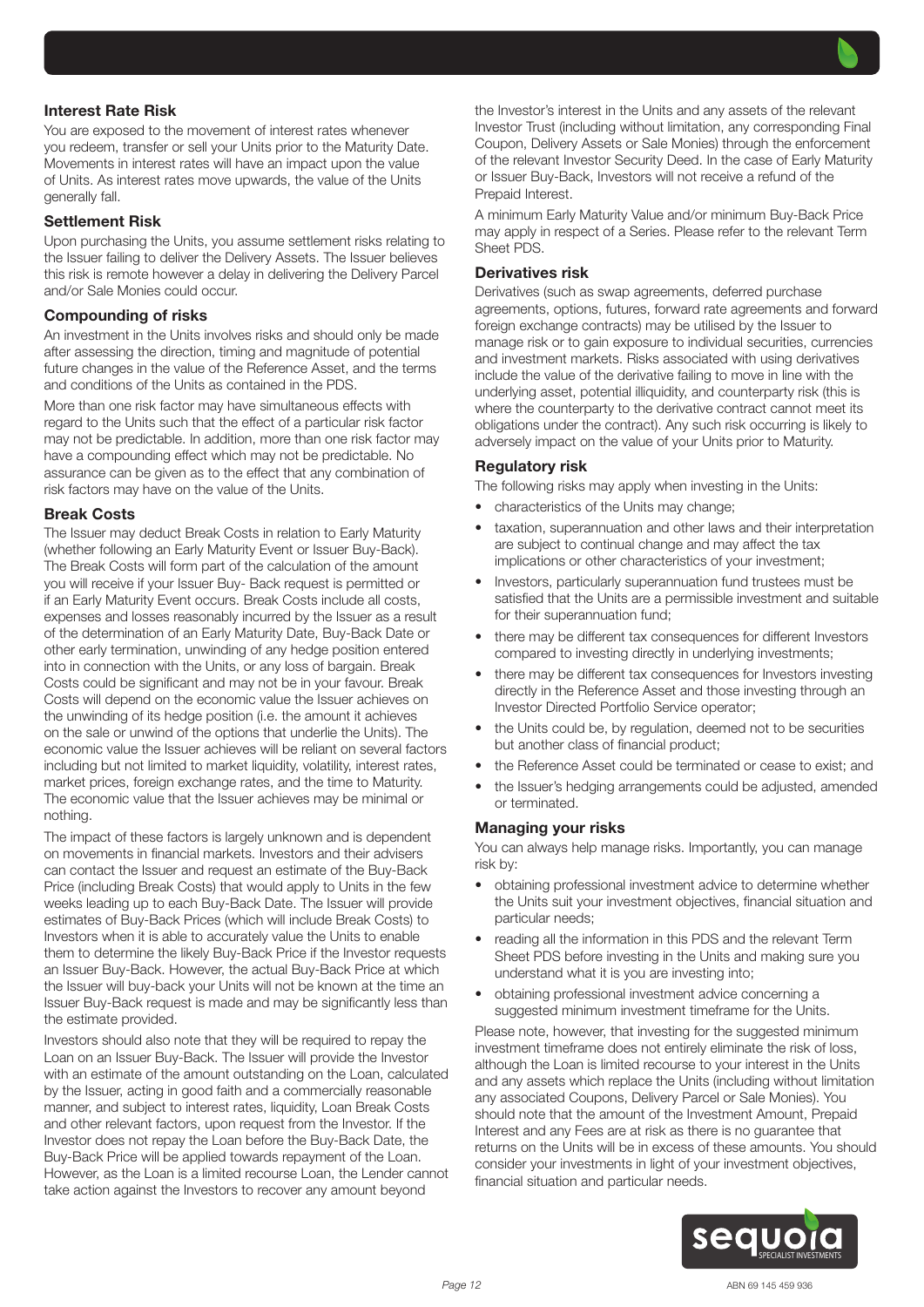<span id="page-12-0"></span>

Protection is provided to Investors in each Series by ensuring that, in the case of default by the Issuer under the terms of the Units, the Secured Property is only available to Investors in proportion to the performance of each Series relative to each other Series in order to limit the effect of any defaults in relation to other Series or financial products (other than in limited circumstances). This is achieved in a number of ways:

- a) each Investor of a Series is limited in their recourse against the Issuer to the Secured Property in proportion to the performance of each Series relative to each other Series;
- b) the Issuer granting the Hedge Security Deed over the Secured Property of each Series (including the Hedge) in favour of Investors in each Series; and
- c) the Hedge for each Series is (generally) separate and distinct from other Hedges and that set-off and netting across the Hedges for all Series entered into by the Issuer with a Hedge Counterparty applies only on the insolvency of the Issuer or the Hedge Counterparty. Although, the Issuer will ensure that there will never be a net amount owing from the Issuer to the Hedge Counterparty under the Hedge.

#### Limited recourse by Investor

Investors in each Series are limited in recourse against the Issuer to only the Secured Property which is the subject of the Hedge Security Deed described below and Investors have no other right of recourse against the Issuer. Therefore, Investors in the Units have limited recourse to the Issuer. Please refer to "Recourse by Investors is limited to each Series" in Section 2 "Risks" for more information.

#### The Hedge

Each Hedge entered into for a particular Series is treated, other than in limited circumstances, as a separate and distinct transaction from any other Hedge. Under the terms of the Hedges as negotiated with the Hedge Counterparties, amounts due under a Hedge in respect of the Units in a Series are not netted during the term of that Hedge against amounts due under a Hedge entered into with the same Hedge Counterparty in respect of the Units in any other Series, except on insolvency (see below under "Remaining cross-liability risks"). All Hedge Counterparties have acknowledged the Hedge Security Deed and the Security Trust Deed and acknowledged that the Security Trustee has the power to enforce the Issuer's rights under the Hedge if the Hedge Security Deed is enforced.

#### The Hedge Security Deed

Sequoia Specialist Investments Pty Ltd (Grantor) grants a Security Interest under the Hedge Security Deed and Trust over the Secured Property of each Series (which includes Application monies received from Investors of each Series, all the present and future rights, title, benefit and interest of Sequoia in the Hedge, any proceeds from the Hedge and any Delivery Assets or other investments purchased with proceeds from the Hedge, but excluding the Beneficial Interest in the Portion of the Delivery Assets, any Prepaid Interest, fees, costs, charges or similar which are due to the Issuer) to the Security Trustee to secure the satisfaction of the Secured Obligations in respect of each Series (including the performance of the Issuer's obligations under the PDS and the Terms of the Deferred Purchase Agreement).

The Security Trustee holds the Hedge Security Deed on trust for Investors and itself pursuant to the Security Trust Deed. A detailed description of the Security Trust Deed is included below.

The Security Interest under the Hedge Security Deed is subject to any prior, permitted Security Interests in the Transaction Documents, such as the credit support annex in the Hedge, and subject to any rights of set off and close out netting that apply under the Hedge on the occurrence of a bankruptcy of a party to the Hedge. That is, any rights of set off and netting that a counterparty to the Hedge may have on the bankruptcy of either the Issuer or that Hedge Counterparty will operate notwithstanding that the Issuer has granted a Security Interest over its rights under the Hedge in favour of the Security Trustee.

The security interest under the Hedge Security Deed may be a circulating security interest under the PPS Law and as a result Investors will rank behind any money owed to any employees of the Grantor. Investors should be aware that their Security Interest under the Hedge Security Deed may not have priority if any other person has perfected control of the Secured Property in any way and that a transferee of assets (e.g. a buyer of the Delivery Assets) will buy the asset free of any Security Interest.

Part of the Secured Property under the Hedge Security Deed will be automatically released to the extent that the Secured Property (or any part of it) is delivered or paid to the Investors in that Series in accordance with the Terms (e.g. in the case of Early Maturity following an Issuer Buy-Back request), when paid to the Hedge Counterparty in respect of the Hedge or when due and payable to the Issuer, third party dealer groups or other person in respect of any fees, costs and expenses payable to them. The Security Trustee can rely on a certificate of the Issuer as to the amount of Secured Obligations owing at any time.

Investors should note that the Secured Property does not include the Sale Monies if an Investor elects the Agency Sale Option. This is because the Sale Monies belong to the Investor and the Issuer cannot grant a Security Interest over this amount. Instead, the Issuer will hold the Sale Monies in an ADI trust account just prior to paying it to Investors following Maturity of the Series.

Upon the occurrence of an Event of Default, the Security Trustee has the power to enforce the Hedge Security Deed in accordance with its terms and the Security Trust Deed. The Security Trustee may directly enforce the rights of the Issuer under the Hedge in accordance with the Hedge Security Deed.

Events of Default under the Hedge Security Deed include, by way of summary (for a full list see Section 10 "Definitions"):

- the Hedge Counterparty becoming insolvent:
- the Grantor failing to make a payment or delivery under a Transaction Document on its due date (for example, the Grantor failing to perform a payment or delivery obligation under the Terms of the Deferred Purchase Agreement);
- the Grantor failing to perform or observe any other obligation under a Transaction Document, and the Security Trustee considers (acting on the instructions of the Majority Investors) that (i) the failure is materially adverse to the interests of the Investors and the Security Trustee and the failure cannot be remedied, or (ii) the failure is materially adverse to the interests of the Investors and the Security Trustee, the failure can be remedied and the failure is not remedied within 5 business days of the Security Trustee providing written notice to the Grantor;
- an Event of Default (as defined in the Hedge) occurs with respect to the Grantor;
- a Termination Event (as defined in the Hedge) with respect to which the Grantor is the Affected Party (as defined in the Hedge) occurs; or

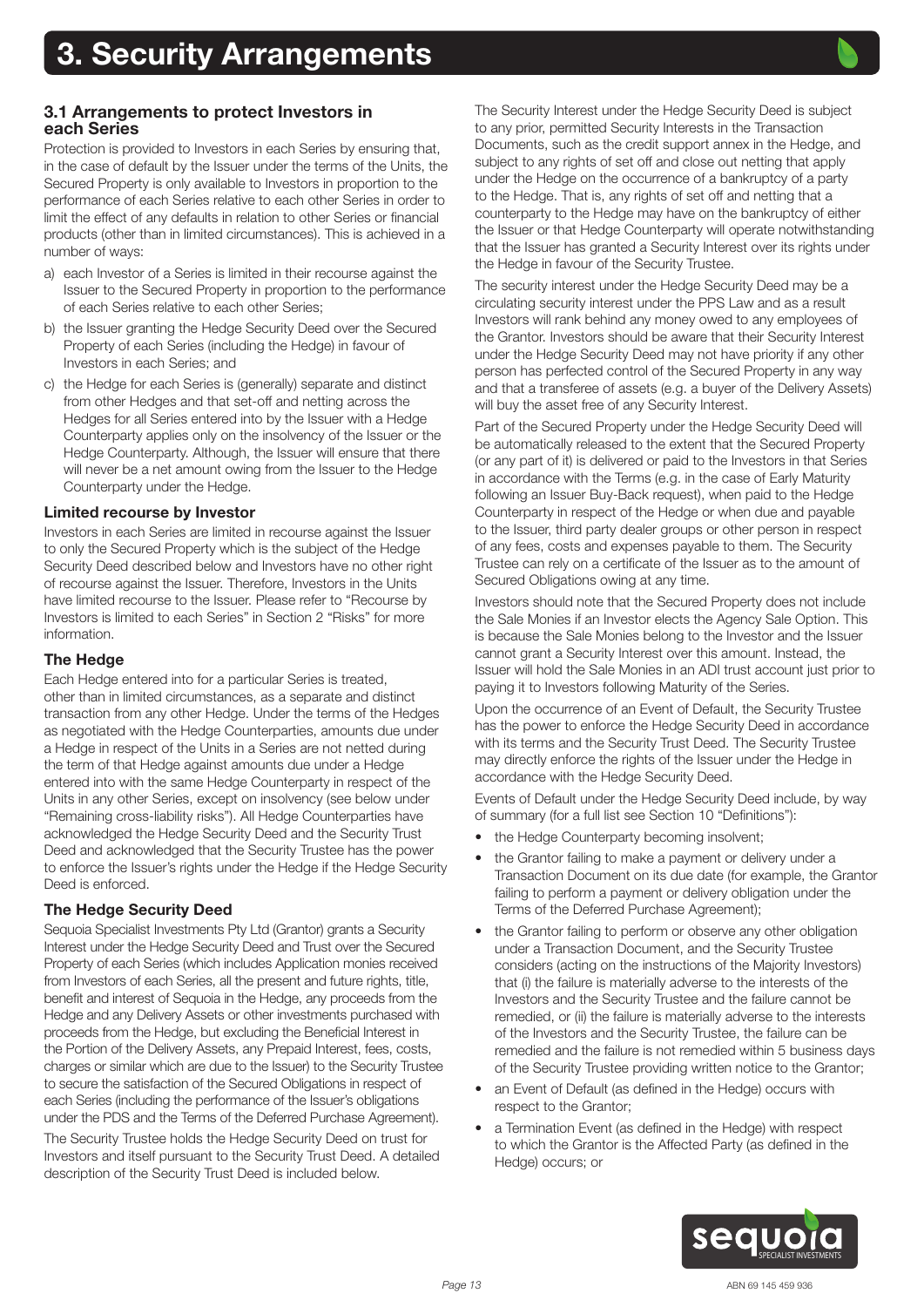- a representation or warranty made or deemed to be made by the Grantor in, or in connection with, the Transaction Documents is untrue or misleading (by omission or in any other way) in any material respect when made or repeated; and
- a proceeding is commenced against the Grantor or in relation to any Secured Property which does or may threaten the Grantor's entitlement to any Secured Property.

If an Event of Default occurs, the Security Trustee has the power to do all acts and things and exercise all rights, powers and remedies that the Grantor could do or exercise in relation to the Secured Property of the Series, including the power to:

- take possession and assume control of that Secured Property and collect and give receipts for the Secured Property;
- dispose of, retain or otherwise deal with the Secured Property and do everything necessary to register the Secured Property in the name of the Security Trustee;
- give instructions (including instructions to debit any securities account) to any intermediary in relation to any intermediated security forming any part of the Secured Property and to any bank with which the charged bank account is maintained;
- receive all dividends or other distributions made or to be made in respect of the Secured Property;
- sell, close out, terminate, unwind or agree to sell, closeout, terminate or unwind the Secured Property on terms that the Security Trustee thinks fit;
- grant to any person an option to purchase any Secured Property on terms that the Security Trustee thinks fit;
- carry on business or concur in carrying on any business of the Grantor in respect of the Secured Property;
- do anything to maintain, protect or improve the Secured Property;
- make any agreement to compromise the Secured Money which the Security Trustee thinks fit;
- surrender or transfer the Secured Property of the Series to any Government Agency (whether or not for fair compensation);
- exchange any part of the Secured Property for any other property, for fair value and the property so acquired by the Security Trustee shall be treated as if it were part of the Secured Property and, for that purpose, the Security Trustee may create a Security Interest over that property in favour of the Security Trustee;
- delegate to any person at any time as the Security Trustee approves any or all of the powers of the Security Trustee on terms that the Security Trustee thinks fit;
- give effective receipts for all money and other assets that come into the hands of the Security Trustee;
- carry out and enforce, or refrain from carrying out or enforcing, agreements entered into or held by the Grantor in relation to the Secured Property or entered into in exercise of the rights, powers or remedies of the Security Trustee under the Hedge Security Deed;
- institute, conduct, defend, discontinue, settle, arrange or compromise any proceedings, including proceedings relating to insurance of the Secured Property;
- execute and deliver documents on behalf of the Grantor under seal or under hand;
- exercise any voting rights or powers in respect of any part of the Secured Property; and

• do or cause to be done any other act or thing which the Security Trustee considers necessary or incidental to the exercise of any right, power or remedy of the Security Trustee.

Following an Event of Default of the Series, unless the Security Trustee is expressly required to seek the instructions of the Majority Investors (e.g. as set out above), the Security Trustee may request the instructions of the Majority Investors and act in accordance with those instructions or act as it considers is in the best interests of the Investors and itself as a whole or as it determines in its reasonable discretion.

Subject to the terms of the Security Trust Deed, the Security Trustee must, if instructed to do so by the Majority Investors, make demands under and declare any security constituted by the Hedge Security Deed to be enforceable. The Security Trustee must then, subject to the terms of the Security Trust Deed, take reasonable steps to exercise its powers under, and enforce, the Hedge Security Deed.

Anything which must be done by the Grantor under the Hedge Security Deed, whether or not at the request of the Security Trustee, must be done at the cost of the Grantor. Where the Grantor fails to act in accordance with the Hedge Security Deed or to the satisfaction of the Security Trustee, the Security Trustee may do or cause to be done things which must be done by the Grantor under the Hedge Security Deed, but is under no obligation to do so.

If the Issuer defaults under the DPA of a Series, this may also be a default under the Hedge (for example, if the Issuer is insolvent). If this is the case, the Hedge Counterparty will have the right (but not the obligation) to terminate the Hedge and calculate the termination value of the Hedge. This termination value may be significantly less than the Issue Price and may be zero. This means that Investors may receive zero and lose their total Prepaid Interest or Investment Amount and any fees and interest paid even if the Hedge Security Deed is enforced.

There are risks involved with the enforcement of the Security Interest, please refer to "Risk relating to enforcement of the Hedge Security Deed and appointment of administrator" in Section 2 "Risks".

This structure is designed to offer protection to Investors, to some extent, from a default by the Issuer in the performance of its obligations in respect of the Units of a Series. However, there is the risk that either (or both) of the Security Trustee and the Hedge Counterparty will be unable to meet their obligations under the Security Trust Deed and Hedge, respectively. Please refer to "Creditworthiness of the Issuer, Hedge Counterparty and Security Trustee" in Section 2 "Risks".

A copy of the Hedge Security Deed is available upon request. Please contact Sequoia Specialist Investments on 02 8114 2222.

#### Security Trust Deed

The Security Trust Deed is entered into by Sequoia Specialist Investments Pty Ltd (Sequoia) and the Security Trustee. Under the Security Trust Deed, the Security Trustee is appointed as trustee of the Trust and enters into the Security (including the Hedge Security Deed) in that capacity.

Sequoia grants a Security Interest over the relevant Secured Property of each Series in favour of the Security Trustee under the Hedge Security Deed (explained above). The Security Trustee will then hold a security interest in respect of the relevant Secured Property of each Series on trust for itself and each Investor (in proportion to the number of Units an Investor holds and the performance of each Series) on the terms of the Security Trust Deed until such a time as the Secured Obligations for a Series are satisfied.

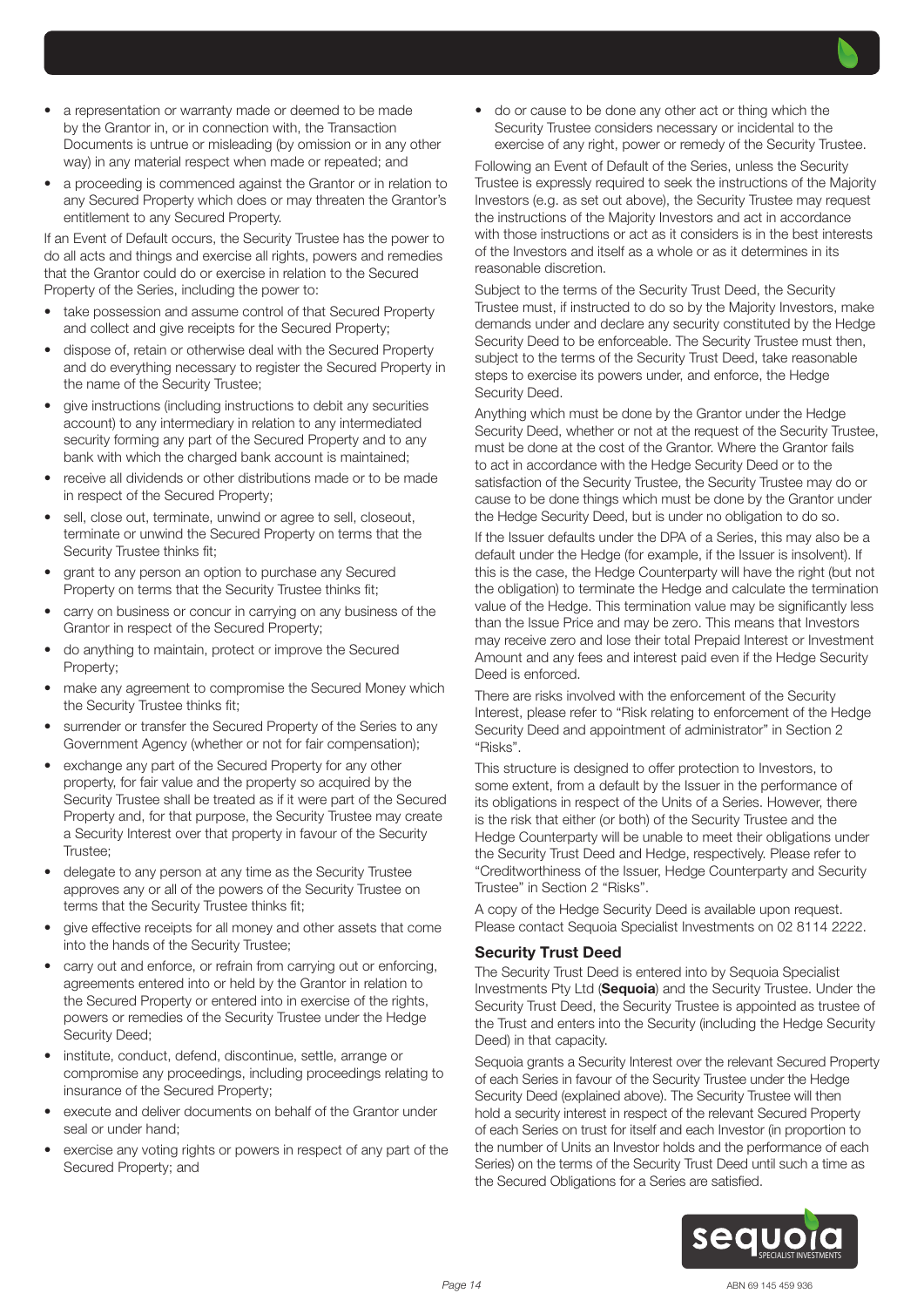The primary function of the Security Trustee is to exercise any right, power or remedy under the Security and enforce the Security of each Series on behalf of the Investors. Investors of a Series are not allowed to exercise these rights or have any direct recourse to the security constituted by the Security except through the Security Trustee. In exercising these powers, the Security Trustee may request the instructions of the Majority Investors (by way of convening a meeting of Investors) and act in accordance with them or may act as it considers is in the best interests of the Investors and itself as a whole or as it determines in its reasonable discretion. However, where the Majority Investors have instructed the Security Trustee to exercise a right, power, authority, discretion, or remedy of, or conferred on, the Security Trustee and the Security Trustee fails to do so within 5 Business Days, the Majority Investors may act on behalf of the Security Trustee to exercise the right, power, authority, discretion, or remedy.

The Security Trustee can resign as trustee of the Trust at any time by giving at least 30 days' written notice. However, it is a term of the Security Trust Deed that the resignation of the Security Trustee does not take effect until a successor Security Trustee is appointed.

The liability of the Security Trustee in respect of each Series and the Trust is limited under the terms of the Security Trust Deed.

In particular, the Security Trustee (and its directors, specified persons acting on its behalf, employees, agents or attorneys) are not liable for any loss or damage occurring as a result of it exercising, failing to exercise or purporting to exercise any powers under the Security Trust Deed or in relation to the Transaction Documents, any failure of the Issuer or a Hedge Counterparty to comply with its obligations or for acting or not acting in accordance with the instructions of the Investors or Majority Investors.

Additionally, the Security Trustee's liability in respect of each Series and the Trust is limited to and can be enforced against the Security Trustee only to the extent to which it can be satisfied out of any property held by the Security Trustee in respect of the Trust out of which the Security Trustee is actually indemnified for the liability. This limitation of the Security Trustee's liability applies despite any other provision of the Transaction Documents and extends to all liabilities and obligations of the Security Trustee in any way connected with any representation, warranty, conduct, omission, agreement or transaction related to the Transaction Documents and the Trust.

Sequoia and the Investors may not sue the Security Trustee in any capacity other than as trustee of the Trust, including seeking the appointment of a receiver (except in relation to property of the Trust), a liquidator, an administrator or any other similar person to the Security Trustee or prove in any liquidation of or affecting the Security Trustee (exception in relation to the property of the Trust).

Sequoia and the Investors waive their rights and release the Security Trustee from any personal liability in respect of any loss or damage which any of them may suffer as a consequence of a failure of the Security Trustee to perform its obligations under or in connection with the Transaction Documents, which cannot be paid or satisfied out of any property held by the Security Trustee in respect of the Trust.

The limitation of liability does not, under the terms of the Security Trust Deed, apply to any obligation or liability of the Security Trustee to the extent arising as a result of the Security Trustee's fraud, gross negligence or wilful default.

The Security Trustee is not obliged to take any action or exercise any of its powers until it is first indemnified to its reasonable satisfaction. Investors will receive payment only after the fees,

costs, expenses or other sums incurred or payable by or to the Security Trustee have been paid. This includes any fees payable to the Security Trustee by the Issuer.

A copy of the Security Trust Deed is available upon request. Please contact Sequoia Specialist Investments on 02 8114 2222.

#### Cross-liability risks

There are some circumstances in which events in relation to one Series will impact on other Series. These are as follows:

1. if there is an event of default or potential event of default in respect of the Issuer or the Hedge Counterparty under the contract between the Issuer and one particular Hedge Counterparty which establishes the Hedge ("Hedge Agreement"), then the obligations of the other party under the Hedge Agreement can be suspended until the event of default or potential event of default ceases to exist. If an event of default or potential event of default occurs with respect to the Issuer under the Hedge Agreement, the Hedge Counterparty may be entitled to suspend its obligations under that Hedge Agreement for an indefinite period of time.

An event of default relating to the Issuer under one Hedge Agreement may be of a type that triggers an event of default or potential event of default relating to the Issuer under another Hedge Agreement and some events of default and potential events of default relating to the Issuer may be of a type that affects more than one Hedge Agreement, where this occurs, the Hedge Counterparty may be entitled to suspend its obligations under more than one Hedge Agreement with the Issuer.

In particular, if a bankruptcy event of default occurs with respect to the Issuer, then this will be an event of default under all the Hedges with a Hedge Counterparty and each Hedge Counterparty may suspend its obligations under all its Hedge Agreements or if a Default under Specified Transaction with a Hedge Counterparty occurs with respect to the Issuer, then this will be an event of default under all the Hedges with that particular Hedge Counterparty and such Hedge Counterparty may suspend its obligations under all its Hedge Agreements with the Issuer.

Any such suspension of the obligations of a Hedge Counterparty could materially adversely affect Investors.

2. a Hedge Agreement between the Issuer and a particular Hedge Counterparty can be terminated, if there is an event of default in respect of the Issuer or the Hedge Counterparty or if certain specified termination events occur– payment obligations in relation to all transactions governed by that Hedge Agreement between those two parties are terminated, and a single net amount is calculated as due from one party to the other.

Under the arrangements with the Hedge Counterparties, each Hedge Agreement will be deemed to be a separate Hedge Agreement for each transaction (corresponding to each Series) and therefore each separate Hedge Agreement may be terminated only if an event of default or termination event occurs under that particular Hedge Agreement. As noted in point 1 above, some events of default and termination events relating to the Issuer may be of a type that affects more than one Hedge Agreement at the same time, or an event of default relating to the Issuer under one Hedge Agreement may be of a type that triggers an event of default relating to the Issuer under another Hedge Agreement. Where this occurs, the Hedges for all Series (where the Issuer and the particular Hedge Counterparty are counterparties) and, depending on the type of the event of default, the Hedges for all Series with other Hedge Counterparties may be terminated by one or more Hedge Counterparties.

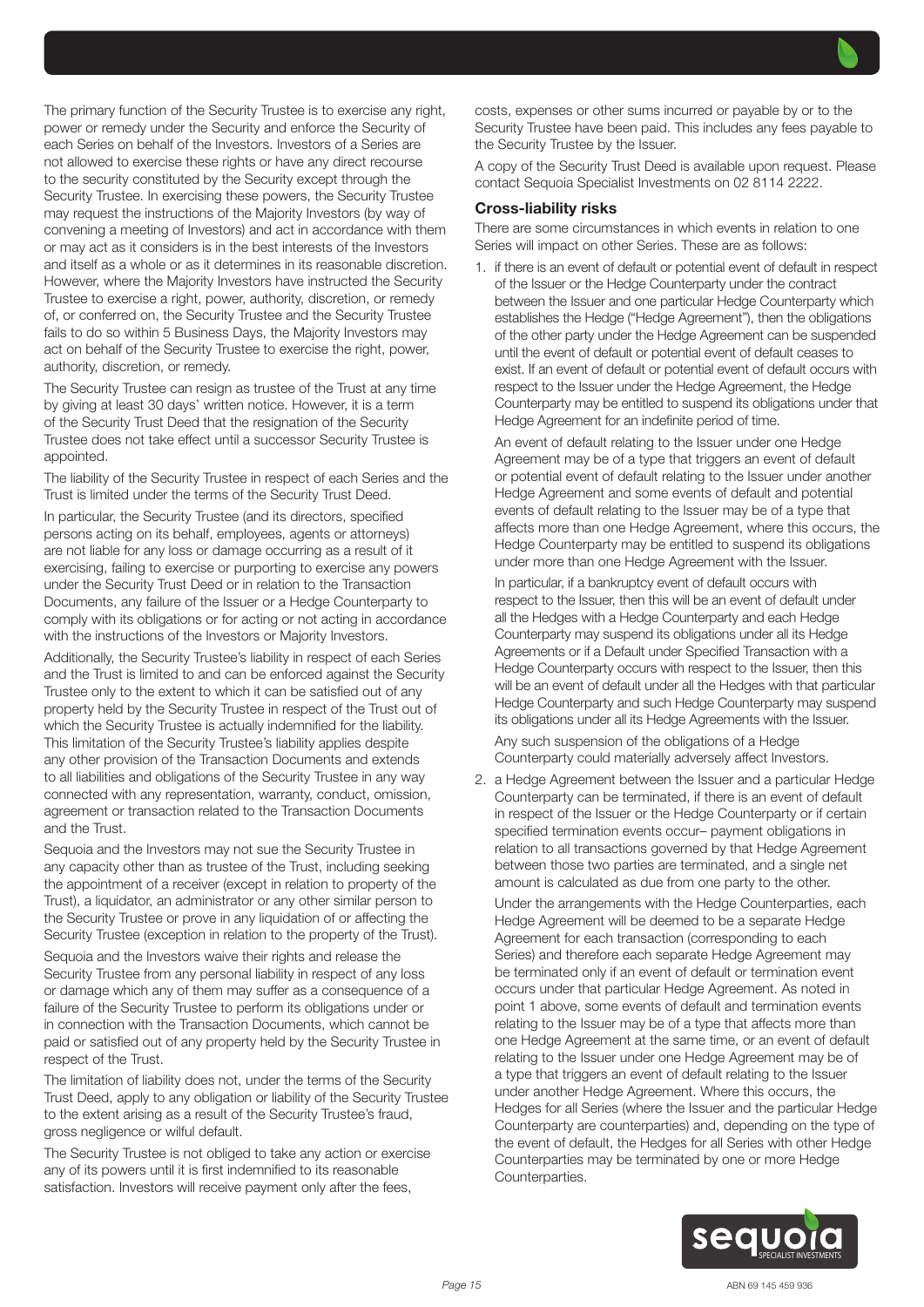

3. If a bankruptcy event of default occurs relating to the Issuer, the Hedge Counterparty may set off any obligations of the Issuer owing to that Hedge Counterparty (under the Hedge Agreement or otherwise) against any obligations of the Hedge Counterparty owing to the Issuer (including under other Hedge Agreements in respect of other Series). This right of set-off may be effected before or after termination of the Hedge Agreement. These rights of set off are in addition to statutory rights of set off of the Hedge Counterparty in the case that the Issuer is an insolvent company that is being wound up. Should such set-off occur following a termination of more than one Hedge Agreement with a particular Hedge Counterparty, a single amount will be received by the Security Trustee on behalf of Investors in relation to a number of Series.

If a Hedge Agreement is terminated then one single termination amount (called the close-out amount) will be calculated as due from one party to the other under that Hedge Agreement. If a particular Hedge Counterparty elects to terminate more than one Hedge i.e. Hedges for more than one Series (where the Issuer and the particular Hedge Counterparty are counterparties) across all or more than one outstanding transaction between the Issuer and that Hedge Counterparty, a close-out amount would be calculated as due from one party to the other separately under each Hedge Agreement. If a bankruptcy event of default occurs in respect of the Issuer, the Hedge Counterparty has the right to set off any amounts it owes to the Issuer against any other amounts the Issuer owes the Hedge Counterparty whether under one or more Hedge Agreement for one or more Series. However, the Issuer will ensure that there will never be a net amount owing from the Issuer to the Hedge Counterparty under the Hedge Agreement.

The close-out amount calculation in respect of the Hedge for a particular Series is likely to be less than the Final Value for that Series, may be less than the Issue Price for that Series and may even be zero.

The Security Trust Deed sets out a method for allocating amounts received by the Security Trustee where those amounts are not directly referable to any particular Series. Investors have no recourse to the Security Trustee if they disagree with how any such amounts are allocated by the Security Trustee.

If a single amount is received from a Hedge Counterparty in respect of a number of Series, each Series will be entitled to an amount by reference to:

- (a) the last individual valuation of the Hedge for each Series provided by the calculation agent under the Hedge;
- (b) where the Security Trustee is unable to obtain the last individual valuation of the Hedge for any Series, the most recent valuation of the Units for that Series as published by the Issuer multiplied by the number of Units on issue in that Series;
- (c) where the Security Trustee is unable to obtain or rely on the most recent valuation of the Units for that Series, the valuation of the Hedge for each Series are determined by an independent leading dealer in the relevant market mutually appointed by the Security Trustee and the Issuer. The cost of obtaining the valuations of the Hedge for a Series is to be paid out of the Trust Fund in respect of that Series. The Security Trustee must then allocate the amounts received to one or more Series proportionally by reference the valuations provided;
- (d) if the Security Trustee and the Issuer are unable to mutually appoint an independent leading dealer in accordance with paragraph (c) above, the Security Trustee may allocate the amount received to one or more Series based on its estimate, made to achieve a commercially reasonable outcome, on the value of the Hedge or Units for that Series.
- (e) where an independent leading dealer is not appointed, the amount received may be allocated by the Security Trustee based on their estimate, made to achieve a commercially reasonable outcome, of the value of the Hedge or Units for the Series.
- 4. The security interests created under the Hedge Security Deed may be security interests over "circulating assets" under the PPSA Law and in such circumstances Investors will rank behind the claims of certain creditors, such as employees of the Grantor, preferred by law.

Under PPSA Law a security interest in personal property that is perfected by "control" under the PPSA Law has priority over a security interest in the same personal property perfected by other means. The Security Interest under the Hedge Security Deed will be perfected by registration not control. Investors should be aware that their Security Interest under the Hedge Security Deed may not have priority if any other person obtains a security interest over the assets the subject of the Hedge Security Deed and perfects such security interest by control. Investors should also be aware that under PPSA Law in certain circumstances a transferee of personal property such the Delivery Assets may buy the asset free of any Security Interest.

5. Investors should note that the Issuer maintains only one trust account and all money relating to all Units on issue is paid into that trust account.

Please refer to the description of the Security Trust Deed in Section 5 "Additional Information". This risk is also described further in "Default under the Hedge for another Series" in Section 2 "Risks".

#### 3.2 Other Security Arrangements

#### Custody Deed

The Custody Deed is a deed poll entered into before the Commencement Date in favour of the Issuer and each Investor. Under the Custody Deed, the Custodian holds each Unit (and any Final Coupon, Delivery Parcel or Sale Monies in relation to each Unit) on a separate trust (an "Investor Trust") for that Investor. Where the Agency Sale Option is used, the Investor Trust is the trust under which the Custodian (or its nominee) will hold the Delivery Parcel delivered to the Custodian (or its nominee) by the Issuer and the Sale Monies on trust for each Investor.

Each Investor Trust is a separate trust for each Unit and is separate from the trust on which the Custodian holds each other Unit (and the Custodian (or its nominee) holds any Delivery Parcel, or Sale Monies in relation to each Unit). Each Investor Trust is subject to the Investor Security Deed and is for the personal benefit of the relevant Investor.

The Custodian is only required to act, or not act, on proper instructions received from the Issuer and, in certain circumstances an Investor ("Proper Instructions"). The Custodian has no responsibility or liability for acting, or not acting, in accordance with Proper Instructions. If the Custodian receives a Proper Instruction from the Issuer to deal with any Unit (or Delivery Parcel or Sale Monies in relation to that Unit) held under the Investor Trust, the Custodian must act in accordance with Proper Instructions unless, amongst other things, the Custodian considers that they conflict

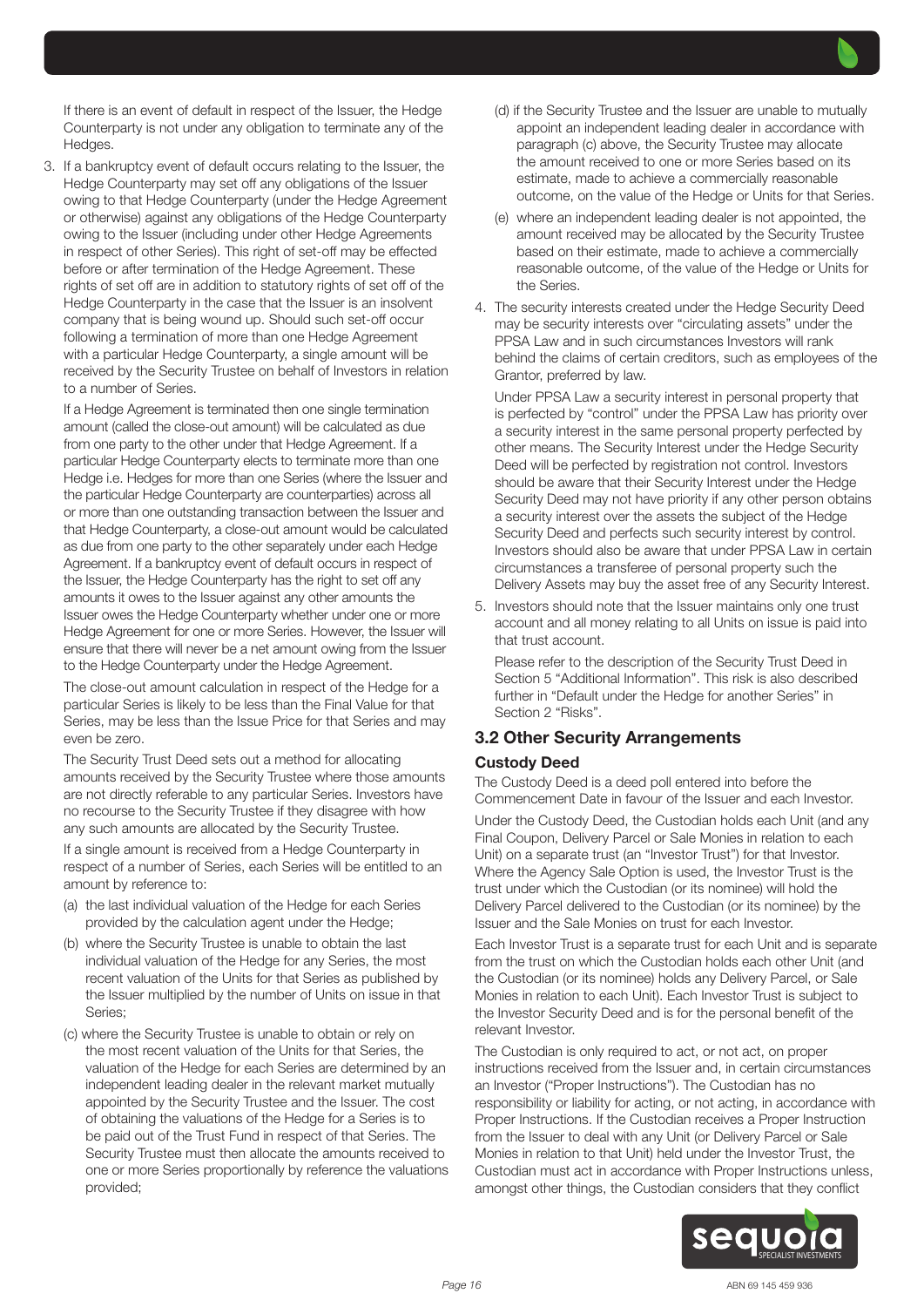with the Transaction Documents, any applicable law or regulation or local market practice.

The Custodian has no liability under the Custody Deed to any person (including Investors) for any loss suffered as a result of any act or omission of the Custodian or any other person or any loss in connection with any Transaction Document or an Investor Trust, other than to the extent to which it is entitled to and does actually obtain an indemnity from the assets of the relevant Investor Trust.

The Custody Deed may be amended, however, that amendment will not affect the terms of any subsisting Investor Trust unless the Investor first consents to it or if, in the opinion of the Custodian, the amendment is to correct a manifest error or the amendment will not materially prejudice the Investor of the relevant Investor Trust or is made to comply with applicable law.

An Investor Trust terminates upon the Custodian ceasing to hold any property on the terms of that Investor Trust (other than on the appointment of a replacement custodian under the Custody Deed). This may occur when the Investor in respect of that Investor Trust obtains legal title to their Units or when all the Units held in an Investor Trust have been bought back by the Issuer following an Issuer Buy-Back.

A copy of the Custody Deed can be accessed by contacting Sequoia Specialist Investments on 02 8114 2222.

#### Investor Security Deed

Under this deed the Custodian (as "Grantor") agrees to Sequoia Specialist Investments Pty Ltd as Lender under the Loan ("Secured Party") taking a security interest over all of its rights, title or interests in, to or under the future property of that Investor Trust held by it as the trust fund in respect of that Investor Trust on or after the date of the Investor Security Deed including, without limitation:

- (i) the Units in respect of that Investor Trust;
- (ii) all rights and property interests attaching to or arising out of or otherwise in respect of the ownership of the Units in respect of that Investor Trust by the Grantor which are acquired by the Grantor after the date of this deed including any Prepaid Interest paid or payable in respect of the Units but excluding the Beneficial Interest in the Portion of the Delivery Assets; and
- (iii) amounts held in a deposit which are referable to that Investor Trust; and

all the present and future right, title, benefit and interest of the Grantor in respect of that Investor Trust under, pursuant to or in connection with any bank account and the proceeds (within the meaning of the PPSA Law) of any such Charged Property to which the PPSA Law applies, but excluding the Beneficial Interest in the Portion of the Delivery Assets (the "Charged Property").

The Charged Property is secured as security for the payment of:

- (i) all monies which the relevant Investor (or any Acceptor in respect of the obligations of the relevant Investor) is, or at any time may become, actually or contingently liable to pay to the Secured Party under or in relation to the Loan, the Investor Security Deed, the Custody Deed, this PDS and any other Transaction Document as agreed between the Grantor and Secured Party in connection with that Investor Trust;
- (ii) all monies which the Grantor is, or at any time may become, actually or contingently liable to pay to the Secured Party under the Investor Security Deed in connection with that Investor Trust; and
- (iii) any fees, costs, liabilities, taxes and expenses which the Secured Party incurs in connection with the Investor Security Deed including the costs of enforcement; (the "Secured Monies")

and the due and punctual performance of all other obligations of the Grantor and each Investor under the Investor Security Deed, Custody Deed, PDS and any other Transaction Document as agreed between the Grantor and Secured Party (together with the Secured Monies, the "Secured Obligations").

The Grantor may receive all distributions in respect of the Charged Property unless an Event of Default occurs and is permitted to give the direction in the Terms that any amounts payable to the Investor including any Coupons or Final Coupon payments will be made directly to the beneficiary of the Investor Trust. The Grantor must not create or allow to exist or agree to any Security Interest (other a permitted Security Interest specified in the Investor Security Deed) over or sell, assign or otherwise dispose of, deal with or part with possession of any of the Charged Property except to the extent permitted by the Secured Party.

The Investor must pay or repay the Secured Monies to the Lender in accordance with the Loan Agreement and the Terms. Once the Secured Monies in relation to an Investor Trust have been paid in full, the Grantor has satisfied its obligations under the Investor Security Deed and the relevant Investor satisfied its obligations under the Transaction Documents in relation to that Investor Trust, the Secured Party must discharge the Investor Security Deed in respect of that Investor Trust upon request of the Grantor.

The Investor Security Deed becomes enforceable in relation to an Investor Trust, immediately upon the occurrence of an Event of Default in relation to that Investor Trust or event resulting in Early Maturity however described whether in the Loan Agreement, the Terms, Investor Security Deed, Custody Deed or otherwise in this PDS or the relevant Term Sheet PDS (without the need for any demand or notice to be given to the Grantor or any or any other person). Upon the occurrence of an Event of Default in relation to an Investor Trust, the Secured Monies in relation to that Investor Trust are immediately due and payable without the need for any demand or notice to be given to the Grantor or any other person.

Events of Default under the Investor Security Deed include:

- (a) a failure by the Grantor or the Investor of that Investor Trust to perform or observe an obligation when due under the PDS, the Custody Deed or the Investor Security Deed, including, but not limited to any revocation or alteration of any direction under or required by the PDS, or;
- (b) a failure by the Investor of that Investor Trust to repay the Loan Amount when due and payable under the Loan Agreement, or where the Investor becomes insolvent or bankrupt, as set out in clause 5.3 of Section 6 "Loan Agreement" in the PDS; or
- (c) the occurrence of an insolvency event in relation to the Investor of that Investor Trust or the Grantor under the Custody Deed.

Upon the Investor Security Deed becoming enforceable, the Secured Party has wide powers i.e. the power to do all acts and things and exercise all rights, powers and remedies that the Grantor could do or exercise in relation to the relevant Charged Property, including the power to take possession and assume control of the Charged Property, collect and get in and give receipts for the Charged Property and sell or agree to sell the Charged Property on terms the Secured Party considers fit. The Custodian acknowledges the Investor Security Deed and will follow the instructions of the Secured Party.

The Secured Party may assign its rights under the Investor Security Deed to any affiliate without the prior written consent of the Grantor (provided the assignment is not unfair within the meaning of Section 12BG of the ASIC Act). The Grantor may not assign any of its rights under the Investor Security Deed without the prior consent of the Secured Party.

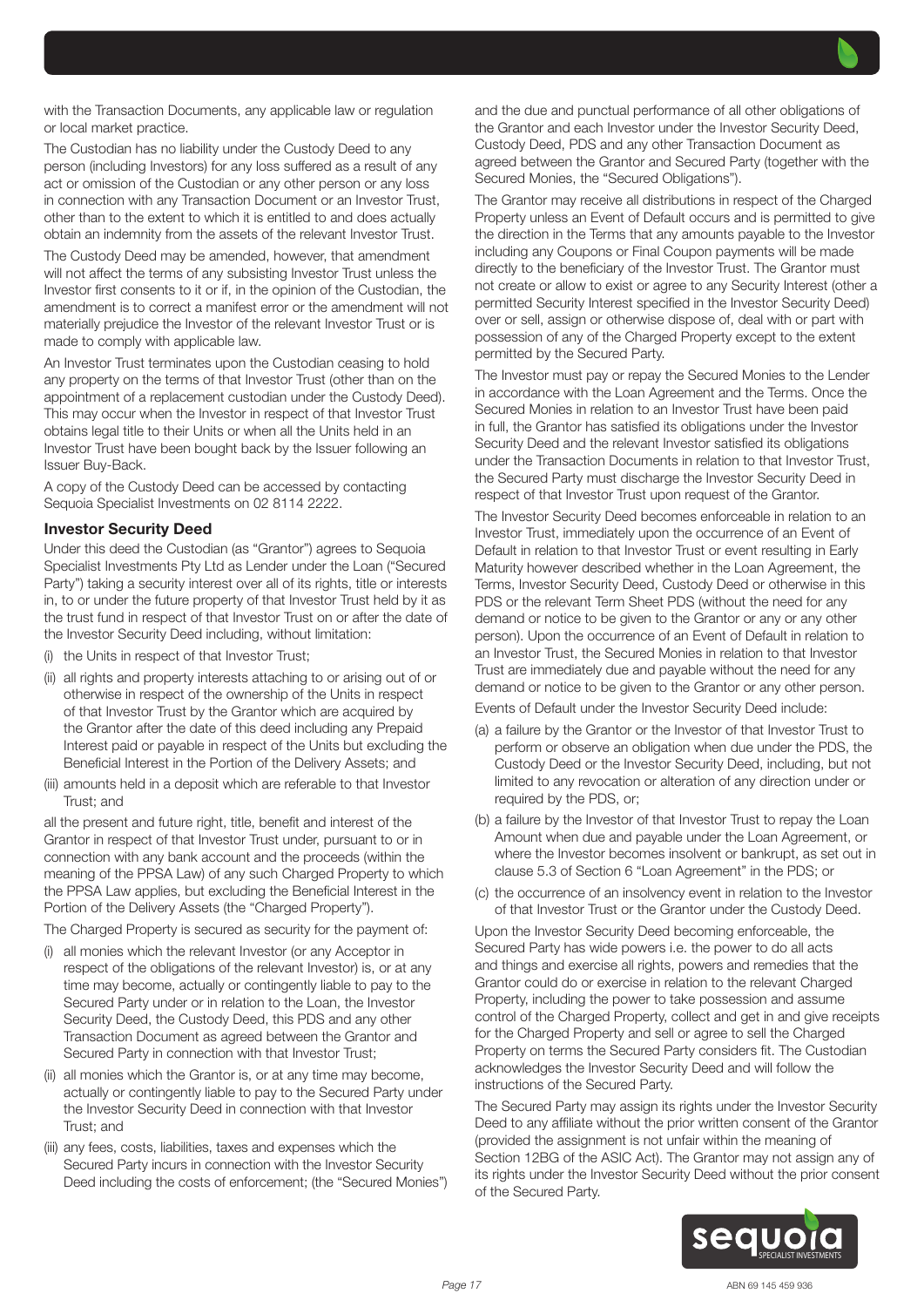

Anything which must be done by the Grantor under the Investor Security Deed, whether or not at the request of the Secured Party, must be done at the cost of the Secured Party. Where the Grantor fails to act in accordance with the Investor Security Deed or to the satisfaction of the Secured Party, the Secured Party may do or cause to be done things which must be done by the Grantor under the Investor Security Deed, but is under no obligation to do so.

A copy of the Investor Security Deed can be accessed by contacting Sequoia Specialist Investments on 02 8114 2222.

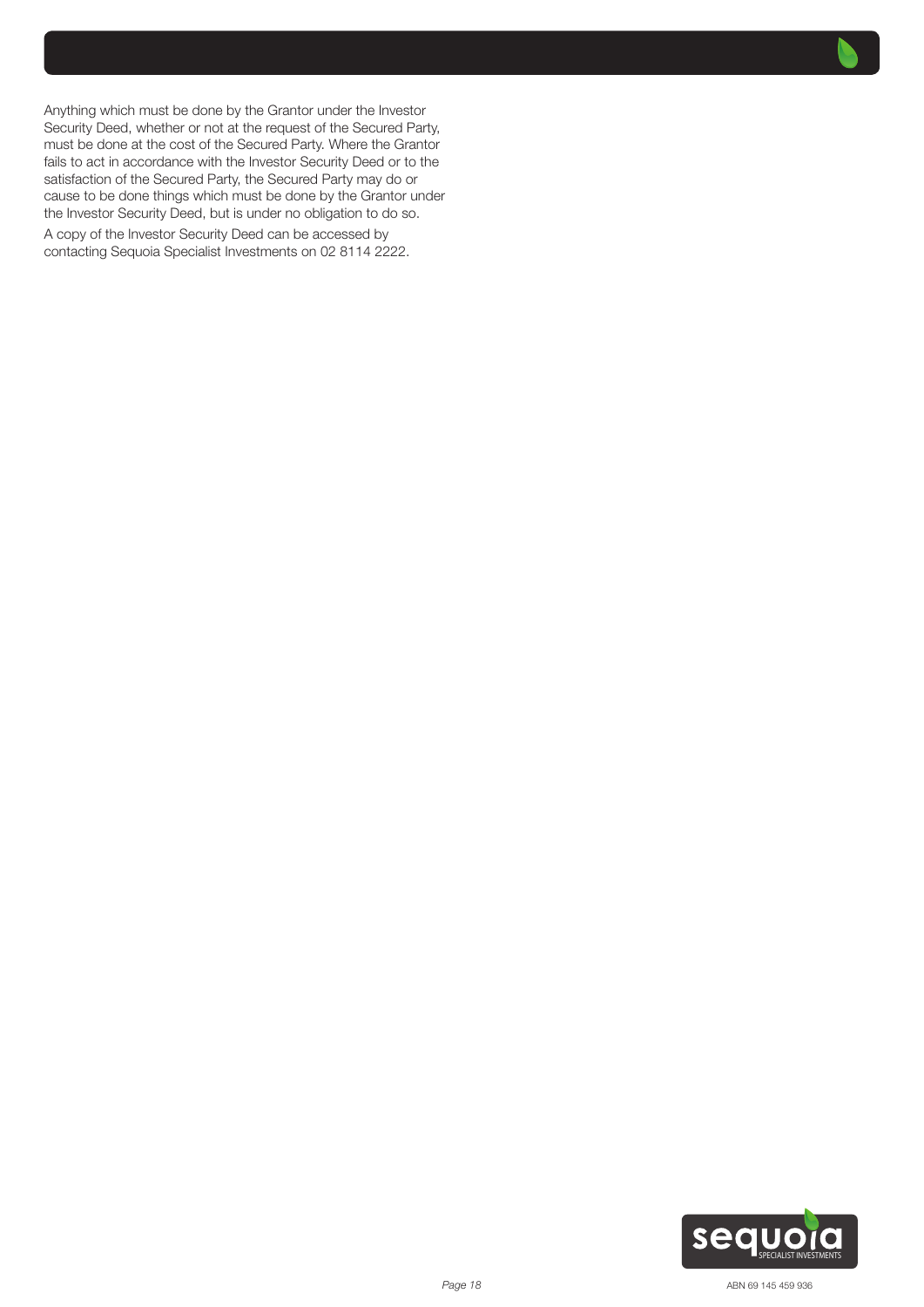# <span id="page-18-0"></span>4. Taxation

## 4.1 Taxation

This summary provides a general outline of the main Australian income tax, goods and services tax, and stamp duty implications arising for an Investor in a Series of Units who:

- 1. intends to hold the Units until Maturity and to take delivery of the Delivery Assets which are related to their Units post Maturity (i.e., without using the Agency Sale Option) and repay the Loan Amount by the Maturity Date;
- 2. will hold the Units and the Delivery Assets in their own capacity as capital investments;
- 3. is a permanent Australian resident operating from Australia for the purposes of this investment; and
- 4. has quoted their Tax File Number at the time of lodgement of their Application Form, or is exempt from doing so.

Investors who:

- 1. are engaged in a business of trading or investment in securities who acquire the Units for the purpose of resale at a profit; or
- 2. are banks, financial institutions, insurance companies, tax exempt organisations or superannuation funds,

may be subject to special or different tax consequences peculiar to their circumstances which are not discussed in this section.

Additionally, the tax discussion outlined here does not cover the consequences if an Investor assigns their Units to a third party prior to Maturity or does not intend to receive delivery of the Delivery Assets.

The taxation of Investors who invest in the Units through a platform will be affected by the arrangements governing the platform. Such Investors should refer to the information provided by that platform provider in relation to the tax implications of investing through the platform.

The following discussion is based on Australian law and administrative practice as at the date of this PDS. Investors should be aware that the ultimate interpretation of taxation law rests with the Courts and that the law, and the way the Federal Commissioner of Taxation ("Commissioner") and State and Territory revenue authorities administer the law, may change at any time. As noted below, the ATO has been reviewing products with various features similar to those set out in this product. At this time it is not clear whether the ATO will agree with the treatment set out in this summary.

This statement is necessarily general in nature and does not take into account the specific taxation circumstances of each individual Investor. The ATO actively encourages issuers of financial products to apply for a product ruling before offering products to the public. A product ruling was not sought for this product. It is also possible for Investors to obtain certainty regarding the tax treatment of this product by applying for a private ruling from the ATO.

Investors should seek independent professional advice in relation to their own particular circumstances before making any investment decision.

References in this section to the "1936 Act" and the "1997 Act" are references to the *Income Tax Assessment Act 1936 (Cth)* and the *Income Tax Assessment Act 1997 (Cth)*, respectively.

Allen & Overy is not involved in the marketing of Units and its role should not be interpreted to mean that it encourages any party to invest.

## 4.2 Coupon Payment

Any coupon payment received should be characterised as ordinary income and should be included in the Investor's assessable income in the income year it is received by an Investor.

## 4.3 Delivery of Delivery Assets

In making an investment in Units, an Investor has contracted to purchase from the Issuer the Delivery Assets.

In *Taxation Determination TD 2008/22*, the Commissioner states that an Investor's rights under a deferred purchase agreement constitute a discrete CGT asset and the delivery of the Delivery Assets on Maturity triggers CGT event C2 for the Investor. Based on this interpretation of the CGT rules, an Investor in Units makes a capital gain on Maturity equal to the difference between the market value of the Delivery Assets (determined at that time) less the Investor's cost base in the Units.

An Investor's cost base in a Unit should include:

- 1. the money the Investor pays to acquire the Unit (i.e. the Issue Price);
- 2. the incidental costs of acquisition and disposal; and
- 3. the costs of ownership of the Unit (e.g., interest which an Investor incurs as a result of borrowing funds to acquire the Unit where the interest is not otherwise allowable as a tax deduction).

Alternatively, Investors may make a capital loss equal to the difference between the Investor's reduced cost base in the Units and the market value of the Delivery Assets (determined at that time). The reduced cost base of a Unit should include 1 and 2, but not 3 (refer above).

In light of the terms of the Units, it is unlikely that a capital gain will be made on the Units.

## CGT discount provisions

Capital gains made by individuals or trusts regarding assets held for at least 12 months that are assessed under the CGT provisions in Part 3-1 of the 1997 Act can qualify for CGT discount treatment, under which any capital gain is discounted by 50%. For complying superannuation funds the discount is 331/3%. Companies do not qualify for this discount.

An Investor is required to first apply any prior year or current year capital losses against the full capital gain before applying this CGT discount to the remaining net amount.

For these purposes, an Investor is considered to have acquired their rights in a Unit on the day they acquire the Unit (i.e. when the Deferred Purchase Agreement is entered into). CGT event C2 happens when the Delivery Assets are received. As such, an Investor that holds the Unit for its term should satisfy this 12 month holding period.

## 4.4 Holding of Delivery Assets

The usual consequences of share ownership apply in respect of holding the Delivery Assets. For example:

- 1. Dividends paid on the Delivery Assets (grossed up for any franking credits) are assessable, and Investors may, depending on their personal circumstances, be entitled to tax offsets for any franking credits attached to the dividends.
- 2. Tax File Number ("TFN") withholding (currently imposed at a rate of 47% and expected to increase to 47.5% from 1 July 2019) will be required to be deducted from the unfranked portion of dividends paid on the Delivery Assets unless Investors quote their TFN or, where applicable, their Australian Business Number ("ABN") or exemption details.

## 4.5 Disposal of Delivery Assets

The Delivery Assets are also CGT assets. Any subsequent disposal of the Delivery Assets by an Investor should constitute a CGT event at the time the contract for disposal is executed.

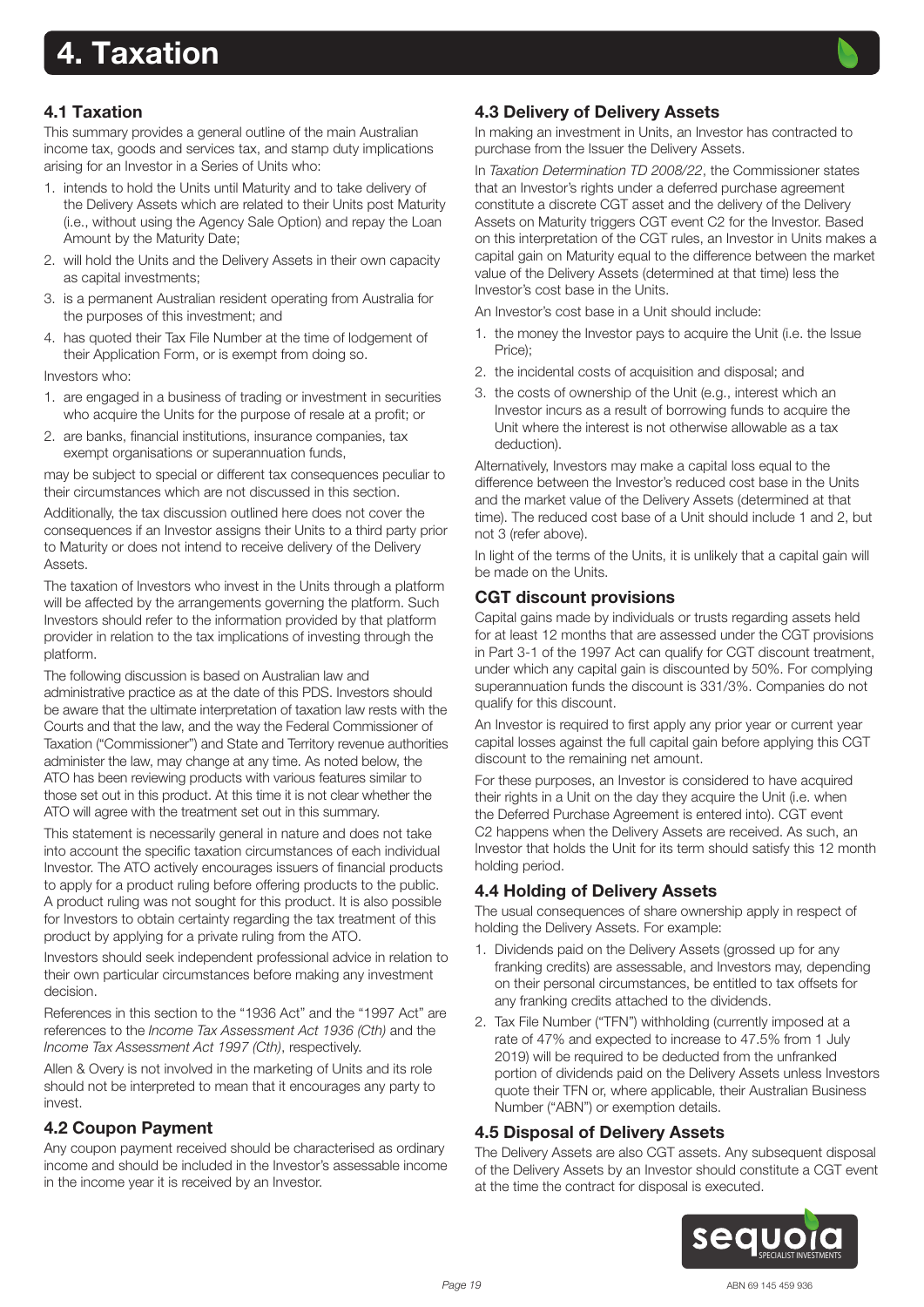An Investor should be assessed on any capital gain made from the CGT event. The capital gain should be the difference between the capital proceeds received on disposal less the cost base which the Investor has in the Delivery Assets. If the capital proceeds received by an Investor are less than the reduced cost base that the Investor has in the Delivery Assets, then the Investor should make a capital loss. Capital losses can be offset against taxable capital gains made by an Investor but not against other types of income.

The capital proceeds which an Investor receives will be the cash or other property the Investor receives or is entitled to receive when the Investor disposes of the Delivery Assets.

If the delivery of the Delivery Assets is a CGT event (as per *TD 2008/22*), then the Investor's cost base in the Delivery Assets should be their market value at the time of delivery.

#### CGT discount provisions

An Investor that is an individual may claim the benefit of the CGT discount (as described above) on any capital gain made on the disposal of the Delivery Assets where they have held the Delivery Assets for more than 12 months (excluding the acquisition and disposal dates). In *TD 2008/22* the Commissioner has stated that for CGT purposes an Investor acquires the Delivery Assets at the time of delivery. Accordingly, the Commissioner's view is that the 12 month holding requirement will be counted from this date, and will not include the period during which the Units were held.

## 4.6 Agency Sale Option

At Maturity, if the Loan has been repaid, the Issuer will deliver the Delivery Parcel to the Custodian or its nominee unless the Investor has elected to use the Agency Sale Option. If the Investor elects the Agency Sale Option the Delivery Parcel will be delivered to the Custodian or its nominee on the Investor's behalf. The capital gains tax consequences of an Investor using the Agency Sale Option are the same as outlined above in relation to the consequences of an Investor selling Delivery Assets which they received on Maturity, except that the Delivery Assets will have been sold in very short succession after taking delivery.

#### 4.7 Investments on revenue account

If an Investor purchases a Unit and does not have an intention to hold the Unit, and the Delivery Assets which they may acquire under the Unit, on capital account, then an Investor may be required to treat any gain or loss made (e.g. from using the Agency Sale Option) as arising on revenue account and brought to account as ordinary income or a deductible loss, rather than under the CGT provisions as described above. In such a situation the Investor would not be entitled to the CGT discount on any gain.

An established pattern of investing in deferred purchase agreements without taking delivery of the delivery assets may be relevant to the determination of the Investor's purpose.

#### 4.8 Early termination

In the case of Early Maturity, Issuer Buy-Back or Annual Walk Away there is a risk that any gain will be assessed as ordinary income in which case the Investor will not qualify for the concessional CGT rules. This will depend on the circumstances in which these events occur.

# 4.9 Security

A Unit should not be characterised as either a "qualifying security" for the purposes of Division 16E of the 1936 Act or a "traditional security" for the purposes of sections 26BB and 70B of the 1936 Act. This is because a Unit is a contract for the delivery of the Delivery Assets and is not therefore a "security" as defined for the purposes of these provisions. The ATO's view is that a deferred

purchase agreement that has sufficient "debt-like" obligations may qualify as a "security", however, the ATO has nevertheless ruled that capital protected deferred purchase agreements that pay coupons are not sufficiently debt-like. Accordingly, those provisions should not apply to a Unit acquired by an Investor.

## 4.10 Fees

Fees charged in connection with the Units such as any Application Fee, Currency Management Fee or Adviser Fee may be regarded as incidental costs of acquiring the Units and included in an Investor's tax cost base in the Units for the purposes of calculating the Investor's capital gain or loss on Maturity and delivery of the Delivery Assets.

## 4.11 Foreign currency

Units in some Series may have exposure to a foreign currency/ exchange rate. For example, the Reference Asset may be listed on a foreign exchange and denominated in a currency other than Australian dollars.

Where foreign currency impacts the *calculation* of the return to be provided to the Investors, the Investor's return will still be provided in Australian dollars, and it is the Australian dollar amount or value that the Investor should use for tax purposes. The Investor should not be required to separately bring to account any foreign exchange gains or losses.

However, if an amount *payable* to the Investor is denominated in a foreign currency, then the Investor may be required to bring to account foreign exchange gains or losses. The relevant Term Sheet PDS for a foreign currency denominated Series will provide further information on the tax consequences for Investors.

## 4.12 Interest Deductions

Investors should seek their own independent advice as to their own individual ability to deduct any interest expenses and borrowing expenses related to borrowings to fund an investment in a Unit.

As a general rule, interest on money borrowed for the purpose of deriving assessable income is deductible as the liability accrues. However, this general rule is subject to various qualifications.

Relevantly, if the assessable income (other than capital gains) from an investment is exceeded by the related deductible expenses (e.g. interest expenses), the Commissioner may focus on the Investor's purpose for undertaking the investment. If the deficit can only reasonably be explained by reference to factors such as the reduction of tax or the making of a capital gain, the Commissioner may treat the deficit as not being deductible. As a practical matter, the relevant question is whether, at the time the investment was entered into, it was reasonably likely the income (other than capital gains) from the investment would exceed the related deductible expenses. The Commissioner has been known to take the view that any income arising from the delivery assets after maturity is to be ignored for these purposes, on the basis that the investment in a deferred purchase agreement is distinct from the subsequent investment in the delivery assets. The Commissioner has also been known to apply a "hindsight" approach, whereby interest deductions are limited to the amount of income in fact derived during the same income year (regardless of the Investor's expectations). We recommend that Investors discuss the availability of deductions with their tax advisers prior to claiming any income tax deduction. Please also refer to the comments below in relation to the general anti-avoidance rules

Interest that is non-deductible will be included in the cost base of the Units, but will not be included in the reduced cost base of the Units, as described under the heading "Delivery of Delivery Assets" above, and so will not give rise to any capital loss.

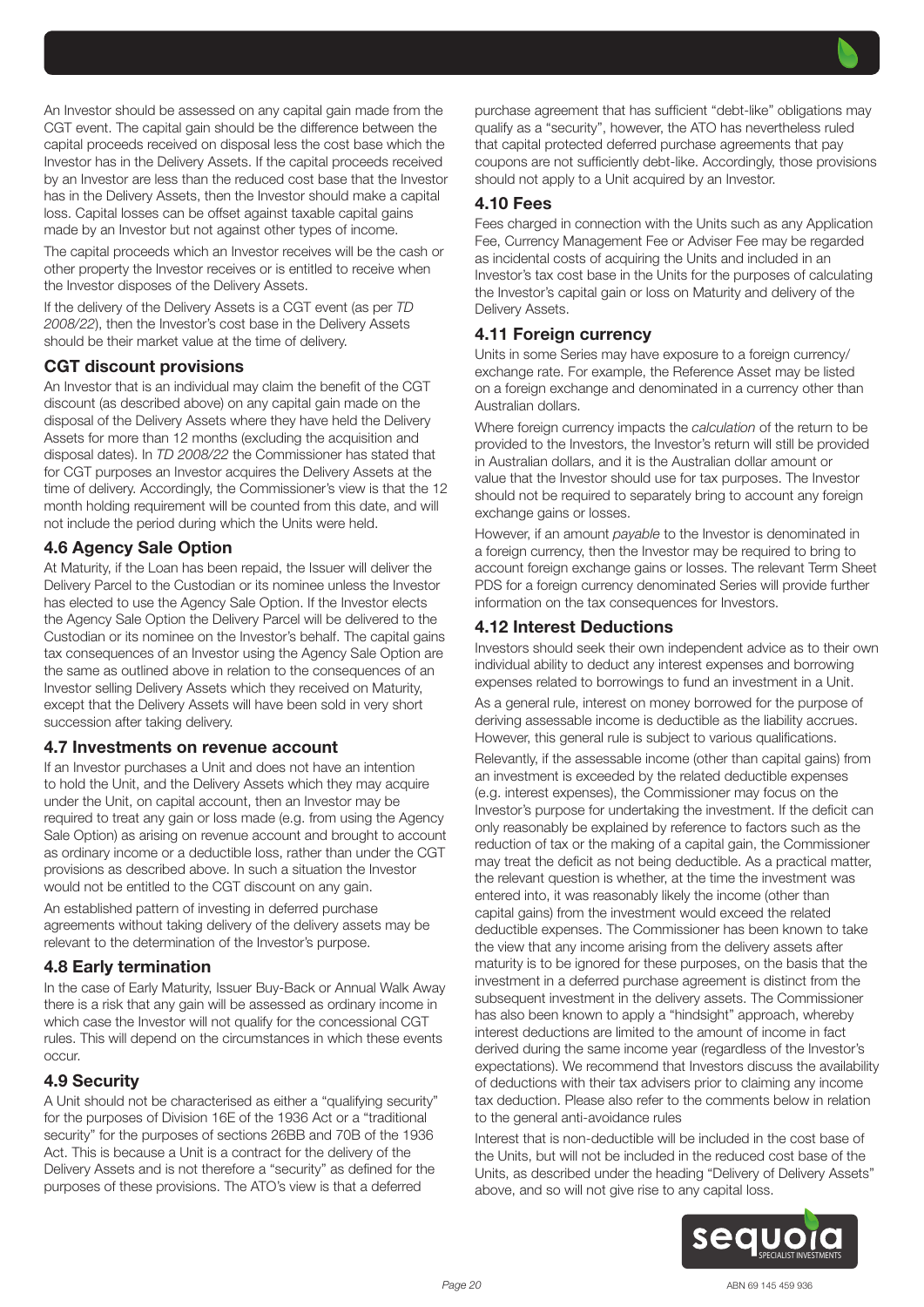

- 1. the aggregate of the interest on the amount borrowed plus amounts paid for capital protection as part of the arrangement;
- 2. exceeds the total interest that would have been incurred for the year if the interest rate on the amount borrowed had been the Reserve Bank of Australia's Indicator rate for Standard Variable Housing Loans plus 1.00% (as determined when the interest rate is fixed). According to TD 2016/10, the relevant indicator rate is the Reserve Bank of Australia's Indicator Lending Rate for Standard Variable Housing Loans – Investor.

If 1 exceeds 2, the excess amount is not deductible (but is instead capitalised into the cost base of a notional put option asset).

Investors should also be aware that certain timing rules exist where an Investor prepays interest, and the interest is deductible to the Investor. As a rule, interest prepaid on money borrowed to acquire a Unit, i.e. the Prepaid Interest, would be caught by these prepayment rules, which have the effect of spreading the interest deduction over the interest period to which the prepaid interest relates, rather than being deductible upfront.

Investors should seek their own independent advice as to their own individual ability to deduct any interest expenses and borrowing expenses related to borrowings to fund an investment in a Unit. Investors should focus on whether they could reasonably expect to receive a coupon payments during the Investment Term or at Maturity or both.

Investors should also be aware that there is a risk that the ATO may take the view that interest deductions are not available when interest is incurred (or under the spreading rules), but are deferred and should be taken into account in determining an overall gain or loss on the investment that is brought to account for tax purposes at maturity.

#### 4.13 Shortfall in Loan repayment

Where there is a shortfall in repayment of the Loan, the ATO may take the view that there is an effective recoupment of part of the cost of the Units or Delivery Assets, or further consideration for their disposal, and reduce any capital loss or increase any capital gain accordingly.

#### 4.14 Income of the Trust

A proportion of the net taxable income (if any) of the Trust created for each Series may be included in the assessable income of the relevant Investors on 30 June each year. Whether or not the Trust will have net taxable income in a year of income will be dependent on whether the Hedge Security Deed is enforced by the Security Trustee.

Each Investor's proportion of the net taxable income (if any) of the Trust will be determined by the number of Units held by the Investor in a particular Series.

Should the Hedge Security Deed be enforced by the Trustee it is recommended that Investors should seek independent taxation advice.

## 4.15 Part IVA of the 1936 Act

Part IVA of the 1936 Act includes the general anti-avoidance regime for income tax. Broadly, Part IVA can apply to an Investor's investment if any party has entered into this arrangement for the dominant purpose of enabling the Investor to obtain a tax benefit. A tax benefit can include deferring the recognition of assessable income to a later year of income, or converting non-deductible cost into deductible costs.

An Investor in this product may obtain a tax benefit. Part IVA may apply where, viewed objectively, an Investor would be taken to have borrowed money or invested in this product with the dominant purpose of obtaining a tax benefit. This depends on the circumstances of each Investor. Depending on the profile of the Investor, the Commissioner may need to weigh the commercial advantages of borrowing money and investing in the Unit including those set out in this PDS - against any tax benefits obtained.

Investors should discuss the potential application of Part IVA with their own tax adviser.

The tax treatment of DPAs remains described as an on-going area of focus for the ATO.

It should be noted that there is a risk that the ATO may seek to deny deductibility of **any** interest on the Loan (and possibly impose interest and penalties), on the basis that the Loan and Units amount in substance to the purchase of an exotic call option (or series of options), the premium(s) for which would be likely to be a non-deductible capital cost to an investor holding their investment on capital account.

Alternatively, the ATO may consider that coupon payments constitute capital receipts to the Investor, and that interest deductions (if available at all) should therefore be restricted.

Another possibility is that the ATO may take the view that interest deductions are not available when interest is incurred (or under the spreading rules), but are deferred and should be taken into account in determining an overall gain or loss on the investment that is brought to account for tax purposes at maturity.

As noted above, interest that is non-deductible will be included in the cost base of the Units, but will not be included in the reduced cost base of the Units, as described under the heading "Delivery of Delivery Assets" above, and so will not give rise to any capital loss. Having regard to the ATO's approach in relation to interest deductibility and the possible operation of Part IVA, an Investor should ensure that they are comfortable making an investment in Units on the basis that no deduction (or capital loss) may be available in respect of interest incurred on the Loan if the ATO seeks to deny any such deduction.

# 4.16 Taxation of Financial Arrangements

Division 230 of the 1997 Act provides for the tax treatment of gains and losses on financial arrangements (referred to as the "TOFA" rules). There are a number of exclusions from TOFA. Specifically, the TOFA rules should not apply to superannuation entities with assets of less than \$100 million or individuals that hold a Unit since the Unit is not regarded as a 'qualifying security' (refer to the above discussion under 'Security'), unless the Investor elects otherwise. The Australian Government recently announced major reforms to the TOFA rules, which are intended to apply to income years commencing on or after 1 January 2018. Other Investors should seek their own advice as to the possible application of the TOFA regime (including the potential application of the proposed amendments) to their investment in a Unit.

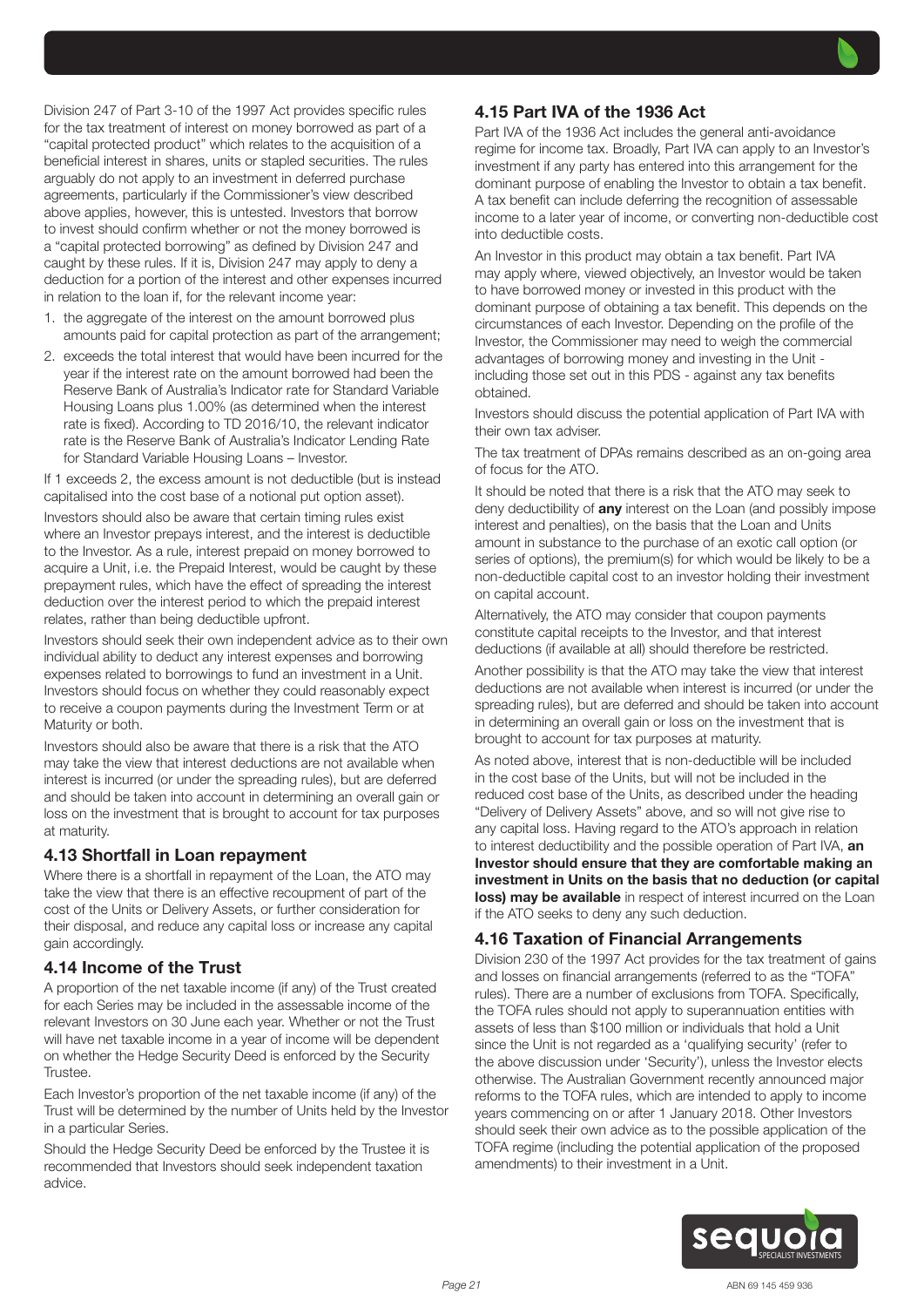## 4.17 Income tax treatment of bare trusts

The tax treatment of bare trust arrangements in general is currently undergoing review. Investors should seek independent tax advice regarding the application of potential changes. Special rules apply to the tax treatment of certain arrangements known as instalment warrants, however, those rules do not affect the tax treatment of deferred purchase agreements.

### 4.18 Stamp Duty

Stamp duty will not be payable on the issue or transfer of the Delivery Assets or on the issue or transfer of a Unit provided that at all times the Delivery Assets are interests in local ASX listed companies that are quoted on the Australian Securities Exchange and/or shares in overseas companies that are exchange-traded funds at all relevant times (including for example the dates of issue of the Units and transfer of the Delivery Assets) and the Delivery Assets will not represent 90% or more of the issued capital of any of the issuing companies.

Notwithstanding the above, if stamp duty becomes payable by the Issuer in connection with the terms of this PDS or as a consequence of, or in connection with the purchase, sale or transfer of, or the Maturity of the purchase and sale of the Delivery Assets or the Units, then the Issuer can under the terms of this PDS require an Investor to pay such stamp duty.

#### 4.19 Goods and Services Tax ("GST")

The sale and acquisition of shares (including a right to acquire shares) is likely to be an input taxed financial supply and as a result no GST should be payable in respect of the acquisition of the Delivery Assets or the Units.

If GST becomes payable by the Issuer in connection with the terms of this PDS or as a consequence of, or in connection with the purchase, sale or transfer of, or the Maturity of the purchase and sale of the Delivery Assets or the Units, then the Investor can be required to pay an additional amount on account of such GST.

An Investor may not be entitled to input tax credits for GST paid on the acquisition of goods and services (for example, financial advisory services or brokerage) relating to the issue of the Units and acquisition and / or subsequent sale of the Delivery Assets. This will depend on the Investor's personal circumstances.

#### 4.20 Tax Agent Service

The Issuer does not give taxation advice and the provision of this tax section is not intended to constitute a "tax agent service" for the purposes of the Tax Agent Services Act 2009. Investors should seek their own advice on taxation implications of making an investment in the Units, and cannot rely on this summary.

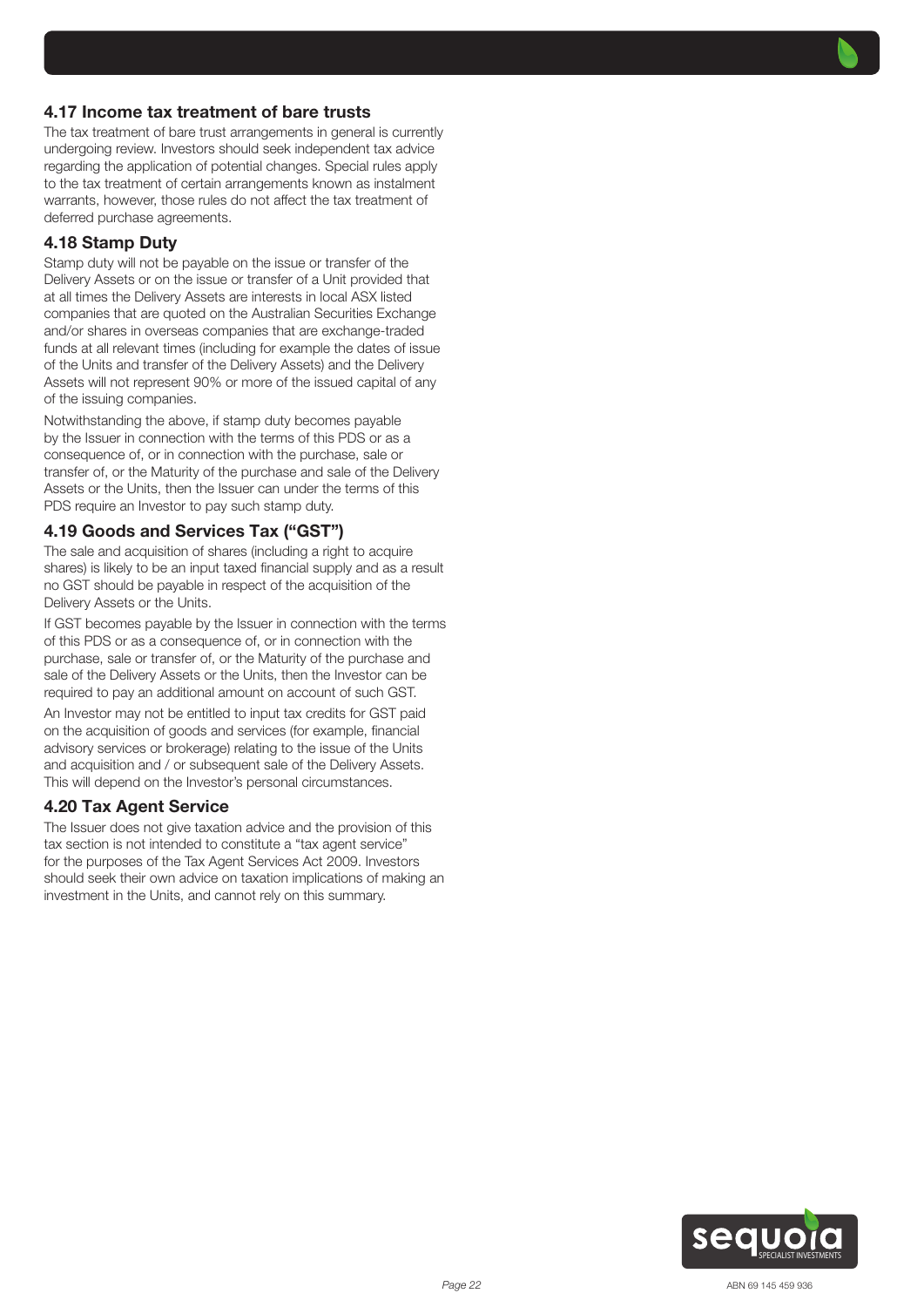<span id="page-22-0"></span>

Each Unit is a separate right to receive the Delivery Parcel and certain related rights under a deferred purchase agreement as described in this PDS. A Unit is not an interest in a trust or other type of managed investment scheme, and the investment is not a direct investment in the Reference Asset or, for a Reference Asset that is an index, the securities making up the Reference Asset.

#### 5.2 Preparation of this PDS

You should also note that no person is authorised by the Issuer to give any information to Investors or to make any representation not contained in this PDS. In particular, none of the Issuer, the Security Trustee, Custodian, Arranger or any of their affiliates takes any responsibility for statements or actions of the Lead Distributor or any other distributor of the product or any financial adviser of an Investor. None of the Issuer, the Security Trustee, Custodian, Arranger, or any of their affiliates accepts any liability or responsibility for, and makes no representation or warranty, express or implied, as to the adequacy, accuracy or completeness of such information.

No representation as to future performance of the Reference Asset, the Delivery Assets or as to the future performance of assets, dividends or other distributions of any of the Reference Asset or Delivery Assets are made in this PDS or in any offer or invitation to subscribe for, sell or issue Units. The Issuer does not take into account labour standards or environmental, social or ethical considerations.

## 5.3 Obligations of the Issuer

The Units will constitute direct obligations of the Issuer. Please refer to Section 2 "Risks" under the heading "Creditworthiness of Issuer and Hedge Counterparty" for more details.

Applications can be lodged at any time during the Offer Period for the Units, subject to the right of the Issuer to close the offer at an earlier date without prior notice. No cooling-off rights apply in respect of a purchase of the Units.

## 5.4 Consents

None of the parties referred to below have authorised or caused the issue of this PDS or make or purport to make any statement in this PDS (or any statement on which a statement in this PDS is based) other than as specified below.

Baker & McKenzie, solicitors, has given, and not withdrawn, its written consent to being named as having acted as solicitors to the Issuer in connection with the issue of the Units pursuant to this PDS. It has in that capacity, prepared the Terms of the Deferred Purchase Agreement and the Loan Agreement. Otherwise, Baker & McKenzie does not make any statement in, or take responsibility for any part of this PDS other than the Terms of the Deferred Purchase Agreement and Loan Agreement and has not authorised the issue of the PDS nor does any statement herein purport to be based on a statement made by Baker & McKenzie.

Allen & Overy, solicitors, has given, and not withdrawn, its written consent to being named as having acted as tax adviser to the Issuer in connection with the issue of the Units pursuant to this PDS. It has in that capacity, been responsible for Section 4 "Taxation". Allen & Overy does not make any statement in, or take responsibility for any part of this PDS other than Section 4 "Taxation", and has not authorised the issue of the PDS nor does any statement herein purport to be based on a statement made by Allen & Overy.

Registry Direct Limited has given and, as at the date of this PDS, not withdrawn its consent to the inclusion of statements regarding Registry Direct Limited in this PDS in the form and context in which they are included and to be named as the Registrar in this PDS in the form and context in which it is named. It has not been involved in the preparation of any part of the PDS. It has not authorised or caused the issue of, and expressly disclaims and takes no responsibility for any part of the PDS other than reference to its name and it takes no responsibility for the contents of the PDS. Registry Direct Limited does not guarantee the success of the Units, the repayment of capital or any particular rate of capital or income return.

Sequoia Nominees No.1 Pty Ltd has given and not withdrawn its written consent to being named in the form and context in which it has been named (in particular, to being named as acting as Security Trustee, Custodian and Acceptor) and to the descriptions of the Security Trustee, Custodian and Acceptor in this PDS. Sequoia Nominees No.1 Pty Ltd does not make any statement in, or take responsibility for any part of this PDS and has not authorised the issue of the PDS nor does any statement herein purport to be based on a statement made by the Security Trustee, Custodian and Acceptor.

Sequoia Asset Management Ltd has given, and not withdrawn, its written consent to being named in the form and context in which it has been named (in particular, to being named as having acted as the Lead Distributor) and to the descriptions of the Lead Distributor in this PDS. The Lead Distributor does not make any statement in, or take responsibility for any part of this PDS and has not authorised the issue of the PDS nor does any statement herein purport to be based on a statement made by the Lead Distributor.

## 5.5 Self Managed Superannuation Funds

Self managed superannuation funds (SMSFs) are eligible to apply for the Units. SMSF trustees should note that SMSFs are subject to restrictions on borrowing and types of investments under the Superannuation Industry (Supervision) Act 1993 (SIS Act). However, under the SIS Act, a SMSF trustee is permitted to borrow money under an arrangement that relevantly has the following features:

- (a) the borrowing is used to acquire an asset;
- (b) the asset is held on trust so that the SMSF trustee acquires a beneficial interest in the asset;
- (c) the SMSF trustee has a right to acquire legal ownership of the asset by making one or more payments after acquiring the beneficial interest (for example, by repaying the borrowed amount);
- (d) the lender's recourse against the SMSF trustee in the event of a default on the borrowing and related fees is limited to the rights relating to the asset at the relevant time. These rights may include taking possession of, or disposing of, the relevant asset; and
- (e) the asset must be one which the SMSF trustee is permitted to acquire and hold directly.

The SMSF trustee must also ensure that it complies with other investment restrictions, such as restrictions on in-house assets and acquiring certain assets from a related party of the SMSF. The SMSF trustee must also ensure that the investment in the Units is appropriate and complies with their investment strategy. Trustees of SMSFs should seek their own advice as to whether an investment in the Units is an appropriate investment for their SMSF.

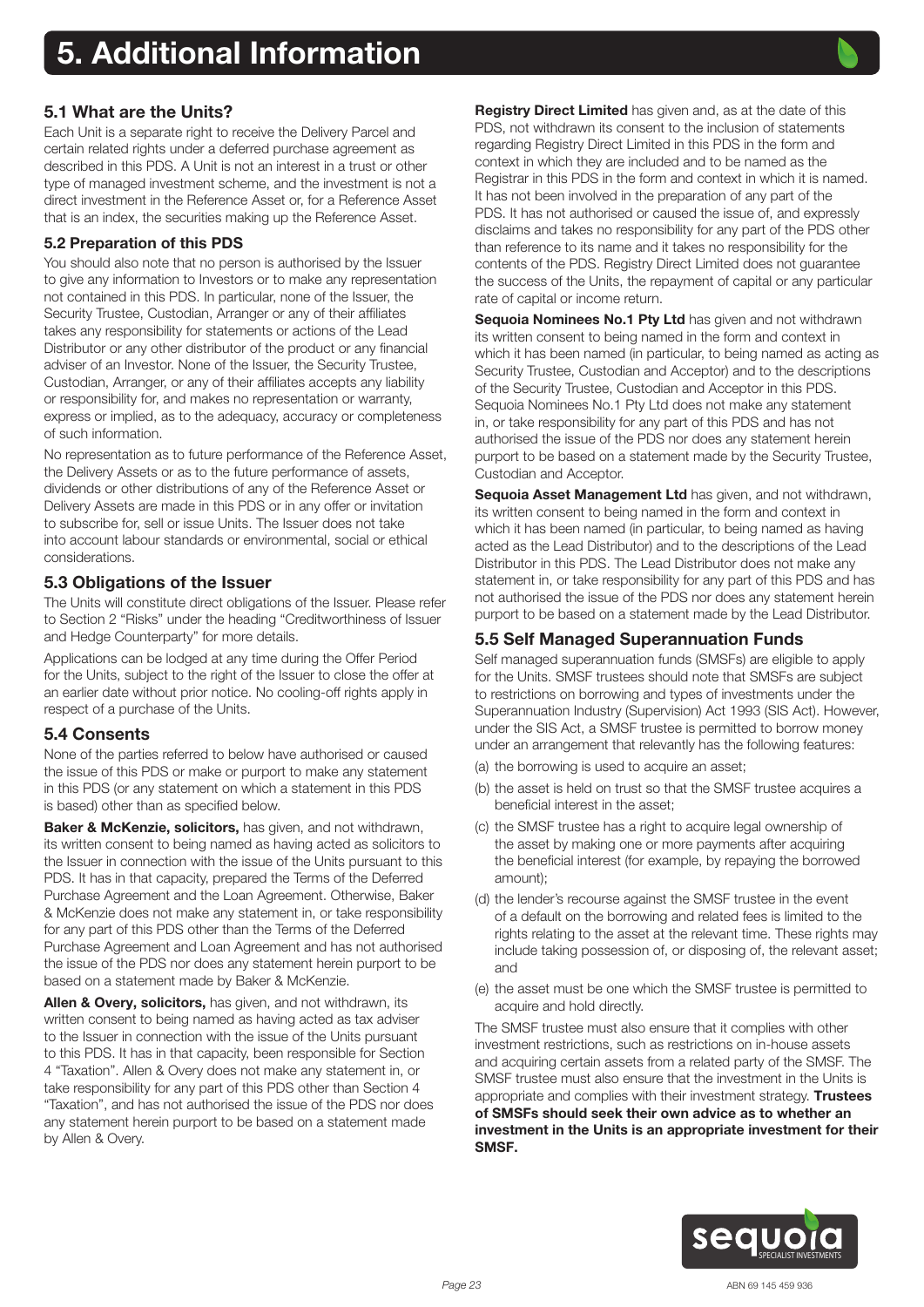In addition to the general taxation treatment discussed in Section 4 "Taxation", complying superannuation funds must also consider the rules contained in the *Superannuation Industry (Supervision) Act 1993 (Cth)* and the *Superannuation Industry (Supervision) Regulations 1994 (Cth)* if they are considering borrowing to purchase the Units.

## 5.6 Why are SMSFs eligible to Invest

Section 5.5 above ("Self Managed Superannuation Funds") sets out the relevant requirements for SIS-compliant borrowing arrangements. This includes the requirement in (ii) *that the asset is held on trust so that the SMSF trustee receives a beneficial interest in the asset* and (ii) *that the SMSF trustee has the right to acquire*  legal ownership of the asset by making one or more payments after *acquiring the beneficial interest.*

In this case, the Units are the relevant asset. The Units are held on separate trust for Investors by Sequoia Nominees No.1 Pty Ltd (the "Custodian") and are not held directly by Investors. Please refer to "Custody Deed" and "Investor Security Deed" in Section 3 "Security Arrangements". which describe the custodial arrangements under which the Units are held. The Investor has a beneficial interest in the Units held for them by the Custodian. The Investor can obtain legal title to the Units by repaying the Loan (refer to clause 6.2 "Gaining Legal Title to the Units" of Section 8 "Loan Agreement").

In this way, the Units and Loan are structured to satisfy the requirements for a SIS-compliant borrowing arrangement.

There is a risk that the Australian Tax Office may interpret the application of superannuation law differently to our analysis above. Failing to comply with superannuation law can have serious consequences for SMSF trustees. Consequently, SMSF trustees should seek their own professional advice before investing in the Units or entering into any subsequent dealing in the Units.

## 5.7 Privacy Policy

Should you apply for Units by lodging an Application Form with the Issuer, you acknowledge and agree that:

- (a) The Issuer (and or any of its nominees) may collect your personal information for the purpose of processing your Application for the Units, issuing the Units, managing your investment and complying with relevant laws. If you do not provide the personal information as the Issuer requires, your Application may not be processed; and
- (b) The Issuer may be required to disclose all or some of your personal information to:
	- related bodies corporate that might not be governed by Australian laws for the purpose of account maintenance and administration;
	- (ii) the Custodian or the Security Trustee;
	- (iii) share registries, custodians and certain software providers related to the operational management and settlement of the Units;
	- (iv) other third parties for the purpose of account maintenance and administration, marketing research or acquiring any interest in any part of the business of your adviser; and
	- (v) regulatory authorities such as the ASX.

All personal information collected from you will be collected, used and stored by the Issuer in accordance with the Issuer's Privacy Policy, a copy of which can be made available to you on request. To obtain a copy, please contact the Issuer as per the details in the directory at the back of this PDS.

You can access the personal information the Issuer holds about you. The Issuer and/or its associates may wish to communicate with you in the future about other investment opportunities which may be of interest to you. If you do not wish to be contacted for these purposes, please contact the Issuer. If you establish that information is not accurate, complete, and up-to-date, the Issuer must take reasonable steps to correct it.

Information provided to Sequoia Nominees No.1 Pty Ltd (the "Security Trustee") is primarily used for the purpose of providing security trustee services to the Issuer and for ancillary purposes detailed in the Privacy Policy. The Security Trustee may disclose your personal information, such as, your name and contact details, along with your account information to its related bodies corporate, the Issuer, professional advisers, the land titles office and/or as otherwise instructed by the Issuer. The Security Trustee is also permitted to collect and disclose your personal information when required or authorised to do so by law. The Security Trustee is not likely to disclose your personal information to overseas recipients. Your personal information will be used in accordance with the Security Trustee's Privacy Policy. The Privacy Policy contains information about how you may access or correct your personal information held by the Security Trustee and how you may complain about a breach of the Australian Privacy Principles. You may obtain a copy of the Security Trustee's Privacy Policy on request.

#### 5.8 Dispute resolution

The Corporations Act requires the Issuer to have procedures in place for dispute resolution. The Issuer's process for dispute resolution is available by contacting the Issuer

If a Holder has an enquiry or concern about their Units, they should contact Sequoia Specialist Investments on 02 8114 2222 or by writing to:

Sequoia Specialist Investments PO Box R1837 Royal Exchange NSW 1225

If you have a complaint and it is not addressed to your satisfaction by Sequoia Specialist Investments complaints department, you can then direct your complaint to the Head of Compliance using the addresses above.

Sequoia Compliance will acknowledge receipt of your complaint in writing. Your complaint will be investigated in accordance with the Sequoia Specialist Investments Complaints Policy and will be responded to within 45 days. The Issuer will take all steps necessary to investigate any complaint and seek a resolution. You will be informed in writing of the result of the Compliance investigation into your complaint.

If you are not satisfied with Sequoia's response to your complaint you can then contact the Credit and Investments Ombudsman Limited ("CIO") at:

Credit and Investments Ombudsman Limited

Case Management Team c/- Credit and Investments Ombudsman PO Box A252 Sydney South NSW 1235 Telephone: 1800 138 422

CIO is a free independent dispute resolution scheme.

In order for the complaint to be considered by CIO, the claim must be for less than A\$500,000 (unless otherwise agreed in writing).

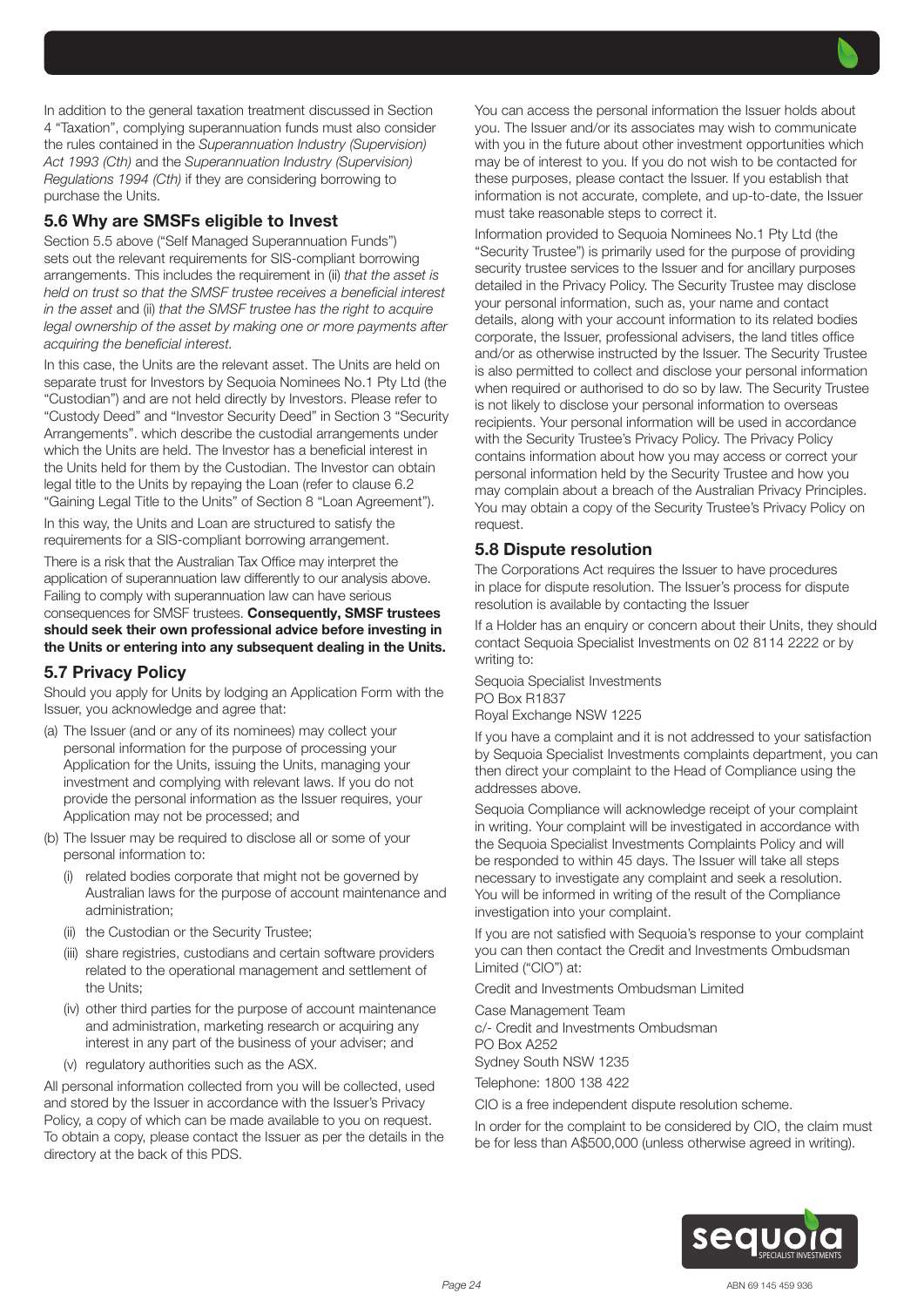## 5.9 Potential Conflicts of Interest

The Issuer and other related companies may conduct transactions as principal and agent in various securities including the Reference Asset and the Delivery Assets. These trading activities may impact the price at which the Reference Asset and Delivery Assets trade or the level of the Units at any point in time. Please see the Section 2 "Risks" for more details of conflicts of interest.

#### 5.10 Confirmations

Generally within 10 Business Days of the Commencement Date, the Issuer will send to you a Confirmation Notice acknowledging either the acceptance or rejection of your Application and setting out any relevant details of the Unit and the Loan.

Investors will receive confirmation of any other transactions affecting their Units. Investors will receive an annual interest statement setting out the amount of Prepaid Interest paid on the Loan for tax purposes.

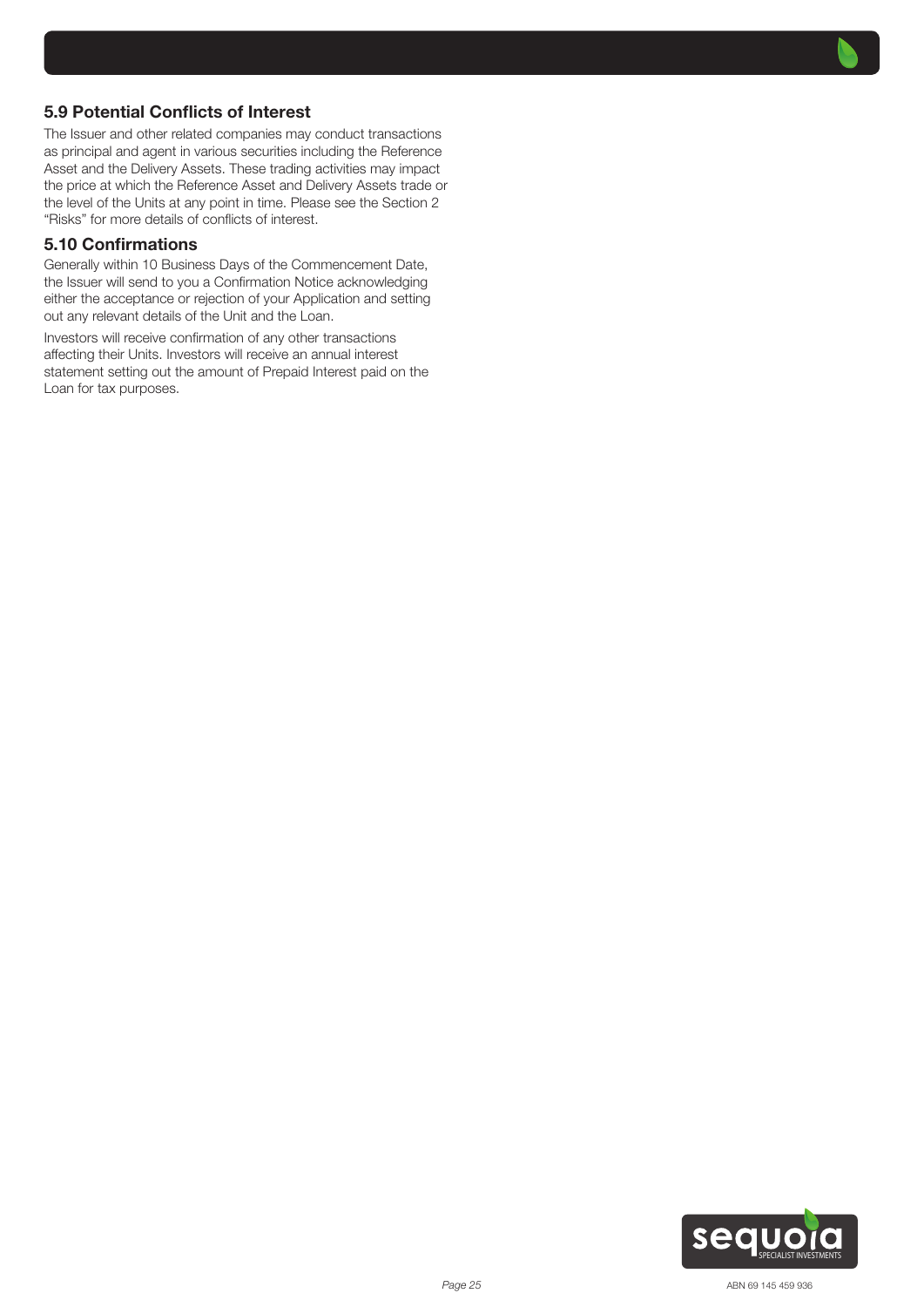<span id="page-25-0"></span>These Terms form the terms and conditions between the Issuer, the Custodian and each Investor on which the Custodian agrees to hold the Units and Delivery Parcel and the Investor agrees to purchase the Delivery Parcel from the Issuer.

Capitalised words have the meaning given to them in the 'Definitions' section of this PDS.

# 1. Applications and Acceptance

# 1.1 Offer by the Investor

An Investor may make an offer to the Issuer to acquire the beneficial interest in a Unit, and its corresponding Delivery Parcel from the Issuer on a deferred basis (and to have the Units issued to the Custodian to hold on trust for the Investor on the terms of the Custody Deed and subject to the Investor Security Deed) in accordance with these Terms:

- (a) by completing and returning a valid Application Form (including direct debit details) contained in the relevant Term Sheet PDS to the Issuer by the Offer Closing Date; and
- (b) for Investments with a Loan, ensuring that any Prepaid Interest, Fees or other amounts as described in the relevant Term Sheet PDS are received by the Issuer in cleared funds by the applicable Application Payment Date and/or such other date as set out in the relevant Term Sheet PDS or as otherwise accepted by the Issuer in its absolute discretion.

## 1.2 Investor bound

- (a) By signing the Application Form and lodging it with the Issuer, the Investor agrees to be bound by these Terms including any variation to these Terms advised to Investors in a supplementary PDS, Term Sheet PDS or otherwise and the terms of the Security Trust Deed and relevant Hedge Security Deed.
- (b) By signing the Application Form and lodging it with the Issuer, the Investor also agrees and acknowledges that the Custodian will be appointed pursuant to the terms of the Custody Deed and that the Custodian will grant a Security Interest pursuant to the Investor Security Deed. The Investor acknowledges the terms of the Custody Deed and agrees that these are the terms upon which the Custodian will act and to be bound by its terms. Each Unit issued by the Issuer will be subject to the terms of the Custody Deed and the Investor Security Deed, as varied pursuant to its terms. A summary of the Investor Security Deed and Custody Deed is included in "Custody Deed" and "Investor Security Deed" in Section 3 "Security Arrangements" and a copy of the Investor Security Deed and Custody Deed is available by contacting Sequoia Specialist Investments on 02 8114 2222.

## 1.3 Acceptance of the offer by the Issuer

- (a) The Issuer may decide in its absolute discretion whether or not it will accept an Investor's offer to acquire the Delivery Parcel from the Issuer and whether or not to issue the Units to the Custodian on behalf of the Investor.
- (b) The Issuer may decide to accept an Application in part and issue a lesser number of Units than the number applied for. In this case, the Prepaid Interest or Investment Amount and any Fees paid for the unissued Units will be returned without interest within 10 Business Days of the Commencement Date and, the Loan will only be drawn down in respect of the Units actually issued. No part of the Adviser Fee (if any) will be returned in these circumstances.
- (c) If the Issuer decides that they will accept an Application and provided that the Issuer has received the Prepaid Interest or Investment Amount and any Fees as per the relevant Term

Sheet PDS in cleared funds by the Application Payment Date and/or such other date as set out in the relevant Term Sheet PDS or if otherwise accepted by the Issuer in its discretion (the direct debit details must be provided with the Application by the Offer Closing Date), acceptance of the Investor's offer will take place, and the parties' rights and obligations under these Terms, the Loan Agreement and the terms of the Custody Deed will commence on the date the Units are issued by entry in the Register, provided that the Investor acknowledges that the economic exposure for the Units commences on the Commencement Date.

(d) Within 10 Business Days of the Commencement Date, the Issuer will send to the Investor a Confirmation Notice acknowledging either the acceptance or rejection of an Investor's offer and setting out any relevant details of the Units.

For each multiple of the Prepaid Interest or Investment Amount and any Fees paid in respect of a Series, and as set out in the Term Sheet PDS (after deducting the Adviser Fee, if any), the Investor will be deemed to apply for one Unit in that particular Series.

## 1.4 Payment of the Adviser Fee

- (a) An Adviser Fee may be payable in addition to the Prepaid Interest, or Investment Amount and any other Fees, as agreed between an Investor and their financial adviser for financial product advice given in relation to the Units. The amount of the Adviser Fee (if any) will be indicated on the Application Form and will be direct debited by the Issuer on behalf of the Adviser.
- (b) By signing the Application Form and applying for Units, the Investor:
	- i. agrees to pay the Adviser Fee specified in their Application Form to their adviser;
	- ii. irrevocably authorises the Issuer to collect the Adviser Fee;
	- iii. irrevocably directs the Issuer to deduct the Adviser Fee from their total application monies and to pay the Adviser Fee to their adviser, or a service provider nominated by the Investor, on their behalf as soon as reasonably practicable following issue of the Units; and
	- iv. indemnifies the Issuer against any claim from an adviser to recover the Adviser Fee once the investment has commenced and Units have been issued.

By signing the Application Form, the adviser agrees to and consents to the payment of the Adviser Fee in the manner set out in paragraph (b) above.

## 1.5 Issue of Units

The Units will be issued if the Issuer accepts an Application under clause 1.3(a). Units are issued within one month of the receipt of application monies, provided the Issuer has accepted the Application. Economic exposure for the Units commences on the Commencement Date.

Each Unit will be issued by the Issuer to the Custodian to hold on trust for you on the terms of the Custody Deed and subject to the terms of the Investor Security Deed.

If the Issuer is unable to achieve the economic exposure described in the PDS on the Commencement Date due to any condition set out in the PDS not being satisfied (e.g. the Issuer being unable to hedge its obligations), or otherwise determines in its absolute discretion not to proceed with the issue for any reason, then the Issuer will terminate any Units already issued, return the Prepaid Interest or Investment Amount and any Fees without interest. The Loan is also terminated and no drawdown will be made.

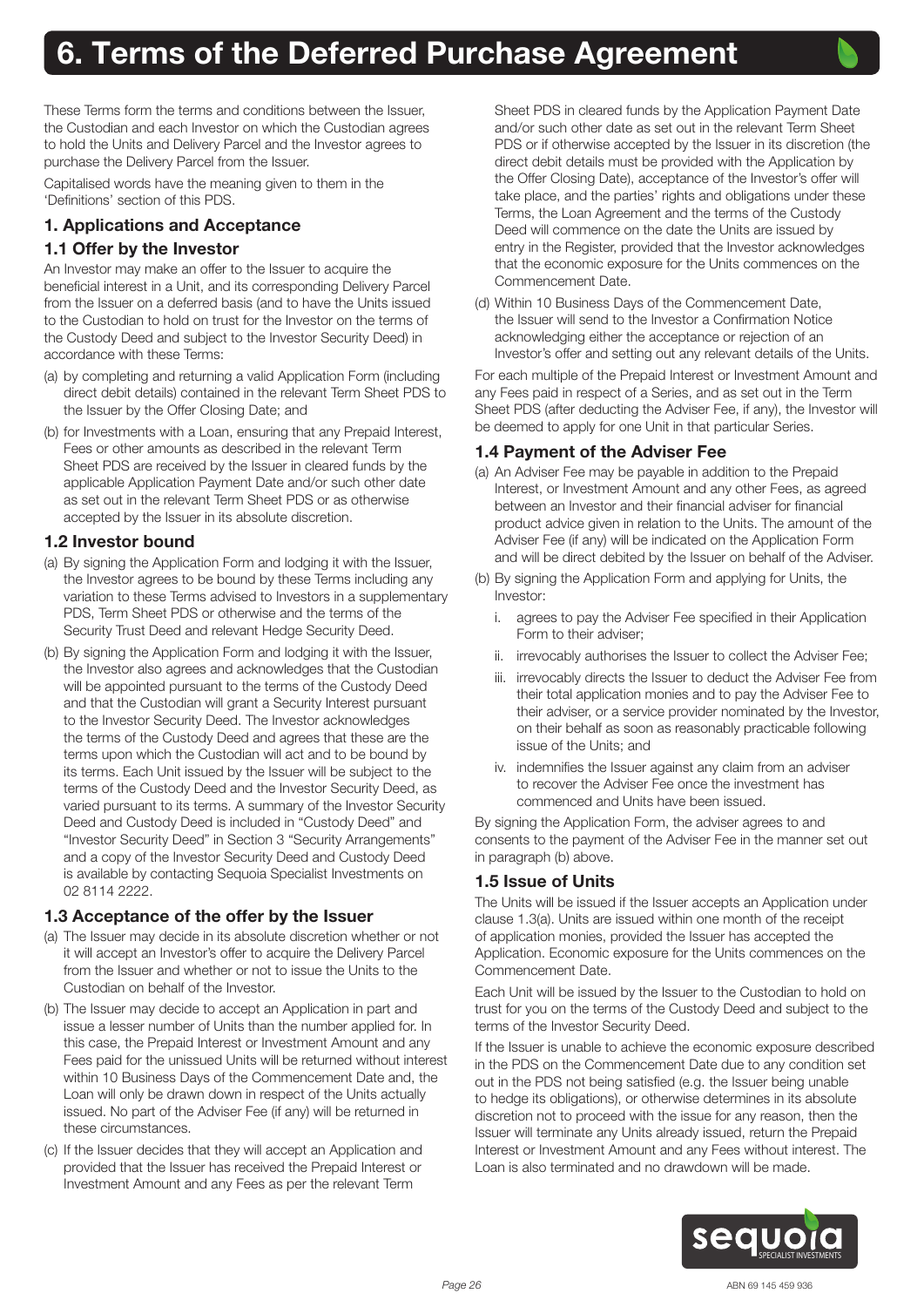# 1.6 Offer Period

The Issuer may, in its discretion, extend or shorten the Offer Period for a Series without prior notice. If this happens, the Commencement Date and one or more consequential dates for the Series may vary. The Issuer may also defer the Commencement Date for a Series, in which case the Maturity Date, Final Coupon Determination Date, and other consequential dates for the Series may vary. If the Issuer varies the Offer Period or the Commencement Date for a Series it will post a notice on its website informing applicants of the change at www.sequoiasi.com.au.

## 2. Appointment of Registrar

- (a) The Issuer will appoint the Registrar set out in the PDS. The Issuer will ensure that there is always a Registrar appointed.
- (b) The Registrar will be responsible for establishing and maintaining a Register for the Units issued by the Issuer during the term of the Registrar's appointment. The Register will be established and maintained in Sydney (or any other place in Australia as the Issuer and the Registrar may agree).
- (c) The Investor acknowledges and agrees that the Register will be conclusive evidence of legal and beneficial ownership of interests in the Units. The Issuer is not required to recognise any interest in Units not recorded in the Register.

## 3. Deferred purchase of Delivery Assets

#### 3.1 Purchase of Delivery Assets

The Investor agrees to purchase from the Issuer the Delivery Parcel for the amounts set out in the Term Sheet PDS (including any Investment Amount, Prepaid Interest or Fees) which are to be paid by the Investor in accordance with clause 3.2. The Issuer will deliver the Delivery Parcel to the Investor or to the Custodian on behalf of the Investor in accordance with clause 4.

#### 3.2 Payment of the Prepaid Interest and Investment Amount

- (a) The Investor must pay the Prepaid Interest or Investment Amount and any Fees to the Issuer in cleared funds by the Application Payment Date and/or such other date as set out in the relevant Term Sheet PDS or if otherwise accepted by the Issuer in its discretion.
- (b) The Investor must ensure that the Issuer receives the Prepaid Interest or Investment Amount and any Fees in cleared funds by the commencement date (or such later time if otherwise accepted by the Issuer in its discretion).
- (c) The Minimum Investment Amount for which an Application will be accepted by the Issuer under these Terms is the minimum amount set out in the relevant Term Sheet PDS.

#### 3.3 Coupons and payments

- (a) The Issuer will pay the Coupons (if any) to the Investor as described in the relevant Term Sheet PDS.
- (b) The Coupon (if any) will be paid on the relevant payment date set out in, and subject to such conditions as specified in the relevant Term Sheet PDS.
- (c) The Custodian directs (and the Investor agrees that the Custodian will direct) the Issuer to pay Coupons (including Final Coupons) directly to the Investor as beneficiary of the Investor Trust. Subject to clause 3.3 and provided the Investor has repaid any outstanding Loan in full, the Issuer will pay any Coupons to the Investor directly, in accordance with the Custodian's instructions.
- (d) In the event the Issuer or Custodian is required by law to make any deduction or withholding from the payment of the Coupons,

the Issuer will make the required deduction or withholding and pay Coupons (if any) to the Investor after such deduction or withholding or will direct the Custodian to do so.

#### 4. Maturity and Settlement

## 4.1 Notice of Maturity

The Issuer will give a Notice of Maturity to each Investor not less than 20 Business Days prior to the Maturity Date, unless otherwise specified in the relevant Term Sheet PDS.

### 4.2 Effecting Maturity

Physical delivery of the Delivery Parcel will occur in accordance with clause 4.3, unless:

- (a) the Investor wishes to use the Agency Sale Option and validly elects to do so by:
	- (i) returning a Notice of Maturity to the Issuer at least 10 Business Days before the Maturity Date; and
	- (ii) clearly specifying in the Notice of Maturity that the Investor will use the Agency Sale Option; or
- (b) the Investor has failed to repay the Loan when due, in which case the Investor is deemed to have elected to use the Agency Sale Option under clause 4.4A below.

#### 4.3 Physical delivery of the Delivery Assets to the Investor

Provided that the Investor has repaid the Loan Amount in full on or before the Maturity Date:

- (a) The Issuer (either itself or through a nominee) will procure the performance of all acts required of a transferor of marketable securities under the ASX Settlement Operating Rules for ASX listed Delivery Assets to enable the Delivery Assets to be transferred to the Investor on the Settlement Date or as soon as possible thereafter, free from any security interest or third party interest or restriction on transfer;
- (b) In respect of ASX listed Delivery Assets, the Investor irrevocably authorises the Issuer and any of their nominees, at the option of the Issuer to act as the Investor's agent to do all things required to be done, including but not limited to supplying the Investor's HIN, to effect the delivery of Delivery Assets to the Investor (or the Investor's nominee); and
- (c) Investors will have their Delivery Parcel delivered to an issuer sponsored subregister CHESS account of the Delivery Asset issuer.

#### 4.4 Delivery through the Agency Sale Option

#### 4.4A Where the Loan Amount is not repaid by the Maturity Date

If the Investor does not repay the Loan Amount on or before the Maturity Date, the Investor is deemed to have elected to use the Agency Sale Option and:

- (a) the Investor will assign its rights under the Loan Agreement to the Acceptor, and the Acceptor will assume all of the Investor's obligations under the Loan Agreement (including the Investor's obligation to repay the Loan Amount);
- (b) in consideration of the assumption by Acceptor under paragraph (a), the Investor is deemed to irrevocably authorise and direct:
	- (i) the Issuer to direct the Custodian (or its nominee) to hold the Delivery Parcel on the terms of paragraphs (c) and (d);
	- (ii) the Issuer or its nominees to sell, or procure the sale of, the Delivery Parcel for and on behalf of the Custodian (or its nominee) and the Investor and for the Issuer or any of its

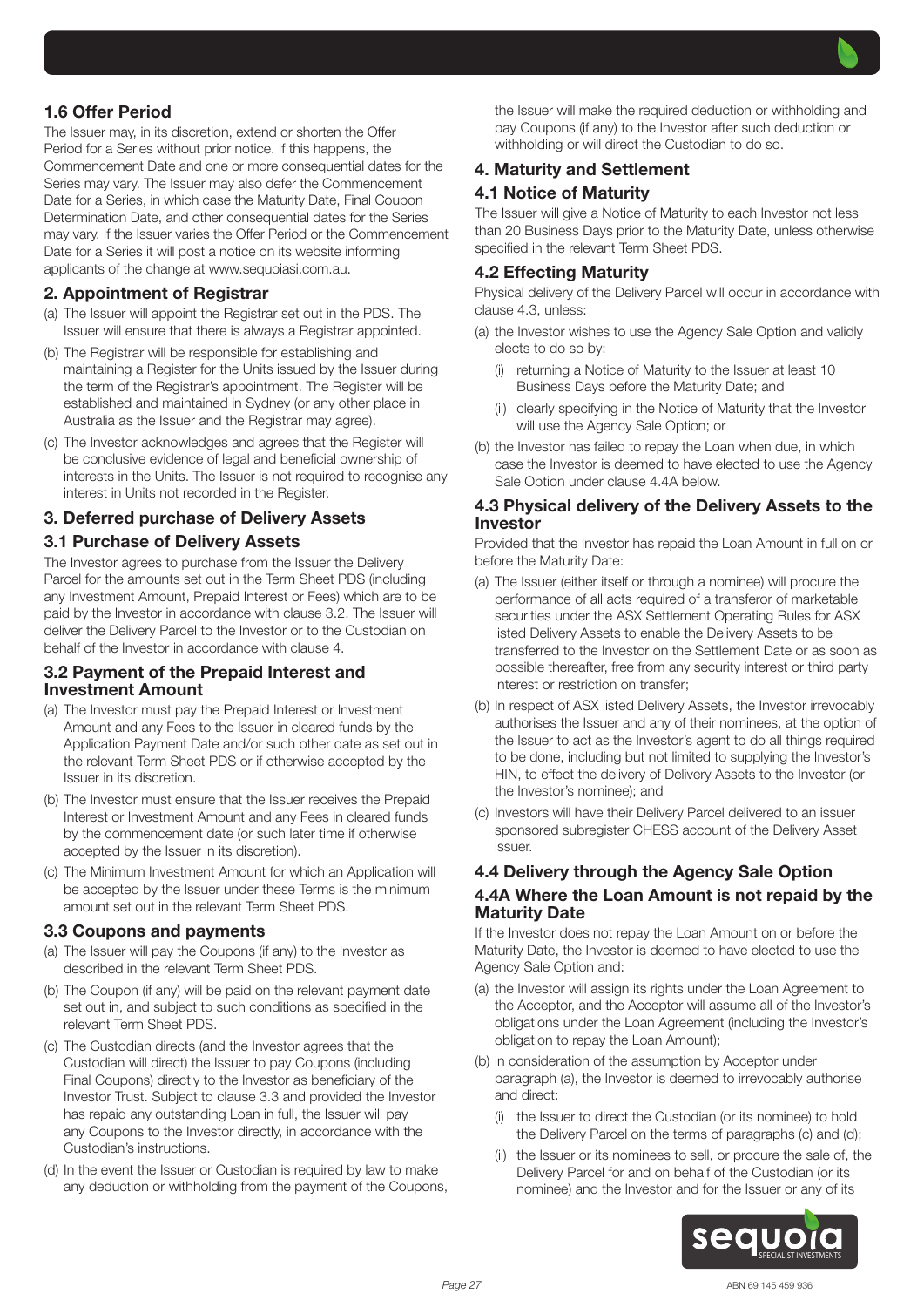nominees to take all actions necessary or desirable to effect the sale, or procure the sale, of the Delivery Parcel for and on behalf of the Custodian (or its nominee) and the Investor; and

- (iii) the Custodian (or its nominee) to apply an amount from the Sale Monies equal to the Loan Amount in accordance with paragraph (d).
- (c) the Issuer (either itself or through a nominee) will procure the delivery and sale of the Delivery Parcel as follows:
	- (i) the Custodian (or its nominee) is irrevocably authorised to accept physical delivery of the Delivery Parcel for and on behalf of the Investor on the terms of the Custody Deed;
	- (ii) the Issuer (either itself or through a nominee) will procure the performance of all acts required of a transferor of marketable securities under the ASX Settlement Operating Rules for ASX listed Delivery Assets to enable the Delivery Parcel to be transferred to the Custodian (or its nominee) on behalf of the Investor on the Settlement Date or as soon as possible thereafter, free from any security interest or third party interest or restriction on transfer;
	- (iii) the Issuer or any of its nominees will take all actions necessary or desirable (including, without limitation, giving the Custodian (or its nominee) relevant instructions) to effect the sale, or procure the sale, of the Delivery Parcel for and on behalf of the Custodian (or its nominee) and the Investor;
- (d) the Custodian or its nominees will pay or procure payment of the lesser of:
	- (i) the Sale Monies (which includes a deduction for any Delivery Costs); and
	- (ii) the Loan Amount as at the time the Acceptor assumed the obligations of the Investor under the Loan Agreement,

to the Lender to be applied in discharge of the Acceptor's obligation to repay the Loan Amount under the Loan Agreement with any surplus to the Investor's Nominated Account; and

- (e) the Investor acknowledges and agrees that:
	- (i) the Custodian or its nominees agree to sell, or procure the sale of, the Delivery Parcel on behalf of the Investor and the Custodian as soon as reasonably practicable on or after the Settlement Date for an amount per Delivery Asset equal to the Delivery Asset Price;
	- (ii) to the maximum extent permitted by law, the Custodian and its nominees are not responsible for any loss, costs or expense incurred by the Investor as a result of the Agency Sale Option, except to the extent that such loss, cost or expense arises as a direct result of the Custodian's or the nominee's negligence, wilful default, fraud or dishonesty; and
	- (iii) if, for any reason whatsoever, Custodian and its nominees are unable to sell or procure the sale of the relevant Delivery Parcel at the Delivery Asset Price, the Investor irrevocably authorises the Custodian and their nominees to sell or procure the sale of, the relevant Delivery Parcel as soon as reasonably practicable for the market price applicable at the time of sale.

#### 4.4B Where the Loan Amount is repaid by Maturity Date

If the Loan Amount is repaid by the Maturity Date and the Investor elects to use the Agency Sale Option, then:

- (a) the Investor irrevocably authorises and directs the Issuer to direct the Custodian (or its nominee) to hold the Delivery Parcel and to accept physical delivery of the Delivery Parcel for and on behalf of the Investor, on the terms of the Custody Deed or, in relation to Investors who have repaid the Loan and had their Units transferred pursuant to clause 6.2 of the Loan Agreement, the Investor irrevocably authorises and directs the Issuer to direct its nominee to hold the Delivery Parcel and to accept physical delivery of the Delivery Parcel for and on behalf of the Investor;
- (b) the Issuer (either itself or through a nominee) will procure the performance of all acts required of a transferor of marketable securities under the ASX Settlement Operating Rules for ASX listed Delivery Assets to enable the Delivery Parcel to be transferred to the Custodian (or its nominee) on behalf of the Investor or, in relation to Investors who have repaid the Loan and had their Units transferred pursuant to clause 6.2 of the Loan Agreement, to a nominee of the Issuer on behalf of the Investor, on the Settlement Date or as soon as possible thereafter, free from any security interest or third party interest or restriction on transfer;
- (c) the Investor irrevocably authorises and directs the Custodian or its nominees to sell or procure the sale, and irrevocably authorises and directs the Custodian or any of its nominees to take all actions necessary or desirable to effect the sale, or procure the sale, of the Delivery Parcel for and on behalf of the Investor and/or the Custodian, including, without limitation, directing the Custodian (or its nominee) to sell or procure the sale of the Delivery Assets;
- (d) the Custodian or its nominees will pay or procure payment of the Sale Monies (which includes a deduction for any Delivery Costs) to the Investor's Nominated Account, within 10 Business Days of the Settlement Date or as soon as reasonably practicable thereafter. As at the date of this PDS, it is anticipated that no Delivery Costs will apply; and
- (e) the Investor acknowledges and agrees that:
	- (i) the Custodian or its nominees agree to sell, or procure the sale of, the Delivery Parcel on behalf of the Investor and/or the Custodian as soon as reasonably practicable on or after the Settlement Date for an amount per Delivery Asset equal to the Delivery Asset Price;
	- (ii) to the maximum extent permitted by law, the Custodian and its nominees are not responsible for any loss, costs or expense incurred by the Investor as a result of the Agency Sale Option, except to the extent that such loss, cost or expense arises as a direct result of the Custodian's or the nominee's negligence, wilful default, fraud or dishonesty;
	- (iii) if, for any reason whatsoever, the Custodian and its nominees are unable to sell or procure the sale of the relevant Delivery Parcel at the Delivery Asset Price, the Investor irrevocably authorises the Custodian and its nominees to sell or procure the sale of, the relevant Delivery Parcel as soon as reasonably practicable for the market price applicable at the time of sale.

## 4.5 Satisfaction of obligations

Upon delivery of the Delivery Assets to the Investor in accordance with clause 4.3 or payment of Sale Monies (if any) to an Investor in accordance with clause 4.4A or 4.4B, or if, following deduction of the Loan Amount, no Sale Monies or Delivery Assets are payable or deliverable, the Issuer's and the Custodian's obligations to the Investor under these Terms are satisfied in full and discharged.

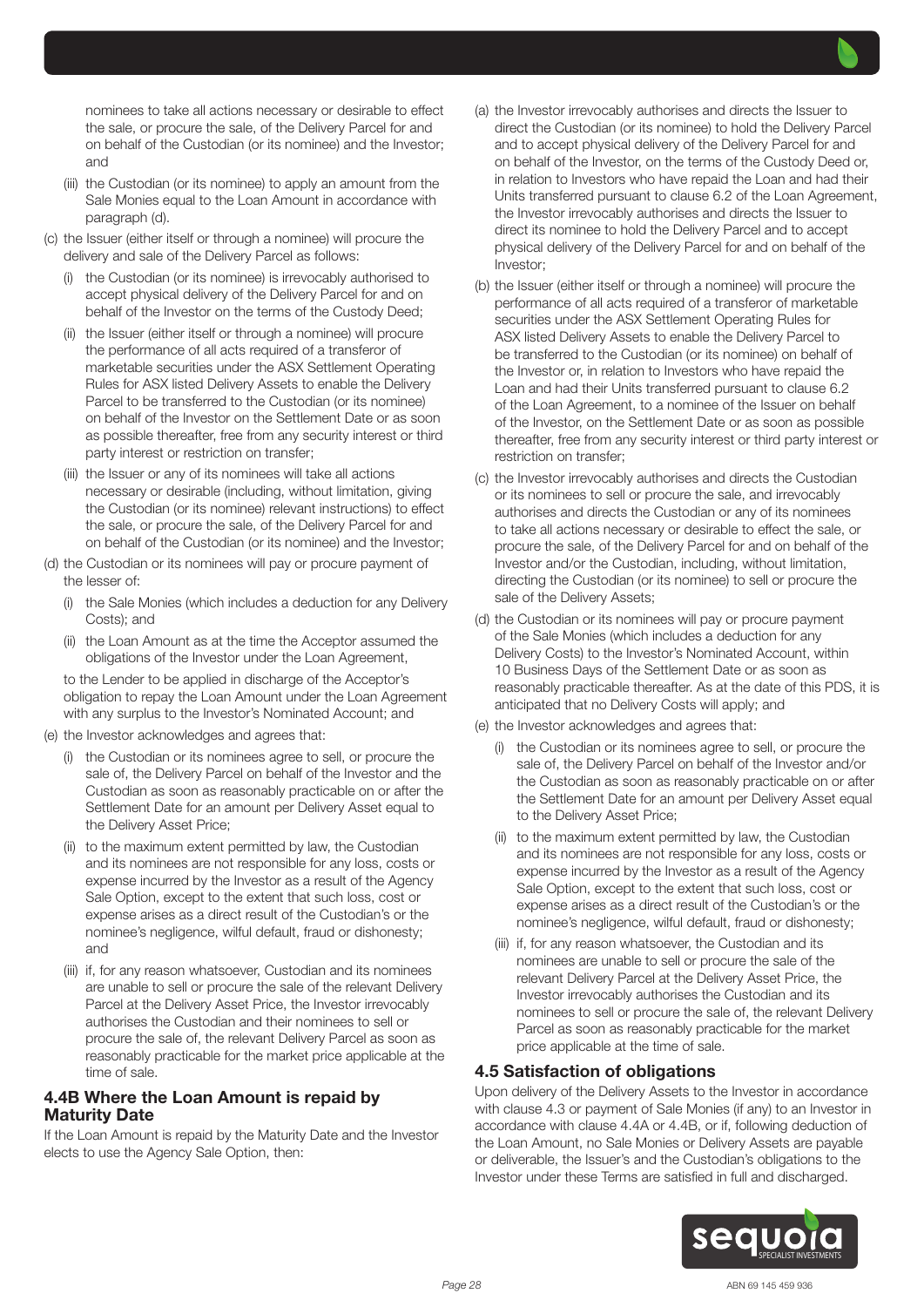In addition, in such circumstances the Issuer's and the Custodian's obligations to the Investor under the terms of the Custody Deed and the Custodian's obligations under the Investor Security Deed are satisfied in full and discharged, and the Investor Security Deed will be released.

## 4.6 Delivery of a whole number of Delivery Assets only

The Issuer or its nominee will not transfer a fractional Delivery Asset or parts of a Delivery Asset. If after aggregating all Delivery Assets transferred to an Investor or the Custodian (or its nominee) on behalf of an Investor on the Settlement Date, and if any fractional unit would be transferable by the Issuer on the Settlement Date, the Issuer will cause to be paid to the Investor (within 10 Business Days of the Settlement Date or as soon as reasonably practicable thereafter) an amount equal to the value of the fraction of the unit forgone based on the Delivery Asset Price provided that such amount exceeds twenty Australian Dollars (A\$20.00). If the amount does not exceed A\$20.00, the Issuer is under no obligation to the Investor to make any payment for the fractional unit. Upon payment of the amount under this clause, the Issuer is discharged of its obligation to deliver the fraction of the unit forgone.

## 4.7 Substitution of Delivery Assets

If the Delivery Asset is unable to be delivered due to any legal or regulatory restriction relating to the Delivery Asset (including but not limited to cessation, illiquidity or Suspension from listing) or the Issuer, including but not limited to trade limitations resulting from internal conflict arrangements or where it is not reasonably practicable or economically viable, in the Issuer's discretion, to deliver the nominated Delivery Asset(s), then the Issuer shall either:

- (a) delay delivery of the Delivery Asset(s);
- (b) substitute the affected Delivery Asset with any other security listed on the ASX and which is a constituent of the S&P/ASX 200 Index and deliver that substituted security in accordance with these Terms as if the definition of "Delivery Asset" was amended to refer to the substituted security; or
- (c) if a basket of Delivery Assets is to be delivered, the Issuer may substitute the affected Delivery Asset with any other security listed on the ASX and which is a constituent of the S&P/ASX 200 Index or deliver only the remaining unaffected Delivery Assets in the basket.

#### 5. Early Maturity

## 5.1 Early Maturity by the Issuer

The Issuer may, acting reasonably, at any time nominate (including on the Maturity Date) any of the following events as an Early Maturity Event:

- (a) any arrangements entered into by the Issuer in order to hedge the Issuer's obligations in respect of the Units in whole or in part are terminated, redeemed, suspended, ended or cannot reasonably be acquired, established, maintained, substituted or re-established;
- (b) the Issuer does not receive any of the amounts due to the Issuer under any arrangements entered into by the Issuer in order to hedge the Issuer's obligations in respect of the Units (including the Hedge);
- (c) the Issuer has or will become obliged to pay additional amounts as a result of any change in, or amendment to, the laws or regulations of or any political subdivision or any authority thereof or therein having power to Tax, or any change in the application of official interpretation of such laws or regulations, which change or amendment becomes effective on or after the date of this PDS;
- (d) a Change of Law occurs;
- (e) if the Issuer determines in good faith that the performance of its obligations in relation to or under these Terms has or will become, in circumstances beyond the reasonable control of the Issuer, impossible, unlawful, illegal or otherwise prohibited or that the Units or investment returns provided by the Units are or will be substantially different from those described this PDS as a result of one or more Adjustment Events;
- (f) if the Issuer receives written notice from the Lender that the Investor has failed to pay interest in full and that the failure has not been remedied within 7 Business Days of the Lender's notice to the Investor to do so;
- (g) an Investor Insolvency occurs in respect of an Investor;
- (h) the Reference Asset is terminated or ceases to exist for any reason whatsoever;
- (i) any actual or proposed event that may reasonably (in the Issuer's opinion) be expected to lead to any of the events referred to in paragraphs (a) to (h) above occurring.

If any event occurs which constitutes both an Adjustment Event and an Early Maturity Event as defined in this clause, the Issuer may, acting in good faith and a commercially reasonable manner, treat that event as either an Adjustment Event or Early Maturity Event and notify Investors accordingly.

#### 5.2 Determination that there will be an Early Maturity

Where the Issuer has nominated an event as an Early Maturity Event, the Issuer may reasonably determine that there will be an Early Maturity and may specify a date as the Early Maturity Date.

#### 5.3 Investor Requested Issuer Buy-Back

Unless specified otherwise, an Investor may request the Issuer to buy back their Units (including if those Units are held by the Custodian) on any Business Day by giving a completed Issuer Buy-Back Form to the Issuer. An Issuer Buy-Back can only be requested in respect of the Minimum Buy-Back Amount of Units. Once lodged the request for an Issuer Buy-Back is irrevocable. It is in the Issuer's absolute discretion to accept or reject or hold over the request for an Issuer Buy-Back. If the Issuer accepts:

- (a) The Issuer will as soon as practicable after the request is received and accepted, execute the Issuer Buy-Back on the Buy-Back Date. The Investor acknowledges that the Buy-Back Date will depend, in part, upon the Issuer's ability to liquidate its hedging arrangement (if any), and may require the Issuer to delay and holdover an Issuer Buy-Back request.
- (b) The Issuer will in its reasonable discretion determine the Buy-Back Price for the purchase of the Investor's Units. The Buy-Back Price will be calculated by reference to the fair market value of the Units on the Buy-Back Date less any Delivery Costs, Break Costs and any bid-offer spread charged by the Issuer. The Issuer may provide an Investor with an estimate of the Buy-Back Price before effecting the buy-back but is not obliged to do so. The Investor acknowledges this is an estimate only and the actual Buy-Back Price on the Buy-Back Date may be significantly less than the estimate.
- (c) Settlement of an Issuer Buy-Back will take place by application of the Buy-Back Price to any amount outstanding on the Loan on the Buy-Back Date. The Buy-Back Price less the amount used to repay the Loan Amount will be paid to the Investor in cash.
- (d) Upon settlement of the Issuer Buy-Back, if the Loan has been repaid, the Issuer will arrange for an Investor's name and details

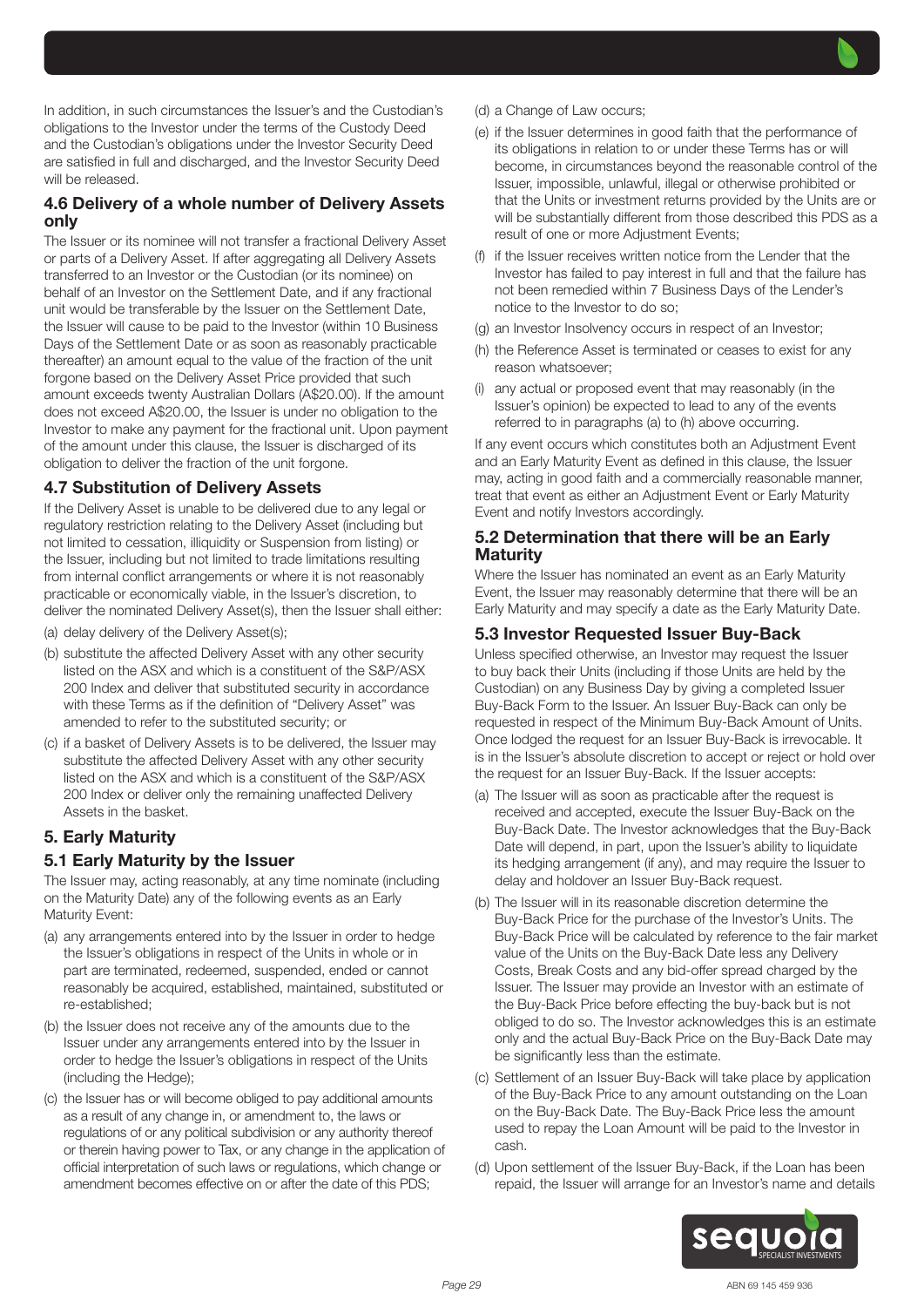as legal owner of the Units that have been bought back to be removed from the Register and if the Loan has not been repaid, the Issuer will arrange for an Investor's name and details as the beneficial owner and the Custodian's name and details as the legal owner of the Units that have been bought back to be removed from the Register, the Investor Security Deed will be released in relation to the Units that have been bought back only. If all the Units of an Investor have been bought back, the relevant Investor Trust will terminate.

(e) If the Term Sheet PDS states that a minimum Buy-Back Price is applicable to a Series, then the minimum Buy-Back Price for the Units in respect of that Series will be the minimum Buy-Back Price specified in the relevant Term Sheet PDS.

## 5.4 Early Maturity Mechanism

- (a) If the Issuer determines that there will be an Early Maturity, the Early Maturity will take place as follows:
	- (i) The Issuer will, before the Early Maturity Date, notify the Investor that Early Maturity will occur on the Early Maturity Date in accordance with clause 5 of these Terms. The Issuer will specify in the Early Maturity Notice whether Early Maturity will occur by the Maturity process in accordance with clause 5.4(a)(ii) or by Termination Payment in accordance with clause 5.4(a)(iii).
	- (ii) If specified in the Early Maturity Notice and subject to clause 5.4(b), Early Maturity will take place in accordance with the procedures set out in clauses 4.2 to 4.5 of these Terms.
	- (iii) If specified in the Early Maturity Notice, Early Maturity will occur by the Issuer or its nominees paying or procuring payment to the Investor the Termination Payment less any Loan Amount outstanding (if the Investor has not repaid the Loan prior to the Early Maturity Date) on the Early Maturity Date to the Investor's Nominated Account by the Settlement Date or as soon as practicable thereafter.
	- (iv) After the Delivery Parcel is delivered to the Investor under clause 4.3 or the Issuer or its nominees pays or procures payment to the Investor the Termination Payment in accordance with clause 5.4(a)(iii) as a result of an Early Maturity Event occurring, all obligations of the Issuer and the Custodian to the Investor under these Terms are satisfied in full and discharged. This clause does not discharge the Issuer of its obligations under the Privacy Act or the terms of its privacy policy.

The Issuer's and the Custodian's obligations to the Investor under the terms of the Custody Deed and the Custodian's obligations under the Investor Security Deed are satisfied in full and discharged, and the Investor Security Deed will be released.

(b) If an Early Maturity is nominated by the Issuer, for the purposes of determining the Delivery Parcel, the definition of "Delivery Parcel" in the Definitions section of the PDS and in the Term Sheet PDS is amended by replacing "Final Value" with "Early Maturity Value".

#### 5.5 Early Maturity Value, Termination Payment and Buy-Back Price

In determining the "Early Maturity Value", "Termination Payment" or the Buy-Back Price the Issuer may deduct any costs, losses or expenses that it reasonably incurs acting in a commercially reasonable manner in relation to the Early Maturity or Issuer Buy-Back, including without limitation, Delivery Costs, Break Costs, administrative costs, costs of unwinding any hedge put in place for the purposes of meeting its obligations under these Terms, and any cost of funding or any loss of bargain.

If the Term Sheet PDS states that a minimum Early Maturity Value, Termination Payment or Buy-Back Price is applicable to a Series, then the minimum Early Maturity Value, Termination Payment or Buy-Back Price for the Units in respect of that Series will be the minimum Early Maturity Value, Termination Payment or Buy-Back Price specified in the relevant Term Sheet PDS.

# 5.6 Possible reduction of value on Early Maturity

If there is an Early Maturity, the Issuer does not guarantee to deliver a Delivery Parcel based on the Final Value per Unit. For the avoidance of doubt, when there is an Early Maturity (and the Issuer elects to apply the Maturity process in accordance with clause (ii)) the Delivery Parcel will only be determined in accordance with clause 5.4(b).

## 5.7 Adjustments to this clause

Subject to clause 14, where the Issuer determines that any of the provisions of this clause 5 are not appropriate in any particular circumstances, or that any event which is not dealt with in clause 5 should have been dealt with, it may make any alterations to the effect of this provision or any other Term that it considers to be appropriate provided that the alteration is not unfair (as defined in Section 12BG of the ASIC Act).

### 6. Adjustment Events and Market Disruption **Events**

### 6.1 Adjustment Events

If an Adjustment Event occurs or is proposed to occur on or before the Maturity Date, the Issuer may in its reasonable discretion elect to do any or all of the following:

- (a) substitute part or all of the affected Reference Asset with any other asset (including an index) or withdraw part or all of the affected Reference Asset; and/or
- (b) substitute the affected Delivery Asset with any other security quoted and trading on the ASX which is a constituent of the S&P/ASX 200 Index or, where the Delivery Asset is a basket of securities, determine to withdraw the affected Delivery Asset and deliver only the unaffected Delivery Assets in the basket; and/or
- (c) adjust or amend any variable, formula, amount or calculation as set out or used in these Terms (including the PDS and the relevant Term Sheet PDS); and/or
- (d) adjust, amend or substitute the definition of Reference Asset or Delivery Asset, Final Value, Final Coupon, Coupons, Investment Term and/or vary, adjust, amend or replace any of the terms referred to in the PDS, however, any amendment in respect of the rights and obligations of the Custodian may not be made unless consented to by the Custodian; and/or
- (e) determine to suspend, delay, defer or bring forward any of the necessary calculations or any date which a calculation, valuation or payment is due to be made referred to in these Terms as appropriate until reliable values can be obtained;

either: (i) in a manner consistent with any adjustment or change made to the Issuer's hedging arrangement, and, where appropriate, using similar data as referred to in the Hedge or (ii) as the Issuer otherwise determines, provided that in the reasonable opinion of the Issuer the adjustment is appropriate to put both the Issuer and the Investor in as substantially similar and economic position as possible to what the Investor and the Issuer would have been in had the Adjustment Event not occurred.

If in the reasonable opinion of the Issuer it is not possible or desirable to deal with the occurrence of the Adjustment Event in accordance with this clause 6, the Issuer may nominate the

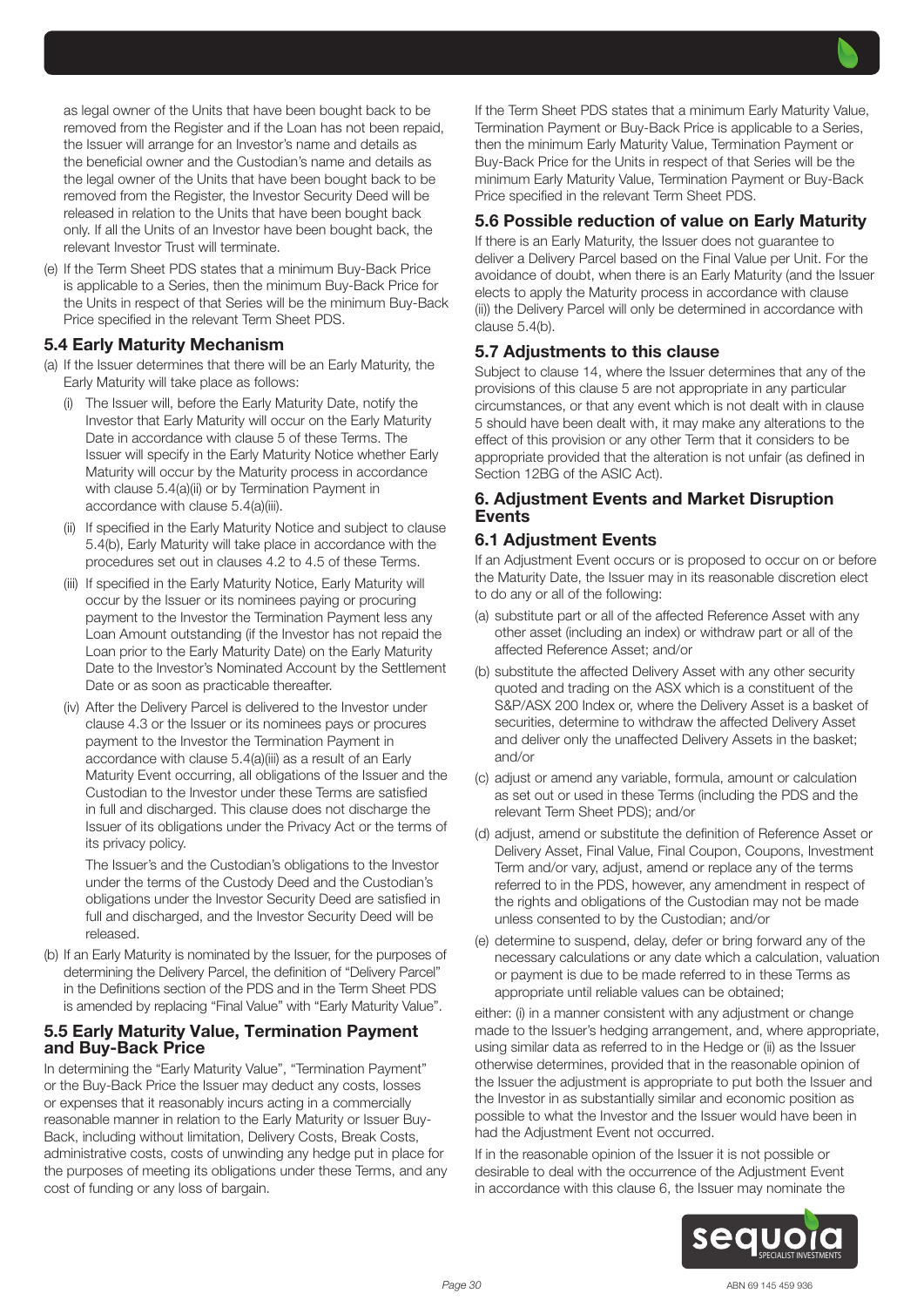event as an Early Maturity Event and may deal with that event in accordance with clause 5. The Issuer will notify Investors of any adjustment that it proposes to make under this clause before the adjustment occurs or, if it is not possible to notify before the adjustment, as soon as reasonably practicable after the adjustment occurs and the Issuer will reasonably determine and notify Investors of the effective date of that adjustment.

## 6.2 Market Disruption Events

- (a) If there is a Market Disruption Event affecting the Reference Asset on the Commencement Date, Maturity Date, Early Maturity Date, Settlement Date, any Buy-Back Date, Final Value Determination Date, the Final Value Payment Date, Coupon Determination Date or Coupon Payment Date, (together, the "Relevant Dates"), or any other date on which a payment, calculation, adjustment or amendment is to be made or a level is to be observed then the Issuer may reasonably determine in its discretion to either:
	- (i) take any action required to reflect any adjustment, change, substitution, delay, Suspension or other action taken in relation to its hedging arrangements: or
	- (ii) to determine that such date is to be the first following Scheduled Business Day on which there is no Market Disruption Event. However, if there is a Market Disruption Event affecting the Reference Asset on each of the 10 Scheduled Business Days immediately following the original date that, but for the Market Disruption Event, would have been the Relevant Date, then (A) that 10th Scheduled Business Day is to be taken to be the Relevant Date (as applicable), despite the Market Disruption Event; and (B) the Issuer must on that 10th Scheduled Business Day in good faith and acting in a commercially reasonable manner determine the observation to be recorded for the calculation of the level of the Reference Asset, Strategy Value, Coupon, Final Coupon, Final Value or any other formulae or calculation required to be determined, that would have prevailed on the original date but for that Market Disruption Event.
- (b) The Issuer must, as soon as practicable (and, in relation to the Maturity Date, in no event later than 5 Business Days after the original date that, but for the occurrence or existence of a Market Disruption Event, would have been the Maturity Date) notify Investors of the existence or occurrence of a Market Disruption Event.
- (c) If there is a Market Disruption Event affecting a Delivery Asset on the Settlement Date, then the Settlement Date for the affected Delivery Asset is to be the first following Business Day on which there is no Market Disruption Event.
- (d) If an event is both a Market Disruption Event and an Adjustment Event, the Issuer may, acting in good faith and a commercially reasonable manner, determine whether to treat the event as either a Market Disruption Event or an Adjustment Event or both (if possible).

## 7. Accretions

These Terms do not confer on the Investor any right or interest in respect of Accretions to the Delivery Assets arising prior to delivery of the Delivery Assets. Accretions to the Delivery Assets or the Reference Asset may lead to adjustments as provided for in clause 6 of these Terms.

## 8. Issuer's obligations

(a) The Issuer's obligations under these Terms (including in relation to the deferred purchase of the Delivery Assets) are direct obligations of the Issuer.

## 9. Beneficial Interest in Delivery Asset

- (a) Upon the issue of Units, the Investor receives, in respect of their total Investment Amount, a Beneficial Interest in a Portion of the Delivery Assets on the Commencement Date. The Investor holds the Beneficial Interest in the Portion of the Delivery Assets until the earlier of the Maturity Date or transfer of their Units in accordance with these Terms.
- (b) An Investor may deal with the Beneficial Interest only in accordance with these Terms.
- (c) The Beneficial Interest held by the Investor may not be severed from the balance of the rights in connection with those Units or dealt with separately in any way from the Investor's interest in the Units.
- (d) When an Investor deals with its interest in the Units in any way, then without the need for any additional writing or action, the same dealing between the same parties shall occur in respect of the corresponding Beneficial Interest. When an Investor deals with a Beneficial Interest in any way, then without the need for any additional writing or action, the same dealing between the same parties shall occur in respect of the corresponding interest in the Units. For example, when an Investor (the "old holder") transfers its interest in the Units to another person (the "new holder"):
	- (i) all the rights and obligations that attach to those Units, including the Beneficial Interest are transferred from the old holder to the new holder;
	- (ii) the old holder's legal or beneficial interest in the Units will be removed from the Register and the new holder will be added to the Register as a legal or beneficial owner; and
	- (iii) the old holder ceases to have any rights in relation to those Units or the Beneficial Interest.
- (e) If any Investor purports to deal with its interest in the Units without an equivalent dealing in the corresponding Beneficial Interest, or if any Investor purports to deal with a Beneficial Interest without an equivalent dealing in the corresponding interest in the Units, or if any Investor purports to contract out of this clause in any way, any such dealing will be void and the interest in the Units and the Beneficial Interest will remain with the Investor recorded on the Register of holders.
- (f) The Issuer or its nominee will hold the Portion of the Delivery Assets from the Commencement Date until the Maturity Date for the relevant Investor and will be entitled to retain any distributions made in connection with those assets, exercise all voting rights and will not be required to pass on any notice of meeting or other material in connection with those assets to the Investor. On the Maturity Date, the Issuer will sell the Portion of the Delivery Assets and the Sale Monies from this sale will be included in the Final Value.
- (g) The Investor agrees and acknowledges that the agreement to purchase the Delivery Assets as set out in these Terms and the payment of the total Prepaid Interest or Investment Amount does not transfer the legal or beneficial interest in the Delivery Assets to the Investor other than the Beneficial Interest in a Portion of the Delivery Assets. The parties agree and acknowledge that the legal or beneficial interest in the balance of the Delivery Assets will transfer to the Investor only on the Settlement Date. If the Issuer fails to deliver the balance of the Delivery Parcel to the Investor in accordance with these Terms, the Investor agrees that it will not be entitled to an injunction, specific performance or any other equitable rights or remedies and will be entitled only to damages.

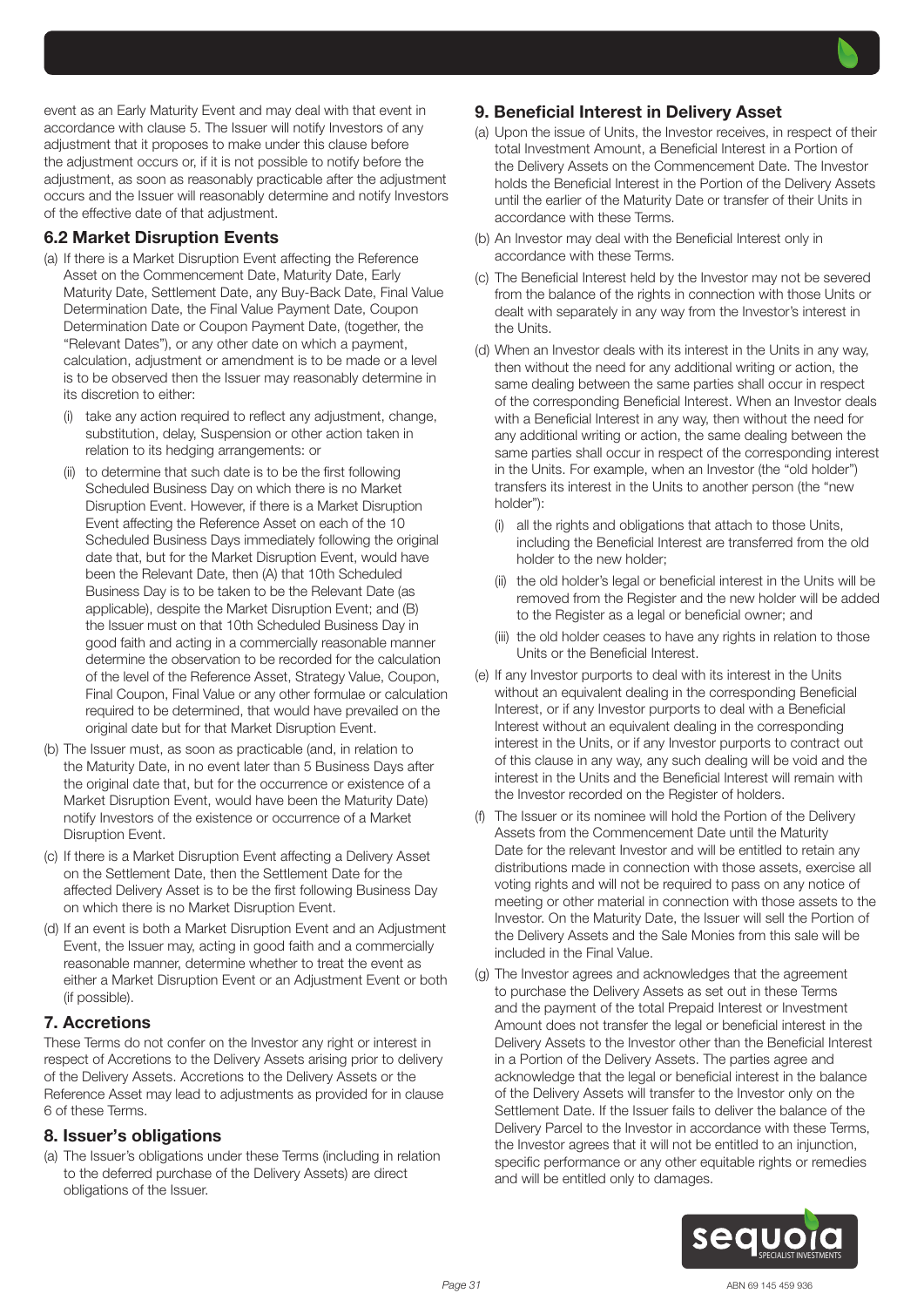## 10. Security Trust Deed

Investors agree and acknowledge that pursuant to the Security Trust Deed and an Hedge Security Deed for the relevant Series, the Security Trustee holds a security interest in respect of the Secured Property in relation to each Series of the Units on trust for and on behalf of Investors in the relevant Series and the Security Trustee on the terms of the Security Trust Deed and the relevant Hedge Security Deed.

#### 11. Investor Acknowledgments of the Hedge Security Deed and Security Trust Deed **Arrangements**

- (a) Investors agree and acknowledge that pursuant to a Hedge Security Deed for a Series, the Issuer as legal and beneficial owner grants a Security Interest over the Secured Property of the Series to the Security Trustee as security for the due and punctual payment and satisfaction of the Secured Obligations of the Series.
- (b) Each Investor of a Series:
	- (i) acknowledges that they are entitled to the benefit of the Security Trust Deed and the Hedge Security Deed of the Series even though they are not a party to it, or were not Investors at the time of execution and delivery of the Security Trust Deed and the Hedge Security Deed;
	- (ii) is taken to have notice of the Security Trust Deed and the Hedge Security Deed of the Series;
	- (iii) is bound by the terms of the Security Trust Deed and the Hedge Security Deed of the Series;
	- (iv) must perform all of the obligations and comply with all restrictions and limitations applicable to it under the Security Trust Deed and the Hedge Security Deed of the Series; and
	- (v) acknowledges that the liability of the Security Trustee is limited under the Security Trust Deed to the amount the Security Trustee can obtain as a final reimbursement from the Trust, being the Secured Property.
- (c) Investors agree and acknowledge that the Security Trustee's and the Investor's recourse against the Issuer in respect of a Series is limited to the amount the Security Trustee can obtain by enforcing the Security Trustee's rights in respect of the Secured Property under the Hedge Security Deed and otherwise they can take no action against the Issuer.
- (d) Each Investor of a Series is taken to acknowledge for the benefit of the Security Trustee and its Related Body Corporates (as defined in the Corporations Act) that the Investor has:
	- (i) entered into the transactions contemplated by the Transaction Documents of the Series;
	- (ii) made, or will make, its own independent investigations of the financial condition and affairs of the Issuer;
	- (iii) made its own appraisal of the credit worthiness of the Issuer and each other party to a Transaction Document; and
	- (iv) made its own assessment of the returns to be obtained under and in connection with the Transaction Documents,

without relying on the Security Trustee (in whatever capacity) or its Related Bodies Corporate (as defined in the Corporations Act) or any representation made by any of them.

(e) Investors agree and acknowledge that the Security Trustee's liability in respect of a Series and the Trust is limited to and can be enforced against the Security Trustee only to the extent to which it can be satisfied out of any property held by the Security Trustee in respect of the Trust out of which the Security Trustee

is actually indemnified for the liability. This limitation of the Security Trustee's liability applies despite any other provision of the Transaction Documents and extends to all liabilities and obligations of the Security Trustee in any way connected with any representation, warranty, conduct, omission, agreement or transaction related to the Transaction Documents and the Trust.

- Investors acknowledge and agree that the Security Trustee is not responsible or liable for the value of or any change in the value of the Units or the Secured Property of a Series or for the sale price of the Secured Property provided that the Security Trustee acts in accordance with the Hedge Security Deed and the Security Trust Deed.
- (g) Investors acknowledge that they will receive payment only after the fees, costs, charges, expenses or other sums incurred or payable by or to the Security Trustee in relation to its appointment as Security Trustee and in connection with the exercise or enforcement of rights relating to the Security Trust Deed and Hedge Security Deed have been paid. This includes any fees, costs and expenses payable to the Security Trustee and to any controller or receiver appointed in connection with the Hedge Security Deed. This may include the fees payable by the Issuer to the Security Trustee in relation to the appointment of the Security Trustee.

#### 12. Taxes and indemnity

- (a) The Issuer, its nominee and the Custodian are not liable for any Taxes or other charges:
	- (a) payable by the Investor in connection with these Terms or in connection with an Investor Trust or an Investor Security Deed; or
	- (b) payable by the Issuer, its nominee, or the Custodian (or its nominee) or any other person arising in any way in connection with the Transaction Documents (other than any Tax payable by the Issuer on its own taxable income (as defined under in the *Income Tax Assessment Act 1936 (Cth)* and the *Income Tax Assessment Act 1997 (Cth)*) or any Tax payable by the Custodian on any fees payable to it under the Custody Deed);

and are not liable to pay the Investor any additional amount on account of any Taxes or other charges.

- (b) The Investor:
	- (i) must pay all Taxes (including GST) and other charges for which the Investor becomes liable in connection with these Terms and an Investor Trust and the Investor Security Deed; or
	- (ii) must pay an additional amount to the Issuer and the Custodian on demand equal to any applicable Taxes (including GST) and other charges arising in any way in connection with the Transaction Documents (other than any Tax payable by the Issuer on its own taxable income (as defined under in the Income Tax Assessment Act 1936 (Cth) and the Income Tax Assessment Act 1997 (Cth)) or any Tax payable by the Custodian on any fees payable to it under the Custody Deed ) for which the Issuer or the Custodian or any other person becomes liable and indemnifies the Issuer and the Custodian on demand for any such amounts;
	- (iii) indemnifies the Custodian on demand against all liabilities, losses, costs and expenses howsoever characterised which are incurred by the Custodian in connection with the Transaction Documents to the extent that the Custodian is not fully indemnified under the Custody Deed, provided that the Custodian has not been guilty of fraud, wilful default or gross negligence in respect of the Custody Deed; and

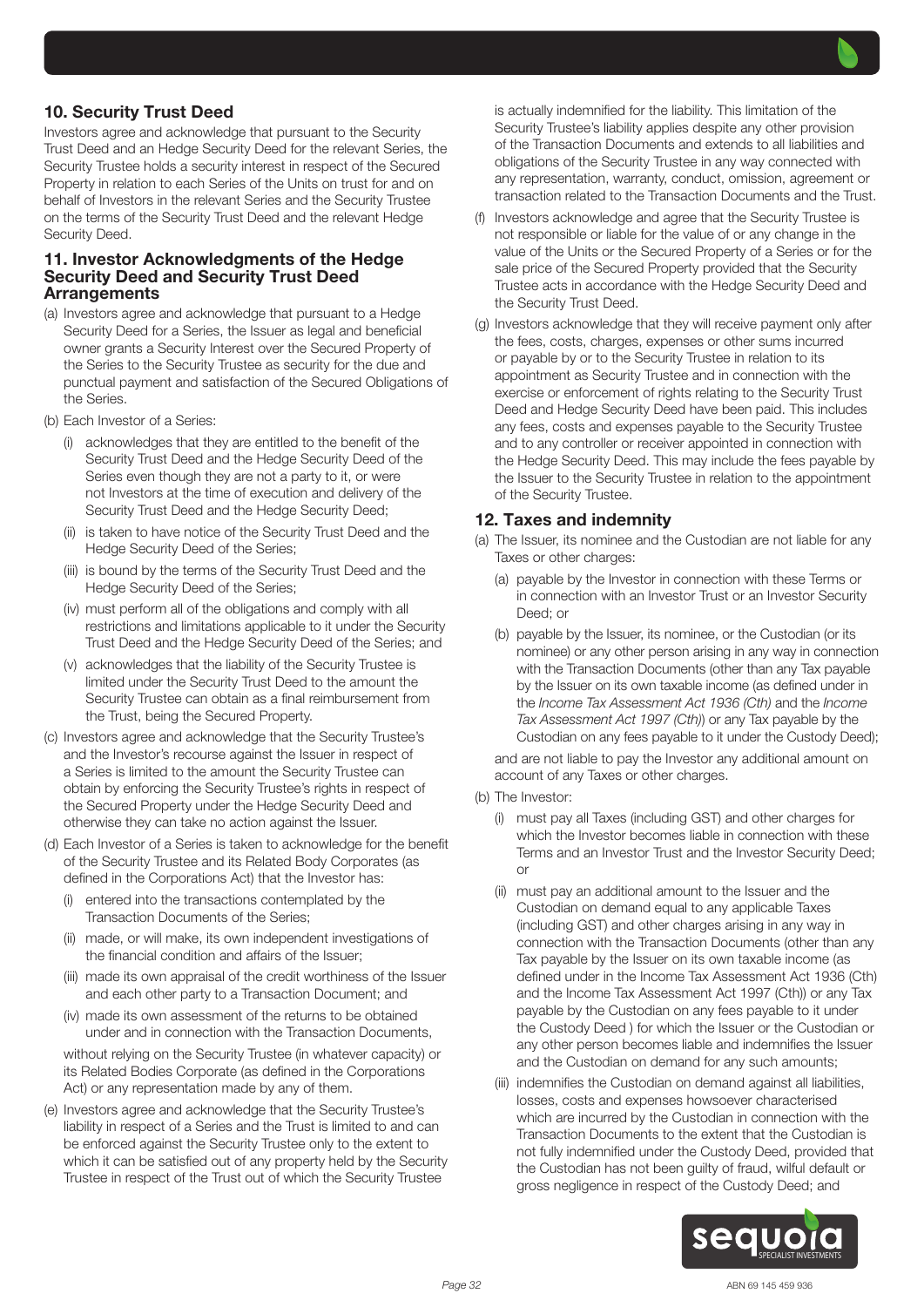(iv) acknowledges that the indemnities are continuing obligations, independent of the Investor's other obligations and continue, without limitation, after this agreement ends, the delivery of the Delivery Parcel to the Investor or the termination of the relevant Investor Trust. It is not necessary for the Issuer or the Custodian to incur any expense or make any payment before enforcing a right of indemnity.

# 13. Investor's representations and warranties 13.1 General

By signing the Application Form and lodging it with the Issuer the Investor represents and warrants to the Custodian and the Issuer in its capacity as Issuer and Lender (as a continuing representation and warranty) that:

- (a) the Investor has full legal capacity to make the Application and be bound by these Terms and has taken all actions that are necessary to authorise the Application and be bound by these Terms;
- (b) the Investor has reviewed these Terms and the PDS and has made its own independent investigations and appraisals of the taxation, legal, commercial and credit aspects associated with the purchase of the Delivery Assets;
- (c) the Investor has not relied in any way on any statements made by the Issuer, the Custodian, the Security Trustee or their related entities or their servants, agents, employees or representatives in relation to these Terms, the deferred purchase of the Delivery Assets or the PDS and the Investor acknowledges that neither the Issuer, the Custodian nor the Security Trustee has made any representations to the Investor regarding the suitability or appropriateness of the deferred purchase of Delivery Assets pursuant to these Terms or the relevant transactions in connection with them;
- (d) the Investor understands that nothing in these Terms, PDS, Term Sheet PDS or any marketing material associated with these Terms can be considered investment advice or a recommendation to acquire the Delivery Assets;
- (e) the Investor has obtained all consents which may be required by law to enable the Investor, as the case may be, to acquire the Delivery Assets and to become registered as the holder of the Delivery Assets and the registration of the Investor as the holder of the Delivery Assets will not contravene any law, regulation or ruling or the constitution of the issuer of the Delivery Assets;
- (f) the Units being applied for will not breach or result in a breach of any exchange controls, fiscal, securities or other laws or regulations for the time being applicable the Investor and the Investor is not a resident or national of any jurisdiction where Application for or the Maturity of the Units is prohibited by any law or regulation or where compliance with the relevant laws or regulations would require filing or other action by the Issuer or any of its related bodies corporate;
- (g) the Investor acknowledges that the section in the PDS entitled "Taxation" is provided only for the benefit of the Issuer and is necessarily general in nature and does not take into account the specific taxation circumstances of each Investor; and
- (h) the Investor has the power to enter into and perform its obligations under the Terms and that its obligations under the Terms constitute valid and binding obligations of the Investor.

For the avoidance of doubt, "Terms" in this clause 13.1 refers to this Section 6 "Terms of the Deferred Purchase Agreement" and Section 8 "Loan Agreement".

# 13.2 Superannuation Funds and Trusts

By signing the Application Form and lodging it with the Issuer an Investor which is the trustee of a trust or fund ("Fund") (including, without limitation, one which is a regulated superannuation fund) (as that term is defined in the Superannuation Industry (Supervision) Act 1993 ("SIS Act")) ("Governing Rules") also represents and warrants to the Issuer (as a continuing representation and warranty) that:

- (a) the Fund has been validly constituted (and where necessary, the relevant documents have been duly stamped according to the laws of the relevant state or territory) and the Fund is continuing at the date of this agreement;
- (b) where the trustee is a body corporate, the trustee has been validly constituted;
- (c) the trustee has been properly appointed as trustee of the Fund and the trustee is not in breach of the Trust;
- (d) the terms of the Governing Rules or the constitution for other trusts empower and authorise the Trustee (i) to invest in the Units; and (ii) to borrow as permitted by the SIS Act and (iii) to enter into and be bound by the Deferred Purchase Agreement;
- (e) the terms of the Governing Rules or constitution do not restrict the right of the Trustee to be fully indemnified out of the assets of the Fund to satisfy a liability to any party which is properly incurred by the trustee as trustee of the Fund under the Units;
- (f) investing in Units will be for the benefit and in the best interests of the Fund and its beneficiaries; and
- (g) if investing as joint trustees, each applicant declares that the applicants are all trustees of one Fund and there are no other trustees of the Fund and that each joint trustee has the authority to act as agent for all of the joint trustees to give instructions or to receive notices on behalf of all of the joint trustees.

## 13.3 Set off Rights

- (a) All monetary obligations imposed on the Investor under these Terms are absolute, free of any right to counterclaim or set off and may only be satisfied once the payment has cleared.
- (b) The Issuer may at any time (including without limitation during the Investment Term or at Maturity) set off any amount payable to it by the Investor against any amount payable by the Issuer to the Investor or the Custodian (on the Investor's behalf) whether payable under these Terms, the Loan Agreement or otherwise. The Issuer may withhold any amount payable by it to the Investor (or the Custodian on behalf of the Investor) in satisfaction of any amount payable to it by the Investor.

## 13.4 Notices

- (a) The Investor agrees that any notice or statement to be given or demand to be made on the Investor under these Terms or required by the Corporation Act:
	- (i) will be effectively signed on behalf of the Issuer or the Custodian if it is executed by the Issuer or Custodian (as the case may be), any of its officers, its solicitor or its attorney;
	- (ii) the Issuer will give all notices required to be given by the Issuer to the Custodian as holder of the Investor's Units directly to the Investor (with a copy to the Custodian);
	- (iii) may be served by being delivered personally to, by being left at, by being e-mailed to, or by being posted in a prepaid envelope or wrapper to the Investor's address (or e-mail address) notified to the Issuer or the Investor's registered office, place of business, or residence last known to the Issuer, or by being sent to the Investor by facsimile transmission; and

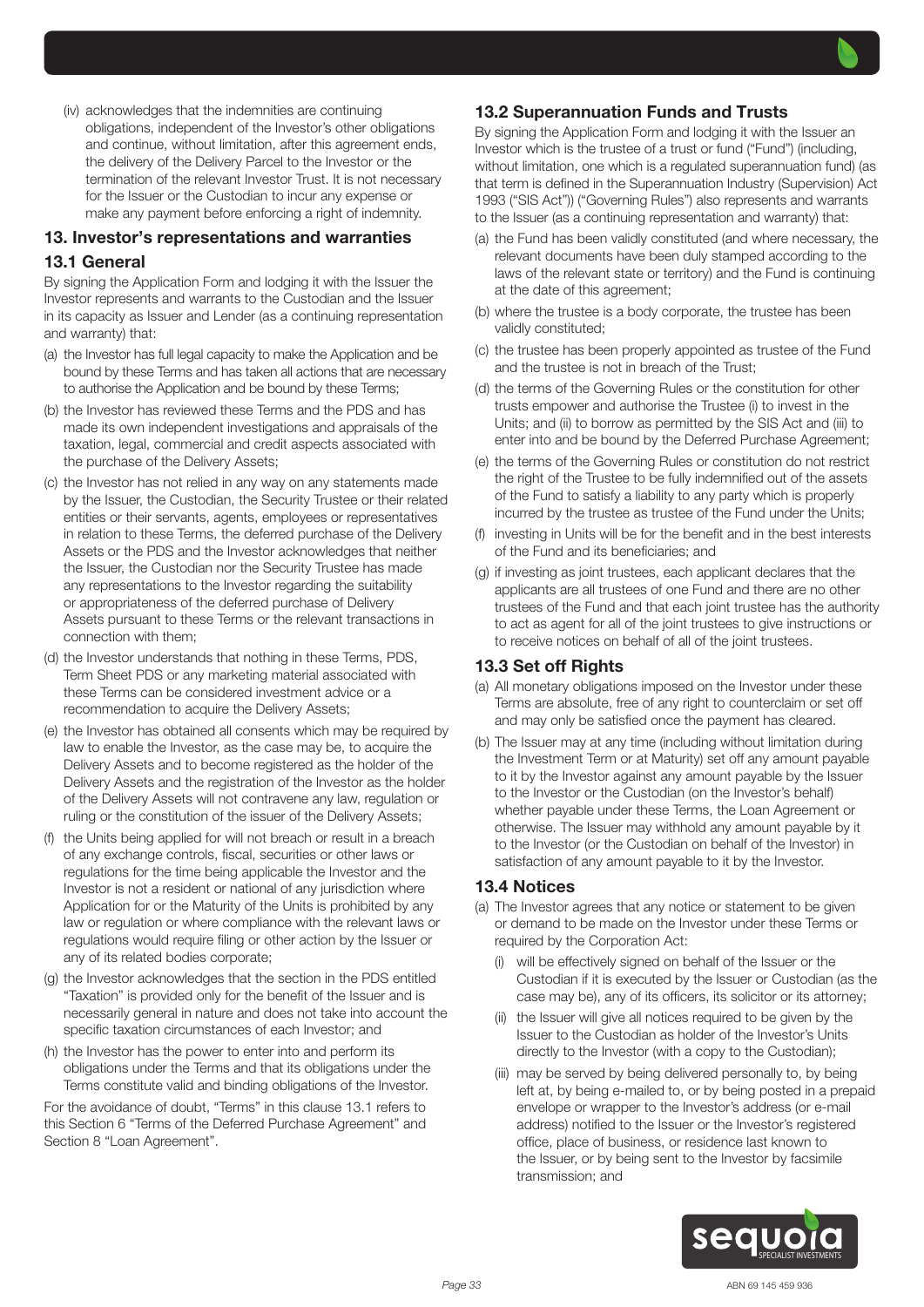

- (iv) may be posted on the Issuer's website or an announcement made in an Australian newspaper with national coverage, provided that providing notice in such a manner is not prohibited by the Corporations Act or any ASIC policy.
- (b) A demand or notice if:
	- (i) posted will be deemed served two Business Days after posting;
	- (ii) sent by facsimile or electronic transmission will be deemed served on conclusion of transmission;
	- (iii) posted on a website or published in a newspaper will be given the date of posting or publishing.
- (c) Service by any of these methods will be valid and effectual even if the Investor does not receive the document or if the document is returned to the Issuer or Custodian unclaimed.

#### 14. Amendment of Terms

The Issuer may from time to time with the consent of the Custodian or the Investor by notice sent to the Investor make any modification, variation, alteration or deletion of, or addition to these Terms ("Change") where:

- (a) the Change is one reasonably determined by the Issuer as being required under either of clause 5 or clause 6 of these Terms provided that the change is not unfair (as defined in Section 12BG of the ASIC Act);
- (b) the Change is necessary or desirable in the reasonable opinion of the Issuer to comply with any statutory or other requirement of law; or
- (c) the Change is desirable to correct an inconsistency or error in these Terms (but only if such is not unfair (as defined in Section 12BG of the ASIC Act)).

The Issuer will give the Investor notice of any Change to these Terms and the Investor will be bound by any such Change at the time the Investor is given such notice.

#### 15. General provisions

#### 15.1 Currency

All amounts payable by either party under these Terms will be paid in the denomination specified in the relevant Term Sheet PDS. All calculations will be performed in the currency specified in the relevant Term Sheet PDS.

#### 15.2 No merger

The Issuer's rights under these Terms are additional to and do not merge with or affect and are not affected by any mortgage, Security Interest, Investor Security Deed, charge or other encumbrance held by them or any other obligation of the Investor to the Issuer, despite any rule of law or equity or any other statutory provision to the contrary.

#### 15.3 Rounding

All calculations made by the Issuer for the purposes of these Terms will be made to not fewer than two decimal places. Other than as provided in these Terms, rounding of numbers will not occur until the final calculation of a relevant amount or number at which time the Investor's entitlements will be aggregated and that aggregate will be rounded so that all money amounts are rounded down to the nearest whole cent and all numbers of Delivery Assets are rounded down to the nearest whole number.

#### 15.4 Certificates

Any document or thing required to be certified by the Investor or the Issuer must be certified by the Investor (if an individual) or a director, secretary or authorised officer of the Investor (if

a company) or the Issuer, as the case requires, or in any other manner that the Issuer may approve.

#### 15.5 Execution by attorneys

Each attorney executing an Application Form which binds the Investor to these Terms states that he, she or it has no notice of revocation or suspension of the power of attorney under which the attorney executes that form.

## 15.6 Appointment of Agent

The Investor irrevocably appoints the Issuer, and their nominees and any of their directors, secretaries and officers whose title includes the word "director" from time to time jointly and severally as their agent to do (either in the name of the Investor or the agent) all acts and things:

- (a) necessary to bind the Investor to the Terms, give effect to the Terms, including without limitation, completing or amending any Application Forms (if the Issuer, in its absolute discretion, has accepted the Application Form);
- (b) necessary to give effect to, execute, amend, register or enforce the Custody Deed or Investor Security Deed and to bind the Investor to the terms of the Custody Deed;
- (c) that the Investor is obliged to do under these Terms;
- (d) which, in the opinion of the Issuer are necessary in connection with:
	- (i) payment of any moneys to the Investor;
	- (ii) the Maturity process, including without limitation, if an Early Maturity Event occurs;
	- (iii) any Issuer Buy-Back;
	- (iv) the Delivery Assets, including without limitation the delivery or sale of the Delivery Assets;
	- (v) the repayment of the Loan Amount;
	- (vi) the Investor Security Deed including without limitation, the perfection and enforcement of the Investor Security Deed.

For the avoidance of doubt, "Terms" in this clause 15.6 means both this Section 6 and Section 8 "Loan Agreement".

#### 15.7 Invalid or unenforceable provisions

If a provision of these Terms is invalid or unenforceable in a jurisdiction, it is to be read down or severed in that jurisdiction to the extent of the invalidity or unenforceability, and that fact does not affect the validity or enforceability of that provision in another jurisdiction or the remaining provisions.

#### 15.8 Waiver and exercise of rights

A single or partial exercise of a right by the Issuer or the Custodian does not preclude another exercise or attempted exercise of that right or the exercise of another right by the Issuer or the Custodian. Failure by the Issuer or Custodian to exercise or delay in exercising a right does not prevent its exercise or operate as a waiver.

#### 15.9 Assignment and transfer of interests

- (a) Each of the Issuer and the Lender may transfer its rights and obligations, under these Terms at any time by giving notice to the holder of the Units provided that the transfer is not to the detriment of the Investor and is otherwise not unfair within the meaning of Section 12BG of the ASIC Act. Any transfer or novation of rights or obligations must be notified to the Registrar and the Custodian.
- (b) Subject to clause 1.3, the rights and obligations under these Terms (including the legal ownership of or beneficial interest in the Units) may be transferred or novated by an Investor in whole only, not in part, with the prior consent of the Issuer. Any

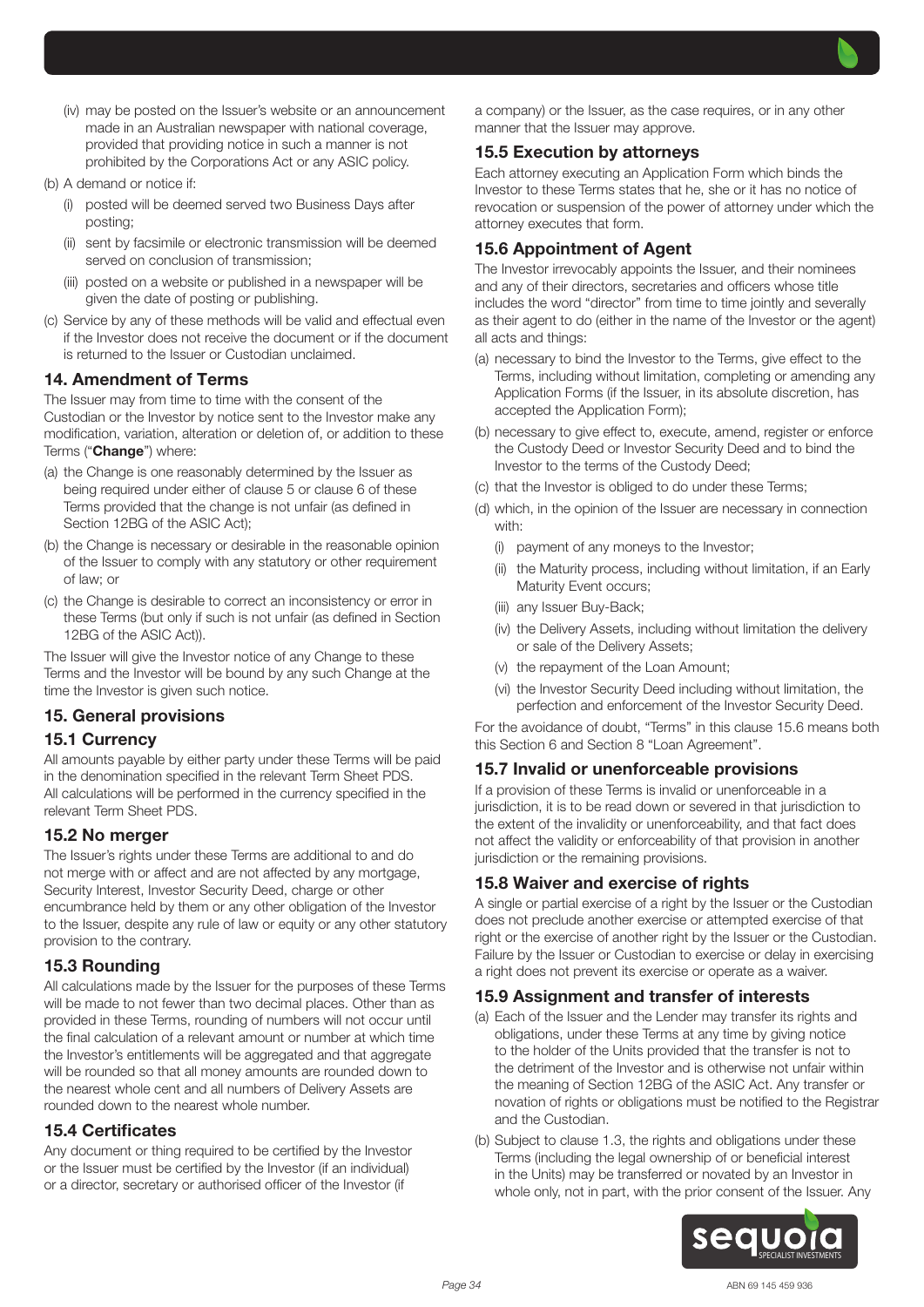

- (c) If an Investor wishes to transfer their Units, they should contact the Issuer in relation to the transfer, mechanics of transfer and any relevant forms required.
- (d) When an Investor deals with a Unit in a manner that does not involve the transfer of legal ownership of the Unit or a change of the person identified on the Register as the beneficial holder, the Issuer has no duty to record, or procure the recording of, the dealing on the Register. Each Beneficial Interest corresponding to the Units will pass to a new Investor upon registration of the transfer of the beneficial owner of those Units in the Register.
- (e) If an Investor acquires legal title to their Units in accordance with clause 6.2 of the Loan Agreement or all of an Investor's Units are bought back following an Issuer Buy-Back, the Issuer will instruct the Registrar to remove the Custodian from the Register as legal owner of Units.

#### 15.10 Recording conversations

The Investor acknowledges that conversations between the Investor and the Issuer and the Custodian (or any officer of the Issuer or Custodian or an adviser) may be tape-recorded. The Investor consents to the tape-recording and its use (or any transcript of the recording) in any proceedings that may be commenced in connection with these Terms.

#### 15.11 Calculations and references to dates and times

Calculations or determinations which are to be made on or by reference to a particular day, are to be made on or by reference to that day in the place and time zone of the Relevant Exchange to which that calculation or determination relates.

#### 15.12 Payments by the Issuer

All amounts payable by the Issuer under these Terms will be paid to the Investor's Nominated Account and on doing so the Issuer is discharged of their obligations under these Terms. Electronic Funds Transfer are the only method that monies will be paid to an Investor.

#### 15.13 Governing law and jurisdiction

These Terms are governed by the laws of New South Wales. The Investor irrevocably and unconditionally submits to the nonexclusive jurisdiction of the courts of New South Wales and waives, without limitation, any claim or objection based on absence of jurisdiction or inconvenient forum.

#### 15.14 Terms of Deferred Purchase Agreement prevail

If there is an inconsistency between the terms and conditions of the Deferred Purchase Agreement and statements made in the PDS or the relevant Term Sheet PDS, the terms and conditions of the Deferred Purchase Agreement prevail.

#### 15.15 Time is of the essence

Time is of the essence in respect of the obligations of the Investor under these Terms.

#### 15.16 Discretions

Any determination made by the Issuer will be made by acting in good faith and in a commercially reasonable manner and will be conclusive and binding on all parties, except in the case of manifest error.

#### 15.17 Interpretation

- (a) In these Terms, unless the context requires another meaning, a reference:
	- (I) to the singular includes the plural and vice versa;
	- (II) to a document (including these Terms) is a reference to that document (including any schedules and annexures) as amended, consolidated, supplemented, novated or replaced;
	- (III) to a person (including a party) includes an individual, company, other body corporate, association, partnership, firm, joint venture, trust or Government Agency, and it also includes the person's successors, permitted assigns, substitutes, executors and administrators;
	- (IV) to a law is a reference to that law as amended, consolidated, supplemented or replaced and it includes a reference to any regulation, rule, statutory instrument, bylaw or other subordinate legislation made under that law, or any legislation, treaty, judgment, rule of common law or equity or rule of any applicable stock exchange:
- (b) Where a word or phrase is defined, its other grammatical forms have a corresponding meaning.
- (c) Headings are for convenience only and do not affect interpretation.
- (d) If a payment or other act must (but for this clause) be made or done on a day that is not a Business Day, then it must be made or done on the next Business Day.
- (e) If a period occurs from, after or before a day or the day of an act or event, it excludes that day.
- (f) These Terms may not be construed adversely to a party only because that party was responsible for preparing them.
- (g) Any term not defined in these Terms and which is defined in the PDS has the same meaning as the PDS unless the context otherwise requires.
- (h) All references to time are to time in Sydney, Australia (unless otherwise stated).

#### 15.18 Early repayment of the Loan

If the Investor repays the Loan Amount and requests that the Units are transferred to the Investor then:

- (a) the Issuer and the Custodian will do all things necessary to ensure the Investor is recorded as the legal owner of the Units on the Register and will direct the Registrar to remove the Custodian from the Register as legal owner of Units;
- (b) for the purposes of that Investor's Units, references to the Custodian or the Custodian acting on behalf of the Investor in clauses 3.1, 4.4B, 4.6, and 13.3(b) are deemed to be references to the Investor;
- (c) for the purposes of that Investor's Units, clauses (b) and 4.4A will not apply;
- (d) for the purposes of that Investor's Units, references to Custodian, the Investor Security Deed and the releasing of the Investor Security Deed in clauses 4.5, 5.4(a)(iv) and 15.9(b) are omitted; and
- (e) the Investor Security Deed in relation to that Investor Trust is released, the Investor Trust in respect of that Investor will terminate and the Custodian will have no further obligations or liabilities to the Investor in connection with the Units; and
- (f) references to Custodian in clauses 4.5 and 5.4(a)(iv) are deemed to be references to the Issuer.

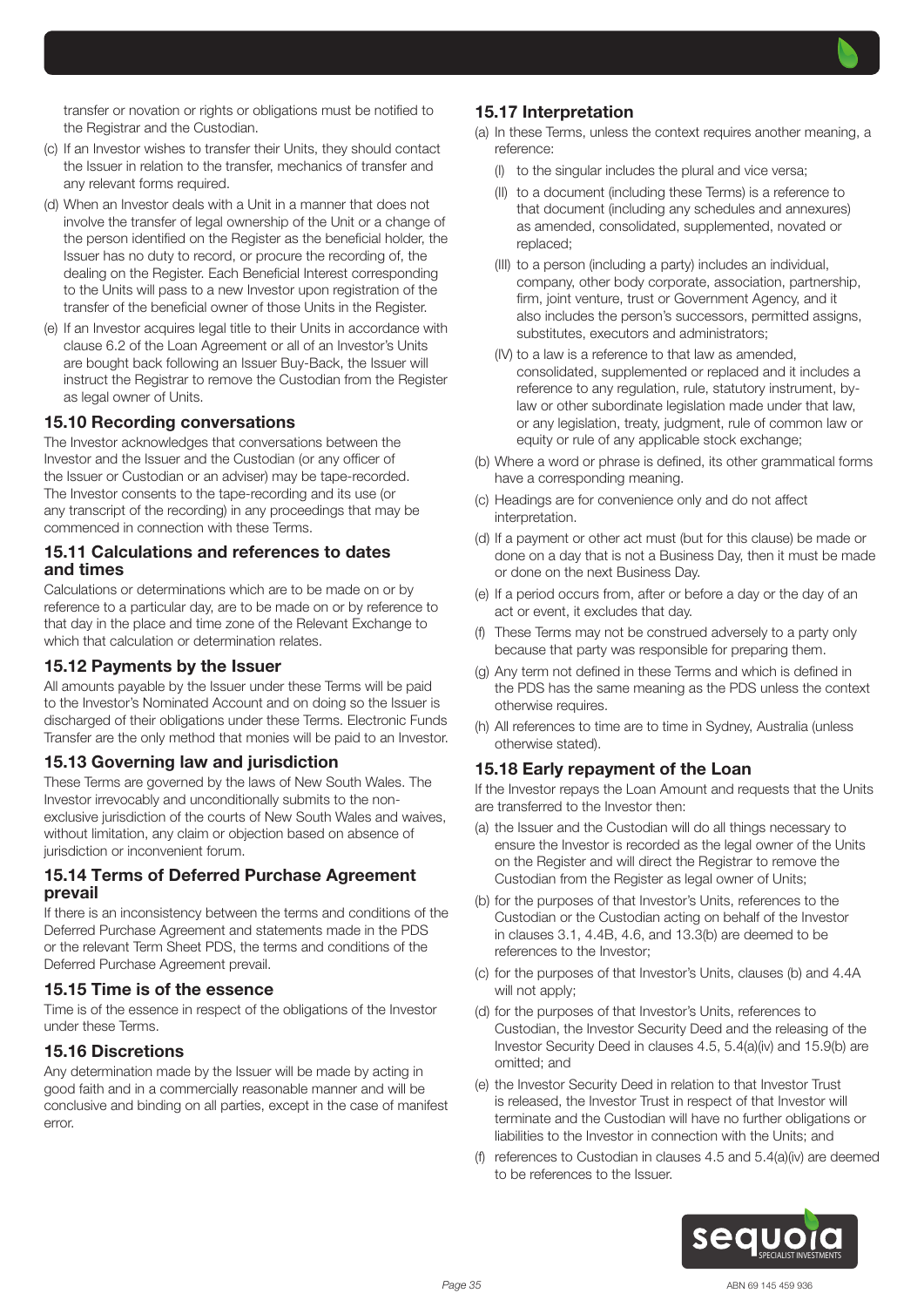# <span id="page-35-0"></span>7. The Loan

Investors in the Units may be eligible to borrow up to 100% of the Issue Price per Unit from the Lender on the Commencement Date for a particular Series. Please refer to the relevant Term Sheet PDS for information on the details of the Loan (if applicable).

If a Loan is available per the relevant Term Sheet PDS, Investors automatically apply for the Loan when they submit the Application Form and approval will be at the absolute discretion of the Lender.

Lender: Sequoia Specialist Investments Pty Ltd (ACN 145 459 936)

Custodian: Sequoia Nominees No.1 Pty Ltd (ACN 147 097 078)

Acceptor: Sequoia Nominees No.1 Pty Ltd (ACN 147 097 078)

Loan Amount: As specified in the Term Sheet PDS

Minimum Loan Amount: As specified in the Term Sheet PDS

#### 7.1 Prepaid Interest on the Loan

On or prior to the Application Payment Date and/or such other date as set out in the relevant Term Sheet PDS, Investors will be required to prepay the Prepaid Interest amount on the Loan for a specified period (eg. Annually in Advance or for the entire Investment Term) at an Interest Rate specified in the relevant Term Sheet PDS. The Prepaid Interest must be received by the Issuer in cleared funds by the relevant Payment Date.

Prepaid Interest and any other Fees due from you will be direct debited from the bank account nominated on your Application Form on or after the relevant Payment Date.

Investors must provide direct debit details by the Issue Closing Date with their Application. You must ensure that you have sufficient funds in your nominated account to meet your interest obligations and obligation to pay the Prepaid Interest during the Investment Term.

Failure to do so constitutes an event of default under the terms of the Loan and gives the Lender the right to determine that Early Maturity will take place in relation to your Units. As the Loan is a limited recourse Loan, the Lender cannot take action against the Investors to recover any amount beyond the Investor's interest in the Units and any assets of the relevant Investor Trust (including without limitation, any Coupons, any corresponding Delivery Assets or Sale Monies) through the enforcement of the relevant Investor Security Deed. If Early Maturity occurs following an Investors' failure to pay an amount of Prepaid Interest or any other Fees, the Investor will not be entitled to any Coupon payable on or after the occurrence of the Early Maturity Event.

Investors should note that there is no guarantee that returns on the Units will exceed the total amount of Prepaid Interest and any applicable Fees and there is no refund of these amounts in the case of Early Maturity, exercise of the Annual Walk Away Option or if the Investor repays the Loan prior to the Maturity Date.

In the event of an Investor requested Issuer Buy-Back, exercise of the Annual Walk Away Option or an Early Maturity Event, Investors will not be entitled to a refund of any Prepaid Interest amounts or other Fees

# 7.2 Limited Recourse Loan

The Loan is *limited recourse* to an Investor's interest in the Units and any assets of the relevant Investor Trust (including without limitation any Final Coupon, corresponding Delivery Assets or Sale Monies).

Since the Loan is limited recourse to an Investor's interest in the Units, once an Investor has paid their Prepaid Interest and any Fees as specified in the relevant Term Sheet PDS, even if the return on the Units is insufficient to repay the Loan Amount, the Investor cannot be pursued for anything more (even upon Early Maturity or Issuer Buy-Back).

Your Units will be issued to, and held by the Custodian in a separate trust (an "Investor Trust") under the terms of the Custody Deed to secure amounts owing under the Loan Agreement. The Custodian grants a Security Interest over each Investor Trust in favour of the Lender. The Custodian holds the Units for your behalf subject to the Investor Security Deed. You therefore acquire your Units subject to the Investor Security Deed until your obligations under the Loan are satisfied in full. Please see the description of the Custody Deed and Investor Security Deed in "Custody Deed" and "Investor Security Deed" in Section 3 "Security Arrangements" for further information.

# 7.3 Repayment of Loan

Using your own funds, you must repay the Loan on or prior to the Maturity Date. If you do not repay the Loan on or prior to the Maturity Date, you will be deemed to have elected the Agency Sale Option, you will assign all of your rights under the Loan Agreement to the Acceptor and the Acceptor will assume all of your obligations under the Loan on your behalf. You will be deemed to direct the Issuer to direct the Custodian (or its nominee) to hold the Delivery Parcel on your behalf and to authorise and direct the Issuer (or its nominees) to sell or procure the sale of the Delivery Parcel and to apply the resulting Sale Monies (which includes a deduction for any Delivery Costs) to pay the Lender an amount equal to the outstanding Loan Amount as at the time the Acceptor assumed your obligations under the Loan, and any surplus will be paid to you.

If you elect to repay your Loan at any time on or prior to the Maturity Date, then you will not be entitled to a refund of any Prepaid Interest paid.

It is recommended that Investors should not invest for less than the full Investment Term of the Units.

Section 8 "Loan Agreement" of this PDS sets out the terms for repayment of the Loan.

# 7.4 Early repayment of the Loan

You can elect to repay your Loan at any time during the Investment Term and request that the Issuer direct the Registrar to transfer the Units into your name. If you elect to repay your Loan on or prior to the Maturity Date, you will not receive a refund of any Prepaid Interest and may incur significant Loan Break Costs.

The Issuer will provide the Investor with an estimate of the amount outstanding on the Loan, calculated by the Issuer acting reasonably, and subject to interest rates, liquidity, Loan Break Costs and other relevant factors, upon request from the Investor. The Investor may use this estimate to decide whether or not to proceed with early repayment of the Loan. Investors should note that this is an estimate only and the final amount outstanding on the Loan may differ. Investors should note that the amount outstanding will always be equal to or less than the Issue Price.

## 7.5 Repayment of Loan on Early Maturity and Issuer Buy-Back

In the event of an Investor requested Issuer Buy-Back or an Early Maturity Event, the Investor's Loan will become repayable and the Investor will not be entitled to a refund of any Prepaid Interest and may incur significant Loan Break Costs. However, the Loan is limited recourse to the Units and any assets of the relevant Investor Trust (including without limitation, any corresponding Delivery Assets or Sale Monies) and you cannot be pursued for anything more in respect of the Loan upon Issuer Buy-Back or Early Maturity.

You should read the Terms relating to the Loan in Section 8 "Loan Agreement" carefully to understand your obligations in relation to the Loan.

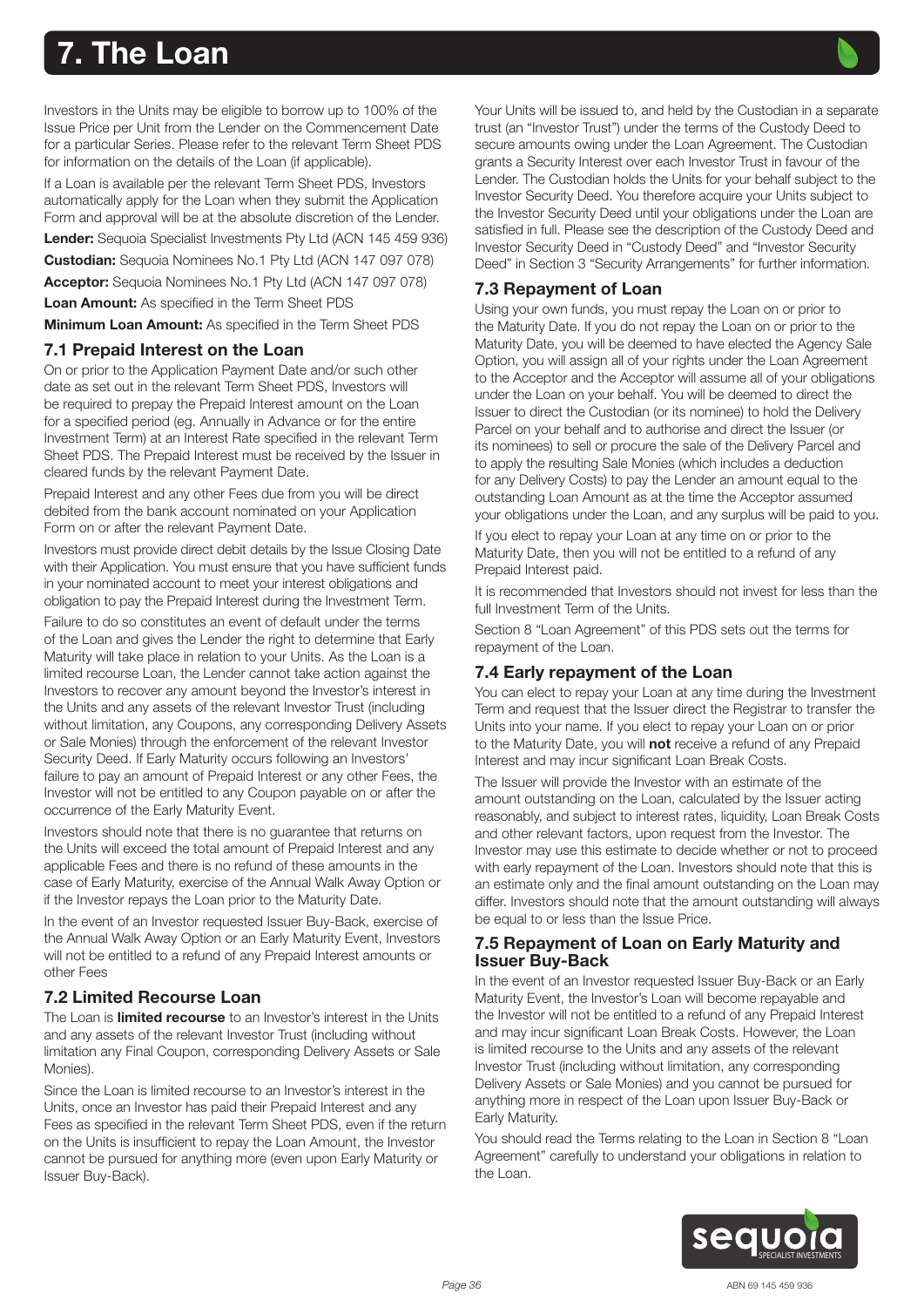<span id="page-36-0"></span>This is the form of Loan Agreement entered into between a successful applicant for the Units and the Lender.

## Operative provisions

1. Definitions and Interpretations

## 1.1 Definitions

Terms which are capitalised and not defined in this Loan Agreement are defined in Section 10 "Definitions" of the PDS.

## 1.2 Interpretation

Clause 8(a), clauses 12 to 15 (inclusive) (other than clauses 15.6, 15.9 and 15.12) of the Terms of the Deferred Purchase Agreement apply to this Loan Agreement, as if references to "the Terms of the Deferred Purchase Agreement" or "these Terms" were references to this Loan Agreement, and reference to the "Issuer" were references to the "Lender".

Each Investor acknowledges that by entering into the Loan Agreement, it may only use the Loan for the purposes of investing in the Units.

## 2. Loan

## 2.1 Lender to fund

- (a) By submitting the Application form, you apply for a Loan from the Lender
- (b) The Lender may decide in its absolute discretion whether or not they will accept the Investor's Application for a Loan in full or in part. Where the Lender does not accept the Application in full, the Prepaid Interest paid for the unissued Units will be returned without interest within 10 Business Days of the Commencement Date and the Loan will only be drawn down in respect of the Units actually issued.
- (c) On and from the Commencement Date the Lender will make a Loan to you in an amount equal to the amount specified in the relevant Term Sheet PDS.
- (d) Each Investor irrevocably directs and authorises the Lender to draw down the Loan Amount and pay the amount directly to the Issuer in satisfaction of the Investor's obligation to pay the Investment Amount to the Issuer under clauses 1.1(c) and 3.2 of the Terms of the Deferred Purchase Agreement.

## 2.2 Limited recourse Loan

The Loan is a limited recourse facility whereby the Lender's recourse against the Investor for repayment of the Loan is limited to the interest of the Investor in the Units and any assets of the Investor Trust (including without limitation any corresponding Final Coupon, Delivery Assets or Sale Monies). The Lender will not take any action against the Investor or the Acceptor in relation to the Loan to recover any amount beyond enforcing the Investor Security Deed.

# 3. Using the Loan

## 3.1 Initial advance

You are automatically taken to have requested an advance on the Commencement Date of the Loan for the Loan Amount on that date.

## 4. Interest

## 4.1 Amount of Prepaid Interest

The Prepaid Interest per Unit for the Investment Term will be specified in the relevant Term Sheet PDS. The amount of Prepaid Interest payable in respect of the Loan is an amount equal to the Prepaid Interest per Unit for the Investment Term, as applicable, multiplied by the number of Units.

# 4.2 Payment of Prepaid Interest and any Fees

(a) By:

- (i) the Application Payment Date and/or such other date(s) set out in the relevant Term Sheet PDS; or
- (ii) such other date as accepted by the Lender in its absolute discretion,

you must prepay to the Lender the Prepaid Interest on the Loan for the relevant period specified in the Terms Sheet PDS. The Prepaid Interest for the relevant period, and any other Fees must be received by the Issuer in cleared funds by:

- (iii) the Application Payment Date and/or such other date(s) as set out in the relevant Term Sheet PDS
- (iv) such other date(s) as accepted by the Issuer in its discretion.

The direct debit details must be provided with the Application by the Offer Closing Date.

(b) Subject to clause 1.3(c) of the Terms of the Deferred Purchase Agreement, the Adviser Fee must be received by the Issuer in cleared funds by the Application Payment Date and/or such other date as set out in the relevant Term Sheet PDS or such other date(s) as accepted by the Issuer in its discretion. The direct debit details must be provided with the Application by the Offer Closing Date.

#### 4.3 No entitlement to refund on the Prepaid **Interest**

The Investor will not be entitled to any refund of the Prepaid Interest paid in any circumstance (other than if there is no Commencement Date) including if:

- (a) it repays the Loan on or prior to the Maturity Date; or
- (b) if an Early Maturity Event or Issuer Buy-Back occurs.

#### 5. Repayment of the Loan

- (a) Subject to clause 6, the Investor must repay the Loan Amount on or before the Maturity Date (cleared funds must be received no later than 5pm on the Maturity Date) unless:
	- (i) the Issuer determines that Early Maturity occurs, in which case the Investor must repay the Loan on or before the Early Maturity Date; or
	- (ii) an Investor Insolvency occurs, in which case the Loan is repayable immediately.

The Investor Security Deed is enforceable if the Investor does not repay the Loan on or before the relevant date.

- (b) If the Investor requests Issuer Buy-Back, the Investor will receive the Buy-Back Price less the Loan Amount outstanding on the Buy-Back Date. The Issuer will provide the Investor with an estimate of the amount outstanding on the Loan calculated by the Issuer acting reasonably and subject to interest rates, liquidity, Loan Break Costs and other relevant factors, upon request from the Investor. The Investor may use this estimate to decide whether or not to proceed with early repayment of the Loan but should note that it is only an estimate and the final amount may vary.
- (c) If you request an Issuer Buy-Back or if Early Maturity occurs, you irrevocably direct the Lender and the Custodian to pay any Buy-Back Price or Early Maturity Value first to the Lender in satisfaction of the Loan Amount. Any Buy-Back Price or Early Maturity Value in excess of the Loan Amount remains payable to you. If the Buy-Back Price or Early Maturity Value are less than the Loan Amount then you can walk-away from your investment and nothing further is payable by you. If you are a

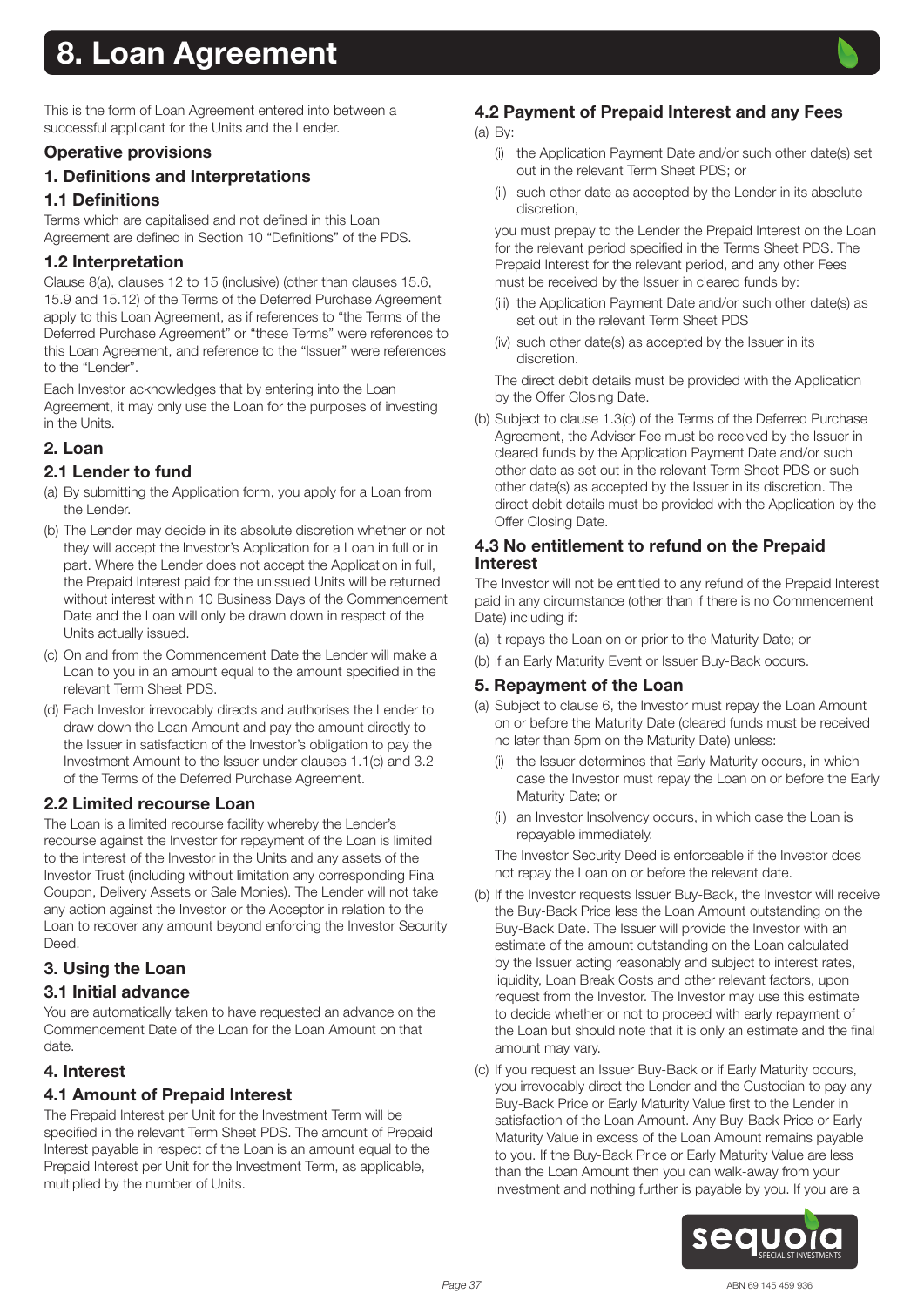superannuation fund, this direction is revocable. However, if you revoke, this will be a breach of the Loan Agreement and the Investor Security Deed will be immediately enforceable.

## 6. Role of the Custodian, legal title to the Units and liability of Investors'

## 6.1 Role of the Custodian

Each Investor acknowledges and agrees that:

- (a) the Custodian will be issued the Units to hold on the Investor's behalf pursuant to the terms of the Custody Deed;
- (b) it is bound by the terms of the Custody Deed and that (despite any provision of these Terms) so long as the Custodian is the legal holder of its Units, the Custodian is the only person with rights against the Issuer in respect of those Units;
- (c) the Investor, and not the Custodian, is responsible for performing all obligations to the Issuer and the Lender relating to the Units (including the Delivery Parcel) held by the Custodian on its behalf, and the Custodian authorises it to perform all those obligations on its behalf;
- (d) the Issuer will give all notices required to be given by the Issuer to the Custodian as holder of the Investor's Units directly to the Investor (with a copy to the Custodian).

The Investor irrevocably authorises and directs the Issuer to apply and directs the Issuer to direct the Custodian to apply any amount received under a Unit (including any Early Maturity Value, Buy-Back Price, Termination Payment, value of the Delivery Asset, any Sale Monies or Accretions) first to the repayment of the Loan Amount (including any interest payable under the Loan and any fees and costs reasonably incurred by the Lender) and second, the surplus (if any) to the Investor. If you are a superannuation fund, this direction is revocable. However, if you revoke, this will be a breach of the Loan Agreement and the Investor Security Deed will be immediately enforceable. Any Coupons are payable directly to Investors and will not used to repay the Loan Amount

## 6.2 Gaining legal title to the Units

- (a) Investors can acquire legal title to the Units, or the Delivery Parcel delivered pursuant to the Units, by repaying the Loan (in respect of all the Units held by the Investor) to the Lender together with any enforcement costs and other amounts payable, to the Lender under the Investor Security Deed.
- (b) The Investor may only exercise its right to repay the Loan and obtain legal title before the Maturity Date, and by providing five Business Days prior notice to the Issuer. After the Investor exercises its rights under this clause, the Issuer will direct the Registrar to remove the Custodian from the Register as legal owner of Units and the Custodian will have no further obligations or liabilities to the Investor in connection with this agreement or the Units.
- (c) If the Investor obtains legal title to all of their Units, the Investor Security Deed in relation to that Investor Trust will be released and the relevant Investor Trust will terminate.

#### 6.3 Investor's Liability

Where:

- (a) the Investor does not repay the Loan Amount (if any) when due and payable; or
- (b) an Investor Insolvency occurs in relation to the Investor.,

the Lender may, in its absolute discretion, declare all amounts owing under the Loan to be due and payable and/or exercise its power of sale in respect of the Units the subject of the Investor Security Deed.

The liability of the Investor in relation to the Loan or any Security Interest or charge on the Loan may be enforced by the Lender against the Investor only by exercising its rights under the Investor Security Deed or any other rights it has in relation to the Units or other Charged Property. This clause does not limit any proceedings being brought or other action being taken by the Lender to establish the Investor's liability or the Lender's rights under the Investor Security Deed or otherwise in relation to the Units or such other Charged Property.

## 7. Transfer of the Loan

- (a) The Lender may transfer, novate, assign or sub-participate the Loan and any or all of its rights under the Loan at any time, provided that the terms of the Loan Agreement and the limited recourse nature of the Loan continue and are not amended and provided that the transfer is not unfair (as defined in Section 12BG of the ASIC Act) to an Investor and provided that the terms of the Loan Agreement and the limited recourse nature of the Loan continue and are not amended.
- (b) If an Investor transfers their interest in the Units under the Terms, then the Loan must be transferred with the Units and the transferee must agree to the terms of the Loan Agreement.
- (c) A third party (as nominated in the PDS or otherwise approved by the Issuer) ("Acceptor") may (by notice in writing to the Lender) assume the obligations of the Investor under the Loan Agreement with effect from the time specified in the notice ("Effective Time") in which case with effect on and from the Effective Time:
	- (i) the Acceptor is substituted for the Investor under the Loan Agreement as if a party to the Loan Agreement on the terms of this paragraph (c);
	- (ii) the Acceptor assumes all of the obligations of the Investor under the Loan Agreement arising on or after the Effective Time;
	- (iii) the Investor assigns all of its rights title and benefits under the Loan Agreement arising on or after the Effective Time to the Acceptor; and
	- (iv) every reference in the Loan Agreement to Investor is to be read as if it were a reference to the Acceptor.
- (d) With effect from the Effective Time, the Lender releases the Investor from all its obligations and liabilities under the Loan Agreement arising on or after the Effective Time. Nothing in paragraph (c) or this paragraph (d) has the effect that the Acceptor assumes any obligations or liabilities of the Investor that have arisen before the Effective Time or discharges or otherwise affects any rights, obligations or liabilities of the Investor which have accrued or arisen before the Effective Time.

#### 8. Set off Rights

- (a) All monetary obligations imposed on the Investor under these Loan Terms are absolute, free of any right to counterclaim or set off and may only be satisfied once the payment has cleared.
- (b) The Lender may at any time (including without limitation during the Investment Term or at Maturity) set off any amount payable to it by the Investor or Custodian against any amount payable by the Lender (whether in its capacity as Lender or Issuer) to the Investor or the Custodian (on the Investor's behalf) whether payable under these Terms, the Deferred Purchase Agreement or otherwise. The Lender may withhold any amount payable by it (whether in its capacity as Lender or Issuer) to the Investor (or the Custodian on behalf of the Investor) in satisfaction of any amount payable to it by the Investor.

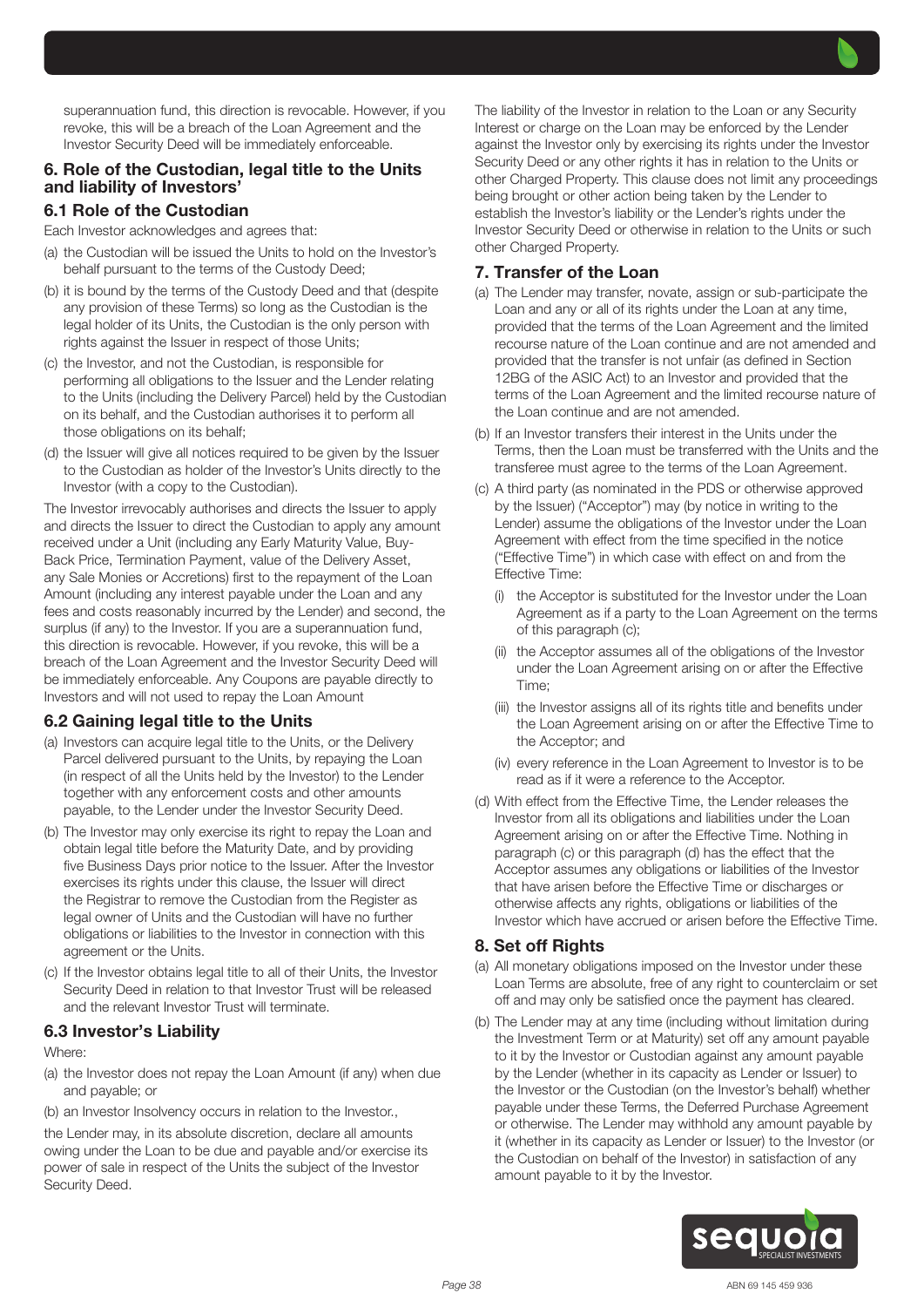## 9. General

- (a) The Lender may exercise a right or remedy or give or refuse its consent under this Loan Agreement in any way it considers appropriate (including by imposing conditions).
- (b) The Lender is not liable for any loss caused by the exercise or attempted exercise of, failure to exercise or delay in exercising a right or remedy under these Terms.
- (c) The rights and remedies of the Lender under this Loan Agreement are in addition to other rights and remedies given by law independently of this Loan Agreement.
- (d) Rights given to the Lender under this Loan Agreement and the Investor's liabilities under it are not affected by anything which might otherwise affect them at law.
- (e) The Investor agrees to do anything the Lender asks (such as obtaining consents, signing and producing documents and getting documents completed and signed):
	- (i) to bind the Investor and any other person intended to be bound under this Loan Agreement;
	- (ii) to show whether the Investor is complying with this Loan Agreement.
- (f) All payments of principal or interest must be paid in full and without any deduction or withholding. If any withholding or deduction is required by law, then the payer must pay such additional amounts so that the amount received by the payee is the same amount that would have been received if the deduction or withholding had not been made.

#### 10. Taxes and indemnity

- (a) The Lender and the Custodian are not liable for any Taxes or other charges:
	- payable by the Investor in connection with this Loan Agreement; or
	- (ii) payable by the Lender or the Custodian or any other person arising in any way in connection with the Transaction Documents (other than any Tax payable by the Issuer on its own taxable income (as defined under in the Income Tax Assessment Act 1936 (Cth) and the Income Tax Assessment Act 1997 (Cth)) or any Tax payable by the Custodian on any fees payable to it under the Custody Deed);

and are not liable to pay the Investor any additional amount on account of any Taxes or other charges.

- (b) The Investor:
	- (i) must pay all Taxes (including GST) and other charges for which the Investor becomes liable in connection with this Loan Agreement; or
	- (ii) must pay an additional amount to the Lender and the Custodian on demand equal to any applicable Taxes (including GST) and other charges arising in any way in connection with the Transaction Documents (other than any Tax payable by the Issuer on its own taxable income (as defined under in the Income Tax Assessment Act 1936 (Cth) and the Income Tax Assessment Act 1997 (Cth)) or any Tax payable by the Custodian on any fees payable to it under the Custody Deed) for which the Lender or the Custodian or any other person becomes liable and indemnifies the Issuer and the Custodian on demand for any such amounts;
	- (iii) indemnifies the Custodian on demand against all liabilities, losses, costs and expenses howsoever characterised which are incurred by the Custodian in connection with the Transaction Documents to the extent that the Custodian is

not fully indemnified under the Custody Deed, provided that the Custodian has not been guilty of fraud, wilful default or gross negligence in respect of the Custody Deed; and

(iv) acknowledges that the indemnities are continuing obligations, independent of the Investor's other obligations and continue, without limitation, after this agreement ends and the Loan is repaid or the termination of the relevant Investor Trust. It is not necessary for the Issuer or the Custodian to incur any expense or make any payment before enforcing a right of indemnity.

#### 11. Investor Security Deed

The Investor agrees and acknowledges that:

- (a) Under the Investor Security Deed the Custodian (as "Grantor") agrees to grant a Security Interest to the Lender (as "Secured Party") over all of its rights, title or interests in, to or under the future property of that Investor Trust held by it as the trust fund in respect of that Investor Trust on or after the date of the Investor Security Deed including, without limitation:
	- (i) the Units in respect of that Investor Trust;
	- (ii) all rights and property interests attaching to or arising out of or otherwise in respect of the ownership of the Units in respect of that Investor Trust by the Grantor which are acquired by the Grantor after the date of the Investor Security Deed including any Prepaid Interest paid or payable in respect of the Units but excluding the Beneficial Interest in the portion of the Delivery Assets; and (iii) amounts held in a deposit which are referable to that Investor Trust; and

all the present and future right, title, benefit and interest of the Grantor in respect of that Investor Trust under, pursuant to or in connection with any bank account and the proceeds (within the meaning of the PPSA Law) of any such Charged Property to which the PPSA Law applies, but excluding the Beneficial Interest in the Portion of the Delivery Assets (the "Charged Property").

- (b) The Charged Property is secured as security for the payment of:
	- (i) all monies which the relevant Investor (or any Acceptor in respect of the obligations of the relevant Investor) is, or at any time may become, actually or contingently liable to pay to the Secured Party under or in relation to the Loan, the Investor Security Deed, the Custody Deed, this PDS and any other transaction document as agreed between the Grantor and Secured Party in connection with the Trust;
	- (ii) all monies which the Grantor is, or at any time may become, actually or contingently liable to pay to the Secured Party under the Investor Security Deed in connection with that Investor Trust; and
	- (iii) any fees, costs, liabilities, taxes and expenses which the Secured Party incurs in connection with the Investor Security Deed including the costs of enforcement; (the "Secured Monies")

and the due and punctual performance of all other obligations of the Grantor and each Investor under the Investor Security Deed, Custody Deed, PDS and any other transaction document as agreed between the Grantor and Secured Party (together with the Secured Monies, the "Secured Obligations").

(c) The Investor's interest in the Charged Property under the Custody Deed is subject to the interest of the Lender under the Investor Security Deed and that the Lender's interest ranks in priority to the Investor's interest.

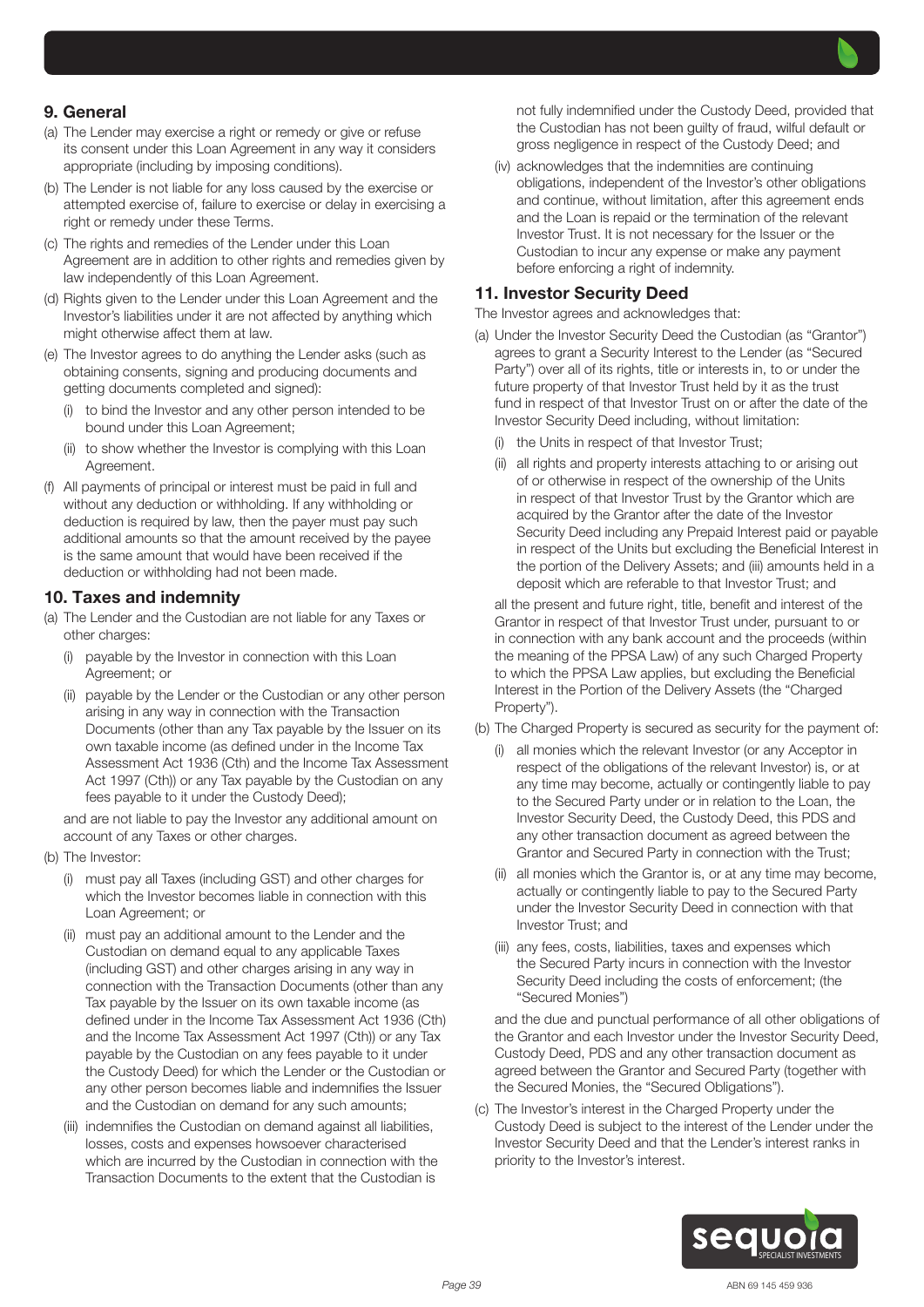

- (e) The Lender's recourse (as the Secured Party) and the Grantor's liability in respect of the Secured Obligations under the Investor Security Deed in relation to an Investor Trust is limited to only the amount the Secured Party can obtain by enforcing the Secured Party's rights in respect of the Charged Property in relation to that Investor Trust under the Investor Security Deed.
- (f) The Grantor must not create or allow to exist or agree to any encumbrance over or sell, assign or otherwise dispose of, deal with or part with possession of any of the Charged Property except to the extent permitted by the Transaction Documents.
- (g) The Investor must pay or repay the Secured Monies to the Lender in accordance with the Investor Security Deed and these terms.
- (h) Once the Secured Monies in relation to an Investor Trust have been paid in full and the Grantor has satisfied its obligations under the Investor Security Deed and the relevant Investor has satisfied its obligations under the Transaction Documents in relation to that Investor Trust, the Secured Party will discharge the Investor Security Deed in respect of that Investor Trust at the request of the Grantor. The Secured Party may release part of the Charged Property when there is a reduction in the Secured Obligations and when part of the Charged Property is delivered to the Secured Party.
- (i) The Security Interests under the Investor Security Deed become enforceable in relation to an Investor Trust, immediately upon the occurrence of an Event of Default in relation to that Investor Trust (without the need for any demand or notice to be given to the Grantor or any or any other person). Upon the occurrence of an Event of Default or any event resulting in Early Maturity, the Secured Monies in relation to that Investor Trust are immediately due and payable without the need for any demand or notice to be given by the Grantor or any other person.
- Upon the Investor Security Deed in relation to an Investor Trust becoming enforceable, the Secured Party has wide powers i.e. the power to do all acts and things and exercise all rights, powers and remedies that the Grantor could do or exercise in relation to the relevant Charged Property, including the power to take possession and assume control of the Charged Property, collect and get in and give receipts for the Charged Property and sell or agree to sell the Charged Property on terms the Secured Party considers fit.
- (k) The Custodian acknowledges the Investor Security Deed and will follow the instructions of the Secured Party. The Secured Party may assign its rights under the Investor Security Deed to any affiliate without the prior written consent of the Grantor (provided the assignment is not unfair within the meaning of Section 12BG of the ASIC Act). The Grantor may not assign any of its rights under the Investor Security Deed without the prior consent of the Secured Party.
- (l) Anything which must be done by the Grantor under the Investor Security Deed, whether or not at the request of the Secured Party, must be done at the cost of the Secured Party. Where the Grantor fails to act in accordance with the Investor Security Deed or to the satisfaction of the Secured Party, the Secured Party may do or cause to be done things which must be done by the Grantor under the Investor Security Deed.

A copy of the Investor Security Deed is available by contacting Sequoia Specialist Investments on 02 8114 2222.

## 12. Custody Deed

The Investor agrees and acknowledges that:

- (a) The Custody Deed is a deed poll issued by the Custodian in favour of the Issuer and each of the Investors in the Units.
- (b) Under the Custody Deed the Custodian holds the Units (and the Custodian (or its nominee) holds any Delivery Parcel or Sale Monies in relation to that Unit) and any other property of an Investor Trust on trust for the relevant Investor.
- (c) The Custodian is entitled to a fee as agreed between the Issuer and the Custodian. This fee is payable by the Issuer from its own funds.
- (d) The Custodian holds the Units in respect of which Investors receive a beneficial interest. The appointment of the Custodian in relation to these Units is irrevocable. The Custodian holds these Units for Investors, subject only the Investor Security Deed. The Custodian must, at all times, act in accordance with the Investor Security Deed in favour of the Lender (as "Secured Party"), subject to the Custody Deed.
- (e) The Custodian is only required to act, or not act, on proper instructions received from the Issuer, and in some circumstances, the Investor ("Proper Instructions") and has no responsibility or liability for acting, or not acting, in accordance with Proper Instructions. If the Custodian receives a Proper Instruction from the Issuer to deal with any Unit (or any Coupons, Delivery Parcel or Sale Monies in relation to that Unit) held under the Investor Trust, the Custodian must act in accordance with Proper Instructions unless, amongst other things, the Custodian considers that they conflict with the terms of any Transaction Document, any applicable law or regulation or local market practice.
- (f) Each Investor Trust is a separate trust for each Unit.
- (g) The Custodian has no liability under the Custody Deed to any person (including Investors) for any loss suffered as a result of any act or omission of the Custodian or any other person or any loss in connection with any Transaction Document or an Investor Trust, other than to the extent to which it is entitled to and does actually obtain an indemnity from the assets of the relevant Investor Trust. This limitation of liability does not apply to an obligation or liability of the Custodian to the extent that the Custodian is not entitled to an indemnity out of the assets of an Investor Trust because the Custodian has been guilty of fraud, wilful default or gross negligence in respect of the Custody Deed.
- (h) In no circumstances shall the Custodian be liable to any person (including the Investors of an Investor Trust) for consequential or indirect loss, damages or expenses arising out of or in relation to a Transaction Document, the services provided under the Custody Deed, any delay or other failure in supplying the services including without limitation, lost profits and damage suffered as a result of claims by any person.
- (i) To the extent that the Custodian is not fully indemnified, each Investor and the Secured Party jointly shall indemnify the Custodian against all liabilities, losses, costs and expenses howsoever characterised which are incurred by the Custodian in connection with the Transaction Documents, except to the extent that the Custodian has been guilty of fraud, wilful default or gross negligence in respect of the Custody Deed.
- (j) The Investor provides the indemnities set out in clause 12 of Section 6 "Terms of the Deferred Purchase Agreement" and clause 10 of Section 8 "Loan Agreement".

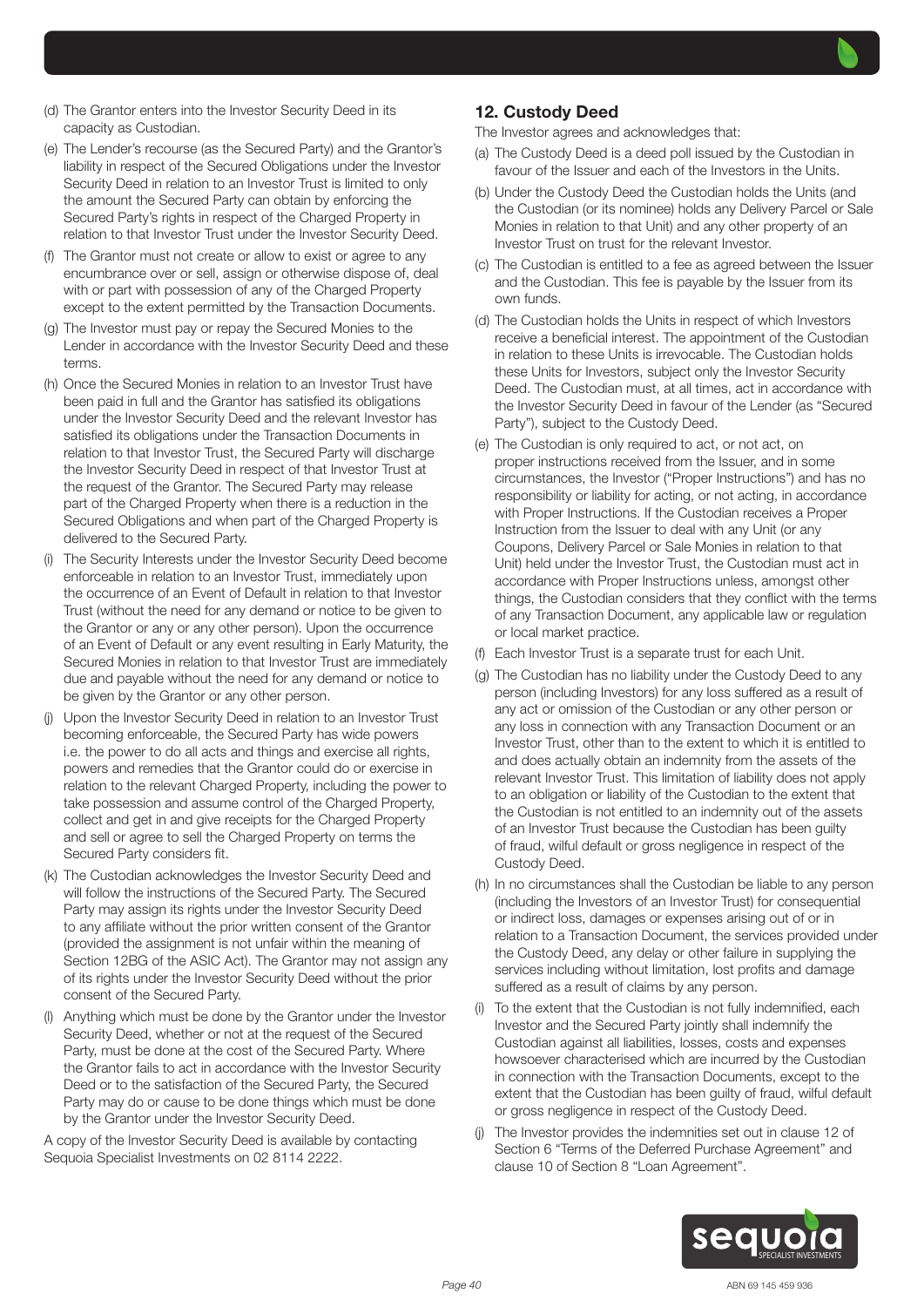- (k) The Custodian and the Secured Party may amend the terms of the Custody Deed and that amendment will not affect the terms of any subsisting Investor Trust unless the relevant Investor first consents to it or if, in the opinion of the Custodian, the amendment is to correct a manifest error or is not unfair (as defined in section 12 BG of the ASIC Act) or is made to comply with applicable law.
- (l) An Investor Trust terminates upon the Custodian ceasing to hold any property on the terms of that Investor Trust (other than on the appointment of a replacement custodian under the Custody Deed). This may occur when the Investor in respect of that Investor Trust obtains legal title to their Units or when all the Units held in an Investor Trust have been bought back by the Issuer following an Issuer Buy-Back.
- (m) Each Investor Trust will be administered in accordance with the Custody Deed and, specifically, that the Custodian may pool the interests or the property of each Investor Trust provided that all Units are registered in the name of the Custodian as the legal owner and any money received by the Custodian is to be deposited into the same bank account.

A copy of the Custody Deed is available by contacting Sequoia Specialist Investments on 02 8114 2222.

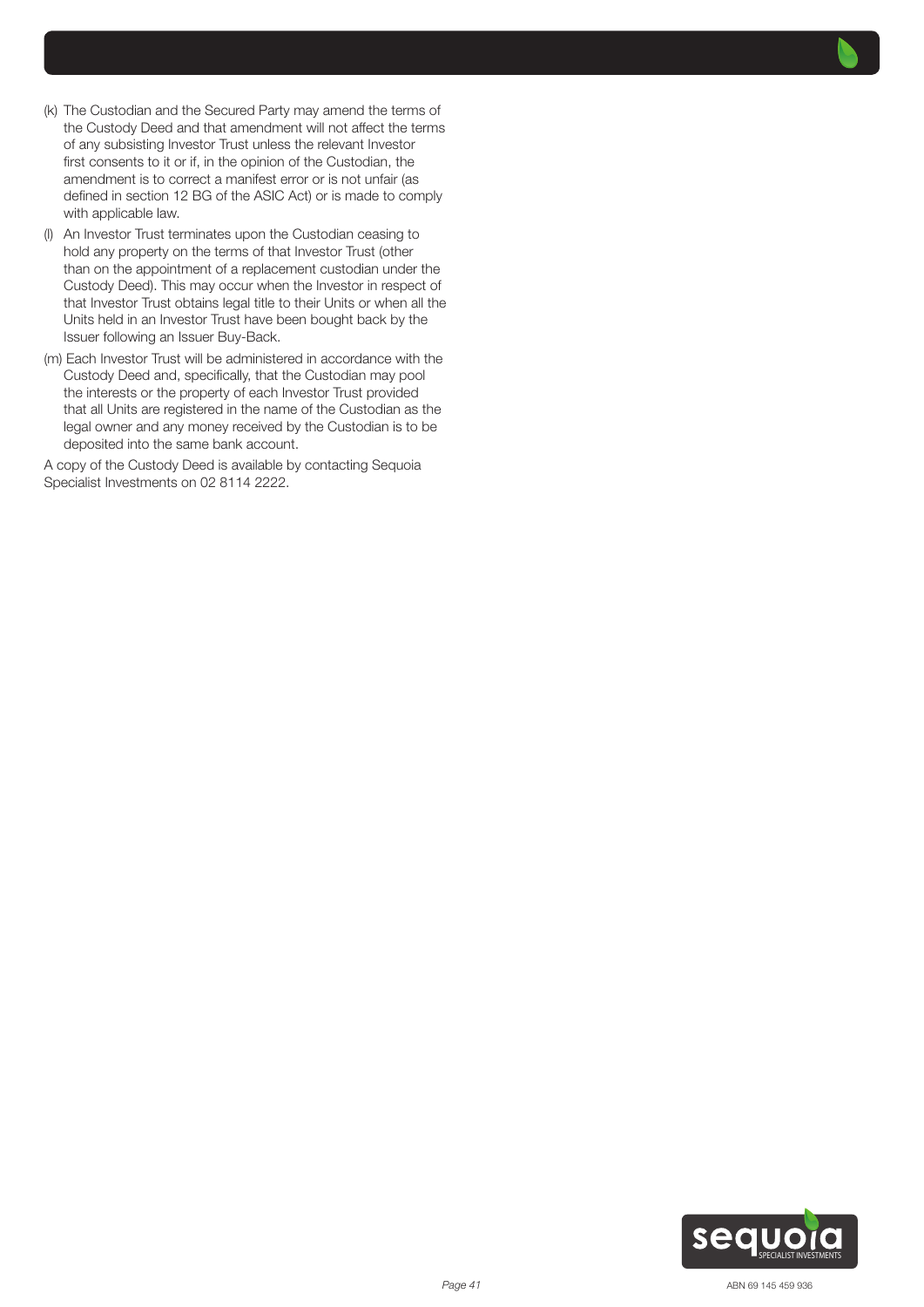# <span id="page-41-0"></span>9. Parties to the Offer



The Issuer was incorporated in Australia in 2010 for the purpose of issuing deferred purchase agreements (including the Units under this PDS) and other financial products (it has no other business activities). The Issuer is a wholly owned subsidiary of Sequoia Financial Group Limited (SEQ.ASX).

All major administration functions, such as registry are outsourced to third party providers.

The Issuer has set up a corporate structure which involves:

- a Hedge Counterparty, who provides the Hedge:
- an Hedge Security Deed which is granted by the Issuer over the Secured Property of each Series (including the Hedge). There is a single Hedge Security Deed covering all Series; and
- a Security Trustee who holds the Hedge Security Deed on trust for Investors and itself pursuant to the Security Trust Deed.

This structure is intended to reduce the significance of the exposure of Investors to the creditworthiness of the Issuer.

In the event that the Issuer defaults on its obligations under the DPA of a Series, the Security Trustee has the power to enforce the Hedge Security Deed for and on behalf of Investors of that Series and the Security Trustee and may exercise and have the benefit of the rights of the Issuer under the relevant Hedge.

## 9.2 Seurity Trustee, Acceptor and Custodian

Sequoia Nominees No.1 Pty Ltd (ACN 147 097 078) is the Acceptor in relation to the Series and has been appointed under the Custody Deed to act as Custodian. Sequoia Nominees No.1 Pty Ltd is a wholly owned subsidiary of Sequoia Financial Group Limited (SEQ.ASX).

The primary role of the Custodian is to hold the Units referable to an Investor (and any assets of the relevant Investor Trust including without limitation any Final Coupon, Delivery Parcel or Sale Monies in relation to those Units) on trust for the relevant Investor. The Custodian grants a Security Interest over all of its future rights, title and interest in the relevant Units and the assets of the relevant Investor Trust to the Lender to secure the repayment of the Loan Amount by the relevant Investor. Please refer to Section 5 "Additional Information" for summaries of the Custody Deed and "Investor Security Deed" in Section "Security Arrangements" for summaries of the Security Trust Deed and Hedge Security Deed.

## 9.3 Arranger & Lead Distributor

Sequoia Asset Management Pty Ltd has been appointed as the Arranger and the Lead Distributor for the Offer. Sequoia Asset Management is an investment advisory company established in 2009 and is the holder of an Australian Financial Service License No. 341506. Sequoia Asset Management Pty Ltd is a wholly owned subsidiary of Sequoia Financial Group Limited (SEQ. ASX). As a publicly listed company, Sequoia Financial Group Ltd's financial reports are available from the ASX.

As Lead Distributor, Sequoia Asset Management will market the Units. Sequoia Asset Management deals and advises on securities, derivatives, portfolio analysis and superannuation **9.4 Registrar** Registries Direct provides share registry services to listed and unlisted companies, fund managers and product issuers.

Registries Direct's functions include:

- Registry management for listed and unlisted companies, trusts, product issuers;
- Pre-IPO and IPO registers;
- Proxy solicitation and meeting management;
- Corporate Actions:
- Dividend and distribution processing;
- Investor reporting and management;
- Employee Share Scheme (ESS) management and reporting to ATO;
- Security holder communication; and
- Security holder enquiry / call center services

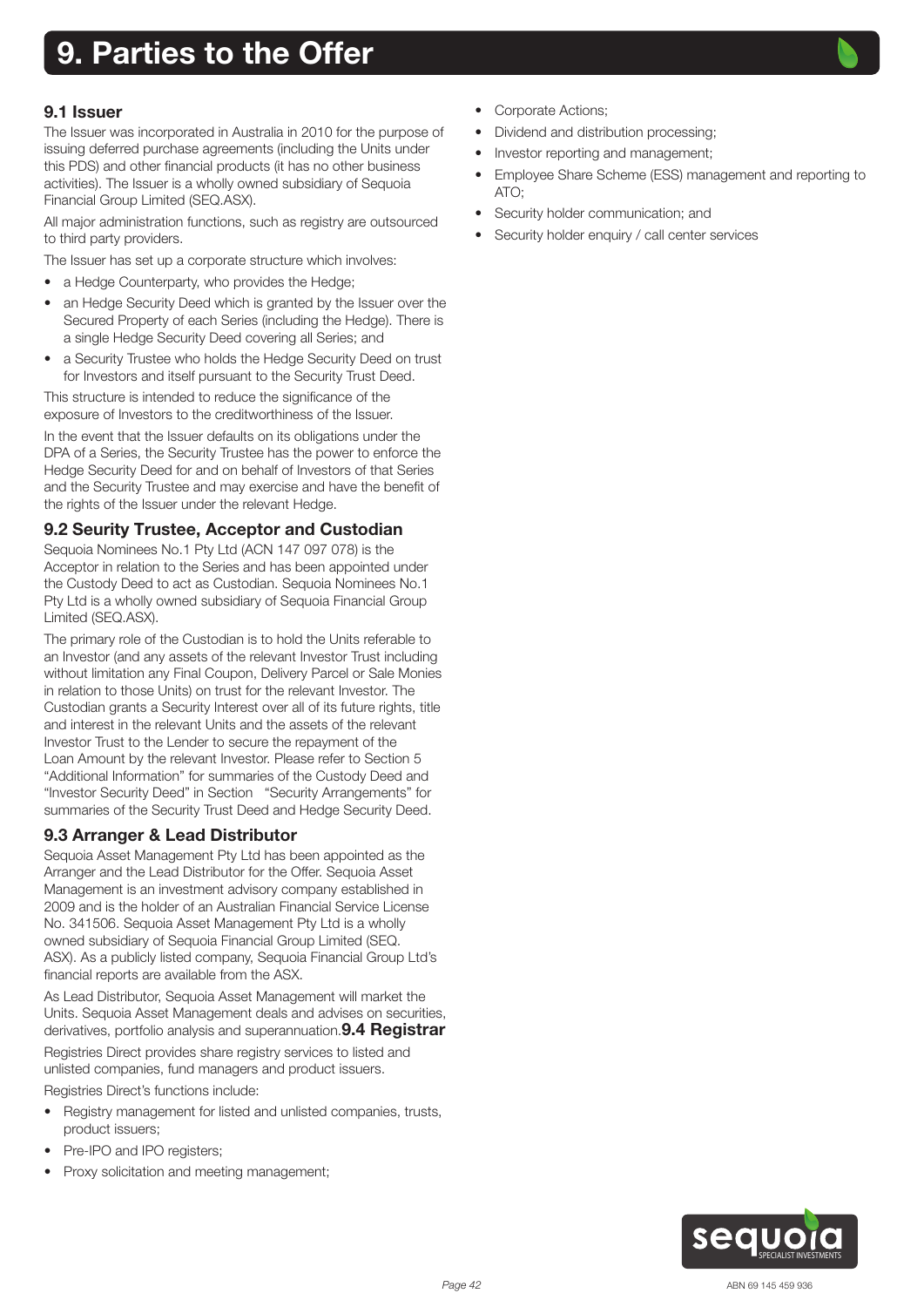# <span id="page-42-0"></span>10. Definitions

Capitalised words have the following meaning given to them, unless the context requires otherwise. All references to clauses are to clauses in the Terms.

Acceptor has the meaning specified in Section 7 "The Loan";

Accretions means all rights, accretions and entitlements attaching to any Reference Assets or Delivery Assets after the Commencement Date including without limitation, all voting rights, all dividends and all rights to receive dividends and other distributions or shares, notes, options, units or other financial products exercisable, declared, paid or issued in respect of the Delivery Asset;

Adjustment Event means any of the following in respect of the Units, Hedge, Reference Asset, and where relevant, in respect of one or more of the Assets:

- (a) where the Asset is a security or interest in a managed investment scheme:
	- (i) any event which results in the Asset being consolidated, reconstructed, sub-divided or replaced with some other form of security or property:
	- (ii) the issuer of the Asset reduces its share capital through either a cash return of share capital, capital distribution or otherwise (whether or not resulting in the cancellation of securities in the Delivery Parcel);
	- (iii) the issuer of the Asset declares a rights issue or restructures its share capital in any manner;
	- (iv) a scheme of arrangement, quasi-scheme of arrangement or merger in the nature of a scheme of arrangement occurs in relation to the issuer of the Asset;
	- (v) the issuer of the Asset makes a buy-back offer in relation to all or any of the Assets;
	- (vi) the issuer of the Asset issues bonus shares, units or other property to holders of the Asset;
	- (vii) a takeover bid is made or announced for all or any of the Assets;
	- (viii)any part of the Asset is or becomes subject to compulsory acquisition under the Corporations Act or otherwise;
	- (ix) the issuer of the Asset declares or makes a non-cash Dividend or Special Dividend;
	- (x) any event occurs which constitutes a Disposal Event; or
	- (xi) the issuer of the Asset is insolvent by reason of the voluntary or involuntary liquidation, bankruptcy, insolvency, dissolution or winding-up of or any analogous proceeding affecting the issuer of the Asset.
- (b) where the Asset is an index:
	- (i) the Asset is suspended or ceases to be published for a period of 24 hours or more;
	- (ii) the Asset is terminated or ceases to exist for any reason whatsoever;
	- (iii) the Asset is not calculated and announced by the index sponsor, but is calculated and announced by a successor to the index sponsor;
	- (iv) the Asset is replaced by a successor index using the same or a substantially similar formula for and method of calculation; or
	- (v) there is a Suspension or material limitation on trading of securities generally on a Relevant Exchange or a Related Exchange for a period of 24 hours or more;
- (vi) the index sponsor or any successor makes a material change in the formula for or the method of calculating the Asset or the basket constituents of the index or in any way materially modifies that Asset;
- (c) where the Asset is a futures contract:
	- (i) the temporary or permanent discontinuance or unavailability of the Price Source;
	- (ii) the failure to obtain at least three quotations as requested from relevant dealers, if pricing is determined by reference to dealer quotes;
	- (iii) the permanent discontinuation of trading in the relevant futures contract on the relevant exchange;
	- (iv) the disappearance of, or of trading in, the relevant asset underlying the futures contract;
	- (v) the disappearance or permanent discontinuation or unavailability of a price for the relevant futures contract notwithstanding the availability of the Price Source;
	- (vi) the occurrence of a material change (as determined by the Issuer in its discretion) in the formula for or the method of calculating the relevant futures contract price; and
	- (vii) the occurrence of a material change (as determined by the Issuer in its discretion) in the content, composition or constitution of the relevant futures contract, or the asset underlying the futures contract.
- (d) any Force Majeure Event occurs, or any other event occurs which Issuer determines in good faith results in the performance of its obligations having become or becoming, in circumstances beyond its reasonable control, impossible, unlawful, illegal or otherwise prohibited;
- (e) a Change of Law occurs;
- (f) the Issuer is unable, on or after the date of this PDS up to and including the Settlement Date (which includes the Maturity Date) or any other relevant date, after using commercially reasonable efforts, to (i) acquire, establish, re-establish, substitute, maintain, unwind or dispose of any transaction(s) or asset(s) it deems necessary to hedge the risk of entering into and performing its obligations with respect to the Units, or (ii) realise, recover or remit the proceeds of any such transaction(s) or asset(s);
- (g) the Issuer would, on or after the date of this PDS up to and including the Settlement Date (which includes the Maturity Date) or any other relevant date, incur a materially increased (as compared with circumstances existing on the date of this PDS) amount of tax, duty, expense or fee (other than brokerage commissions) to:
	- (i) acquire, establish, re-establish, substitute, maintain, unwind or dispose of any transaction(s) or asset(s) it deems necessary to hedge the risk of entering into and performing its obligations with respect to the Units, or
	- (ii) realise, recover or remit the proceeds of any such transaction(s) or asset(s), provided that any such materially increased amount that is incurred solely due to the deterioration of the creditworthiness of the Issuer will not be deemed an Adjustment Event;
- (h) the Issuer's hedging arrangements are suspended, terminated, adjusted or changed for any reason as determined by the Calculation Agent for those hedging arrangements or any Asset relevant to the hedging arrangement is terminated suspended, adjusted or changed in any way;

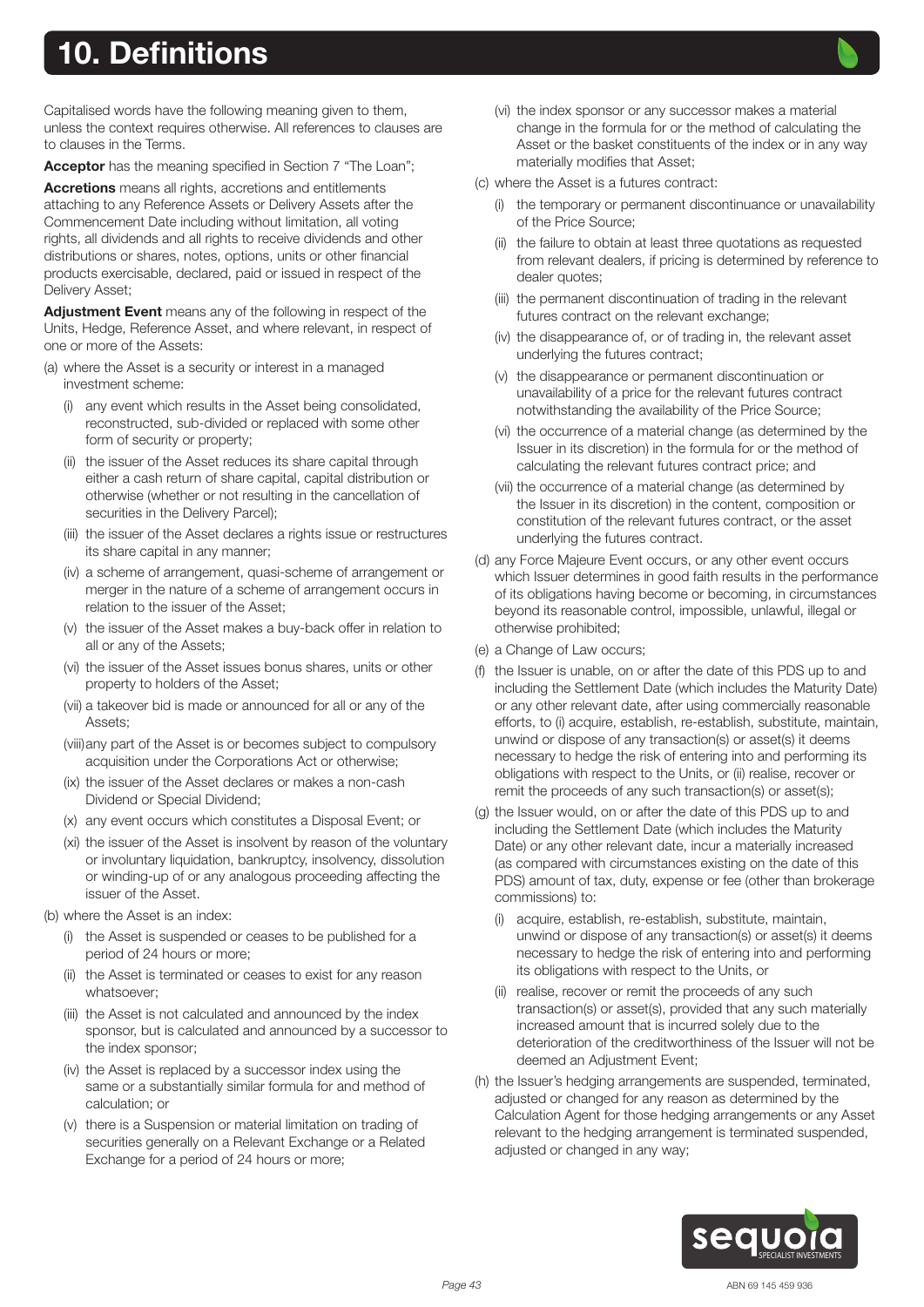

- (j) the net asset value of the Asset is not calculated or published as required, or the timing of the calculation or publication changes, or the methodology used changes;
- (k) information about the Asset is not published or provided as required;
- (l) trading in the Asset is suspended or restricted;
- (m) the Asset, its manager or certain service providers become insolvent by reason of the voluntary or involuntary liquidation, bankruptcy, insolvency, dissolution or winding-up of or any analogous proceeding affecting the issuer of the Asset;
- (n) there is an event in respect of the Asset or its manager by which:
	- (i) the entity will be merged with another entity (unless it will continue as an entity without reclassification or change of its shares/units); or
	- (ii) there is a change in control of the entity;
- (o) a securities lending agreement (if any) is terminated, adjusted or changed;
- (p) any actual or proposed event that in the Issuer's reasonable option be expected to lead to any of the events referred to in paragraphs (a) to (o) above occurring;

Adviser Fee means the Upfront Adviser Fee (if any) and Ongoing Adviser Fee (if any) as described in Section 1.12 or as set out in the Term Sheet PDS;

Affected Party as defined in the Hedge, means the party affected by the Termination Event (as defined in the Hedge);

Agency Sale Option means the agreement between the Investor and the Issuer entered into on receipt by the Issuer of a Notice of Maturity specifying the Investor's election to use the Agency Sale Option or the Investor's deemed election under clause 4.4A of the Terms, under which the Issuer (or its nominee) will sell, or procure the sale of, the Delivery Assets for and on behalf of the Investor and the Custodian on or as soon as practicable after the Settlement Date in accordance with clause 4.4 of the Terms of the Deferred Purchase Agreement in this PDS;

Annual Walk Away Option (if applicable) means the annual choice given to Investors in the Units to continue or discontinue the Loan and therefore, their investment in the Units as described in the relevant SPDS;

Application means an offer by the Investor to the Issuer to acquire the Delivery Parcel on a deferred basis on the terms and conditions set out in the Terms;

Application Fee (if applicable) has the meaning given to it in the relevant Term Sheet;

Application Form means, in respect of a Series, the Application Form attached at the back of the relevant Term Sheet PDS;

Application Payment Date means, in respect of a Series, the date specified in the relevant Term Sheet PDS;

Arranger means Sequoia Asset Management Pty Ltd (ACN 135 907 550, AFSL 341506) unless otherwise specified in a Term Sheet PDS;

ASIC means the Australian Securities and Investments Commission;

*ASIC Act* means the *Australian Securities and Investments Commission Act 2001* (Cth), as amended from time to time; Asset means, in respect of a Series, the Reference Asset, Delivery Asset, or any component or constituent thereof (including any Hedge Agreement), or a factor relevant to the calculation of, any payment or any component of the Units as specified in the relevant Term Sheet PDS;

ASX Settlement Operating Rules means the settlement rules of the ASX Settlement and Transfer Corporations Pty Limited as amended or substituted from time to time;

ASX means Australian Securities Exchange as operated by ASX Limited (ABN 98 008 624 691);

ATO means the Australian Taxation Office;

AUSTRAC means the Australian Transaction Reports and Analysis Centre which regulates the *Anti-Money Laundering and Counter-Terrorism Financing Act 2006;*

Beneficial Interest means the beneficial interest in the Portion of the Delivery Assets in accordance with clause 9 of the Terms;

Break Costs means all costs, expenses and losses reasonably incurred by the Issuer acting in a commercially reasonable manner (including without limitation, any amounts paid or incurred on account of GST to the extent that input tax credits are not available and any upfront selling fees paid to an adviser that may be applicable) and notified by the Issuer as payable by the Investor as a result of:

- (a) the determination of an Early Maturity Date or Buy-Back Date or other early termination of the Deferred Purchase Agreement;
- (b) the termination or reversal of any arrangements service contracts or hedge position entered into by the Issuer in connection with Units which is terminated early; or
- (c) any loss of profits that the Issuer may suffer by reason of the early termination of the Deferred Purchase Agreement;

#### **Business Dav means:**

- (a) a day when the ASX and any other Relevant Exchange is open for trading; and
- (b) in relation to any payments or deliveries due under the Terms, a day on which the ASX is open for trading; and
- (c) in relation to any calculations involving a Relevant Exchange or an Asset, a day on which banks are open for business in the primary jurisdiction in which that Relevant Exchange is located or in which the Asset is traded;

**Buy-Back Date** is as specified in the relevant Term Sheet PDS;

**Buy-Back Price** means the fair economic value of the Units as determined by the Issuer, acting in good faith and a commercially reasonable manner, on the Buy-Back Date taking into account any Delivery Costs, Break Costs and bid-offer spread;

**Calculation Agent** means Sequoia Specialist Investments Pty Ltd undertaking such role by reference to the Issuer's hedge and/or other arrangements in relation to the Units;

**Change** has the meaning given in clause 14 "Amendment of Terms" of the Terms;

**Change of Law** means that due to the adoption of, or any change in any applicable law or regulation (including any tax legislation) or due to the promulgation of or any change in the interpretation (by any court, tribunal or regulatory authority with competent jurisdiction) of any applicable law or regulation (including any action taken by a taxing authority) the Issuer determines in good faith that it has become illegal for any party to hold, acquire or dispose of the relevant assets or the Issuer or any other party will incur a materially increased cost in performing its obligations under the Units (including due to any increase in tax liability, decrease in tax benefit or other adverse effect on its tax position);

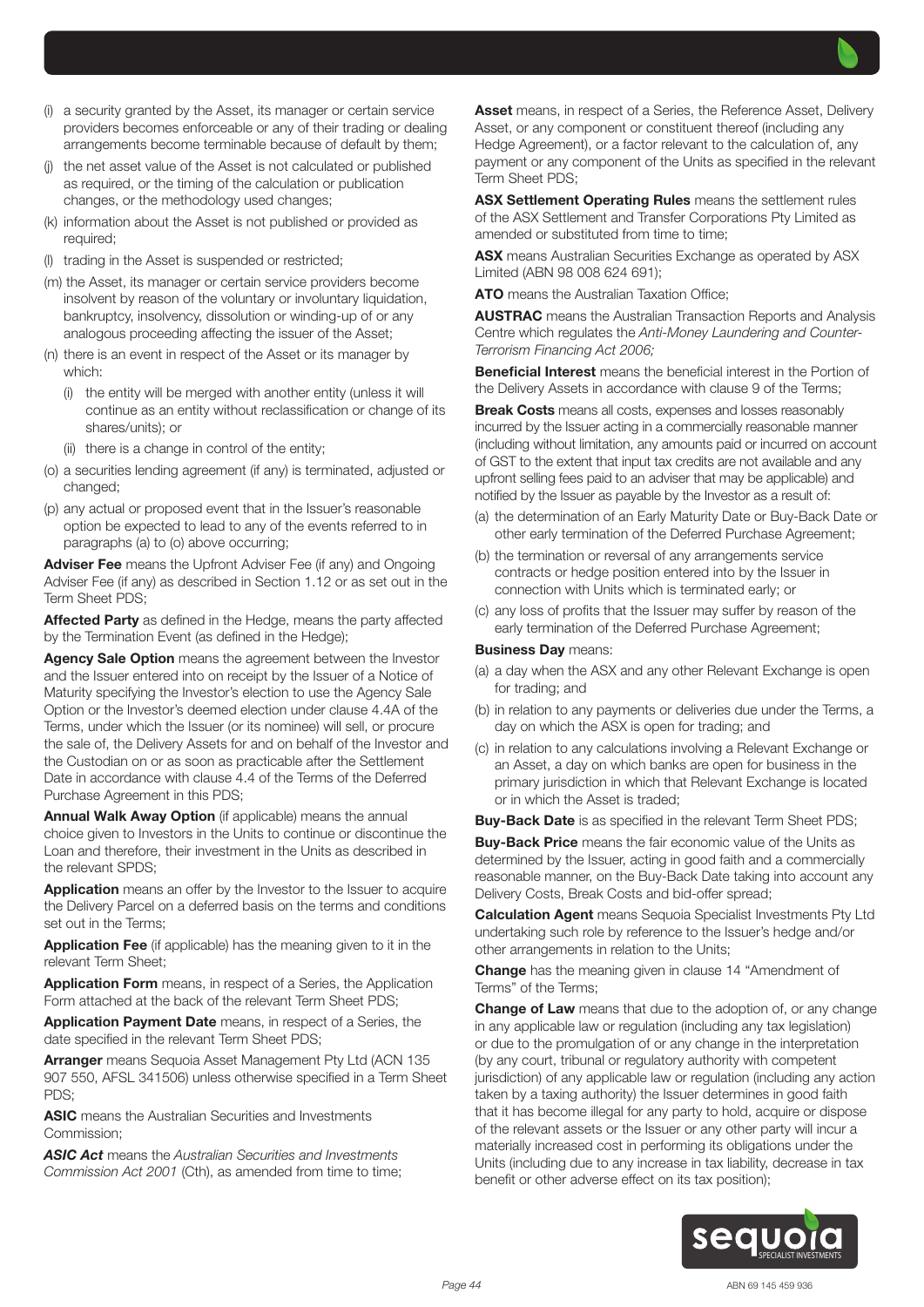Charged Property in relation to the Investor Security Deed and an Investor Trust, means all of the Grantor's rights, title or interests in, to or under the future property of that Investor Trust held by it as the trust fund in respect of that Investor Trust on or after the date of the Investor Security Deed including, without limitation:

- (i) the Units in respect of that Investor Trust;
- (ii) all rights and property interests attaching to or arising out of or otherwise in respect of the ownership of the Units in respect of that Investor Trust by the Grantor which are acquired by the Grantor after the date of this deed including any Interest paid or payable in respect of the Units but excluding the Beneficial Interest in the portion of the Delivery Assets; and
- (iii) amounts held in a deposit which are referable to that Investor Trust; and

all the present and future right, title, benefit and interest of the Grantor in respect of the Trust under, pursuant to or in connection with any deposit and the proceeds (within the meaning of the PPSA Law) of any such Charged Property to which the PPSA Law applies, but excluding the Beneficial Interest in the Portion of the Delivery Assets;

CHESS has the meaning given in the ASX Settlement Operating Rules;

**Confirmation Notice** means a notice provided by the Issuer to an Investor in accordance with clause 1.3(d) of the Terms;

Corporations Act means the *Corporations Act 2001* (Cth) as amended from time to time;

Coupon (if applicable) means, in respect of a Series, a Coupon (if any) calculated on a Coupon Determination Date and paid on the relevant Coupon Payment Date as described the relevant Term Sheet PDS and includes, unless otherwise specified in the relevant Term Sheet PDS, any Final Coupon;

Coupon Determination Date is the date specified as such in the relevant Term Sheet PDS;

**Coupon Payment Date** is the date specified as such in the relevant Term Sheet PDS ;

Commencement Date means the date specified in the Investor's Confirmation Notice as the "Commencement Date" for the Units held, as specified in the relevant Term Sheet PDS;

Currency Management Fee (if applicable) means the Currency Management Fee specified in the relevant Term Sheet PDS;

**Custodian** means Sequoia Nominees No 1 Pty Ltd;

**Custody Deed** means the Custody Deed as described in Section 3.2 Other Security Arrangements;

**Default under Specified Transaction** has the meaning given in the Hedge Agreement and includes where a relevant party under the Hedge Agreement defaults under a Specified Transaction and this results in an acceleration or early termination of that Specified Transaction (or other transactions under the same documentation), defaults on the last payment date, or any payment on early termination of, a Specified Transaction or repudiates or otherwise challenges the validity of a Specified Transaction. Where *Specified* 

**Transaction** means any swap, forward, future, option or other derivative transaction entered into between the parties to the Hedge Agreement, any similar transaction or combination of these transactions and any other transactions specified as such by the parties;

Deferred Purchase Agreement or DPA means the agreement between the Issuer, Custodian and Investor as set out in the Terms and the PDS and the relevant Term Sheet PDS;

Delivery Asset means the Delivery Assets specified in the relevant Term Sheet PDS or determined by the Issuer in accordance with the Terms;

**Delivery Asset Price** means, as calculated by the Issuer in its reasonable discretion, the price per Delivery Asset at which the Issuer (or its nominee) acquires or purchases, in connection with the Units, the Delivery Asset on the Business Day immediately following the Maturity Date (or in the case of an Early Maturity, the Early Maturity Date), unless it is not possible or practical to determine the price of the Delivery Asset at that time, in which case the Issuer may, in its reasonable discretion acting in a commercially reasonable manner, nominate another time or period of time to determine the price (including, if the Issuer determines in its discretion, the average weighted price at which the Issuer (or its nominee) acquires or purchases, in connection with the Units, the Delivery Asset);

Delivery Costs means any incidental costs or expenses incurred by the Issuer in relation to the transfer of any Delivery Assets to or for the benefit of the Investor following Maturity or Early Maturity. For the avoidance of doubt, this includes, without limitation, any amounts paid or incurred by the Issuer or its nominees on account of GST to the extent that input tax credits are not available or on account of any other Taxes incurred as a result of transferring the Delivery Assets on Maturity or Early Maturity;

**Disposal Event** means an event which gives rise to an obligation on the Issuer under law to dispose of all or part of the Delivery Assets, or Reference Asset;

Delivery Parcel has the meaning as specified in the relevant Term Sheet PDS and the number of each type of Delivery Asset in the Delivery Parcel to be delivered by the Issuer to the Investor on the Settlement Date is determined by the following formula:

[(Final Value x Number of Units held by Investor – Delivery Costs)/N]/Delivery Asset Price

Where N means the number of different types of Delivery Assets in each Delivery Parcel;

**Dividend** means an ordinary dividend or distribution;

**Early Maturity** means accelerated Maturity in accordance with clause 5 of Section 6 "Terms of the Deferred Purchase Agreement" and includes early maturity following an Early Maturity Event or an Issuer Buy-Back;

**Early Maturity Date** means the date notified to the Investor as such in the Early Maturity Notice;

**Early Maturity Event** has the meaning given in clause 5.1 "Early Maturity by the Issuer" of the Terms;

**Early Maturity Notice** means the notice of early maturity given in accordance with clause 5.4(a)(i) of the Terms;

**Early Maturity Value** means the fair economic value of the Unit at or around 5:00 pm Sydney time on the Early Maturity Date as determined by the Issuer acting in good faith and a commercially reasonable manner, unless it is not possible or practical to determine the fair economic value of the Unit at that time, in which case the Issuer may nominate another time to determine the Early Maturity Value;

**Event of Default** occurs under the Hedge Security Deed if:

(a) the Issuer (as "Grantor") fails to make payment or delivery under a Transaction Document on;

(i) its due date (or within 3 Business Days of its due date where the Grantor demonstrates to the Security Trustee's reasonable satisfaction that the failure occurred outside the control of the Grantor because of a failure in the banking or other system used for the transfer of funds);

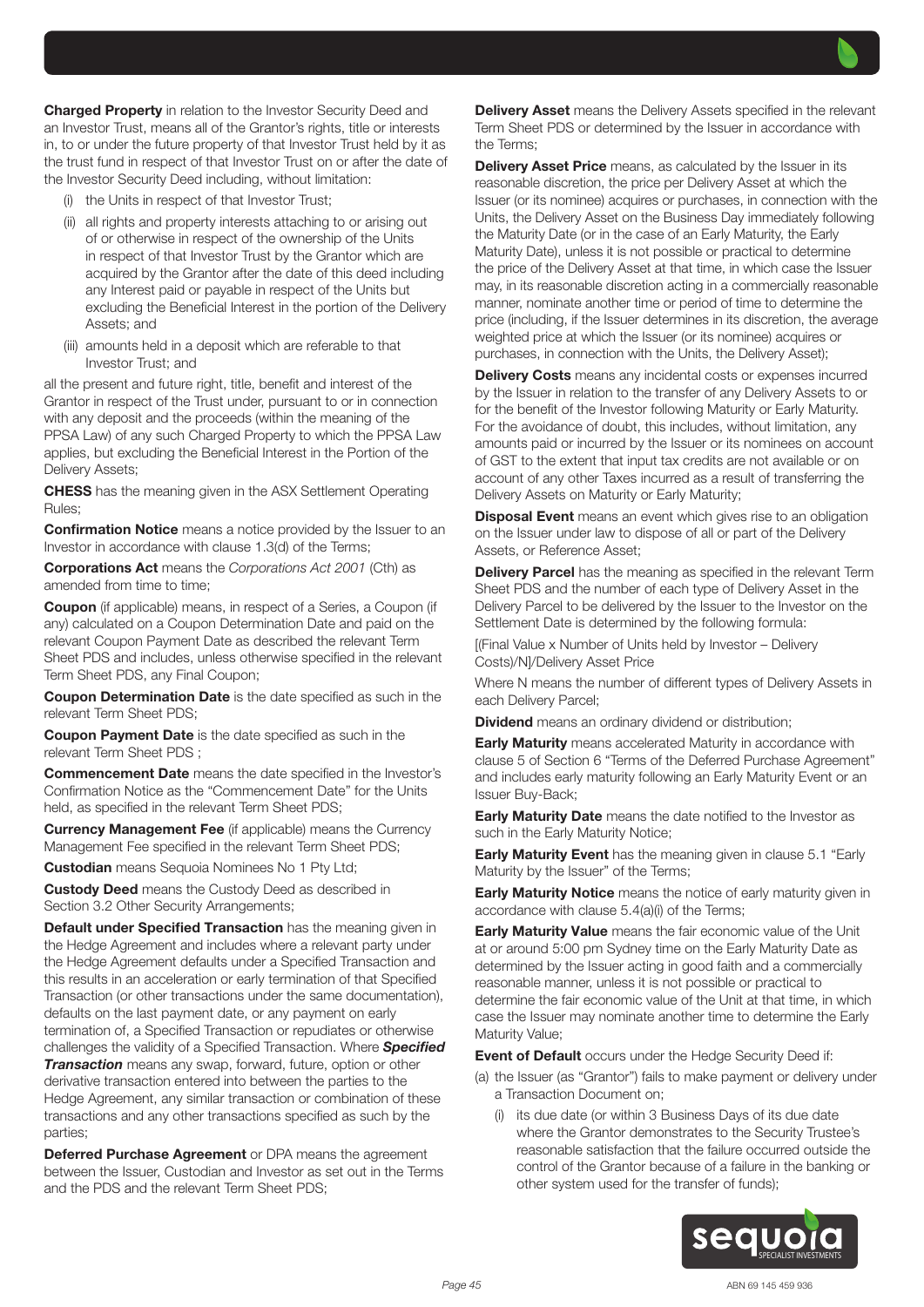

- i. that the failure is materially adverse to the interest of the Beneficiaries and that the failure cannot be remedied; or
- ii. that the failure is materially adverse to the interest of the Beneficiaries and that the failure can be remedied and the failure is not remedied within 5 Business Days after the Security Trustee provides written notice to the Grantor to remedy the failure;
- (b) an Event of Default (as defined in the Hedge of the Series) occurs with respect to the Grantor;
- (c) a Bankruptcy Event of Default (as defined in Section 5(a)(vii) of the 2002 ISDA Master Agreement) occurs with respect to the Hedge Counterparty of the Series;
- (d) a Termination Event (as defined in the Hedge of the Series) with respect to which the Grantor is the Affected Party (as defined in the Hedge) occurs; or
- (e) Nationalisation or Insolvency (as each of those terms is defined in the 2002 ISDA Equity Derivatives Definitions published by the International Swaps and Derivatives Association, Inc) occurs with respect to the Grantor; or
- (f) another event of default (however described) occurs under a Transaction Document of the Series and:
	- (i) the Security Trustee considers that the failure or default cannot be remedied; or
	- (ii) the Security Trustee considers that the failure or default can be remedied but it is not remedied to the Security Trustee's satisfaction within 3 Business Days (or any longer period the Security Trustee approves) from the earlier of:
		- i. the date the Grantor became aware of the default or ought reasonably to have become aware of the default; and
		- ii. receipt by the Grantor of a notice from the Security Trustee requiring it to remedy the default.
- (g) a representation or warranty made or deemed to be made by the Grantor in, or in connection with, the Transaction Documents of the Series is untrue or misleading (by omission or in any other way) in any material respect when made or repeated;
- (h) a proceeding is commenced against the Grantor or in relation to any Secured Property of the Series which does or may threaten the Grantor's entitlement to any Secured Property;
- (i) the Hedge Security Deed ceases for any reason to be a first ranking security interest or an obligation of the Grantor ranks ahead of or equally with the Secured Money other than an obligation which must be preferred by operation of law, or to the extent provided in the Hedge Security Deed , or a Permitted Security Interest or by perfection in accordance with the PPSA Law;

Event of Default as defined in the Hedge, includes the occurrence of the following events:

- (a) failure to pay or deliver, when due, any payment or delivery under the Hedge;
- (b) breach or repudiation by either party of the Hedge;
- (c) default under a credit support document (such as a credit support annex);
- (d) a representation made by a party to the Hedge proves to have been incorrect or misleading in any material respect when made or repeated (or deemed to have been made or repeated);
- (e) default by a party in a transaction specified in the Hedge;
- (f) if applicable in the Hedge, default under any other agreements of a specified type where the aggregate principal amount of such agreements exceeds a specified threshold amount;
- (g) bankruptcy event in relation to a party (including the party being dissolved, becoming insolvent, having bankruptcy proceedings instituted against it, having a liquidator, receiver or other similar official appointed); and
- (h) a party consolidates or amalgamates with, or merges with or into, another entity and the other entity does not assume all the obligations of the party under the Hedge

**Event of Default** under the Investor Security Deed means:

- (a) a failure by the Grantor or the Investor of that Investor Trust to perform or observe an obligation when due under the PDS, the Custody Deed, or the Investor Security Deed or other transaction document agreed between the Grantor and Secured Party, including, but not limited to any revocation or alteration of any direction under or required by the PDS;
- (b) a failure by the Investor of that Investor Trust to repay the Loan Amount when due and payable under the Loan Agreement, or where the Investor becomes insolvent or bankrupt, as set out in clause 6.3 of Section 8 "The Loan Agreement" in the PDS; or
- (c) the occurrence of an insolvency event in relation to the Investor of that Investor Trust or the Grantor under the Custody Deed;

**Exchange Business Day** means a day that is both a Business Day and on which the Relevant Exchange is open for trading;

**Fees** means the total of any fees payable by the Investor as set out in the relevant Term Sheet PDS:

Final Averaging Date(s) (if applicable) means the date(s) specified as the Final Averaging Date(s) in the relevant Term Sheet PDS;

**Final Coupon** means, in respect of a Series, the coupon (if any) calculated on the Final Coupon Determination Date and paid on the Final Coupon Payment Date as specified in the relevant Term Sheet PDS;

Final Coupon Determination Date (if applicable) has the meaning given to it in the relevant Term Sheet;

Final Coupon Payment Date (if applicable) has the meaning given to it in the relevant Term Sheet PDS;

**Final Strategy Value** (if applicable) has the meaning given to it in the relevant Term Sheet

Final Value (if applicable) means, in respect of a Series, the Final Value (if any) calculated in accordance with the formula for calculating the Final Value set out in the relevant Term Sheet PDS;

Force Majeure Event means an event or circumstance beyond the reasonable control of a party that prevents one or more parties from performing their obligations under this Agreement;

Fund has the meaning given in clause 13.2 of the Terms "Superannuation Funds";

Governing Rules has the meaning given in clause 13.2 of the Terms "Superannuation Funds";

#### Government Agency means:

- (a) a government, whether foreign, federal, state, territorial or local;
- (b) a department, office or minister of a government acting in that capacity; or

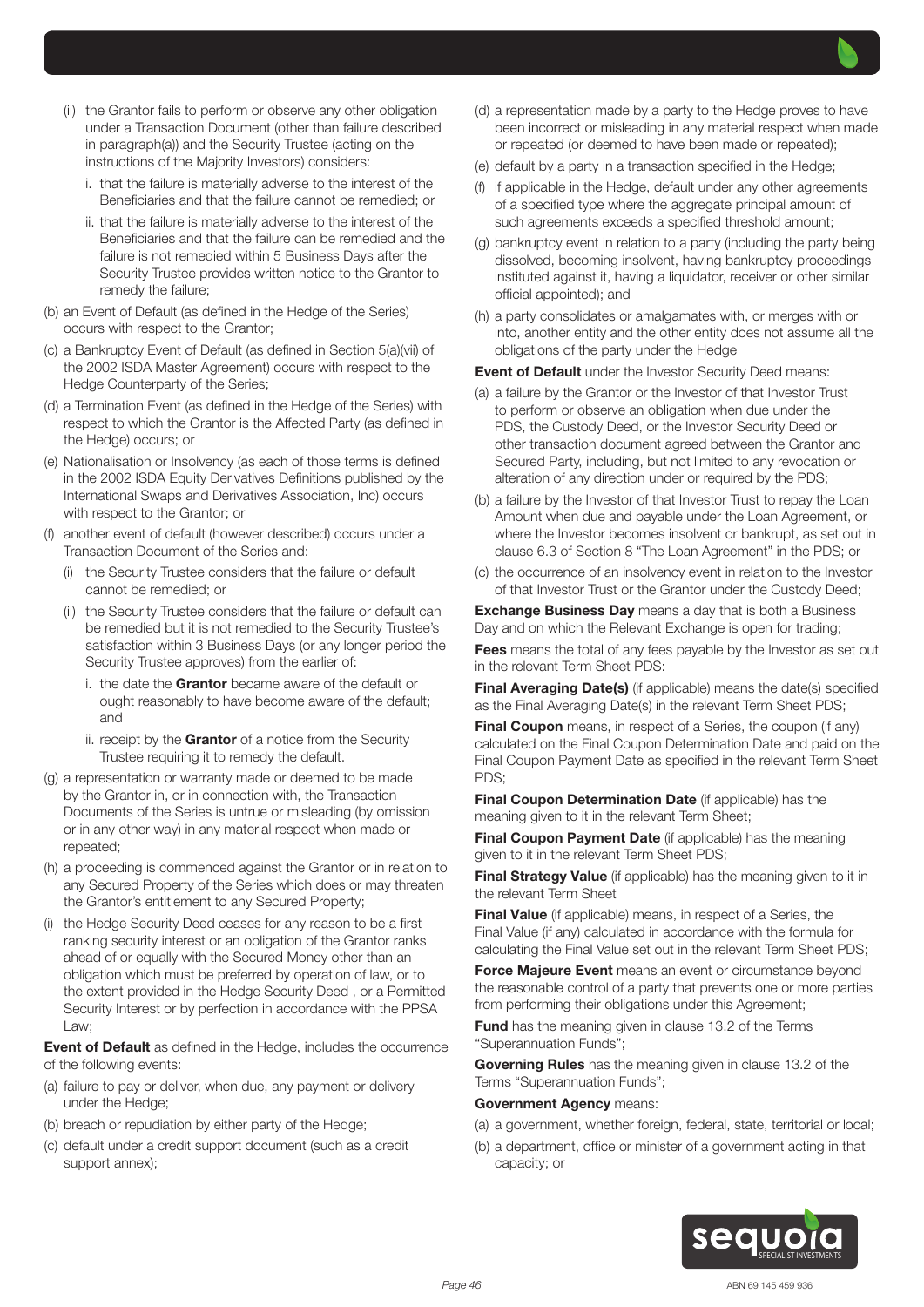(c) a commission, delegate, instrumentality, agency, board or other governmental, semi-governmental, administrative or judicial, monetary or fiscal body, department, tribunal, entity or authority, whether statutory or not and includes any self-regulatory organisation established under statute or any stock exchange;

**Grantor** means, in respect of the Hedge Security Deed, Sequoia Specialist Investments Pty Ltd (ACN 145 459 936);

**Grantor** means, in respect of the Investor Security Deed, the Custodian;

**GST** has the same meaning as in the A New Tax System (Goods and Services Tax) Act 1999 (as amended from time to time);

Hedge and Hedge Agreement means any contract to pursuant to which the Issuer hedges its obligations under a DPA of a Series and including the ISDA Master Agreement entered into by and between the Issuer (as Grantor) and the Hedge Counterparty (the counterparty to the Hedge with the Issuer) from time to time including the Schedules, any Credit Support Annex and Confirmations relating to hedging the Grantor's obligations under the Units for the Series;

**Hedge Counterparty** means an entity with whom the Issuer enters into a Hedge;

Hedge Security Deed means, in respect of the Trust and each Series, the deed entitled "Hedge Security Deed" entered into between the Issuer (as "Grantor") and the Security Trustee dated on or before the Commencement Date, as amended from time to time or the security interest over the Secured Property created by that deed, as appropriate;

Holder Identification Number or HIN has the meaning given in the ASX Settlement Operating Rules;

**Hurdle** (if applicable) has the meaning given to it in the relevant Term Sheet PDS

Index Sponsor has the meaning given to it as specified in the relevant Term Sheet PDS;

Initial Averaging Date (if applicable) means the date(s) specified as the Initial Averaging Date(s) in the relevant Term Sheet PDS;

Initial Strategy Value (if applicable) has the meaning given to it in the relevant Term Sheet;

Interest Payment Date means the date on which any Prepaid Interest is required to be paid to the Issuer, as set out in the relevant Term Sheet PDS;

**Investor Insolvency** means the occurrence of any of the following events in relation to the Investor at any time prior the Maturity Date:

- a) where the Investor is a corporation (subject to paragraph (d) below):
	- i) except to reconstruct or amalgamate while solvent, an application is made for an order, a meeting is convened to consider a resolution, a resolution is passed or an order is made that the Investor be wound up or otherwise dissolved or that an administrator, liquidator or provisional liquidator of the Investor be appointed; or
	- a receiver, receiver and manager, administrator, controller, trustee or similar officer is appointed in respect of all or any part of the business, assets or revenues of the Investor;
- b) the Investor dies, becomes insolvent (or is presumed to be insolvent under any applicable law) or is subject to any arrangement, assignment or composition (except to reconstruct or amalgamate while solvent), or is protected from any creditors or otherwise unable to pay their debts when they fall due;
- c) where a Investor is an individual, the Investor dies or commits an act of bankruptcy;
- d) where the Investor is the trustee of a trust or fund:
	- (i) the trust or fund is wound up in accordance with its constitution, governing rules, Corporations Act, Superannuation Industry (Supervision) Act 1993 or other applicable legislation or a government authority or court has determined that the Fund be wound up; or
	- (ii) an event described in paragraph (a) above has occurred in relation to the trustee and a replacement trustee has not been appointed within 60 calendar days or the Issuer determines in its reasonable discretion that a replacement trustee is unlikely to be appointed within this timeframe;
- e) the Investor states that it is insolvent or is presumed to be insolvent under any applicable law;
- f) as a result of the operation of the Corporations Act the Investor is taken to have failed to comply with a statutory demand; or
- g) anything analogous to or of a similar effect to anything described above occurring to any party under the Corporations Act, Bankruptcy Act 1996 (Cth) or the law of any relevant jurisdiction.

**Investor** means the person or entity, other than the Custodian, whose name is entered on the Register as the legal owner or beneficial holder of Units from time to time during the Investment Term;

**Investor Security Deed** means, in respect of a Series, the deed entitled "Investor Security Deed" for each Series entered into between the Grantor and the Security Trustee dated on or before the Commencement Date, as amended from time to time or the Security Interest over the Secured Property created by that deed, as appropriate;

**Investor Trust** in relation to the Investor Security Deed, means each of the trusts, one for each Unit, constituted under the Custody Deed;

**Investment Amount** means the Issue Price multiplied by the number of Units purchased;

**Investment Term** means, in respect of Units held by an Investor (or by the Custodian on behalf of an Investor), the time period from the Commencement Date to the Maturity Date as specified in the relevant Term Sheet PDS;

Issue Price means, if specified in the relevant Term Sheet PDS for a Series, the price as specified in the relevant Term Sheet PDS as the amount payable by an Investor for a Unit issued on or before the Commencement Date;

**Issuer** means Sequoia Specialist Investments Pty Ltd (ACN 145 459 936 );

**Issuer Buy-Back** means an Investor requested buy back of Units by the Issuer in accordance with Section 6 "Terms of the Deferred Purchase Agreement";

**Issuer Buy-Back Form** means the form by that name attached to the relevant Term Sheet PDS;

**Issuer Buy-Back Request** means an Investor's request for the Issuer to buy back their Units as made via the Issuer Buy-Back Form contained in the Term Sheet PDS or provided by the Issuer upon request or any other method specified from the Issuer from time to time;

Sequoia *or* Sequoia Specialist Investments means Sequoia Specialist Investments Pty Limited, the Issuer for the Units;

Lead Distributor has the meaning as specified in the relevant Term Sheet PDS;

Lender means the Lender under the Loan Agreement as specified in the relevant Term Sheet PDS;

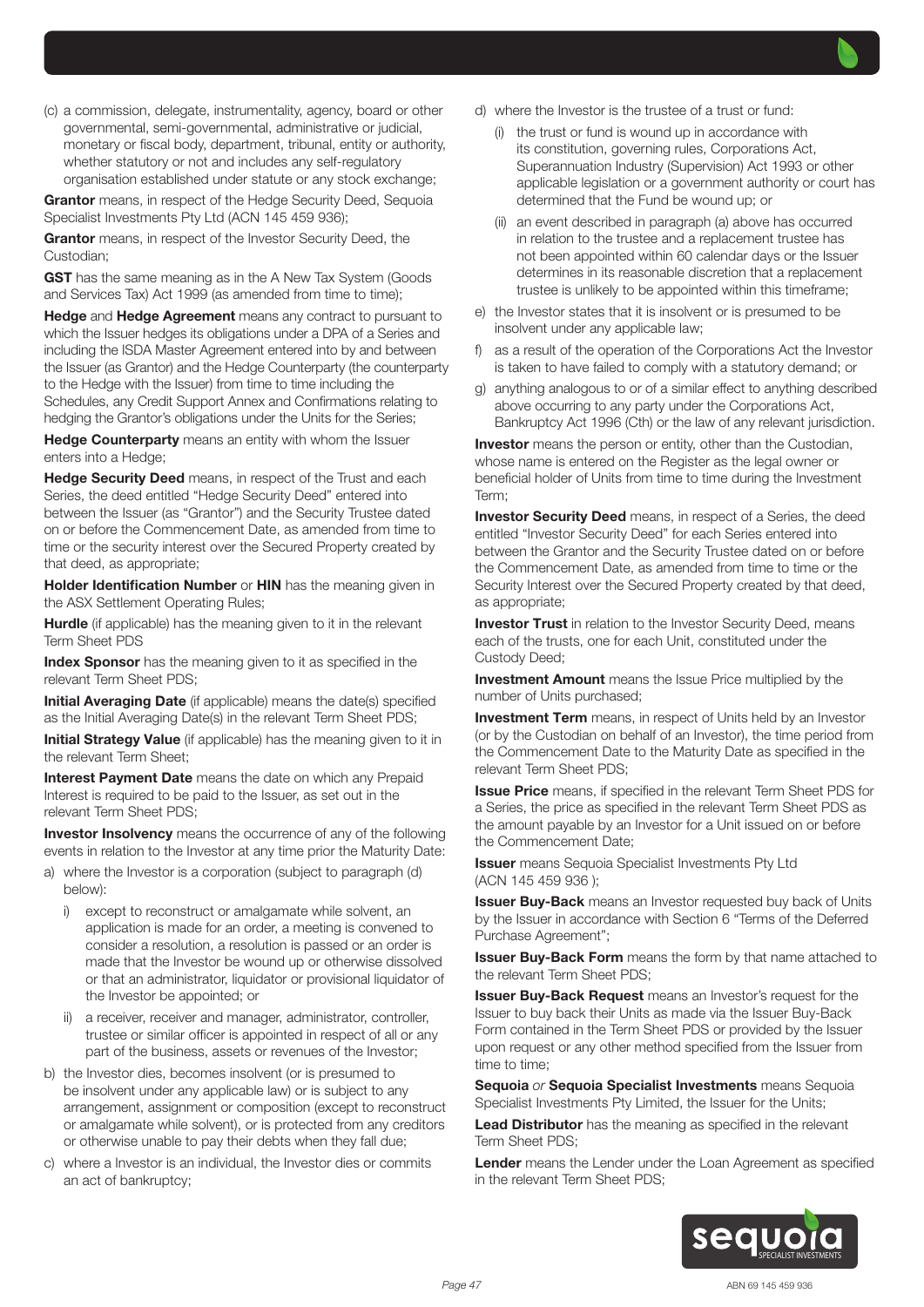Loan has the meaning referred to in Section 7 "The Loan" and Section 8 "Loan Agreement";

Loan Agreement means the loan agreement in Section 8;

Loan Amount has the meaning given in Section 7 "The Loan" and Section 8 "Loan Agreement" and is the Loan amount outstanding from the Investor to the Lender as determined by the Lender in its absolute discretion from time to time;

Loan Break Costs means any costs, expenses or losses incurred by the Lender as a result of the Loan being repaid early;

**Majority Investors** in respect of the Trust, means Investors who together hold more than 50% in value of the Total Outstanding of the Series relating to the Trust;

Market Disruption Event means the occurrence or existence on any Business Day of any of the following events, in the determination of the Issuer:

- (a) the Suspension or material limitation or disruption of trading in one or more of the Assets or in securities or futures contracts generally on the ASX , Relevant Exchange, Related Exchange or a market associated with any of the Assets; or
- (b) any of the Assets or prices relating to the Assets ceases to exist or is materially changed, fails to be calculated and published, or the method of calculation materially changes;
- (c) any event occurs that disrupts or impairs the ability of market participants in general (i) to effect transactions in, or obtain market values for, any of the Assets, on the Relevant Exchange or (ii) to effect transactions in, or obtain market values for, futures or options contracts related to the Assets on the Relevant Exchange or any Related Exchange;
- (d) the Relevant Exchange closes prior to its scheduled closing time on a Business Day and the earlier closing time was not expected or announced with sufficient notice;
- (e) the declaration of a general moratorium in respect of banking activities in the country where any Relevant Exchange or Related Exchange is located;
- any market disruption event (however described) under the Hedge Agreement; or
- (g) any similar event the Issuer reasonably declares to be a Market Disruption Event, including a Force Majeure Event.

For the purposes of this definition, (1) a limitation on the hours and number of days of trading will not constitute a Market Disruption Event if it results from an announced change in the regular business hours of the Relevant Exchange or Related Exchange; (2) a limitation on trading imposed during the course of a day by reason of movements in price otherwise exceeding levels permitted by the Relevant Exchange or Related Exchange will constitute a Market Disruption Event; and (3) issues of materiality are to be determined in the reasonable discretion of the Issuer;

Master PDS means this Master PDS dated 14 August 2017;

**Maturity** means the settlement of the deferred purchase of the Delivery Parcel in accordance with clause 4 of the Terms other than as a result of Early Maturity;

Maturity Date means the date as specified in the relevant Term Sheet PDS as the "Maturity Date", unless there is an Early Maturity under clause 5 of the Terms, in which case the Maturity Date will be the Early Maturity Date;

Minimum Buy-Back Amount has the meaning as specified in the relevant Term Sheet PDS;

**Minimum Investment Amount** means, the amount as specified in the relevant Term Sheet PDS as the "Minimum Investment

Amount" or such lesser amount as the Issuer in its discretion may determine for any one or more applicants;

Minimum Subscription Amount means AUD5 million per Series, or such other amount determined by the Issuer in its absolute discretion;

Nominated Account means the transactional banking account held with an Australian bank which is nominated by the Investor on their Application Form;

Notice of Maturity means the notice sent to Investors at least 20 Business Days prior to the Maturity Date in which an Investor may, subject to the Terms, elect to participate in the Agency Sale Option;

**Offer** means the offer of an agreement to purchase the Delivery Assets specified as specified in the relevant Term Sheet PDS on certain terms including deferred delivery and to enter into a Loan for the Investment Amount;

**Offer Closing Date** means the date as specified in the relevant Term Sheet PDS as the cut off time for initial investments;

**Offer Opening Date** means the opening dates of the Offer Period as specified in the relevant Term Sheet PDS as the time from which Applications for Units will be accepted;

**Offer Period** means the period from the Offer Opening Date to the Offer Closing Date;

**Ongoing Adviser Fee** means the Ongoing Adviser Fee (if any) as described in Section 1.12 or as set out in the Term Sheet PDS;

Performance Cap means the Performance Cap on the Reference Asset as specified in the relevant Term Sheet PDS;

**PDS** means the Product Disclosure Statement, including any Term Sheet PDS, for the relevant Units as supplemented or updated from time to time:

Portion means the number of Delivery Assets held by the Issuer on the Commencement Date for a particular Series, determined by the Issuer in its discretion, divided by the number of Units on issue in that Series and disclosed in the Confirmation Notice;

**Prepaid Interest** has the meaning as specified in the relevant Term Sheet PDS;

Price Source means the publication or other origin reporting or publishing the price of a Reference Asset;

PPSA Law means the *Personal Property Securities Act 2009*  (Cth), any regulations made under the *Personal Property Securities Act 2009* (Cth) and any amendments to any other legislation as a consequence of the *Personal Property Securities Act 2009* (Cth) or any of those regulations;

Reference Asset has the meaning as specified in the relevant Term Sheet PDS;

Reference Asset Closing Level has the meaning as specified in the relevant SPDS;

Reference Asset Starting Level has the meaning as specified in the relevant SPDS:

Register means the registers of legal and beneficial owners of Units, as named on the register, maintained by the Registrar;

Registrar means the person or entity as specified in the relevant Term Sheet PDS or any other registrar appointed by the Issuer from time to time;

Related Exchange means each exchange or quotation system where trading has a material effect (as determined by the Issuer) on the overall market for the futures, options, securities or other assets underlying the Reference Asset are traded;

Relevant Exchange means in the case of:

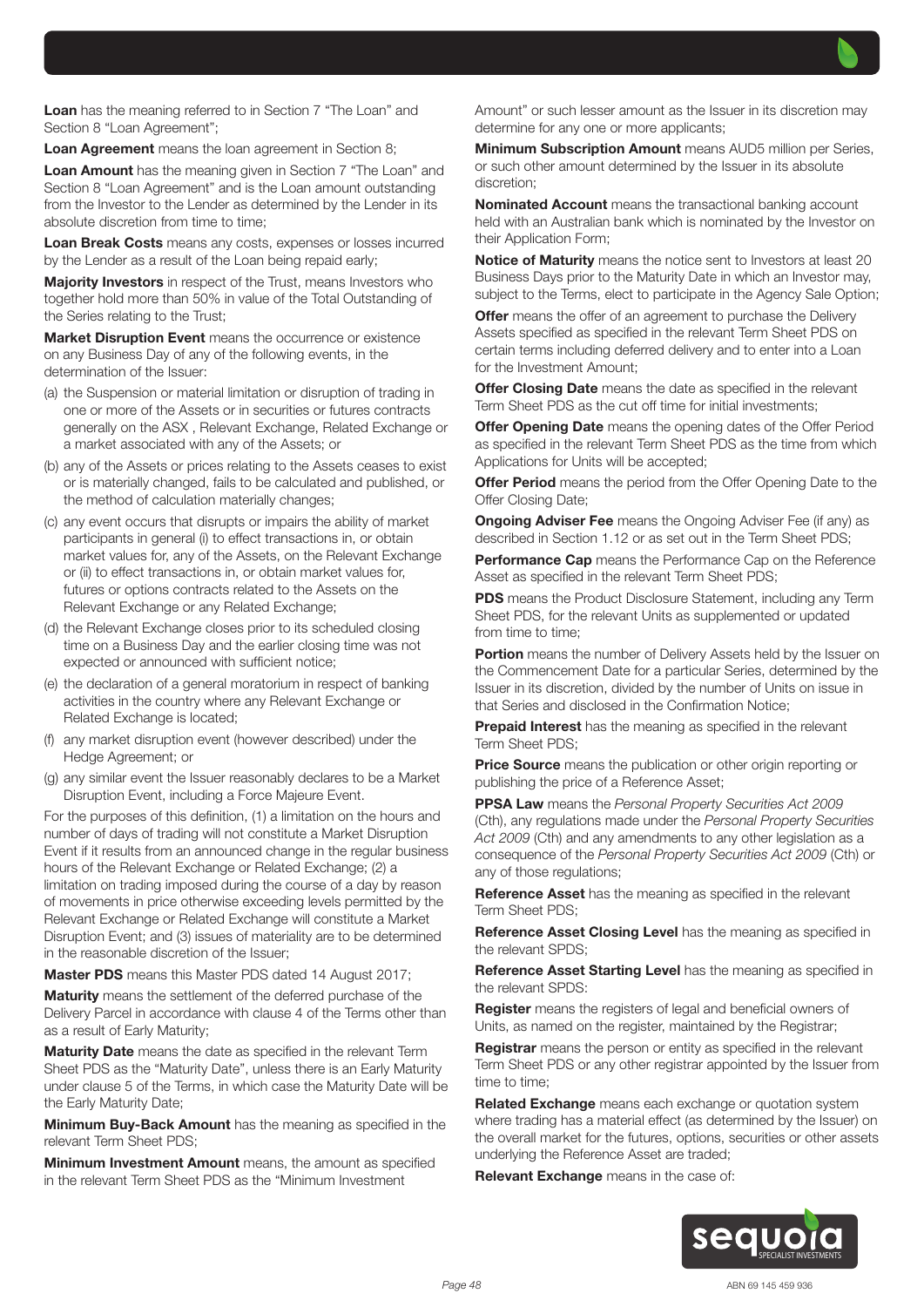- (a) any exchange traded security or financial product, the primary exchange upon which that financial product is traded; and
- (b) an index, the primary exchange upon which the financial products which primarily constitute that index are traded; and
- (c) a commodity, any exchange where contracts or futures relating to the commodity are traded;
- (d) or as determined in the reasonable discretion of the Issuer;

Sale Monies mean the monies from the sale of the Delivery Assets obtained by the Issuer (or its nominee) on behalf of the Investor and the Custodian under the Agency Sale Option, less Break Costs and if applicable Delivery Costs, including brokerage, applicable to the sale of the Delivery Parcel;

Scheduled Business Day means, in respect of a Reference Asset or Delivery Asset, any day on which the Relevant Exchange and/or Related Exchange in respect of such Reference Asset or Delivery Asset is scheduled to be open for trading for their respective regular trading sessions;

**Secured Money** in relation to the Hedge Security Deed, means, in respect of a Series, all moneys, obligations and liabilities of any kind that may now be or might at any time in the future become due, owing or payable, whether actually, contingently or prospectively, to the Investors and the Security Trustee in connection with the Series and the Transaction Documents of the Series including, but without limitation, on account of principal, interest, fees, expenses, indemnity payments, losses or damages and irrespective of:

- the capacity of the Issuer (as "Grantor") (whether as principal, agent, trustee, beneficiary, partner or otherwise);
- whether the Grantor is liable as principal debtor or as surety;
- whether the Grantor is liable alone, jointly or jointly and severally with another person;
- whether or not the money, obligation or liability is owed to the Investor or to its account as a result of an assignment, transfer or other dealing with or without the Grantor 's consent; or
- whether the money, obligation or liability is owed or secured before or after the date of:
- the Hedge Security Deed; or
- any assignment of the Hedge Security Deed or any other Transaction Document.

**Secured Money** in relation to the Investor Security Deed and an Investor Trust, means:

- (a) all monies which an Investor (or any Acceptor in respect of the obligations of the relevant Investor) is, or at any time may become, actually or contingently liable to pay to the Lender under or in relation to the Loan or the Investor Security Deed, the PDS (including the Term Sheet PDS, the Loan Agreement and the Terms) and any other document which the Lender and Custodian agree is a transaction document in connection with that Investor Trust; and
- (b) all monies which the Custodian (as "Grantor") is, or at any time may become, actually or contingently liable to pay to the Issuer (as "Secured Party") under the Investor Security Deed in connection with that Investor Trust;
- (c) any fees, costs, liabilities and taxes and expenses which the Issuer incurs in connection with the Investor Security Deed including the costs of enforcing the Investor Security Deed in connection with that Investor Trust.

#### **Secured Obligations means:**

(a) in relation to the Hedge Security Deed, means, in respect of the Trust, each of the obligations of the Issuer to, or for the account of, the Investors of the Series and the Security Trustee under or in connection with the Transaction Documents of the Series, including but without limitation the obligation to pay the Secured Money;

(b) in relation to the Investor Security Deed, means in respect of an Investor Trust each and any obligation of either the Custodian under the Investor Security Deed or the relevant Investor (or any Acceptor in respect of the obligations of the relevant Investor) under the Investor Security Deed, the PDS (including the Term Sheet PDS, the Loan Agreement and the Terms) and any other document which the Lender and Custodian agree is a transaction document in connection with that Investor Trust;

Secured Property in relation to the Hedge Security Deed means all of the present and future right, title, benefit and interest of the Issuer (as "Grantor"):

- (a) in all proceeds, property and money received or receivable by the Grantor in its capacity as issuer of the Units in connection with the application by the Investors for the Units and the issue of the Units;
- (b) under, pursuant to or in connection, with the Hedge including in all monetary obligations and all delivery obligations of the Hedge Counterparty arising under or pursuant to the Hedge (subject to any rights of set-off and netting under the Hedge whether arising before, on or after the date of the Hedge Security Deed or the date of any notice of the Security Deed to any party to the Hedge), and including the Grantor's right to payment of any amount payable under or pursuant to the Hedge after the operation of the close-out netting provisions of the Hedge; and
- (c) under, pursuant to or in connection with any sponsored account including, without limitation, any rights of the Grantor under or pursuant to any CHESS sponsorship agreement between the Grantor and any person with respect to the Grantor's holding of any Delivery Assets in respect of the Series but excluding the Beneficial Interest in the Portion of the Delivery Assets; and
- (d) in and to the trust account which the Grantor has opened in respect of all Series including all rights of the Grantor to repayment of the amount standing to the credit of this account,

including, unless otherwise provided in the Hedge Security Deed, any investments into which any of those proceeds, property, money, or payments or deliveries made in discharge or redemption of such obligations are converted, including without limitation, any Delivery Assets delivered to the Grantor under or pursuant to the Hedge or amounts paid to the Grantor under the Hedge and the proceeds of any Secured Property to which the PPSA Law applies, but excluding all Sale Monies and any and all Prepaid Interest, fees, costs, charges or similar amounts which are due and payable to the Grantor under or pursuant to this PDS, any Transaction Document or any of the Secured Property;

Security means in respect of a Series, each Hedge Security Deed for that Series and each other deed or agreement entered into by Sequoia Specialist Investments Pty Ltd in favour of the Security Trustee after the execution of the Security Trust Deed to be held for the Trust, to secure the Secured Money in respect of the Trust or any part of it;

Security Interest means a right, interest, power or arrangement in relation to an asset which provides security for, or protects against default by a person in, the payment or satisfaction of a debt, obligation or liability, and includes a mortgage, charge, bill of sale, pledge, deposit, lien, encumbrance, hypothecation, arrangement for the retention of title or any arrangement under which money or claims to, or the benefit of, any party or creditor may be applied, set-off or made subject to a combination of accounts;

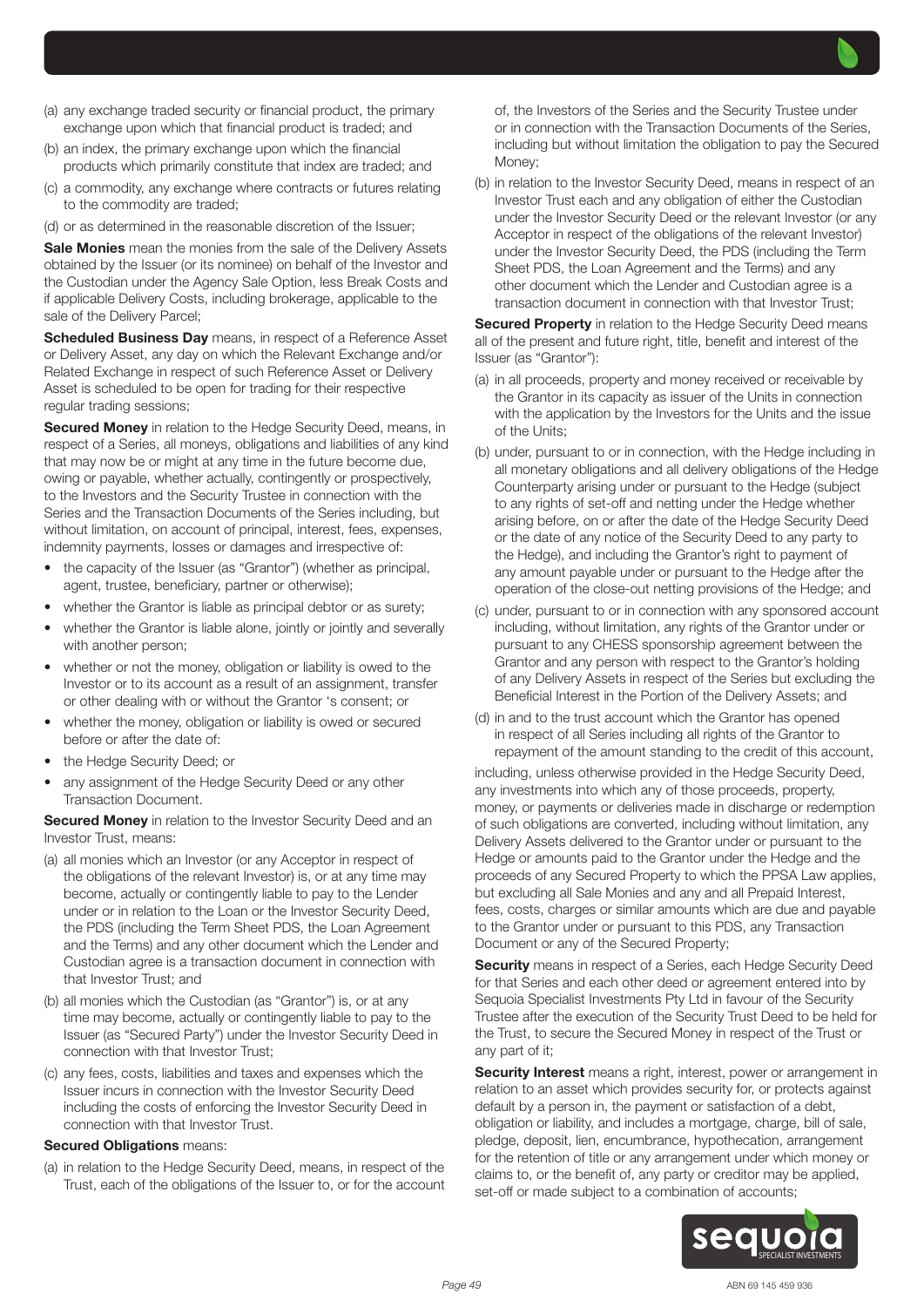**Security Trustee** means Sequoia Nominees No.1 Pty Ltd (ACN 147 097 078) or any other security trustee appointed in accordance with the Security Trust Deed from time to time;

**Security Trust Deed** means the deed entitled "master security" trust deed" entered into between the Security Trustee and the Issuer dated on or about 1 September 2010, as amended from time to time;

Series means the series of Units offered under the relevant Term Sheet PDS that accompanies this Master PDS, and each other series of financial products issued by the Issuer;

Series Performance has the meaning given to it in the Term Sheet PDS.

Settlement Date means the tenth Exchange Business Day after the Maturity Date or such other date as determined by the Issuer in its discretion as is reasonably necessary for the Issuer to fulfil its obligations under the Terms;

Settlement Notice means the notice from the Issuer to Investors following settlement on Early Maturity or a Buy-Back Date;

**Special Dividend** means any special or abnormal dividend or distribution in respect of securities (including a distribution of income or capital) and includes a dividend or distribution described by the entity declaring that dividend or distribution as:

(a) special, abnormal, extraordinary, additional or extra;

- (b) part of a scheme of arrangement or takeover consideration;
- (c) part of a special distribution involving a return of capital, or are otherwise characterised by the ASX or the Relevant Exchange as a special dividend or special distribution.

**Strategy Value** has the meaning given in relevant Term Sheet PDS;

**Suspension** means any temporary cessation of the trading or quotation of the Delivery Asset, including a trading halt on the ASX, Relevant Exchange or Related Exchange (as the context requires);

S&P means Standard & Poor's, a division of The McGraw-Hill Companies Inc.;

S&P/ASX 200 Index means the S&P/ASX 200 Price Return Index published by S&P;

**S&P500 Index** means the S&P 500 Price Return Index published by S&P;

Tax *or* Taxes means any income tax, capital gains tax, GST, withholding tax, stamp, registration and other duties and other related taxes, levies, imposts, deductions, interest, penalties and charges;

**Term Sheet PDS** means the Term Sheet Product Disclosure Statement, including any Application Form and any Issuer Buy-Back Form, for the relevant Series of Units and which is to be read in conjunction with this Master PDS;

**Termination Event** or other similar early termination event as defined in the Hedge, means the occurrence of the following events:

- (a) illegality i.e. it becomes unlawful for any obligations entered into under the Hedge to be performed;
- (b) force majeure event;
- (c) due to changes in taxation law, action taken by a taxing authority, court proceedings or the merger, consolidation or amalgamation of a party the amount of tax payable by a party is increased;
- (d) if applicable in the Hedge, on the merger, consolidation or amalgamation of a party, the credit rating of that party is materially weaker; and

(e) any other event under the terms of the Hedge Agreement that constitute early termination or maturity of the Hedge;

**Termination Payment** means the amount determined by the Issuer acting in good faith and a commercially reasonable manner. Without limiting the foregoing, in determining the Termination Payment, the Issuer may adjust the Termination Payment for any costs, losses or expenses that it reasonably incurs acting in a commercially reasonable manner in relation to the Early Maturity, including without limitation, Delivery Costs, Break Costs, administrative costs, costs of unwinding any hedge put in place for the purposes of meeting its obligations under the Terms, and any cost of funding or any loss of bargain;

**Terms** means the Terms of the Deferred Purchase Agreement and the Terms of the Loan Agreement (and either or both of them as the context requires) which are set out in Section 6 and Section 8 of the PDS respectively, on which the Investor agrees to acquire the Delivery Parcel from the Issuer and enter into the Loan with the Lender;

**Timetable** means the timetable as specified in the relevant Term Sheet PDS;

Total Outstanding, in respect of a Series, means the aggregate of the Secured Money to all Investors under that Series;

**Transaction Documents** in relation to the Security Trust Deed and Hedge Security Deed means, in respect of a Series:

- (a) the Hedge Security Deed for that Series;
- (b) the Hedge for that Series;
- (c) each DPA for that Series;
- (d) the Security Trust Deed (as it applied to that Series);
- (e) the Product Disclosure Statement including the Terms of the Deferred Purchase Agreement and the Loan Agreement (as it applied to that Series); and
- (f) each other document which the Issuer and the Security Trustee agree in writing is a Transaction Document for the purposes of the Security Trust Deed and the Series; and
- (g) each document entered into or provided under any of the documents described in paragraphs (a), (b), (c), (d), (e) or (f) for the purpose of amending or novating any of those documents.

**Transaction Documents** in relation to Investor Security Deed and Custody Deed means:

- (a) the Investor Security Deed;
- (b) this PDS and the relevant Term Sheet PDS to a Series including Section 6 "Terms of the Deferred Purchase Agreement" and Section 8 "Loan Agreement" and the Application Form;
- (c) the Custody Deed;
- (d) any document which the Issuer and the Custodian agree, now or in the future, is a Transaction Document for the purposes of the Investor Security Deed and Custody Deed.

**Trust** in relation to the Hedge Security Deed and Security Trust Deed, means the trust for each Series constituted under the Security Trust Deed;

**Trust Fund** means, for the Trust under the Security Trust Deed, all property, rights and interests which the Security Trustee acquires after the execution of the Security Trust Deed and the giving of the relevant notice of creation of trust to hold on the Trust created by the Security Trust Deed including:

- (a) the right, title and benefit of the Security and the Secured Property;
- (b) the right, title and benefit of any other agreement that it enters into in its capacity as trustee of the trusts created by the Security Trust Deed; and

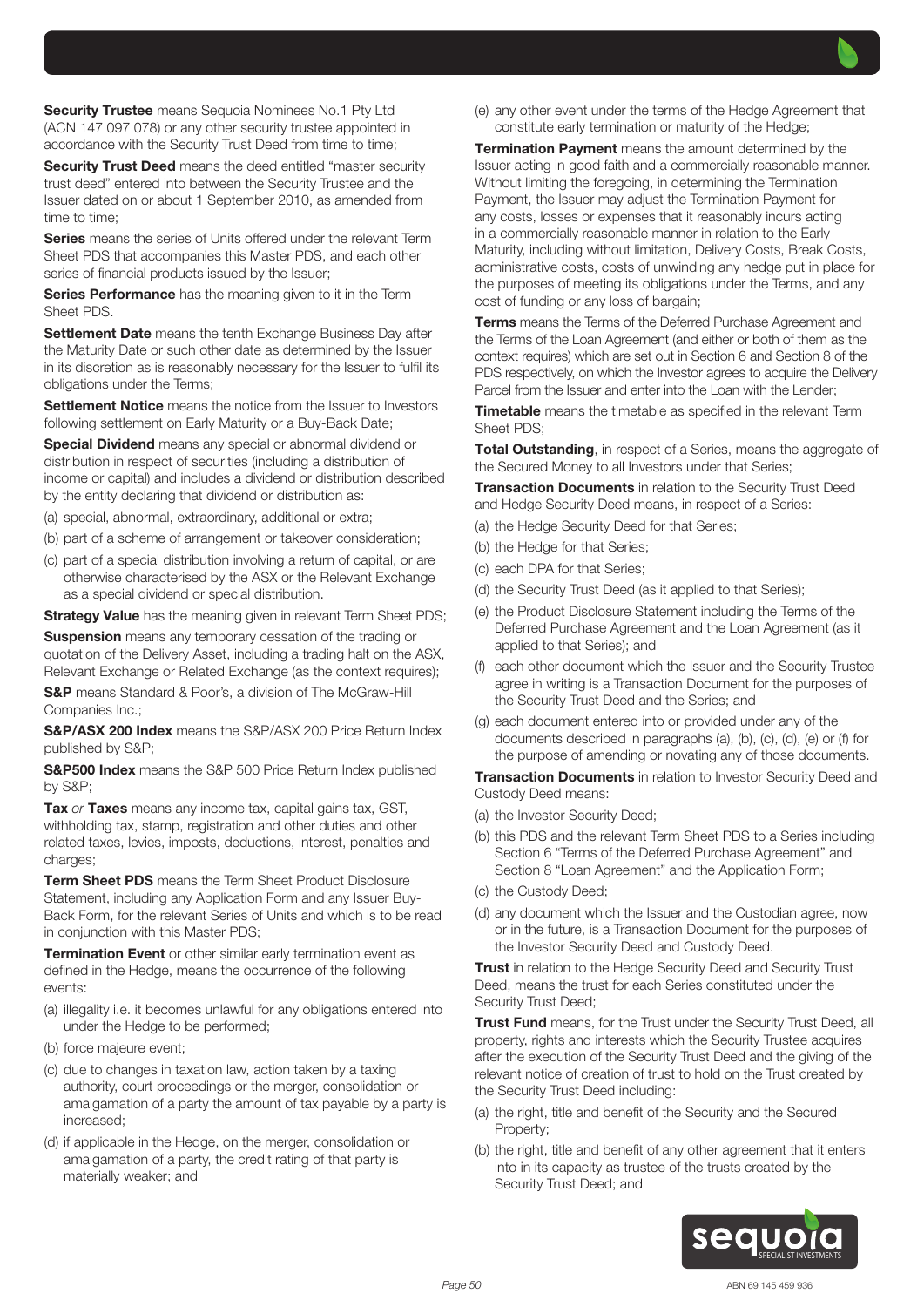(c) all property or money which represents the proceeds of enforcement, realisation or sale of any such property, rights or interests, any investment into which any of those proceeds are converted and the proceeds of any of those investments.

Units *or* Unit means a Deferred Purchase Agreement entered into by the Issuer, the Custodian and the Investor. The total number of Units held by the Investor will be notified by the Issuer to the Investor in the Confirmation Notice provided by the Issuer in accordance with clause 1.3(d) of the Terms;

Upfront Adviser Fee means the Upfront Adviser Fee (if any) as described in Section 1.12 or as set out in the Term Sheet PDS.

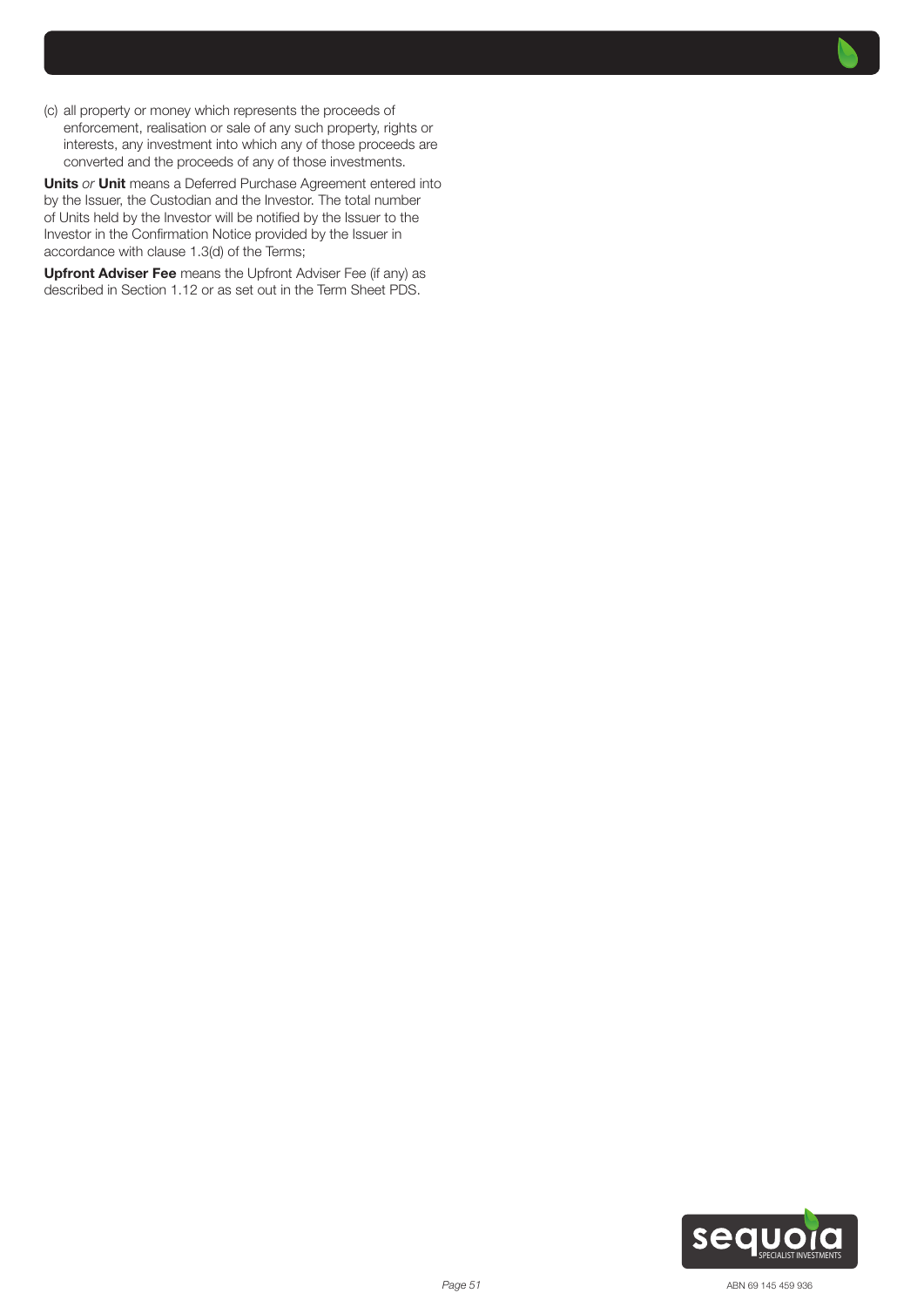# <span id="page-51-0"></span>**1. Reference Asset Disclaimers**



There is no association or relationship between the Units or the Issuer and S&P Dow Jones Indices LLC, STOXX Limited the Australian Securities Exchange ("ASX") or any of their third party licensors (collectively the "Index Sponsors").

The Units are issued by the Issuer and marketed by third party dealer groups, they are not sponsored, endorsed, issued, distributed, sold, marketed or promoted by any of the Index Sponsors in any way.

The Index Sponsors have no obligations or liabilities whatsoever in connection with the Units.

In particular, Investors should note that the Index Sponsors and, if relevant, their affiliates:

- are responsible only for composing and calculating the S&P/ ASX 200 Price Return Index, the S&P500 Price Return Index and/or the Eurostoxx 50 Price Return Index (the "Relevant Index"). All decisions and calculations are made without any regard to the Units or the Issuer;
- are not involved in any way or in any way responsible for the issue of the Units;
- do not make any statements regarding the advisability of investing in the Units;
- are not involved in any way or in any way responsible for the calculation of any Coupons, Final Value or any other calculations or determinations made in relation to the Units;
- do not make any representations or warranties to any person (including the Issuer and Investors) in relation to the Units or the Relevant Index. In particular, no representations are made in relation to the ability of each Relevant Index to track the movements in the underlying share market and no warranties are made in relation to the appropriateness of any use of the Relevant Index
- do not guarantee that the Relevant Index data included in or correspondence regarding the Relevant Index is correct, complete, up-to-date or accurate and have no liability for any errors, omissions or delays; and
- will not be liable, in any event, for any damages arising out of contract, tort, strict liability or otherwise (including indirect, special, incidental, punitive or consequential damages), regardless of whether they have advised of the possibility of such damages.

# Preparation of this PDS

This PDS has been prepared by Sequoia from publicly available information only. No entity has been a party to its preparation or furnished any information specifically to Sequoia for the purpose of its preparation. Similarly, information in this PDS concerning an entity has not been independently verified. The Custodian and the Security Trustee have no affiliation with Sequoia and have no access to information concerning an entity or its subsidiaries other than that which is in the public domain. Sequoia has no affiliation with any entities underlying the Reference Assets and have no access to information concerning them other than that which is in the public domain.

Sequoia, the Custodian, the Lead Distributor, the Security Trustee and the Arranger do not accept any liability or responsibility for, and make no representation or warranty, express or implied, as to the accuracy or completeness of any information about an entity in this PDS. Investors should make their own enquiries about an entity. Nothing in this PDS can be relied upon as implying that there has been no change in the affairs of an entity, Sequoia, the Custodian, the Security Trustee and the Arranger since the dates as at which information is given in this PDS.

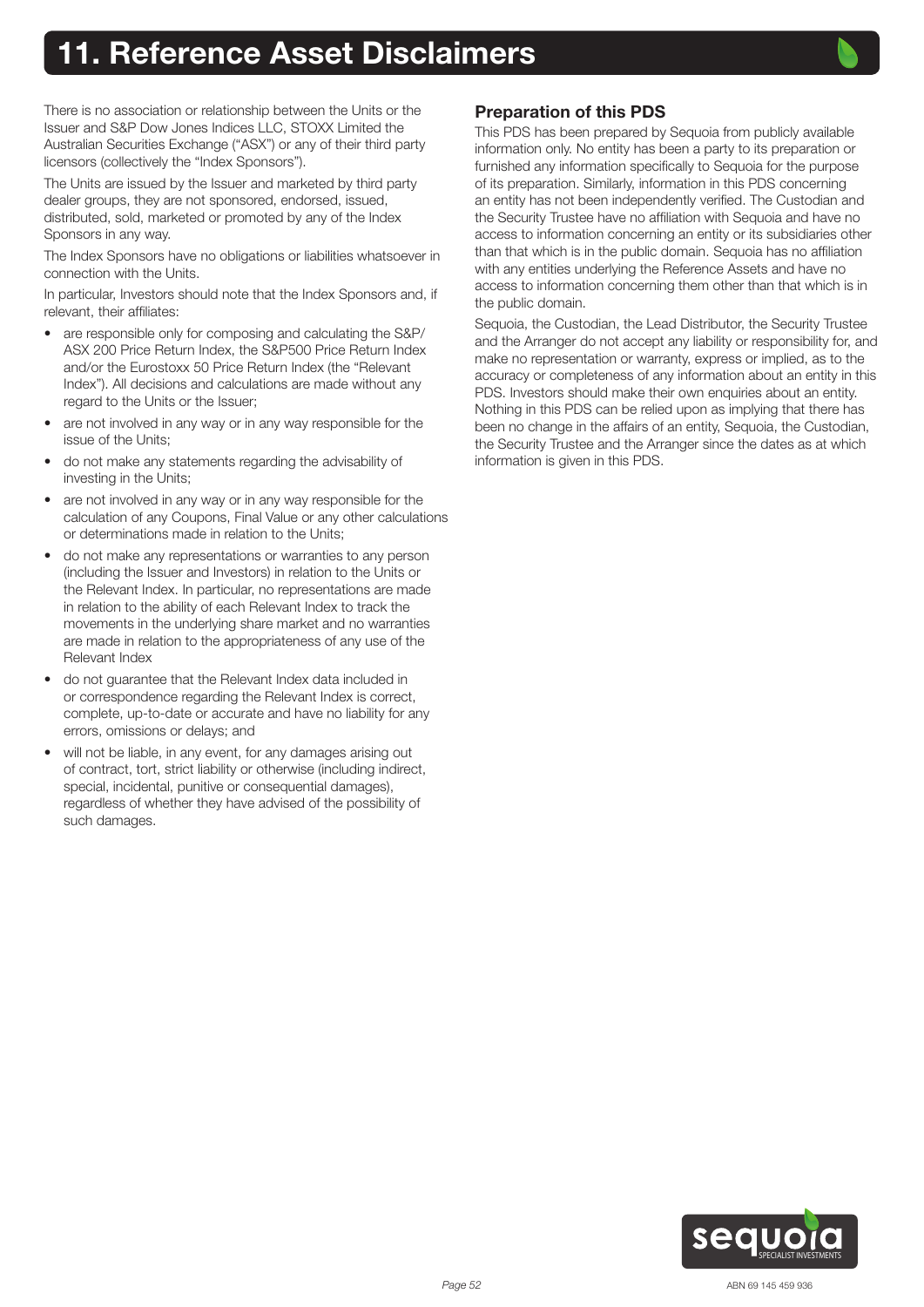

## <span id="page-52-0"></span>Anti-Money Laundering and Counter-Terrorism Financing Act 2006

# Identification and Verification Requirements

Under the Anti-Money Laundering and Counter-Terrorism Financing (AML/CTF) legislative regime, certain due diligence must be conducted on any prospective investor before Units may be issued to that Investor. The due diligence includes identifying and verifying the identity of a prospective investor. Applications made without providing this information cannot be processed until all the necessary information has been provided. There are also ongoing customer due diligence obligations under the AML/CTF legislative regime which may require the Issuer to collect further information. The Issuer is obliged under the AML/CTF legislative regime to take and maintain copies of any information collected from applicants. The Issuer may be required to share collected information with the Australian Transaction Reports and Analysis Centre (AUSTRAC) and may be prohibited from informing applicants of such disclosures. The Issuer may share collected information with related entities.

Under the AML/CTF legislative regime, the Issuer has an obligation to report suspicious matters to AUSTRAC. This obligation may require the collection of further information from investors. The Issuer may be prohibited from informing investors that reporting to AUSTRAC has taken place. The Issuer has the right to not accept

Reliable and Independent Verification Documentation

Buy-Back requests or transfers or pay benefits under this product where there are reasonable grounds to believe doing so would breach Australian law or sanctions (or the law or sanctions of any other country) and the Issuer is not liable for any resulting loss.

By applying for units in the Units, applicants are acknowledging that the Issuer may, in its absolute discretion, not issue units to them, cancel any Units previously issued to them, delay, block or freeze any transactions or redeem any Units issued to them if it believes it necessary to comply with the AML/CTF legislative regime. In the above circumstances, the Issuer will not be liable to applicants for any resulting loss.

# 1.1 Requirements for Individuals/Sole Traders

Individual Investor and sole trader must give the Issuer certified copies of one document from column [1] OR one document from each of column [2] AND [3]:

Please note: for Companies, Trusts, Partnerships, Associations and Co-Operative Applicants, please contact Sequoia Specialist Investments in addition to referring to Section 2.2 below for details of the information the Issuer must collect and verify in reference to the Application. If the individual section of the Application Form is completed in addition to other sections, then the applicant must provide the documents required for an individual applicant in addition to any others required.

#### Reliable and Independent Verification Documentation – Do not send originals, certified copies only Column [1] Primary Photographic (one proof required) OR Column [2] Primary Non-Photographic (one proof required) AND Column [3] Secondary Identification (one proof required) Current photographic Australian driver's licence Current Australian passport # Current State or Territory photographic ID card Current foreign passport\* Current ID card issued by a foreign government containing a photograph & signature\* Current foreign driver's licence with photograph & date of birth\* Birth certificate Commonwealth citizenship certificate Centrelink Pension card Health card issue by Centrelink Foreign citizenship certificate or birth certificate\* Commonwealth, State and Territory financial benefits notice (less than 12 months old) ATO Tax notice (less than 12 months old) Local government body or utility provider notice (less than 3 months old) recording provision of services to the person at the address Notice issued within the last 3 months by school principal for a person under 18, recording period of time person attended school and person's residential address

*# A passport that expired within the two years prior to submitting the Application Form will also be accepted.*

*\* Documents that are written in a language that is not English must be accompanied by an English translation prepared by an accredited translator.* There is a wide range of persons who may certify an applicant's documents. A list is given below:

| <sup>^</sup> Who may certify your documents as being a true and correct copy of the original                                                                                                                                                                         |                                                                                                                                                                                                          |                                                                                                                                                                                                                                      |  |  |
|----------------------------------------------------------------------------------------------------------------------------------------------------------------------------------------------------------------------------------------------------------------------|----------------------------------------------------------------------------------------------------------------------------------------------------------------------------------------------------------|--------------------------------------------------------------------------------------------------------------------------------------------------------------------------------------------------------------------------------------|--|--|
| Legal Practitioner enrolled on the roll of<br>the Supreme Court of a State or Territory,<br>or the High Court of Australia<br>A Judge of a court CEO of a<br>Commonwealth Court<br>Registrar or deputy registrar of a court<br>Justice of the Peace<br>Notary public | An agent of the Australian Postal<br>Corporation<br>Permanent employee of a post office*<br>Australian Consular Officer or Diplomatic<br>Officer<br>Financial institution officer/employee of a<br>bank* | A finance company officer<br>Officer of or authorised representative<br>of a holder of an Australian financial<br>services licence*<br>A member of the Institute of Chartered<br>Accountants in Australia, CPA or NIA<br>membership* |  |  |
| Police Officer                                                                                                                                                                                                                                                       |                                                                                                                                                                                                          |                                                                                                                                                                                                                                      |  |  |
|                                                                                                                                                                                                                                                                      |                                                                                                                                                                                                          |                                                                                                                                                                                                                                      |  |  |

*\* Those persons marked with an asterisk \* are required to have two or more years of continuous service or membership.*

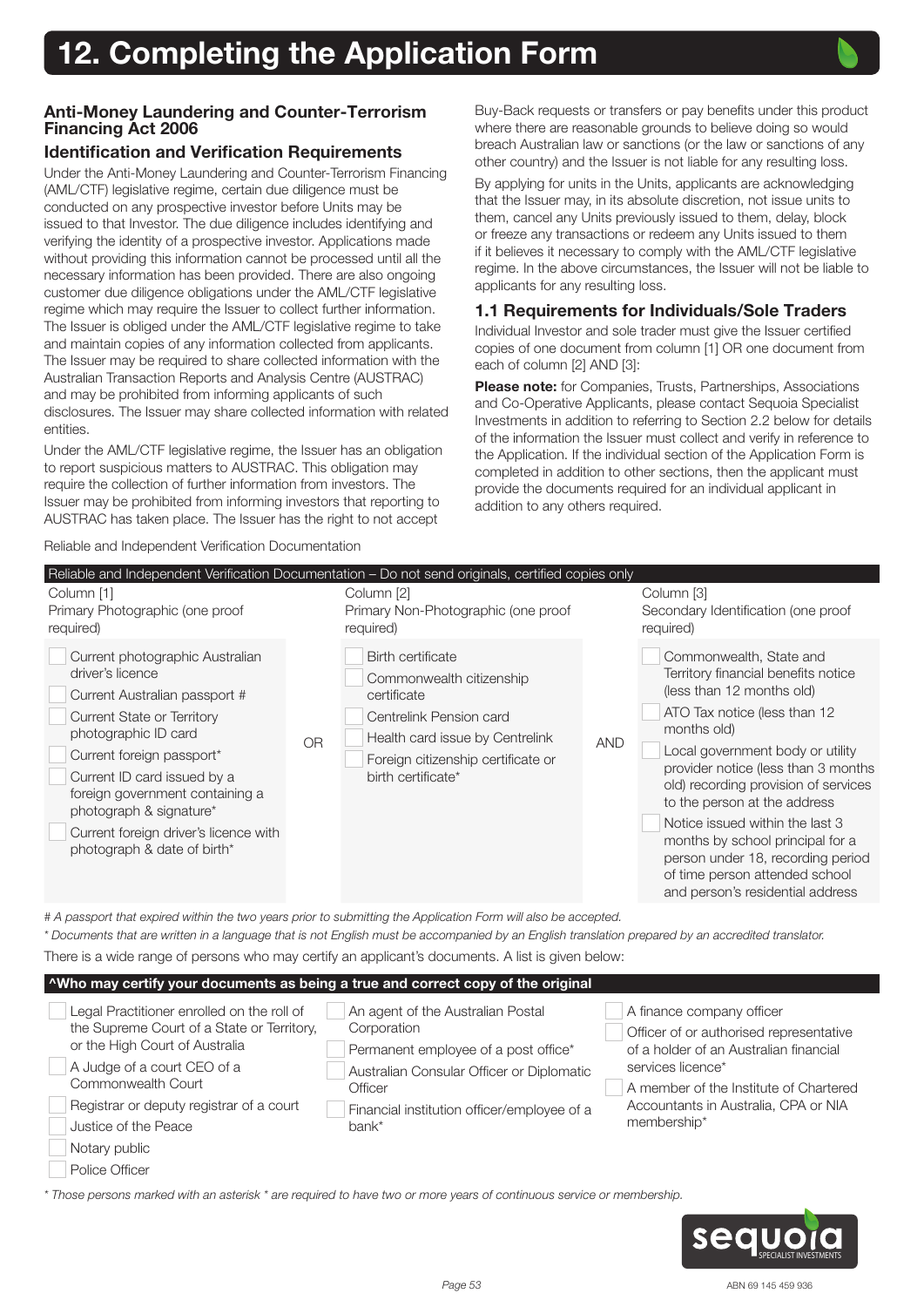The eligible certifier must include the following information:

- Their full name
- Address
- Telephone number
- The date of certifying
- Capacity in which they are eligible to certify, and
- An official stamp/seal if applicable

The certified copy must include the statement, "I certify this is a true copy of the original document".

For photographic documents, the certified copy must include the statement, "I certify this is a true copy of the original document and the photograph is a true likeness".

#### 1.2 Non-individual investors

Different identification and verification requirements apply to prospective investors who are not individuals, such as companies, other bodies corporate, trusts; including partnerships, associations and registered co-operatives. Where applicable, applicants will need to give us:

Australian Companies – Any one of the following documents: a certified copy of the certification of registration or licence or other records of the relevant commonwealth, state or territory statutory regulator or a public document issued by the relevant company.

**Foreign Companies –** a certified copy of the certification of registration or licence or other records held by ASIC (if registered in Australia), registration document issued by the foreign registration body or Disclosure Certificate, or a public document issued by the company.

**Trusts & Trustees – If the trust is a:** 

- Registered managed investment scheme or regulated trust
- any one of the following documents:
	- a certified copy; or
	- certified extract from the relevant regulator's website showing the full name of the trust, and that the trust is a registered scheme or regulated trust.

Other trust type – any one of the following documents: a certified copy or certified extract of the Trust Deed showing the name of the trust, reliable and independent documents relating to the trust or reliable and independent electronic data relating to the trust. This may include the following:

- A letter from a solicitor or qualified accountant that confirms the name of the trust;
- A notice issued by the Australian Tax Office within the last 12 months in relation to the trust Individual Trustee;
- Australian Company Trustee a certified copy of the certification of registration.
- Australian Listed Company or majority owned subsidiary of an Australian Listed Company or is a regulated company – a certified copy of a public document issued by the relevant company.
- Foreign Company Trustee copy or extract of the Trust Deed; reliable and independent documents relating to the trust or reliable and independent electronic data relating to the trust.

#### Partnerships, Associations, and Registered Cooperatives

• partnership agreement or Australian Partnership Taxation Return or Australian State or Territory Business Names Search or Minutes of a partnership meeting or Disclosure Certificate; Rules or constitution of the association or minutes of meeting of the association or search of databases of ASIC or State, Territory or overseas body responsible for the incorporation of the association or reliable and independent documents relating to the trust or reliable and independent electronic data relating to the association; Register maintained by the cooperative or minutes of meeting of the co-operative or search of databases of ASIC or State, Territory or overseas body responsible for the registration of the co-operative or reliable and independent documents relating to the trust or reliable and independent electronic data relating to the cooperative.

#### Important: If applicants need further information they may contact Sequoia Specialist Investments Pty Ltd to obtain details of the Issuer's identification and verification requirements as an AML/CTF Reporting Entity for each type of applicant.